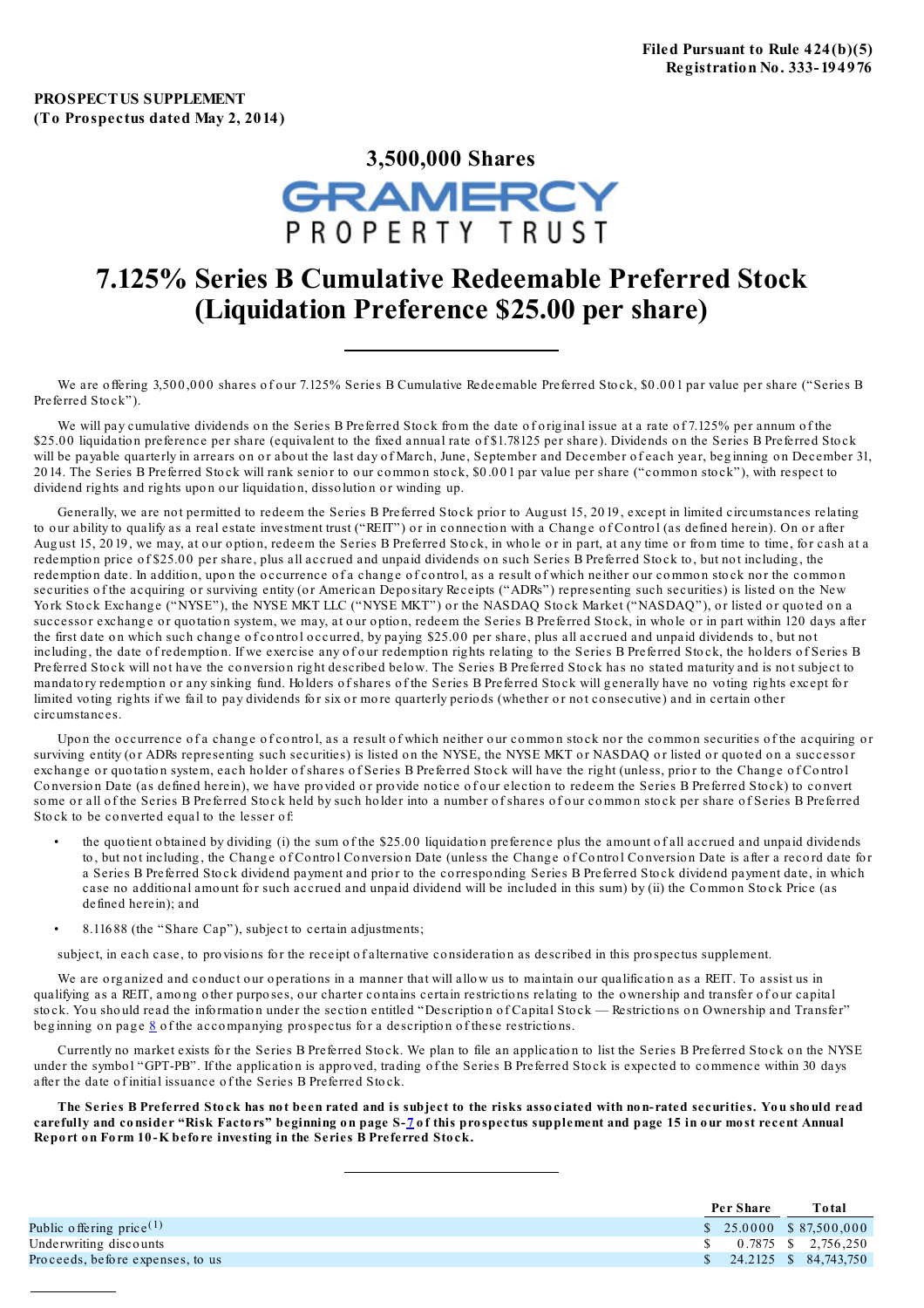(1) Plus dividends, if any, accrued from Aug ust 15, 20 14 if settlement o ccurs after that date.

Neither the Securities and Exchange Commission nor any state securities commission has approved or disapproved of these securities or determined if this prospectus supplement or the accompanying prospectus is truthful or complete. Any representation to **the co ntrary is a criminal o ffense.**

The shares of Series B Preferred Stock will be ready for delivery on or about August 15, 2014.

*Joint Book-Running Managers*

# **BofA** Merrill Lynch **Morgan** Stanley

# **J.P. Morgan Stifel**

The date of this prospe ctus supplement is August 12, 2014.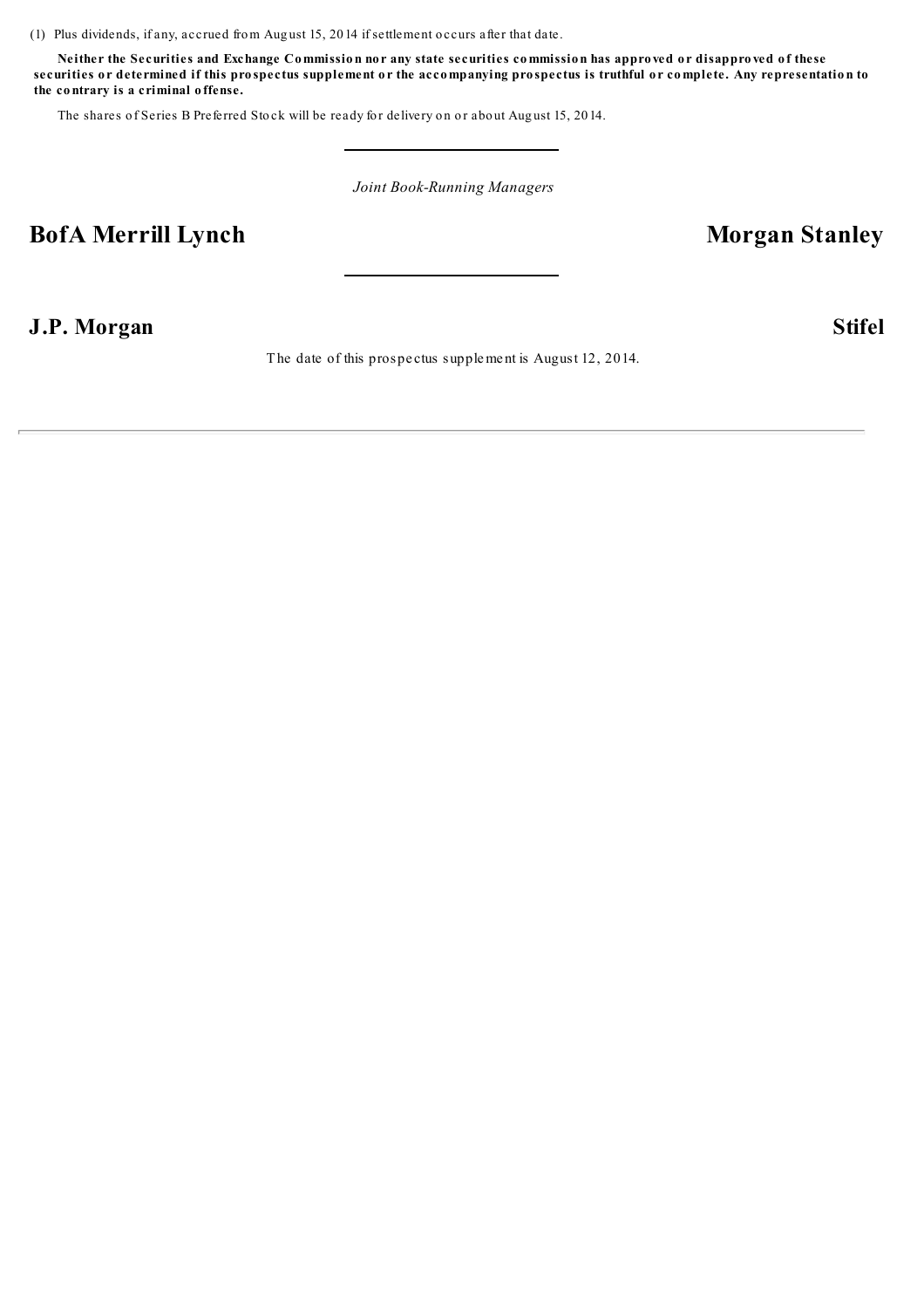# **PROSPECTUS SUPPLEMENT**

<span id="page-2-0"></span>

| <b>ABOUT THIS PROSPECTUS SUPPLEMENT</b>                                 | S-ii       |
|-------------------------------------------------------------------------|------------|
| <b>WHERE YOU CAN FIND MORE INFORMATION</b>                              | $S$ -ii    |
| <b>DOCUMENTS INCORPORATED BY REFERENCE</b>                              | $S$ -iii   |
| <b>CAUTIONARY NOTE REGARDING FORWARD-LOOKING INFORMATION</b>            | $S-iv$     |
| <b>SUMMARY</b>                                                          | <u>S-1</u> |
| <b>THE OFFERING</b>                                                     | $S-2$      |
| <b>RISK FACTORS</b>                                                     | $S-7$      |
| <b>USE OF PROCEEDS</b>                                                  | $S-12$     |
| <b>RATIOS OF EARNINGS TO COMBINED FIXED CHARGES AND PREFERRED STOCK</b> |            |
| <b>DIVIDENDS</b>                                                        | $S-13$     |
| <b>CAPIT ALIZATION</b>                                                  | $S-14$     |
| <b>DESCRIPTION OF SERIES B PREFERRED STOCK</b>                          | $S-16$     |
| <b>ADDIT IONAL MATERIAL FEDERAL INCOME TAX CONSIDERATIONS</b>           | $S-30$     |
| <b>UNDERWRITING</b>                                                     | $S-31$     |
| <b>LEGAL MATTERS</b>                                                    | $S-36$     |
| <b>EXPERTS</b>                                                          | $S-36$     |

# **PROSPECTUS**

| <b>ABOUT THIS PROSPECTUS</b>                                              |                         |
|---------------------------------------------------------------------------|-------------------------|
| WHERE YOU CAN FIND MORE INFORMATION                                       |                         |
| <b>DOCUMENTS INCORPORATED BY REFERENCE</b>                                | $\overline{2}$          |
| <b>CAUTIONARY NOTE REGARDING FORWARD-LOOKING INFORMATION</b>              | $\overline{\mathbf{3}}$ |
| <b>OUR COMPANY</b>                                                        | $\overline{\mathbf{4}}$ |
| <b>RISK FACTORS</b>                                                       | $\overline{\mathbf{5}}$ |
| <b>USE OF PROCEEDS</b>                                                    | 5                       |
| <b>RATIO OF EARNINGS TO COMBINED FIXED CHARGES AND PREFERRED STOCK</b>    |                         |
| <b>DIVIDEND</b>                                                           | $\underline{6}$         |
| <b>DESCRIPTION OF SECURITIES WE MAY OFFER</b>                             |                         |
| <b>DESCRIPTION OF CAPITAL STOCK</b>                                       | $\overline{1}$          |
| <b>DESCRIPTION OF DEBT SECURITIES</b>                                     | <u> 10</u>              |
| <b>DESCRIPTION OF GLOBAL SECURITIES</b>                                   | <u> 16</u>              |
| <b>CERT AIN PROVISIONS OF MARYLAND LAW AND OF OUR CHART ER AND BYLAWS</b> | <u>18</u>               |
| <b>OPERATING PARTNERSHIP AND THE PARTNERSHIP AGREEMENT</b>                | $\overline{22}$         |
| <b>MATERIAL U.S. FEDERAL INCOME TAX CONSIDERATIONS</b>                    | $\overline{27}$         |
| <b>PLAN OF DISTRIBUTION</b>                                               | 56                      |
| <b>VALIDITY OF SECURITIES</b>                                             | <u>59</u>               |
| <b>EXPERTS</b>                                                            | 59                      |

S-i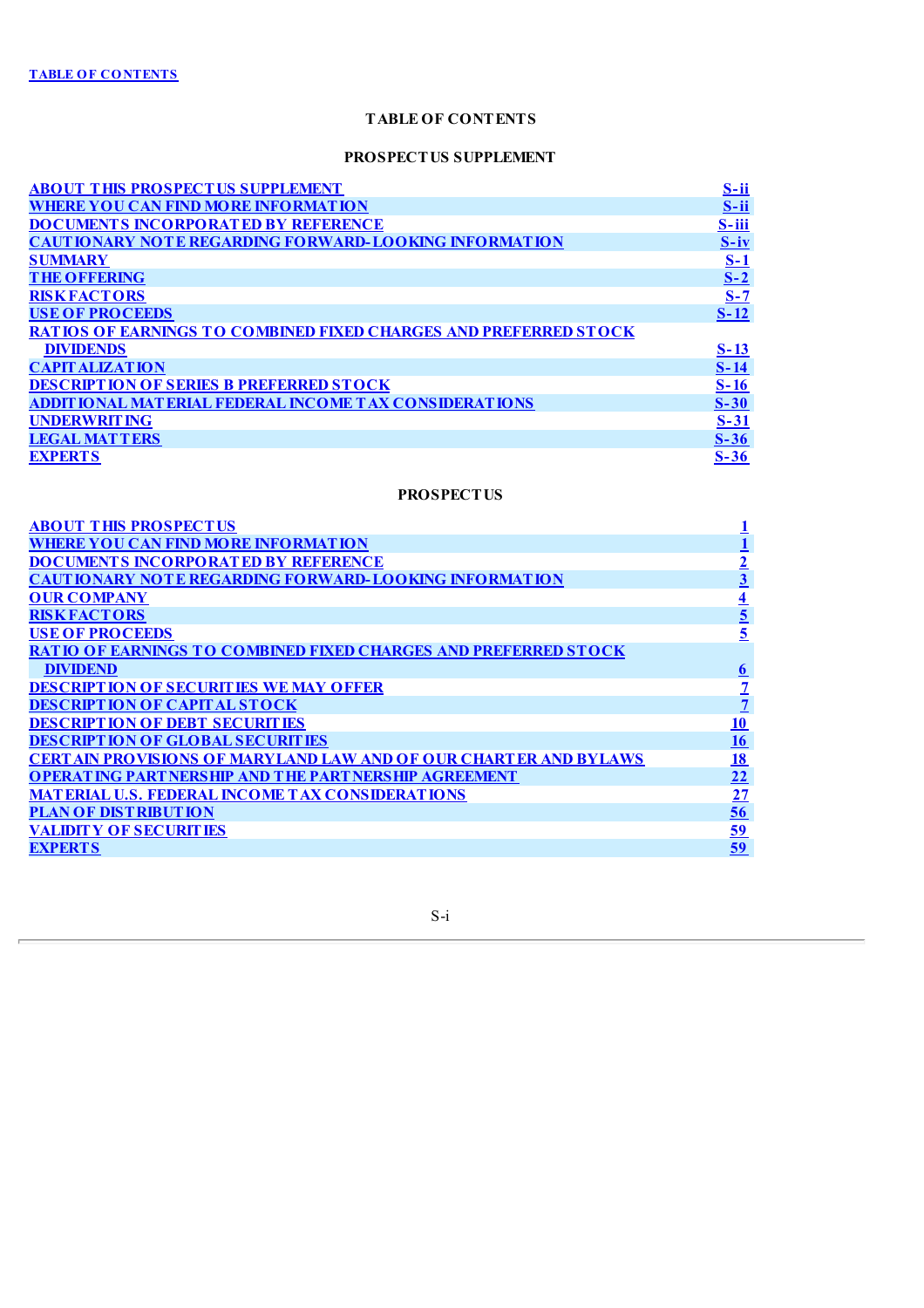## **ABOUT THIS PROSPECTUS SUPPLEMENT**

<span id="page-3-0"></span>This document consists of two parts. The first part is this prospectus supplement, which describes the specific terms of this offering and also adds to and updates information contained in the accompanying prospectus and the documents incorporated by reference. The second part is the accompanying prospectus, which gives more general information, some of which does not apply to this offering. To the extent there is a conflict between the information contained in this prospectus supplement, on the one hand, and the information contained in the accompanying prospectus or in a filing we make with the Securities and Exchange Commission, or SEC under the Securities Exchange Act of 1934, as amended, or the Exchange Act, prior to the date hereof, on the other hand, the information in this prospectus supplement shall control. In addition, any statement in a filing we make with the SEC under the Exchange Act prior to the termination of this offering that adds to, updates or changes information contained in an earlier filing we made with the SEC shall be deemed to modify and supersede such information included in the earlier filing, this prospectus supplement or the accompanying prospectus, as the case may be.

This prospectus supplement, the accompanying prospectus and certain of the documents incorporated by reference contain, and any free writing prospectus that we deliver to you, may contain summaries of information contained in documents that we have filed or will file as exhibits to our SEC filings. Such summaries do not purport to be complete and are subject to, and qualified in their entirety by reference to, the actual documents filed with the SEC.

You should not assume that the information contained in this prospectus supplement, the accompanying prospectus or any free writing prospectus that we deliver to you is accurate as of any date other than the date of such documents or that the information incorporated by reference into this prospectus supplement or the accompanying prospectus is accurate as of any date other than the date of the document incorporated by reference. Our business, operating results, financial condition, capital resources and prospects may have changed since that date.

**You should rely only on the information contained in or incorporated by reference into this prospectus supplement, the accompanying prospectus, the registration statement of which this prospectus supplement and the** accompanying prospectus are a part, and any free writing prospectus that we or the underwriters deliver to you. Neither we nor the underwriters have authorized anyone to provide you with different information. If you receive any **other information, you should not rely on it.**

Unless the context indicates otherwise, the terms "we," "our," "us" and "our company" refer to Gramercy Property Trust Inc., a Maryland corporation, which has elected to be taxed as a real estate investment trust ("REIT") for federal income tax purposes, together with its consolidated subsidiaries, including GPT Property Trust LP, a Delaware limited partnership, or the Operating Partnership.

## **WHERE YOU CAN FIND MORE INFORMATION**

<span id="page-3-1"></span>We file annual, quarterly and current reports, proxy statements and other information with the SEC. You may read and copy any document we file with the SEC at the SEC's Public Reference Room at 100 F Street N.E., Washington, D.C. 20549. Please call the SEC at 1-800-SEC-0330 for further information on the Public Reference Room. Our SEC filings are also available to the public from the SEC's website at *http://www.sec.gov* or from our website at *http://www.gptreit.com*. Our Corporate Governance Guidelines, our Code of Business Conduct and Ethics and our committee charters are also available on our website at *http://www.gptreit.com* or in print upon written request addressed to Corporate Secretary, Gramercy Property Trust Inc., 521 Fifth Avenue,  $30^{\text{th}}$  Floor, New York, New York, 10175. However, the information included on or linked from our website does

not constitute a part of this prospectus supplement.

Our common stock is listed on the NYSE under the symbol "GPT." You can also inspect and copy any reports, proxy statements and other information that we file with the SEC at the offices of the NYSE located at 20 Broad Street, New York, NY 10005.

We have filed with the SEC a registration statement on Form S-3 relating to the securities offered by this prospectus supplement and the accompany prospectus. This prospectus supplement is a part of that registration statement, which includes additional information about us and the securities offered by this prospectus supplement. You may review and obtain a copy of the registration statement and the exhibits that are a part of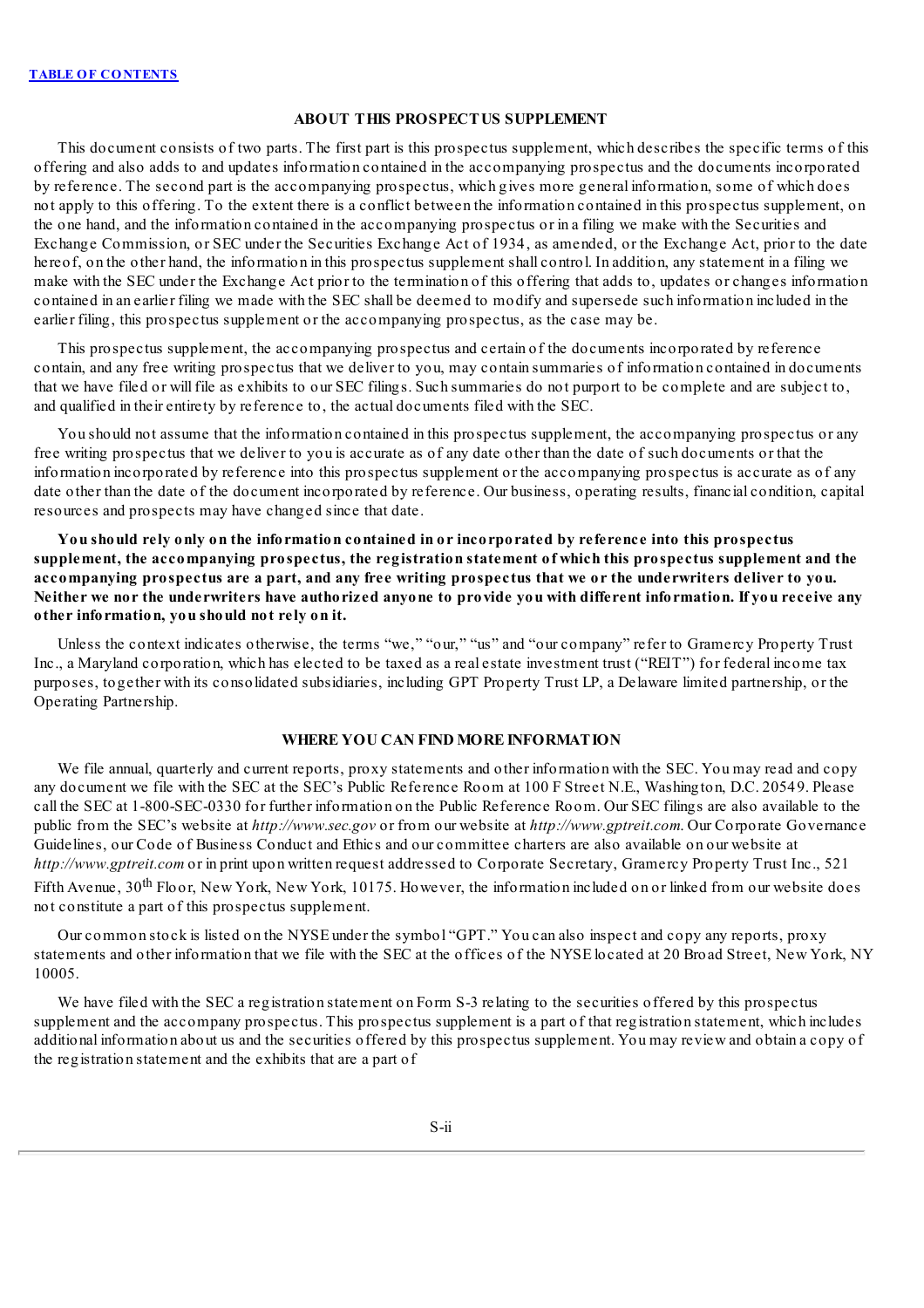<span id="page-4-0"></span>the registration statement at the SEC's public reference room in Washington, D.C., as well as through the SEC's website or our website. You can also call or write us for a copy as described below under "Documents Incorporated by Reference."

## **DOCUMENTS INCORPORATED BY REFERENCE**

The SEC allows us to "incorporate by reference" into this prospectus supplement the information we file with the SEC. This allows us to disclose important information to you by referring you to those documents rather than repeating it in full in this prospectus supplement. The information incorporated by reference is deemed to be part of this prospectus supplement, and the information we file with the SEC after the date of this prospectus supplement will automatically update, modify and, where applicable, supersede any information included in, or incorporated by reference into, this prospectus supplement. We incorporate by reference into this prospectus supplement the following documents filed with the SEC (other than, in each case, documents or information deemed to be furnished and not filed in accordance with SEC rules). The SEC file number for these documents is 1-32248.

- Our Annual Report on Form 10-K for the year ended December 31, 2013 filed with the SEC on March 17, 2014, as amended by Form 10-K/A filed with the SEC on March 31, 2014;
- Our Quarterly Reports on Form 10-Q for the quarters ended March 31, 2014 and June 30, 2014, filed with the SEC on May 9, 2014 and August 8, 2014, respectively;
- Our Current Reports on Form 8-K filed with the SEC on February 28, 2014, March 21, 2014, March 24, 2014, May 9, 2014, May 12, 2014, May 19, 2014, June 13, 2014, July 1, 2014 and July 31, 2014;
- The information included in Part III of our Annual Report on Form 10-K/A filed with the SEC on April 29, 2014; and
- The description of our common stock set forth in the Registration Statement on Form 8-A, filed with the SEC on July 21, 2004, and any amendment or report filed for the purpose of updating such description.
- The description of our Series A Preferred Stock set forth in the Registration Statement on Form 8-A, filed with the SEC on April 18, 2007, and any amendment or report filed for the purpose of updating such description.

We also incorporate by reference into this prospectus supplement and the accompanying prospectus all documents filed by us pursuant to Sections 13(a), 13(c), 14 or 15(d) of the Exchange Act between the date of this prospectus supplement and the termination of the offering of securities under this prospectus supplement, such as Annual Reports on Form 10-K, Quarterly Reports on Form 10-Q, Current Reports on Form 8-K and proxy statements.

Upon written or oral request, we will provide to you, without charge, a copy of any of the documents incorporated by reference in but not delivered with this prospectus supplement, excluding all exhibits that we have not specifically incorporated into this document by reference. You may obtain documents incorporated by reference in this document by requesting them by writing or telephoning us at:

> Gramercy Property Trust Inc. 521 Fifth Avenue, 30<sup>th</sup> Floor New York, New York 10175 (212) 297-1000 Attention: Corporate Secretary

> > S-iii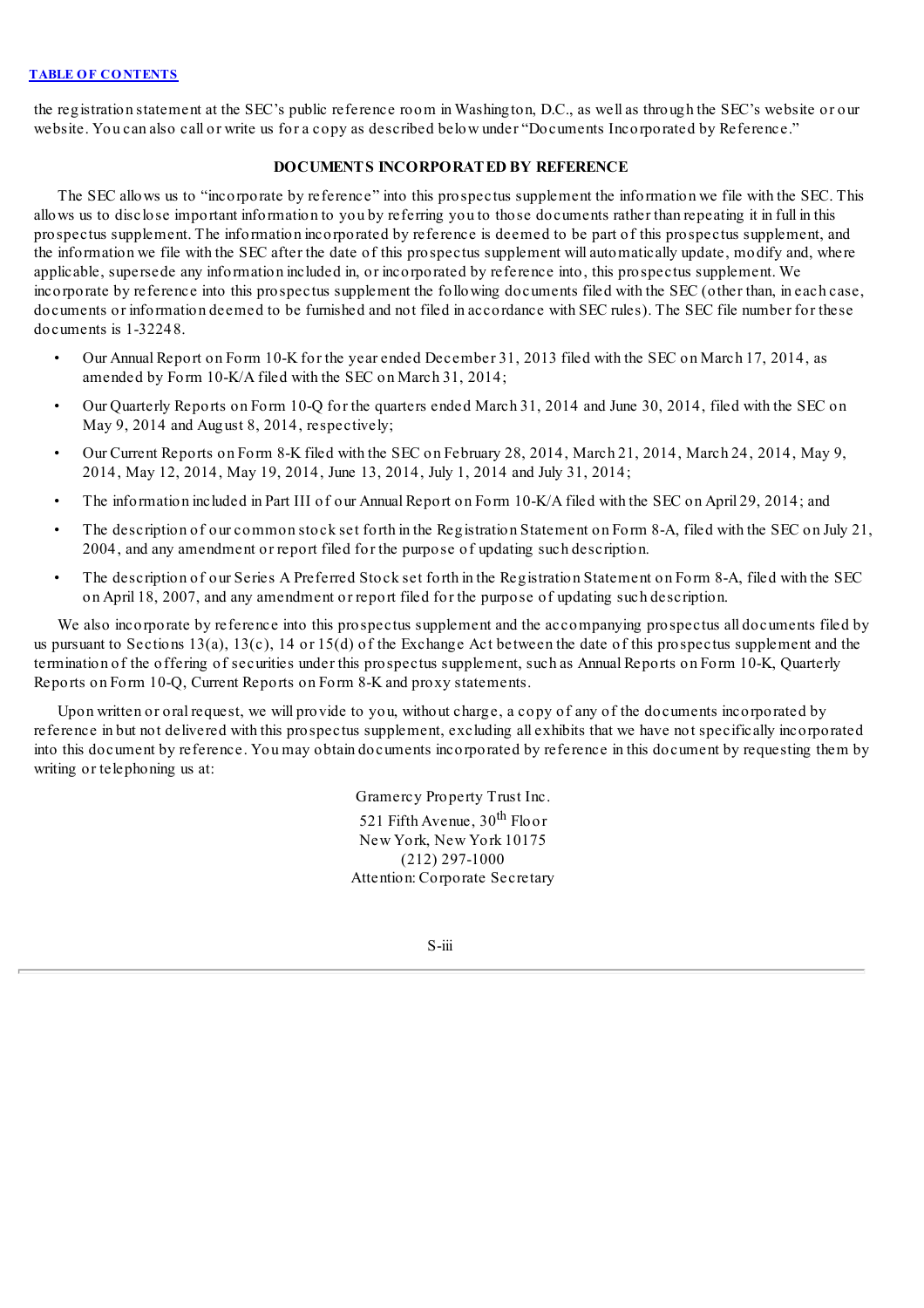## **CAUTIONARY NOTE REGARDING FORWARD-LOOKING INFORMATION**

<span id="page-5-0"></span>Some of the statements included in this prospectus supplement and the accompanying prospectus and the documents incorporated by reference may constitute forward-looking statements within the meaning of the federalsecurities laws. You can identify forward-looking statements by the use of forward-looking expressions such as "may," "will," "should," "expect," "believe," "anticipate," "estimate," "intend," "plan," "project," "continue," or any negative or other variations on such expressions. Forward-looking statements include information concerning possible or assumed future results of our operations, acquisitions or financings, including any forecasts, projections, plans and objectives for future operations, acquisitions or financings. Although we believe that our plans, intentions and expectations as reflected in or suggested by those forwardlooking statements are reasonable, we can give no assurance that the plans, intentions or expectations will be achieved. We have listed below some important risks, uncertainties and contingencies which could cause our actual results, performance or achievements to be materially different from the forward-looking statements we make in this prospectus supplement. These risks, uncertainties and contingencies include, but are not limited to, the following:

- the success or failure of our efforts to implement our current business strategy;
- our ability to identify and complete additional property acquisitions and risks of real estate acquisitions;
- availability of investment opportunities on real estate assets and real estate-related and other securities;
- the performance and financial condition of tenants and corporate customers;
- the adequacy of our cash reserves, working capital and other forms of liquidity;
- the availability, terms and deployment of short-term and long-term capital;
- demand for industrial and office space:
- the actions of our competitors and our ability to respond to those actions;
- the timing of cash flows from our investments;
- the cost and availability of our financings, which depends in part on our asset quality, the nature of our relationships with our lenders and other capital providers, our business prospects and outlook and general market conditions;
- termination of the Amended Restated Asset Management Services Agreement, between one of our wholly owned taxable REIT subsidiaries ("TRSs") and KBS Real Estate Investment Trust, Inc.;
- economic conditions generally and in the commercial finance and real estate markets and the banking industry specifically;
- unanticipated increases in financing and other costs, including a rise in interest rates;
- reduction in cash flows received from our investments;
- volatility or reduction in the value or uncertain timing in the realization of our retained interests in certain subordinate bonds, preferred shares and ordinary shares in our 2005, 2006 and 2007 collateralized debt obligations, or CDO's;
- our ability to profitably dispose of non-core assets;
- a high concentration of our properties are leased to Bank of America;
- tenant lease audits requiring us to reimburse any overpayment of estimated operating expenses under certain of our leases, including the lease for the properties leased to Bank of America (the "Bank of America Portfolio");
- availability of, and ability to retain, qualified personnel and directors;
- changes to our management and board of directors (our "Board");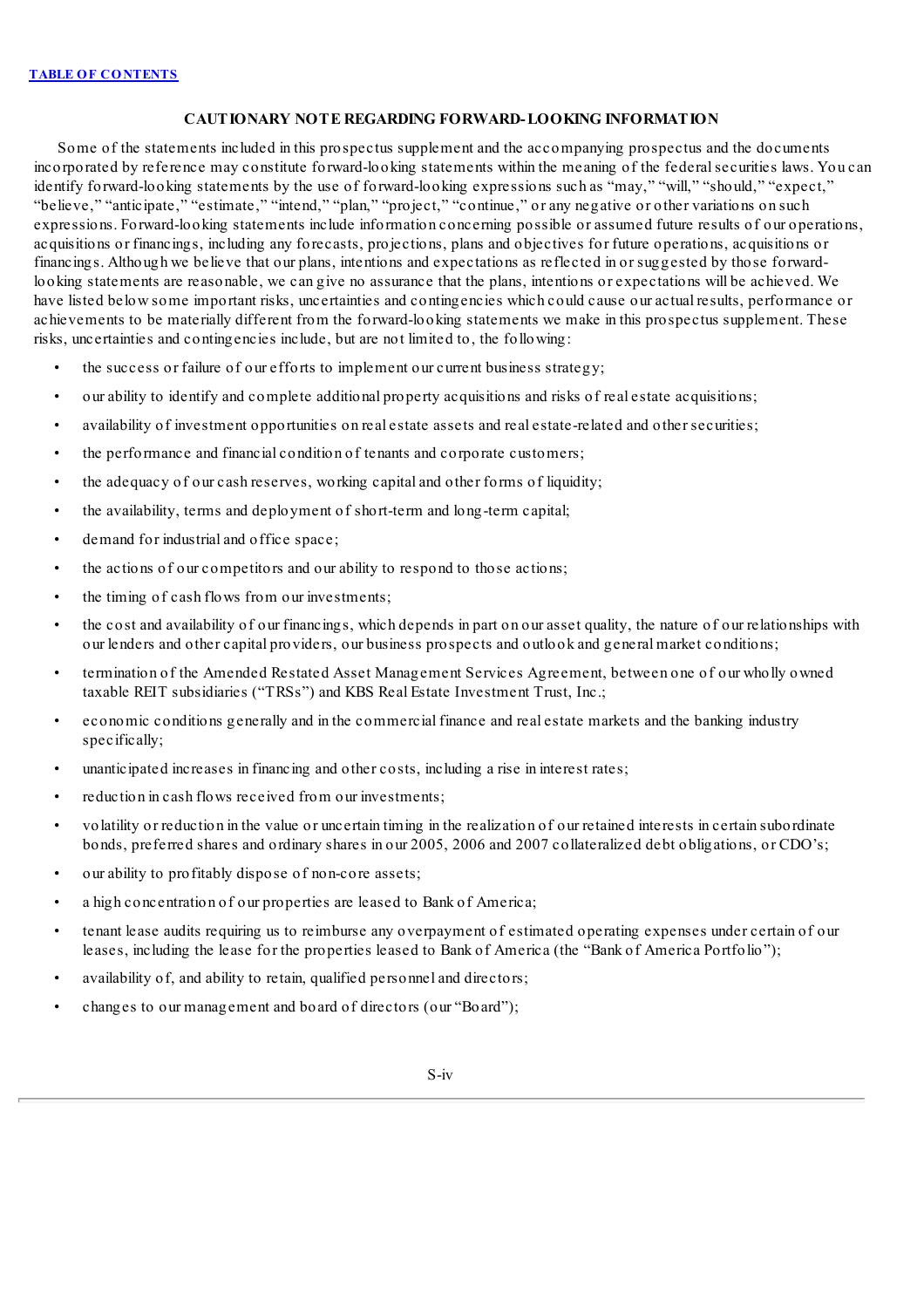- changes in governmental regulations, tax rates and similar matters;
- legislative and regulatory changes (including changes to real estate and zoning laws, laws governing the taxation of REITs or the exemptions from registration as an investment company);
- environmental and/or safety requirements and risks related to natural disasters;
- declining real estate valuations and impairment charges;
- our ability to satisfy complex rules in order for us to qualify as a REIT for U.S. federal income tax purposes and qualify for our exemption under the Investment Company Act of 1940, as amended (the "Investment Company Act"), our Operating Partnership's ability to satisfy the rules in order for it to qualify as a partnership for U.S. federal income tax purposes, and the ability of certain of our subsidiaries to qualify as REITs and certain of our subsidiaries to qualify as TRSs for U.S. federal income tax purposes, and our ability and the ability of our subsidiaries to operate effectively within the limitations imposed by these rules;
- uninsured or underinsured losses relating to our properties;
- our inability to comply with the laws, rules and regulations applicable to companies, and in particular, public companies;
- tenant bankruptcies and defaults on or non-renewal of leases by tenants;
- decreased rental rates or increased vacancy rates;
- the continuing threat of terrorist attacks on the national, regional and local economies; and
- other factors discussed under "Risk Factors" in this prospectus supplement and under Item 1A, "Risk Factors" of the Company's Annual Report on Form 10-K for the year ended December 31, 2013 and those factors that may be contained in any other filing we make with the SEC, which are incorporated by reference herein.

We assume no obligation to update publicly any forward-looking statements, whether as a result of new information, future events, or otherwise. In evaluating forward-looking statements, you should consider these risks and uncertainties, together with the other risks described elsewhere in this prospectus supplement and the accompanying prospectus and from time-to-time in our reports and documents which are filed with the SEC, and you should not place undue reliance on those statements.

The risks included here are not exhaustive. Other sections of this prospectus supplement, the accompanying prospectus and the documents incorporated by reference herein may include additional factors that could adversely affect our business and financial performance. Moreover, we operate in a very competitive and rapidly changing environment. New risk factors emerge from time to time and it is not possible for management to predict allsuch risk factors, nor can it assess the impact of allsuch risk factors on our business or the extent to which any factor, or combination of factors, may cause actual results to differ materially from those contained in any forward-looking statements. Given these risks and uncertainties, investors should not place undue reliance on forward-looking statements as a prediction of actual results.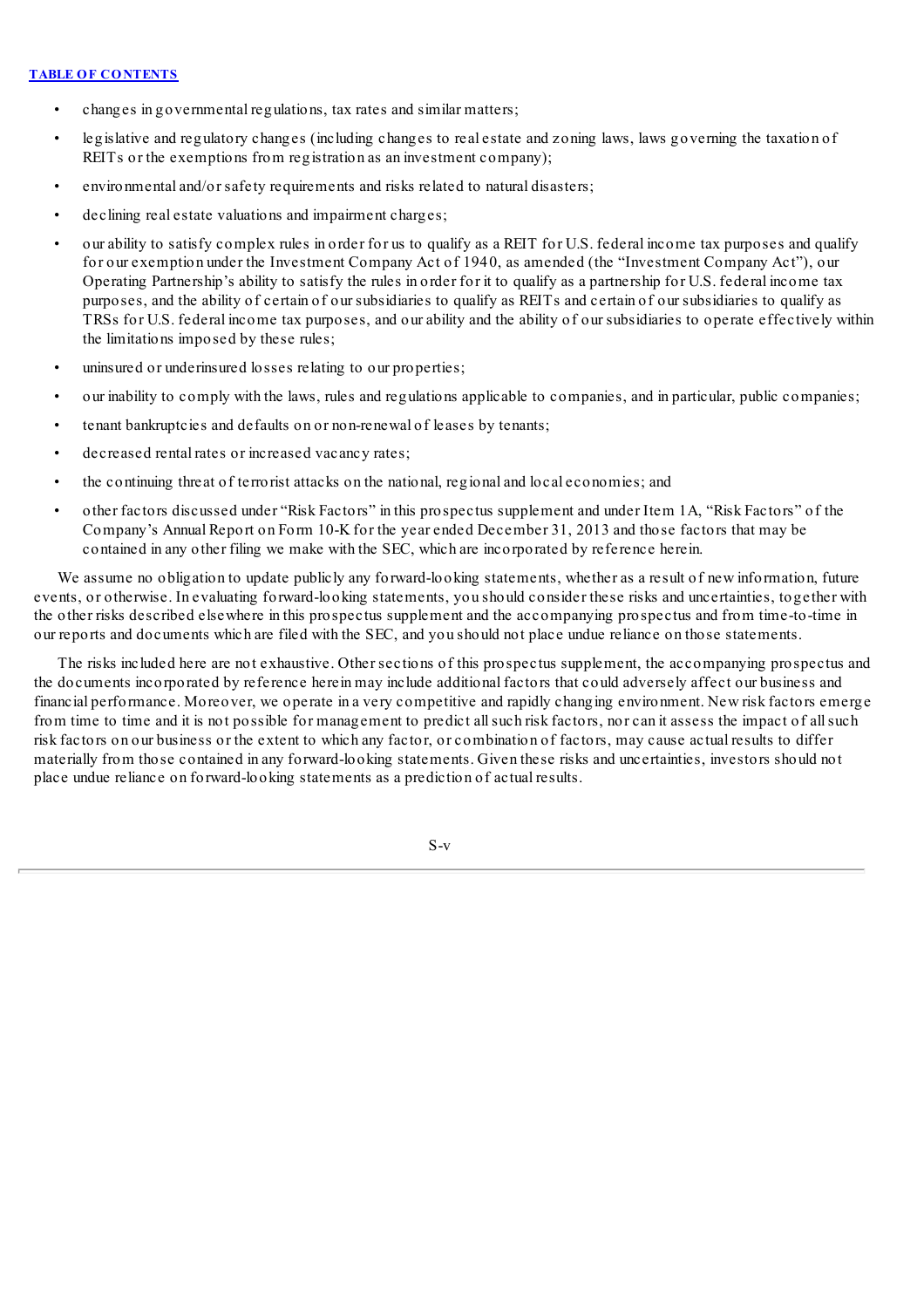## **SUMMARY**

<span id="page-7-0"></span>This summary highlights some of the information contained elsewhere or incorporated by reference in this prospectus supplement or the accompanying prospectus. Because it is a summary, it does not contain all of the information you should consider before investing in the Series B Preferred Stock. You should read the entire prospectus supplement and the accompanying prospectus carefully, including the information set forth under the caption "Risk Factors," as well as the financial statements and related notes and other information included elsewhere or incorporated by reference in this prospectus *supplement and the accompanying prospectus.*

## **OUR COMPANY**

Gramercy Property Trust Inc. is a fully-integrated, self-managed commercial real estate investment company focused on acquiring and managing income-producing industrial and office properties net leased to high quality tenants in major markets throughout the United States. We also operate an asset management business that manages commercial real estate assets for third-parties.

Gramercy was founded in 2004 as a specialty finance REIT focused on originating and acquiring loans and securities related to commercial and multifamily properties. In July 2012, following a strategic review, our Board announced a repositioning of Gramercy as an equity REIT focused on acquiring and managing income producing net leased real estate. To reflect this transformation, in April 2013 we changed our name from Gramercy Capital Corp. to Gramercy Property Trust Inc. and changed our ticker symbol to "GPT" on the New York Stock Exchange.

Our principal executive office is located at 521 Fifth Avenue, 30<sup>th</sup> Floor, New York, New York 10175 and our phone number is (212) 297-1000.

## **RECENT DEVELOPMENTS**

As of August 11, 2014, we own interests (either directly or through a joint venture) in 110 properties containing an aggregate of approximately 10.3 million rentable square feet. As of August 11, 2014, our portfolio has weighted average occupancy of approximately 99% (based on square footage), a weighted average remaining lease term of 10.5 years (based on annualized base rent), and generates total annualized contractual base rent of \$71.8 million (based on contractual annualized base rent in effect as of August 11, 2014).

For the period January 1, 2014 to August 11, 2014, we acquired 78 properties for an aggregate purchase price of \$369.1 million. As of August 11, 2014, our investment pipeline includes five properties that we have under contract to acquire for approximately \$74.3 million. Subject to market conditions and other factors, we anticipate consummating property acquisitions during the year ending December 31, 2014 having an aggregate purchase price (including any indebtedness assumed) of approximately \$600 million. The closings for the transactions we have under contract are subject to satisfactory completion of our due diligence and customary closing conditions. As such, we cannot assure you that we will complete the acquisition of these properties under contract. Moreover, we cannot assure you that we will be successful in achieving our acquisition targets in 2014.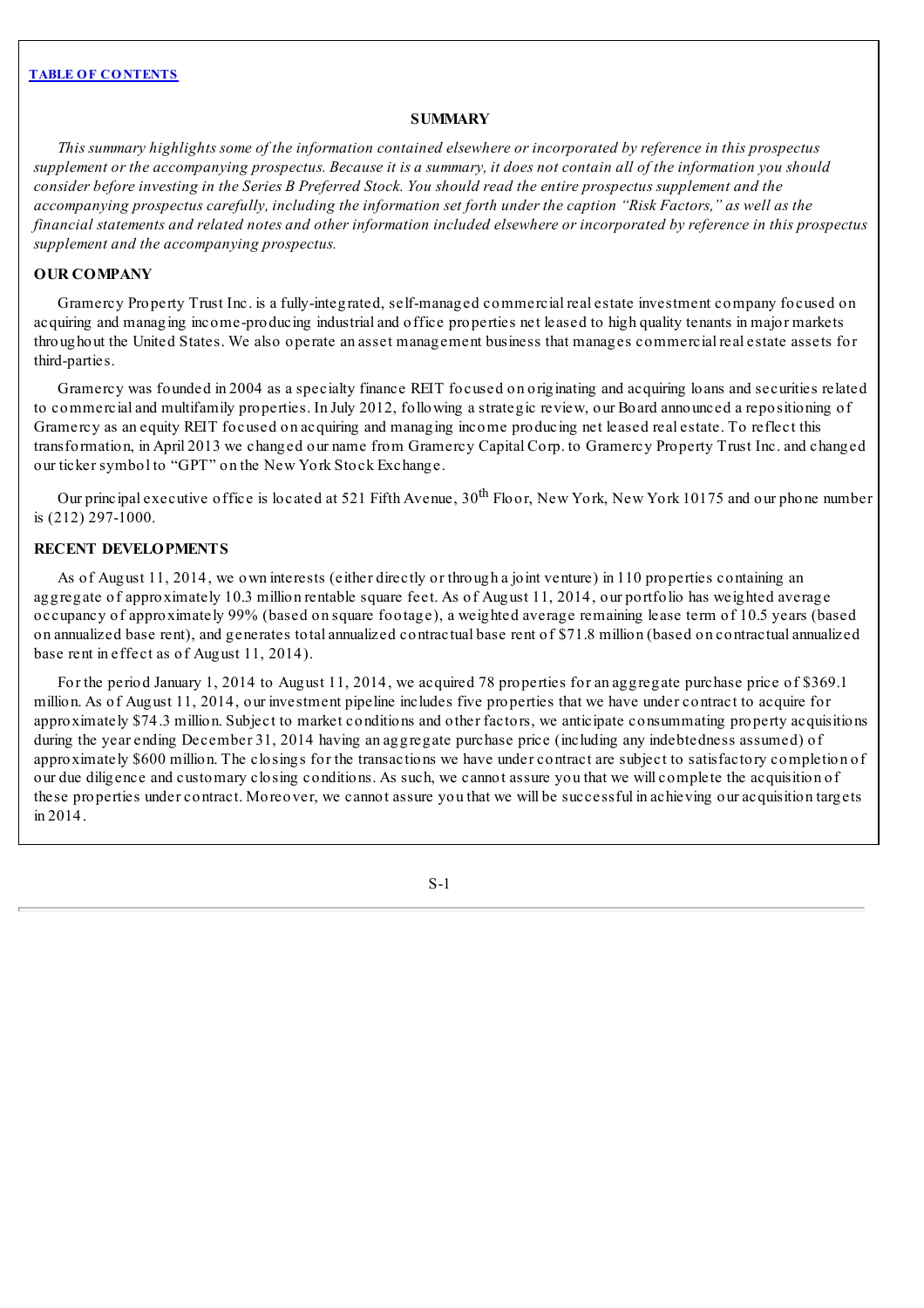# **THE OFFERING**

<span id="page-8-0"></span>The following is a brief summary of certain terms of this offering and is not intended to be complete. It does not contain all the information that is important to you. For a more complete description of the terms of the Series B Preferred Stock, see *"Description of Series B Preferred Stock" in this prospectus supplement.*

| <b>Issuer</b>                              | Gramercy Property Trust Inc., a Maryland corporation.                                                                                                                                                                                                                                                                                                                                                                                                                                                                                                                                                                                                                                                                                                                                                                                                                                                                                                                                                                                                                      |  |  |  |
|--------------------------------------------|----------------------------------------------------------------------------------------------------------------------------------------------------------------------------------------------------------------------------------------------------------------------------------------------------------------------------------------------------------------------------------------------------------------------------------------------------------------------------------------------------------------------------------------------------------------------------------------------------------------------------------------------------------------------------------------------------------------------------------------------------------------------------------------------------------------------------------------------------------------------------------------------------------------------------------------------------------------------------------------------------------------------------------------------------------------------------|--|--|--|
| <b>Series B Preferred Stock</b><br>Offered | 3,500,000 shares of 7.125% Series B Cumulative Redeemable Preferred<br>Stock. We reserve the right to reopen this series and issue additional shares<br>of Series B Preferred Stock either through public or private sales at any time<br>and from time to time.                                                                                                                                                                                                                                                                                                                                                                                                                                                                                                                                                                                                                                                                                                                                                                                                           |  |  |  |
| Ranking                                    | The Series B Preferred Stock will rank, with respect to dividend rights and<br>rights upon our liquidation, dissolution or winding up:                                                                                                                                                                                                                                                                                                                                                                                                                                                                                                                                                                                                                                                                                                                                                                                                                                                                                                                                     |  |  |  |
|                                            | senior to all classes or series of our common stock, and to any<br>other class or series of our capital stock expressly designated as<br>ranking junior to the Series B Preferred Stock;                                                                                                                                                                                                                                                                                                                                                                                                                                                                                                                                                                                                                                                                                                                                                                                                                                                                                   |  |  |  |
|                                            | on parity with our 8.125% Series A Cumulative Redeemable<br>$\bullet$<br>Preferred Stock (the "Series A Preferred Stock") and any future<br>class or series of our capital stock expressly designated as ranking<br>on parity with the Series B Preferred Stock; and                                                                                                                                                                                                                                                                                                                                                                                                                                                                                                                                                                                                                                                                                                                                                                                                       |  |  |  |
|                                            | junior to any other class or series of our capital stock expressly<br>$\bullet$<br>designated as ranking senior to the Series B Preferred Stock, none<br>of which exists on the date here of.                                                                                                                                                                                                                                                                                                                                                                                                                                                                                                                                                                                                                                                                                                                                                                                                                                                                              |  |  |  |
| <b>Dividends</b>                           | Holders of shares of the Series B Preferred Stock will be entitled to receive<br>cumulative cash dividends on the Series B Preferred Stock when, as and if<br>authorized by our Board and declared by us from and including the date of<br>original issue, payable quarterly in arrears on or about the last day of March,<br>June, September and December of each year, beginning on December 31,<br>2014, at the rate of 7.125% per annum of the \$25.00 liquidation preference<br>per share (equivalent to the fixed annual rate of \$1.78125 per share). The first<br>dividend payable on the Series B Preferred Stock is scheduled to be paid on<br>December 31, 2014 and will be a pro rata dividend from and including the<br>original issue date to and including December 31, 2014 in the amount of<br>\$0.67292 per share. Dividends on the Series B Preferred Stock will accrue<br>whether $or not (i)$ we have earnings, $(ii)$ there are funds legally available for<br>the payment of such dividends and (iii) such dividends are authorized or<br>declared. |  |  |  |
| <b>Liquidation Preference</b>              | If we liquidate, dissolve or wind up, holders of shares of the Series B<br>Preferred Stock will have the right to receive \$25.00 per share of the Series<br>B Preferred Stock, plus all accrued and unpaid dividends (whether or not<br>authorized or declared) to, but not including, the date of payment, before<br>any distribution or payment is made to holders of our common stock and any<br>other class or series of capital stock ranking junior to the Series B Preferred<br>Stock as to rights upon our liquidation, dissolution or winding up. The rights<br>of holders of shares of the Series B Preferred Stock to receive their<br>liquidation preference will be subject to the proportionate rights of any other<br>class or series of our capital stock                                                                                                                                                                                                                                                                                                 |  |  |  |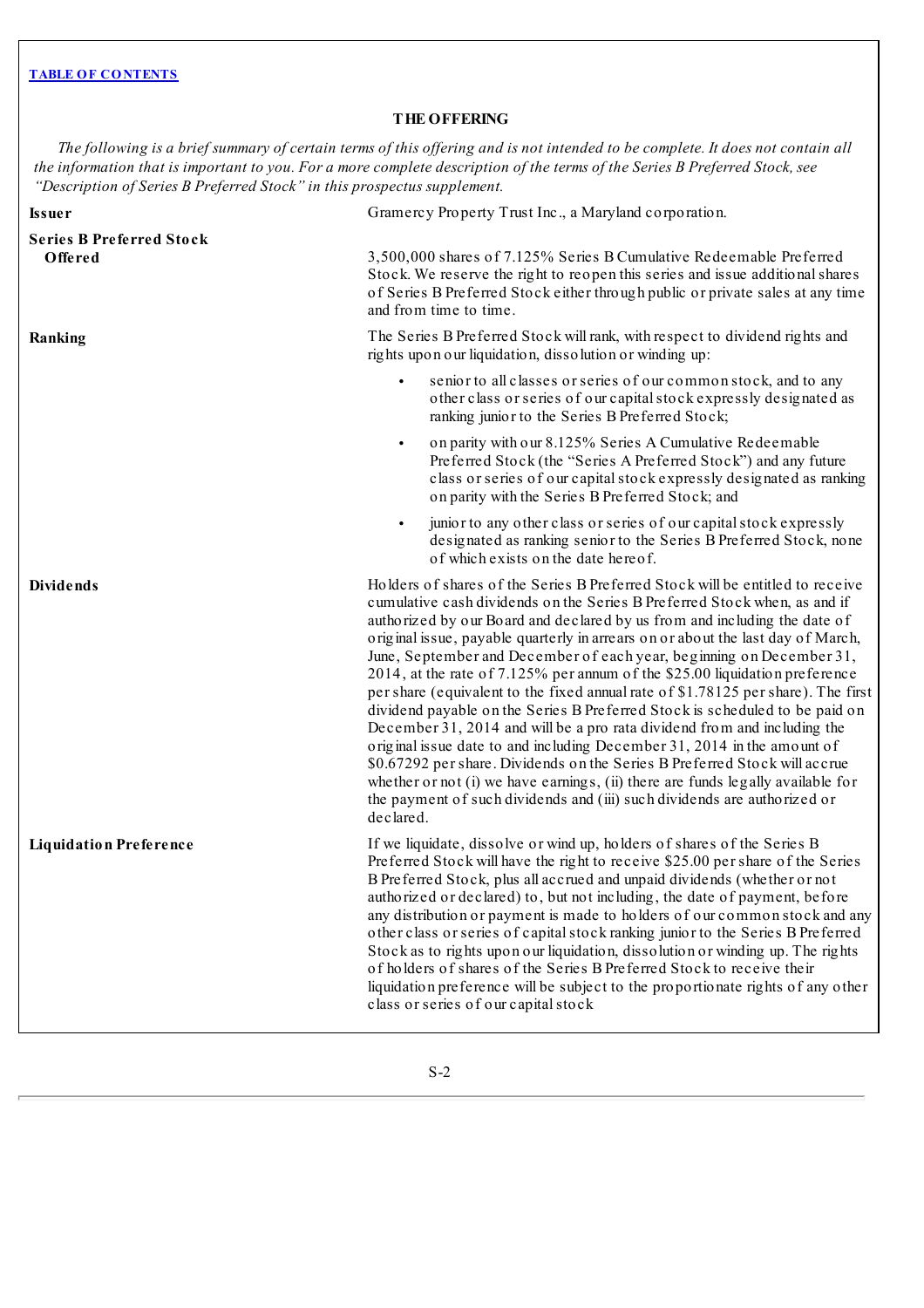ranking on parity with the Series B Preferred Stock as to rights upon our liquidation, dissolution or winding up, and junior to the rights of any class or series of our capital stock expressly designated as ranking senior to the Series B Preferred Stock.

**Optional Redemption** We may not redeem the Series B Preferred Stock prior to August 15, 2019, except in limited circumstances relating to maintaining our qualification as a REIT, as described in "Description of Series B Preferred Stock — Optional Redemption" in this prospectus supplement and pursuant to the special optional redemption provision described below. On and after August 15, 2019, the Series B Preferred Stock will be redeemable at our option, in whole or in part, at any time or from time to time, for cash at a redemption price of \$25.00 per share, plus all accrued and unpaid dividends (whether or not authorized or declared) to, but not including, the redemption date. Any partial redemption will be on a pro rata basis.

**Special Optional Redemption** Upon the occurrence of a Change of Control (as defined below), we may, at our option, redeem the Series B Preferred Stock, in whole or in part within 120 days after the first date on which such Change of Control occurred, by paying \$25.00 per share, plus all accrued and unpaid dividends to, but not including, the date of redemption. If, prior to the Change of Control Conversion Date, we exercise any of our redemption rights relating to the Series B Preferred Stock (whether our optional redemption right or our special optional redemption right), the holders of Series B Preferred Stock will not have the conversion right described below.

> A "Change of Control" is when, after the original issuance of the Series B Preferred Stock, the following have occurred and are continuing:

• the acquisition by any person, including any syndicate or group deemed to be a "person" under Section  $13(d)(3)$  of the Securities Exchange Act of 1934, as amended (the "Exchange Act"), of beneficial ownership, directly or indirectly, through a purchase, merger or other acquisition transaction or series of purchases, mergers or other acquisition transactions of stock of our company entitling that person to exercise more than 50% of the total voting power of allstock of our company entitled to vote generally in the election of our directors (except that such person will be deemed to have beneficial ownership of allsecurities that such person has the right to acquire, whether such right is currently exercisable or is exercisable only upon the occurrence of a subsequent condition); and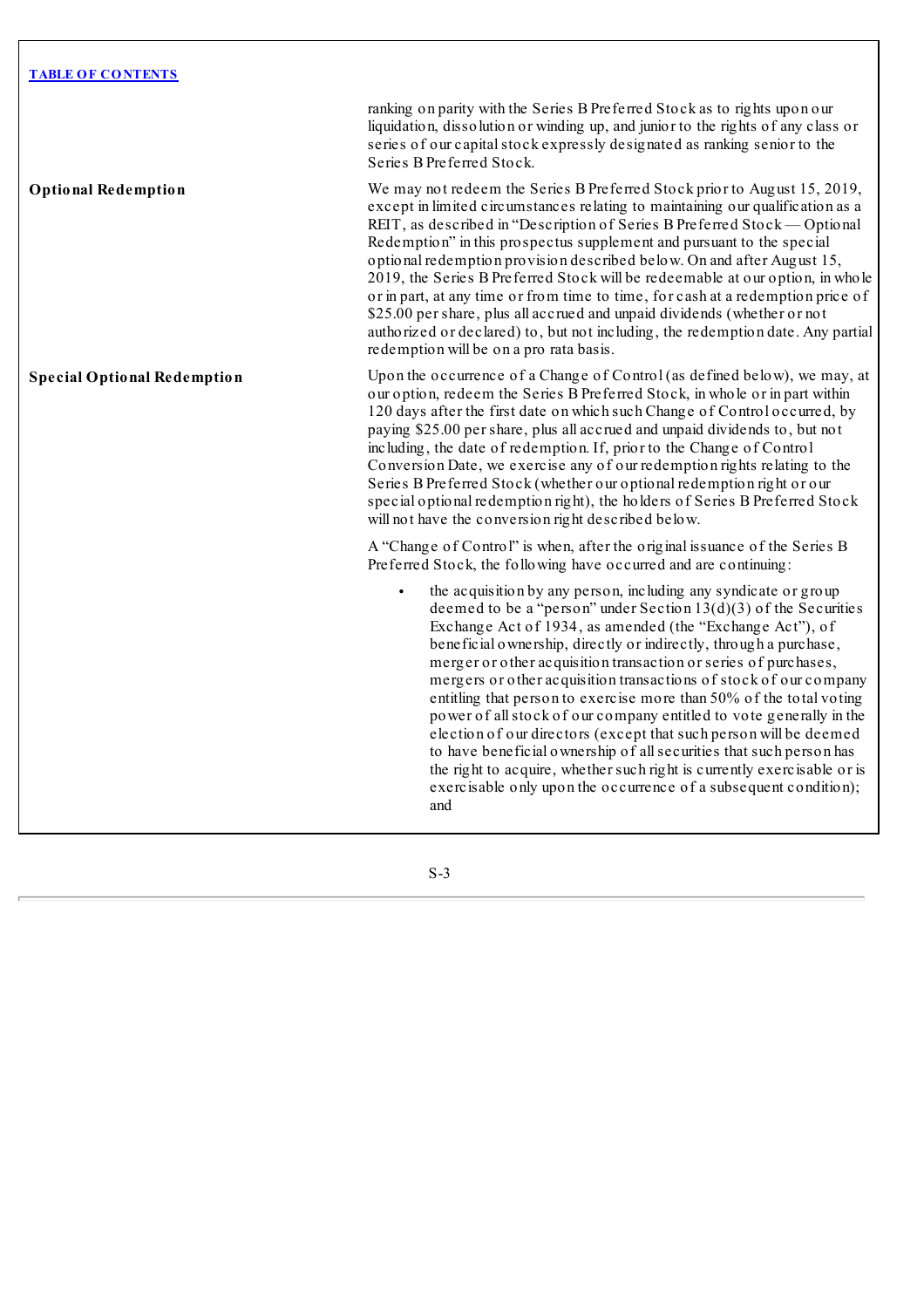• following the closing of any transaction referred to in the bullet point above, neither we nor the acquiring or surviving entity has a class of common securities (or ADRs representing such securities) listed on the NYSE, the NYSE MKT or NASDAQ or listed or quoted on an exchange or quotation system that is a successor to the NYSE, the NYSE MKT or NASDAQ.

**Conversion Rights** Upon the occurrence of a Change of Control, each holder of Series B Preferred Stock will have the right (unless, prior to the Change of Control Conversion Date, we have provided or provide notice of our election to redeem the Series B Preferred Stock) to convert some or all of the shares of Series B Preferred Stock held by such holder on the Change of Control Conversion Date into a number of shares of our common stock per share of Series B Preferred Stock to be converted equal to the lesser of:

- the quotient obtained by dividing (i) the sum of the  $$25.00$ liquidation preference plus the amount of any accrued and unpaid dividends to, but not including, the Change of Control Conversion Date (unless the Change of Control Conversion Date is after a record date for a Series B Preferred Stock dividend payment and prior to the corresponding Series B Preferred Stock dividend payment date, in which case no additional amount for such accrued and unpaid dividend will be included in this sum) by (ii) the Common Stock Price; and
- 8.11688 (i.e., the Share Cap), subject to certain adjustments;

subject, in each case, to provisions for the receipt of alternative consideration as described in this prospectus supplement.

If, prior to the Change of Control Conversion Date, we have provided or provide a redemption notice, whether pursuant to our special optional redemption right in connection with a Change of Control or our optional redemption right, holders of Series B Preferred Stock will not have any right to convert the Series B Preferred Stock in connection with the Change of Control Conversion Right and any shares of Series B Preferred Stock selected for redemption that have been tendered for conversion will be redeemed on the related date of redemption instead of converted on the Change of Control Conversion Date.

For definitions of "Change of Control Conversion Right," "Change of Control Conversion Date" and "Common Stock Price" and for a description of the adjustments and provisions for the receipt of alternative consideration that may be applicable to the Change of Control Conversion Right, see "Description of Series B Preferred Stock — Conversion Rights" in this prospectus supplement.

Except as provided above in connection with a Change of Control, the Series B Preferred Stock is not convertible into or exchangeable for any other securities or property.

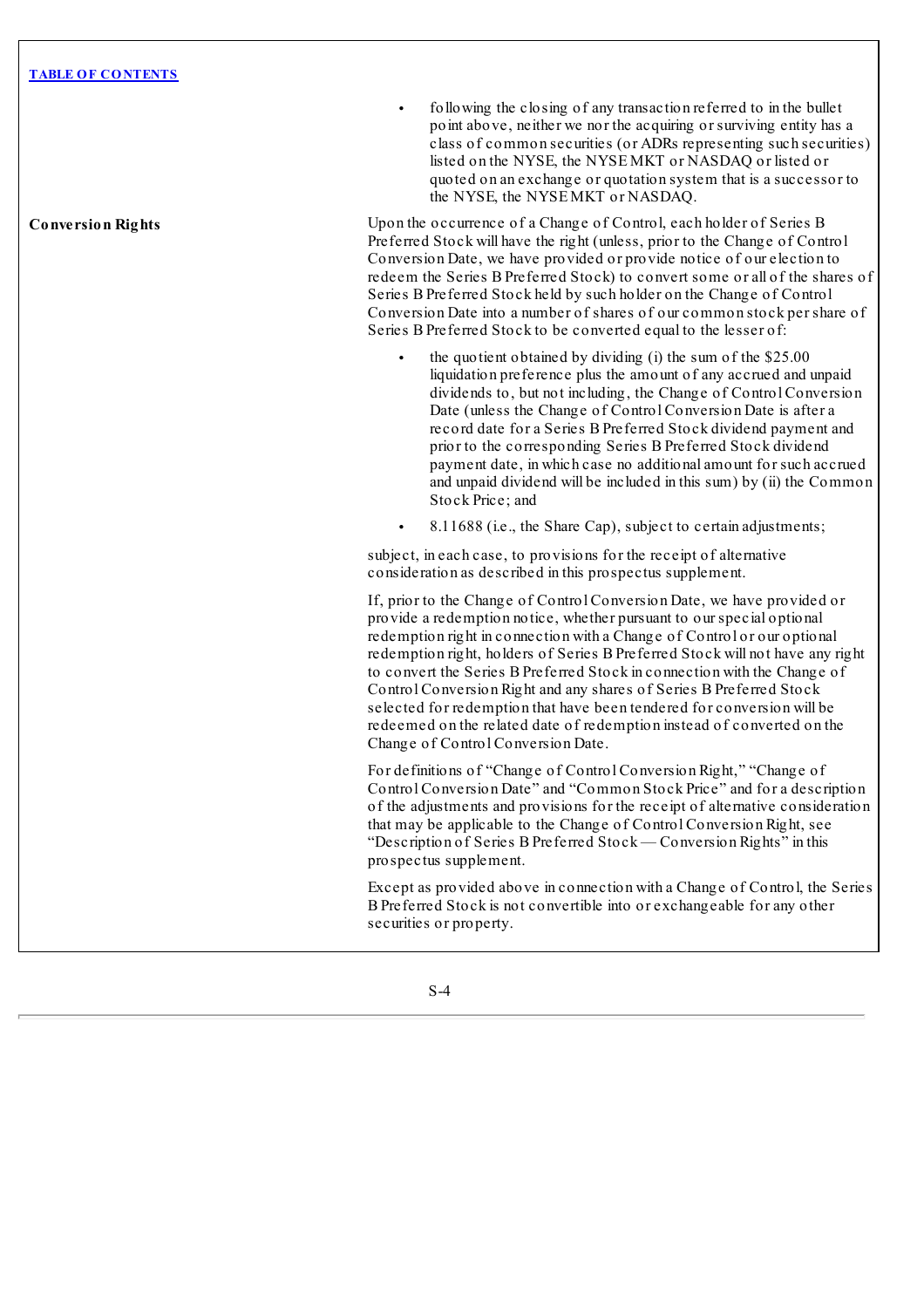**No Maturity, Sinking Fund or Mandatory**

**Redemption** The Series B Preferred Stock has no stated maturity date and is not subject to mandatory redemption or any sinking fund. We are not required to set aside funds to redeem the Series B Preferred Stock. Accordingly, the Series B Preferred Stock will remain outstanding indefinitely unless and until we decide to redeem the shares at our option or, under circumstances where the holders of the Series B Preferred Stock have a conversion right, such holders decide to convert their shares of Series B Preferred Stock into shares of our common stock.

**Limited Voting Rights** Holders of shares of the Series B Preferred Stock will generally have no voting rights. However, if dividends on the Series B Preferred Stock are in arrears for six or more quarterly periods, whether or not consecutive, the number of directors on our Board will automatically be increased by two, and holders of shares of the Series B Preferred Stock (voting separately as a class together with the holders of all other classes or series of preferred stock ranking on parity with the Series B Preferred Stock with respect to the payment of dividends and the distribution of assets upon our liquidation, dissolution or winding up and upon which like voting rights have been conferred and are exercisable) will be entitled to vote, at a special meeting called upon the written request of at least 20% of such holders or at our next annual meeting and at each subsequent annual meeting of stockholders, for the election of two additional directors to serve on our Board until all accrued and unpaid dividends with respect to the Series B Preferred Stock and such other classes or series of preferred stock have been paid or declared and a sum sufficient for the payment thereof set apart for payment. In addition, the affirmative vote or consent of the holders of at least two-thirds of the shares outstanding at the time of the Series B Preferred Stock and each other class or series of preferred stock ranking on parity with the Series B Preferred Stock with respect to the payment of dividends and distribution of assets upon our liquidation, dissolution or winding up and upon which like voting rights have been conferred (voting together as a single class) is required for us to authorize or issue any class or series of capital stock ranking, as to payment of dividends and the distribution of assets upon our liquidation, dissolution or winding up, senior to the Series B Preferred Stock or to amend any provision of our charter so as to materially and adversely affect the terms of the Series B Preferred Stock. If such amendment to our charter does not equally affect the terms of the Series B Preferred Stock and one or more other classes or series of preferred stock ranking, as to payment of dividends and the distribution of assets upon our liquidation, dissolution or winding up, on parity with the Series B Preferred Stock, the affirmative vote or consent of the holders of two-thirds of Series B Preferred Stock issued and outstanding at the time, voting separately as a class, is required. Holders of shares of Series B Preferred Stock also will have the exclusive right to vote on any amendment to our charter on which holders of the Series B Preferred Stock are otherwise entitled to vote and that would alter only the contract rights, as expressly set forth in our charter, of the Series B Preferred Stock.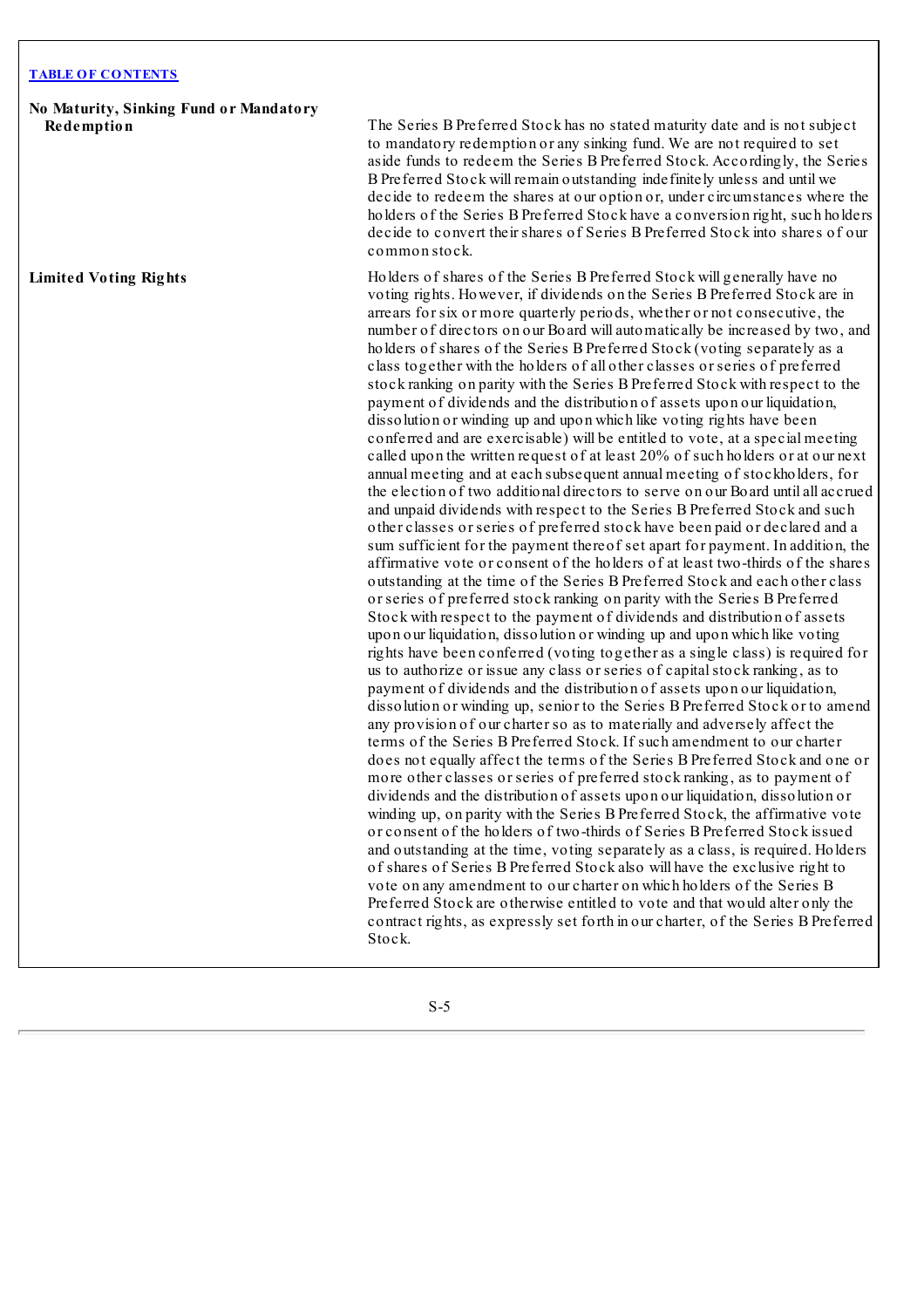| <b>TABLE OF CONTENTS</b>               |                                                                                                                                                                                                                                                                                                                                                                                                                                                                                                                                                                                                                                                                                                       |
|----------------------------------------|-------------------------------------------------------------------------------------------------------------------------------------------------------------------------------------------------------------------------------------------------------------------------------------------------------------------------------------------------------------------------------------------------------------------------------------------------------------------------------------------------------------------------------------------------------------------------------------------------------------------------------------------------------------------------------------------------------|
| Listing                                | We intend to apply to list the Series B Preferred Stock on the NYSE under the<br>symbol "GPT-PB" If the application is approved, trading of the Series B<br>Preferred Stock is expected to commence within 30 days after the initial<br>delivery of the Series B Preferred Stock. The underwriters have advised us<br>that they intend to make a market in the Series B Preferred Stock prior to<br>commencement of any trading on the NYSE, but are not obligated to do so<br>and may discontinue market making at any time without notice. No assurance<br>can be given as to the liquidity of the trading market for the Series B<br>Preferred Stock.                                              |
| Restrictions on ownership and transfer | Our charter contains restrictions on ownership and transfer of our capital<br>stock intended, among other purposes, to protect our status as a REIT for<br>federal income tax purposes. For example, our charter generally restricts any<br>person from acquiring beneficial or constructive ownership in excess of<br>9.8% of the lesser of the aggregate number or value of the outstanding<br>shares of our common stock, or in excess of 9.8% in value of the aggregate<br>of the outstanding shares of our capital stock, as more fully described in the<br>section entitled "Description of Capital Stock — Restrictions on Ownership<br>and Transfer" in the accompanying prospectus.          |
| Use of proceeds                        | We estimate that the net proceeds from the sale of the Series B Preferred<br>Stock in this offering will be approximately \$84.4 million, after deducting<br>underwriting discounts of approximately \$2.8 million and estimated offering<br>expenses of \$350,000 payable by us. We intend to use the net proceeds<br>from this offering to redeem a portion of the outstanding Series A Preferred<br>Stock. The aggregate redemption price for the Series A Preferred Stock is<br>approximately \$88.1 million, plus accrued and unpaid dividends. We plan to<br>finance the remaining portion of the redemption price of the Series A<br>Preferred Stock with cash on hand. See "Use of Proceeds." |
| <b>Transfer Agent and Registrar</b>    | The transfer agent and registrar for the Series B Preferred Stock is American<br>Stock Transfer & Trust Company LLC.                                                                                                                                                                                                                                                                                                                                                                                                                                                                                                                                                                                  |
| Settlement date                        | Delivery of the shares of Series B Preferred Stock will be made against<br>payment therefor on or about August 15, 2014.                                                                                                                                                                                                                                                                                                                                                                                                                                                                                                                                                                              |
| <b>Risk factors</b>                    | Investing in the Series B Preferred Stock involves various risks. You should<br>read carefully and consider the matters discussed under the caption entitled<br>"Risk Factors" included in our most recent Annual Report on Form 10-K,<br>under the caption entitled "Risk Factors" in this prospectus supplement and in<br>the other documents incorporated by reference in the accompanying<br>prospectus before making a decision to invest in the Series B Preferred<br>stock.                                                                                                                                                                                                                    |

 $\overline{\phantom{a}}$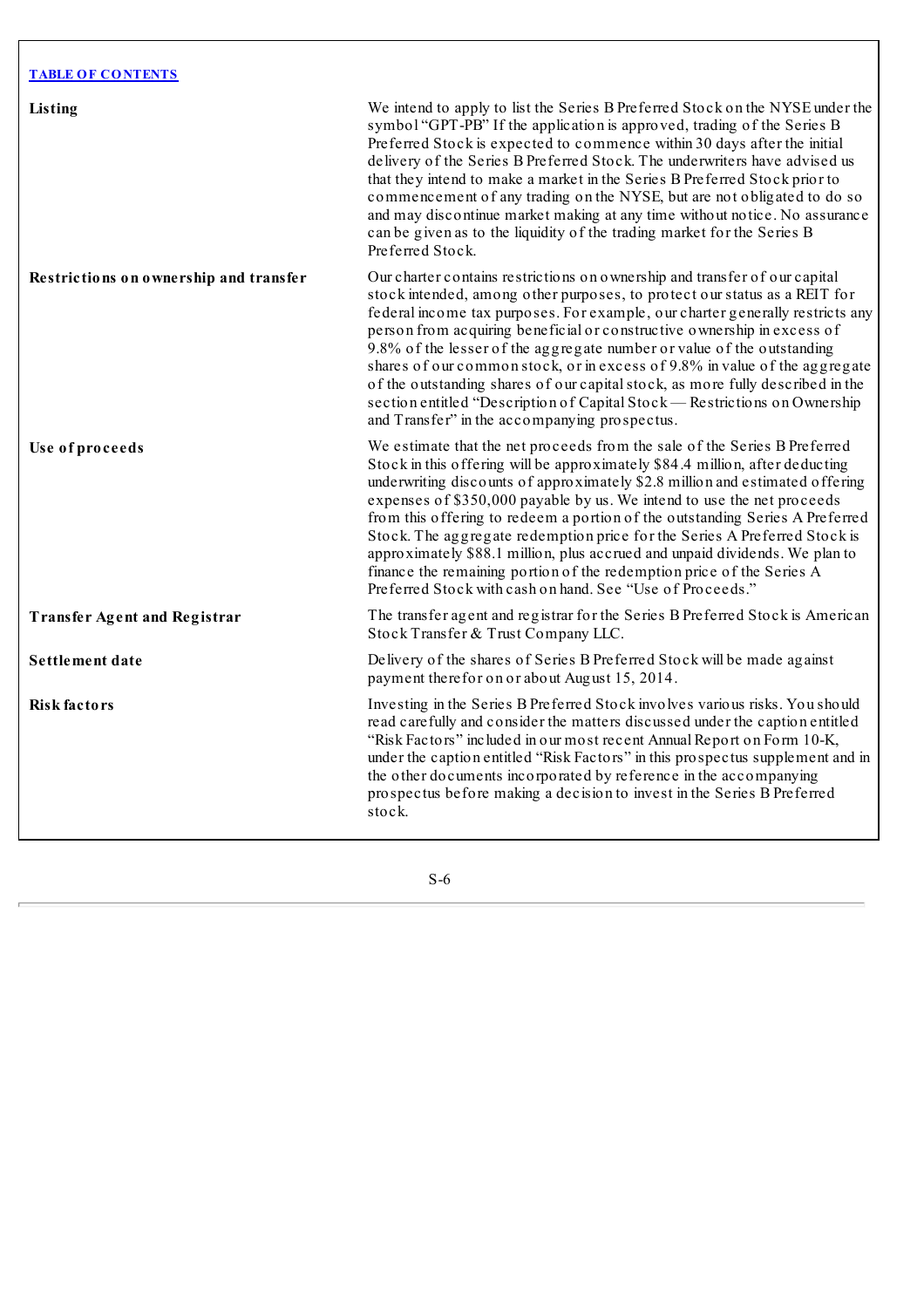# **RISKFACTORS**

<span id="page-13-0"></span>Investing in the Series B Preferred Stock involves risks. Before purchasing the shares of Series B Preferred Stock offered by this prospectus supplement, in addition to other information contained in this prospectus supplement and the accompanying prospectus, you should consider carefully the risk factors incorporated by reference in this prospectus supplement from our Annual Report on Form 10-K for the year ended December 31, 2013, which is incorporated by reference herein, and the other *information contained in, or incorporated by reference into, this prospectus supplement and accompanying prospectus, as* updated by our subsequent filings under the Exchange Act, before acquiring the Series B Preferred Stock. The risks and uncertainties we discuss in this prospectus supplement, the accompanying prospectus and in the documents incorporated by reference in this prospectus supplement and the accompanying prospectus are those that we currently believe may materially affect our company. Additional risks not presently known to us, or that we currently deem immaterial, also could materially and *adversely af ect our financial condition, results of operations, business and prospects.*

In addition to the risks identified in our Annual Report on Form 10-K for the year ended December 31, 2013, we are also *subject to the following risks:*

#### *The Series B Preferred Stock has not been rated.*

We have not sought to obtain a rating for the Series B Preferred Stock. No assurance can be given, however, that one or more rating agencies might not independently determine to issue such a rating or that such a rating, if issued, would not adversely affect the market price of the Series B Preferred Stock. In addition, we may elect in the future to obtain a rating of the Series B Preferred Stock, which could adversely impact the market price of the Series B Preferred Stock. Ratings only reflect the views of the rating agency or agencies issuing the ratings and such ratings could be revised downward or withdrawn entirely at the discretion of the issuing rating agency if in its judgment circumstances so warrant. Any such downward revision or withdrawal of a rating could have an adverse effect on the market price of the Series B Preferred Stock. It is also possible that the Series B Preferred Stock will never be rated.

## *Dividend payments on the Series B Preferred Stock are not guaranteed.*

Although dividends on the Series B Preferred Stock are cumulative, our Board must approve the actual payment of the distributions. Our Board can elect at any time or from time to time, and for an indefinite duration, not to pay any or all accrued distributions. Our Board could do so for any reason, including the following:

- poor historical or projected cash flows;
- the need to make payments on our indebtedness;
- concluding that payment of distributions on the Series B Preferred Stock would cause us to breach the terms of any indebtedness or other instrument or agreement; or
- determining that the payment of distributions would violate applicable law regarding unlawful distributions to stockholders.

## *The Series B Preferred Stock represent perpetual equity interests.*

The Series B Preferred Stock represent perpetual equity interests in us and, unlike our indebtedness, will not give rise to a claim for payment of a principal amount at a particular date. As a result, holders of the Series B Preferred Stock may be required to bear the financial risks of an investment in the Series B Preferred Stock for an indefinite period of time. In addition, the Series B Preferred Stock will rank junior to all our indebtedness and other liabilities and any other senior securities we may issue in the future with respect to assets available to satisfy claims against us.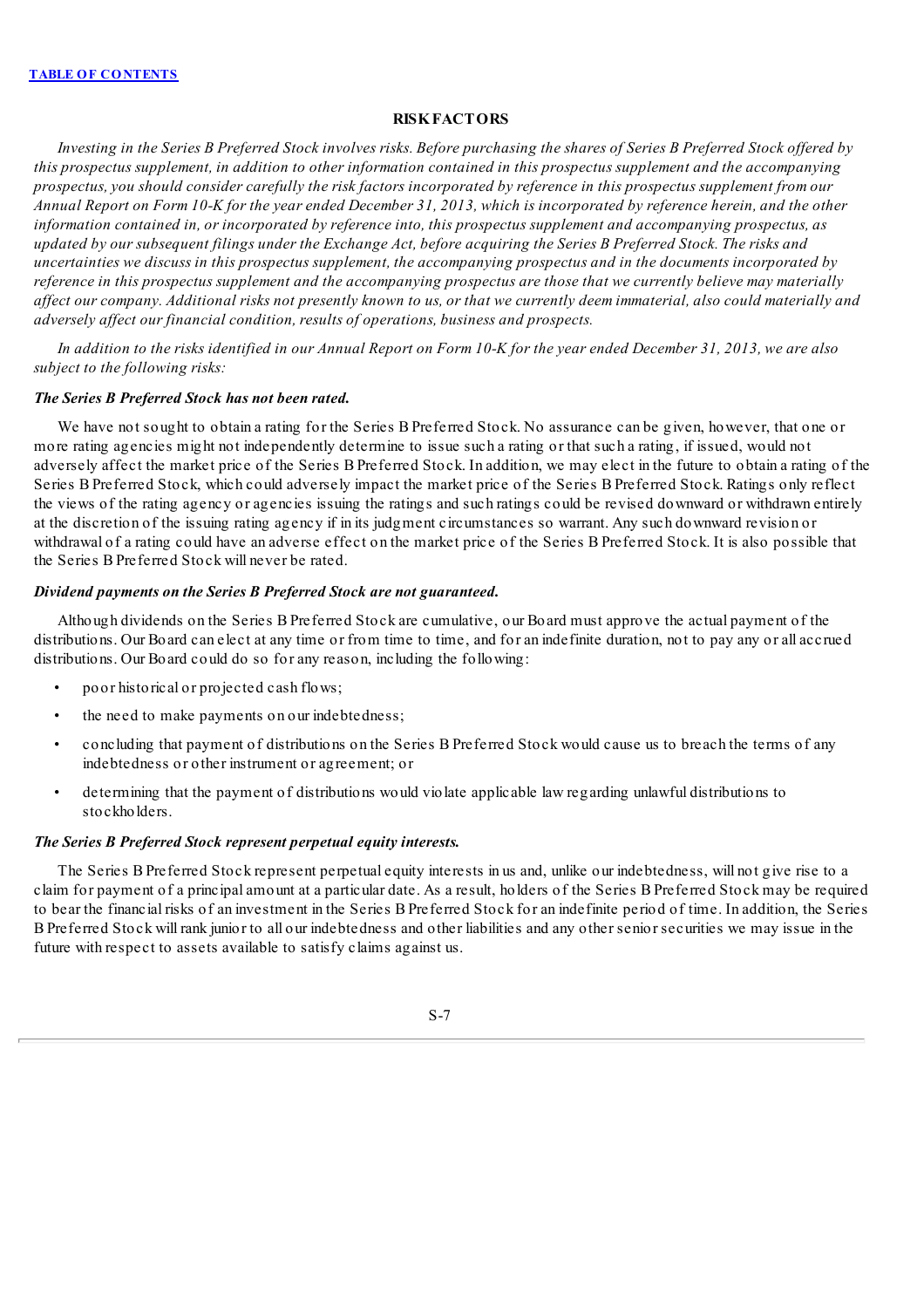## The Series B Preferred Stock is a new issuance with no stated maturity date and does not have an established trading market, *which may negatively af ect its market value and your ability to transfer or sell your shares.*

The Series B Preferred Stock is a new issue of securities with no established trading market. In addition, since the securities have no stated maturity date, investors seeking liquidity will be limited to selling their shares in the secondary market. We intend to apply to list the Series B Preferred Stock on the NYSE under the symbol "GPT-PB", but there can be no assurance that the NYSE will accept the Series B Preferred Stock for listing. Even if the application is approved, however, an active trading market on the NYSE for the shares may not develop or, even if it develops, may not last and transaction costs could be high, in which case the trading price of the shares could be adversely affected and your ability to transfer or sell your shares of Series B Preferred Stock will be limited. If an active trading market does develop on the NYSE, the Series B Preferred Stock may trade at prices lower than the initial offering price. The trading price of the Series B Preferred Stock will depend on many factors, including:

- prevailing interest rates;
- the market for similar securities;
- general economic and financial market conditions;
- our issuance of debt or preferred equity securities; and
- our financial condition, results of operations and prospects.

We have been advised by the underwriters that they intend to make a market in the shares of the Series B Preferred Stock, but they are not obligated to do so and may discontinue market-making at any time without notice.

# The Series B Preferred Stock is subordinate to our debt, and your interests could be diluted by the incurrence of additional debt, the issuance of additional shares of preferred stock, including additional shares of Series B Preferred Stock, and by other *transactions.*

As of June 30, 2014, our total long term indebtedness was approximately \$431 million, and we may incur significant additional debt in the future. The Series B Preferred Stock is subordinate to all of our existing and future debt. Our existing debt restricts, and our future debt may include restrictions on, our ability to pay dividends to preferred stockholders in the event of a default under the debt facilities. Our charter currently authorizes the issuance of up to 25,000,000 shares of preferred stock in one or more classes or series. The issuance of additional preferred stock on parity with or senior to the Series B Preferred Stock would dilute the interests of the holders of shares of Series B Preferred Stock, and any issuance of preferred stock senior to the Series B Preferred Stock or of additional indebtedness could affect our ability to pay dividends on, redeem or pay the liquidation preference on the Series B Preferred Stock. Other than the conversion right afforded to holders of shares of Series B Preferred Stock upon the occurrence of a Change of Control as described under "Description of Series B Preferred Stock — Conversion Rights" and other than the limited voting rights as described under "Description of the Series B Preferred Stock — Voting Rights" below, none of the provisions relating to the Series B Preferred Stock relate to or limit our indebtedness or afford the holders of shares of Series B Preferred Stock protection in the event of a highly leveraged or other transaction, including a merger or the sale, lease or conveyance of all or substantially all our assets or business, that might adversely affect the holders of shares of Series B Preferred Stock.

## *Market interest rates may have an ef ect on the value of the Series B Preferred Stock.*

One of the factors that will influence the price of the Series B Preferred Stock will be the dividend yield on the Series B Preferred Stock (as a percentage of the price of the Series B Preferred Stock, as applicable) relative to market interest rates. An increase in market interest rates, which are currently at low levels relative to historical rates, may lead prospective purchasers of the Series B Preferred Stock to expect a higher dividend yield and higher interest rates would likely increase our borrowing costs and potentially decrease funds available for distribution. Thus, higher market interest rates could cause the market price of the Series B Preferred Stock to decrease.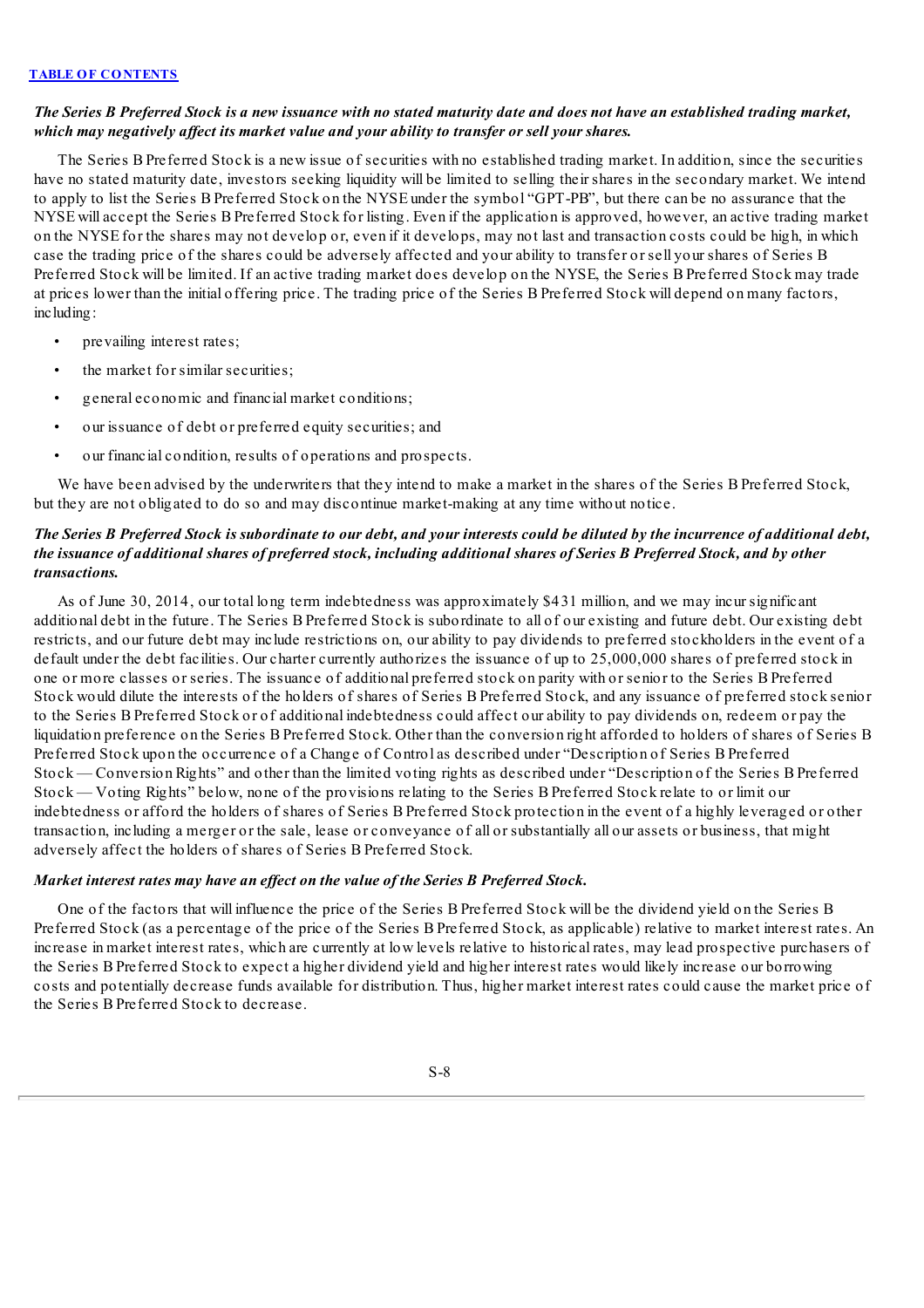### *As a holder of Series B Preferred Stock you have extremely limited voting rights.*

Your voting rights as a holder of shares of Series B Preferred Stock will be extremely limited. Our common stock is the only class or series of our stock carrying full voting rights. Voting rights for holders of shares of Series B Preferred Stock exist primarily with respect to the ability to elect two additional directors in the event that dividends for six quarterly dividend periods (whether or not consecutive) payable on the Series B Preferred Stock are in arrears, and with respect to voting on amendments to our charter that materially and adversely affect the rights of the Series B Preferred Stock or create additional classes or series of preferred stock that are senior to the Series B Preferred Stock. See "Description of Series B Preferred Stock — Limited Voting Rights" below. Other than the limited circumstances described in this prospectus supplement, holders of Series B Preferred Stock will not have voting rights.

## The amount of your liquidation preference is fixed and you will have no right to receive any greater payment.

The payment due upon liquidation is fixed at the liquidation preference of \$25.00 per share of Series B Preferred Stock, plus an amount equal to all accrued and unpaid dividends thereon, to, but not including the date of, liquidation, whether or not authorized or declared. If, in the case of our liquidation, there are remaining assets to be distributed after payment of this amount, you will have no right to receive or to participate in these amounts. Further, if the market price of your Series B Preferred Stock is greater than the liquidation preference, you will have no right to receive the market price from us upon our liquidation.

## The Change of Control conversion feature may not adequately compensate you and may make it more difficult for a party to *take over our company or discourage a party from taking over our company.*

Upon the occurrence of a Change of Control, holders of the Series B Preferred Stock will have the right (unless, prior to the Change of Control Conversion Date, we have provided or provide notice of our election to redeem the Series B Preferred Stock) to convert some or all of their shares of Series B Preferred Stock into shares of our common stock (or equivalent value of alternative consideration). See "Description of Series B Preferred Stock — Conversion Rights" below. Upon such a conversion, the holders will be limited to a maximum number of shares of our common stock equal to the Share Cap multiplied by the number of shares of Series B Preferred Stock converted. If the Common Stock Price is less than \$3.08 (which is 50% of the per-share closing sale price of our common stock reported on the NYSE on August 11, 2014), subject to adjustment, the holders will receive a maximum of 8.11688 shares of our common stock per share of Series B Preferred Stock, which may result in a holder receiving a value that is less than the liquidation preference of the Series B Preferred Stock. In addition, the change of control conversion feature of the Series B Preferred Stock may have the effect of discouraging a third party from making an acquisition proposal for our company or of delaying, deferring or preventing certain change of control transactions of our company under circumstances that stockholders may otherwise believe is in their best interests.

# Our charter contains restrictions upon transfer and ownership of our capital stock, including the Series B Preferred Stock, which may impair the ability of holders to acquire the Series B Preferred Stock or convert Series B Preferred Stock into our *common stock.*

Our charter contains restrictions on transfer and ownership of our capitalstock, including the Series B Preferred Stock, intended to assist us in maintaining our qualification as a REIT for federal income tax purposes. Our charter provides that no person may beneficially or constructively own in excess of 9.8% in value of the aggregate of the outstanding shares of our capitalstock (including the Series B Preferred Stock), unless our Board provides a waiver from the ownership restrictions. See "Description of the Series B Preferred Stock — Restrictions on Ownership and Transfer; — Optional Redemption" in this prospectus supplement. You should consider these transfer and ownership restrictions prior to your purchase of the Series B Preferred Stock. Notwithstanding any other provision of the charter, no holder of Series B Preferred Stock will be entitled to convert such stock into our common stock to the extent that receipt of shares of our common stock would cause the holder to exceed the transfer and ownership restrictions contained in our charter. In addition, these restrictions could have anti-takeover effects and could reduce the possibility that a third party will attempt to acquire control of us, which could adversely affect the market price of the Series B Preferred Stock.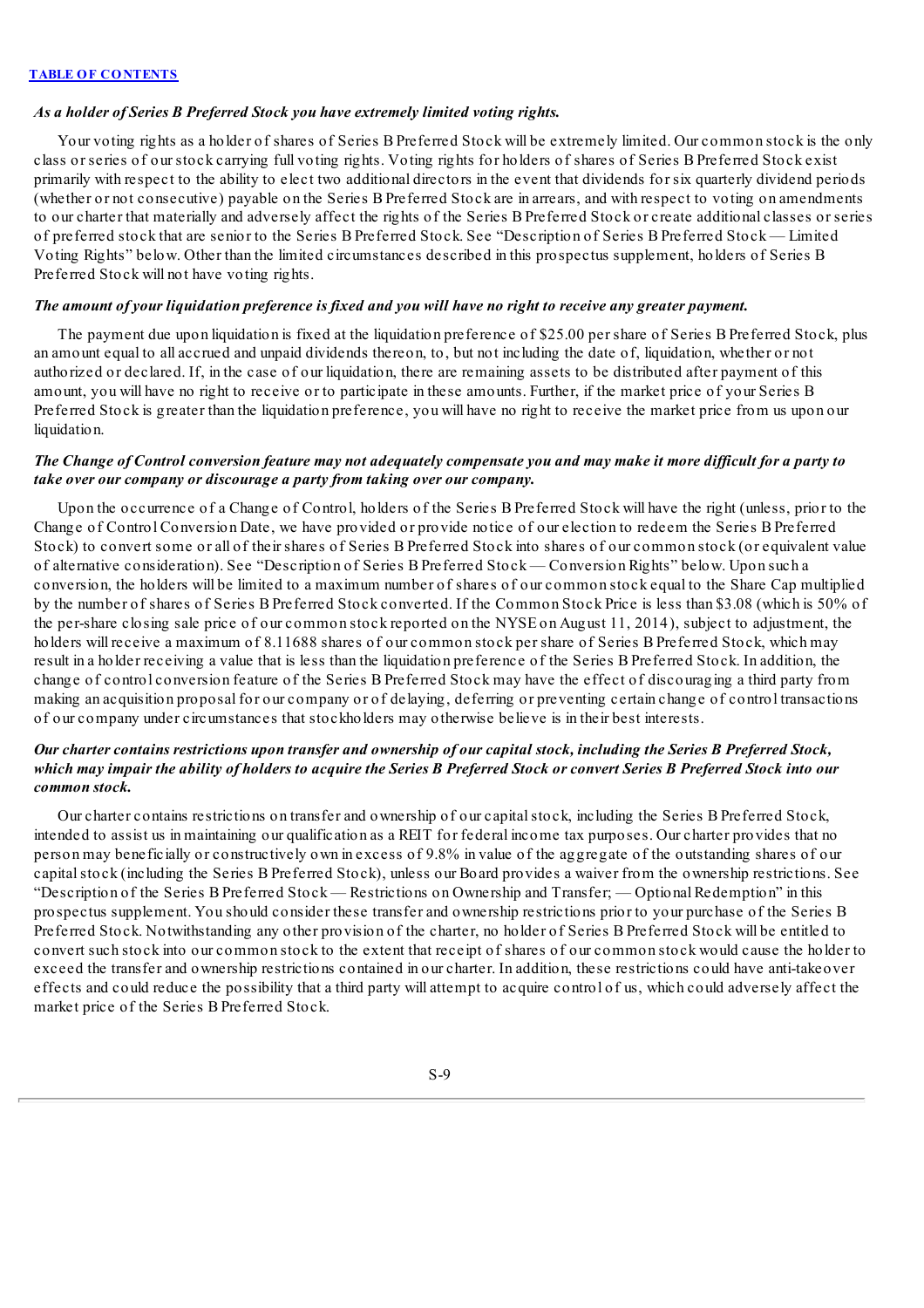## You should not expect us to redeem the Series B Preferred Stock on the date they become redeemable or on any particular date *after they become redeemable.*

The Series B Preferred Stock represents perpetual equity securities. This means that they have no maturity or mandatory redemption date and are not redeemable at the option of the holders of the Series B Preferred Stock. Except in limited circumstances related to our ability to qualify as a REIT or in connection with a Change of Control, the Series B Preferred Stock may only be redeemed by us at our option, either in whole or in part, on or after August 15, 2019. Any decision we make at any time to propose a redemption of the Series B Preferred Stock will depend upon, among other things, our evaluation of our capital position an general market conditions at the time. It is likely that we would choose to exercise our optional redemption right only when prevailing interest rates have declined, which would adversely affect your ability to reinvest your proceeds from the redemption in a comparable investment with an equal or greater yield to the yield on the Series B Preferred Stock had they not been redeemed.

#### *Our ability to pay dividends is limited by the requirements of Maryland law.*

Our ability to pay dividends on the Series B Preferred Stock is limited by the laws of Maryland. Under applicable Maryland law, a Maryland corporation generally may not make a distribution if, after giving effect to the distribution, the corporation would not be able to pay its debts as the debts become due in the usual course of business, or the corporation's total assets would be less than the sum of its total liabilities plus, unless the corporation's charter provides otherwise, the amount that would be needed, if the corporation were dissolved at the time of the distribution, to satisfy the preferential rights upon dissolution of stockholders whose preferential rights are superior to those receiving the distribution. Accordingly, we generally may not make a distribution on the Series B Preferred Stock if, after giving effect to the distribution, we would not be able to pay our debts as they become due in the usual course of business or our total assets would be less than the sum of our total liabilities plus, unless the terms of such class or series provide otherwise, the amount that would be needed to satisfy the preferential rights upon dissolution of the holders of shares of any class or series of preferred stock then outstanding, if any, with preferences senior to those of the Series B Preferred Stock.

## If our common stock is delisted, your ability to transfer or sell your shares of the Series B Preferred Stock may be limited and the *market value of the Series B Preferred Stock will be materially adversely af ected.*

Other than in connection with certain change of control transactions, the Series B Preferred Stock does not contain provisions that protect you if our common stock is delisted. Since the Series B Preferred Stock has no stated maturity date, you may be forced to hold your shares of Series B Preferred Stock and receive stated dividends on the stock when, as and if authorized by our Board and declared by us with no assurance as to ever receiving the liquidation preference. In addition, if our common stock is delisted, it is likely that the Series B Preferred Stock will be delisted as well. Accordingly, if our common stock is delisted, your ability to transfer or sell your shares of the Series B Preferred Stock may be limited and the market value of the Series B Preferred Stock will be materially adversely affected.

# As a result of our acquisition of Garrison Investment Group, L.P.'s 50% interests in GPT GIG BOA Portfolio Holdings, LLC and GPT GIG BOA Defeasance Pool Holdings LLC (the "Joint Venture Acquisition"), we have reduced diversification in number of *investments and increased our dependence on individual investments.*

Nearly 100% of the properties in the Bank of America Portfolio are leased to Bank of America. The rent generated from these properties represents a significant portion of our rental income. Due to the completion of the Joint Venture Acquisition, the cash flow generated from these properties now represents an even greater portion of our cash flow and decreases our overall diversification. If Bank of America defaults or is otherwise unable to perform under its lease obligations, it would negatively impact our cash flows and overall financial condition. Additionally, because Bank of America operates in the financial services industry, any disruptions in the financial markets or downturns in the financialservices industry could cause us to experience higher rates of lease default or terminations than we otherwise would if our tenant base was more diversified.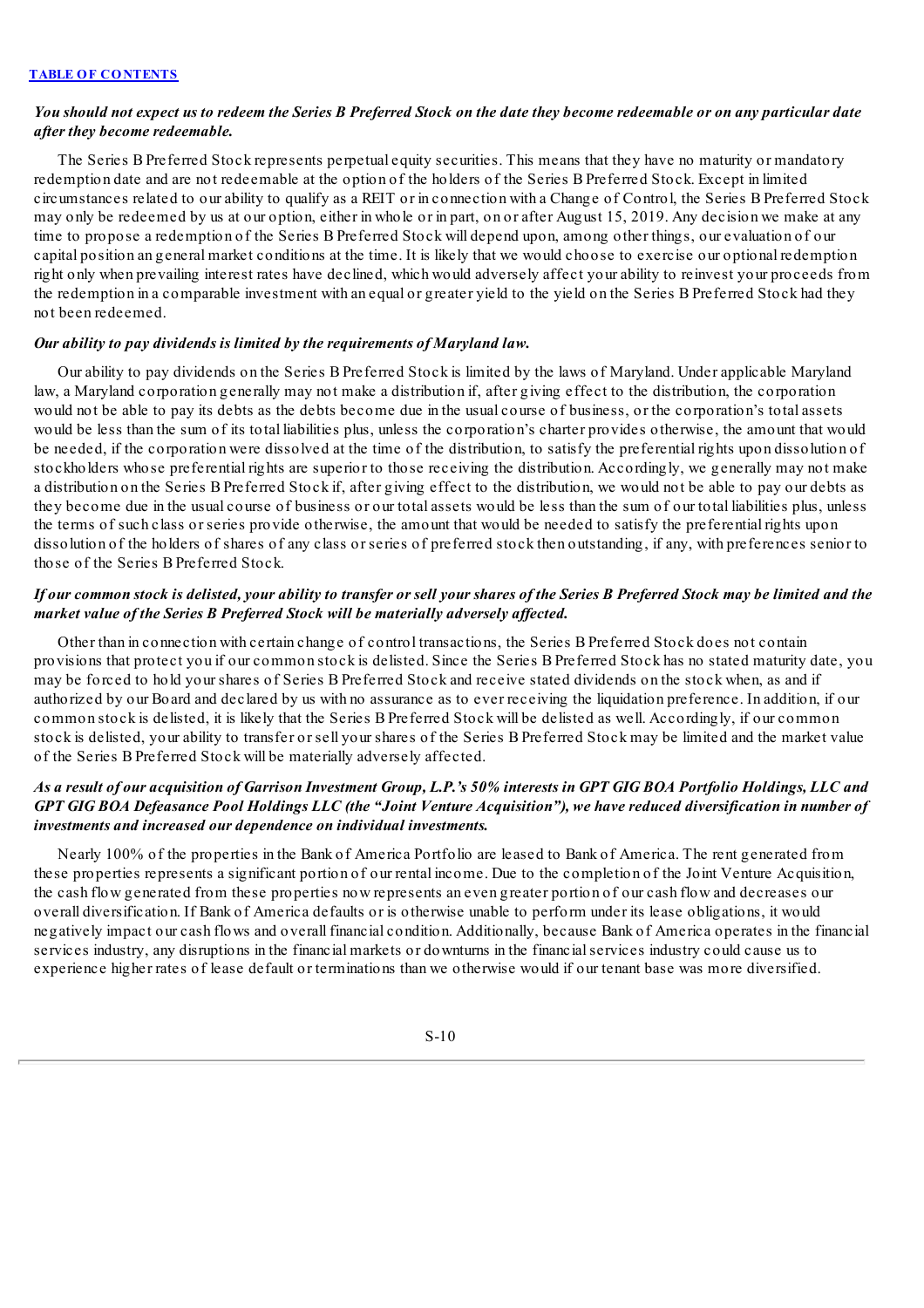## *We may be required to reimburse tenants for overpayments of estimated operating expenses.*

Under certain of our leases, including the lease for the Bank of America Portfolio, tenants pay us as additional rent their proportionate share of the costs we incur to manage, operate and maintain the buildings and properties where they rent space. These leases often limit the types and amounts of expenses we can pass through to our tenants and allow the tenants to audit and contest our determination of the operating expenses they are required to pay. Given the complexity of certain additional rent calculations, tenant audit rights under large portfolio leases can remain unresolved for several years. The tenant under the Bank of America Portfolio lease, for example, is still auditing certain categories of operating expenses for the 2007 and subsequent lease years. If as a result of a tenant audit it is determined that we have collected more additional rent than we are permitted to collect under a lease, we must refund the excess amount back to the tenant and may also be required to reimburse the tenant for its audit costs. Such reimbursement payments could materially adversely affect our financial condition and results of operations.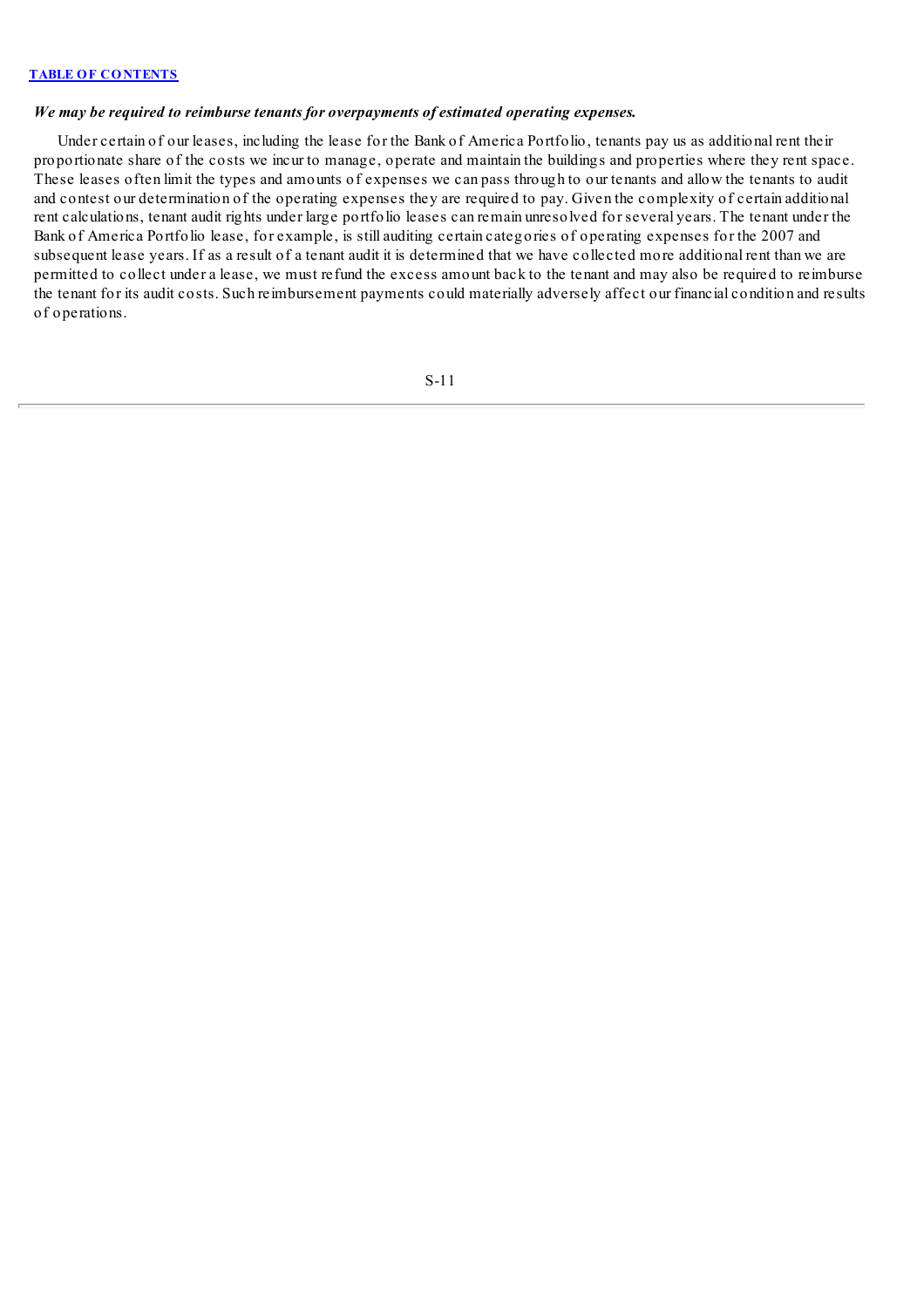# **USE OF PROCEEDS**

<span id="page-18-0"></span>We estimate that the net proceeds from the sale of the Series B Preferred Stock in this offering will be approximately \$84.4 million, after deducting underwriting discounts of approximately \$2.8 million and estimated offering expenses of \$350,000 payable by us. We intend to use the net proceeds from this offering to redeem a portion of the outstanding Series A Preferred Stock. The aggregate redemption price for the Series A Preferred Stock is approximately \$88.1 million, plus accrued and unpaid dividends. We plan to finance the remaining portion of the redemption price of the Series A Preferred Stock with cash on hand.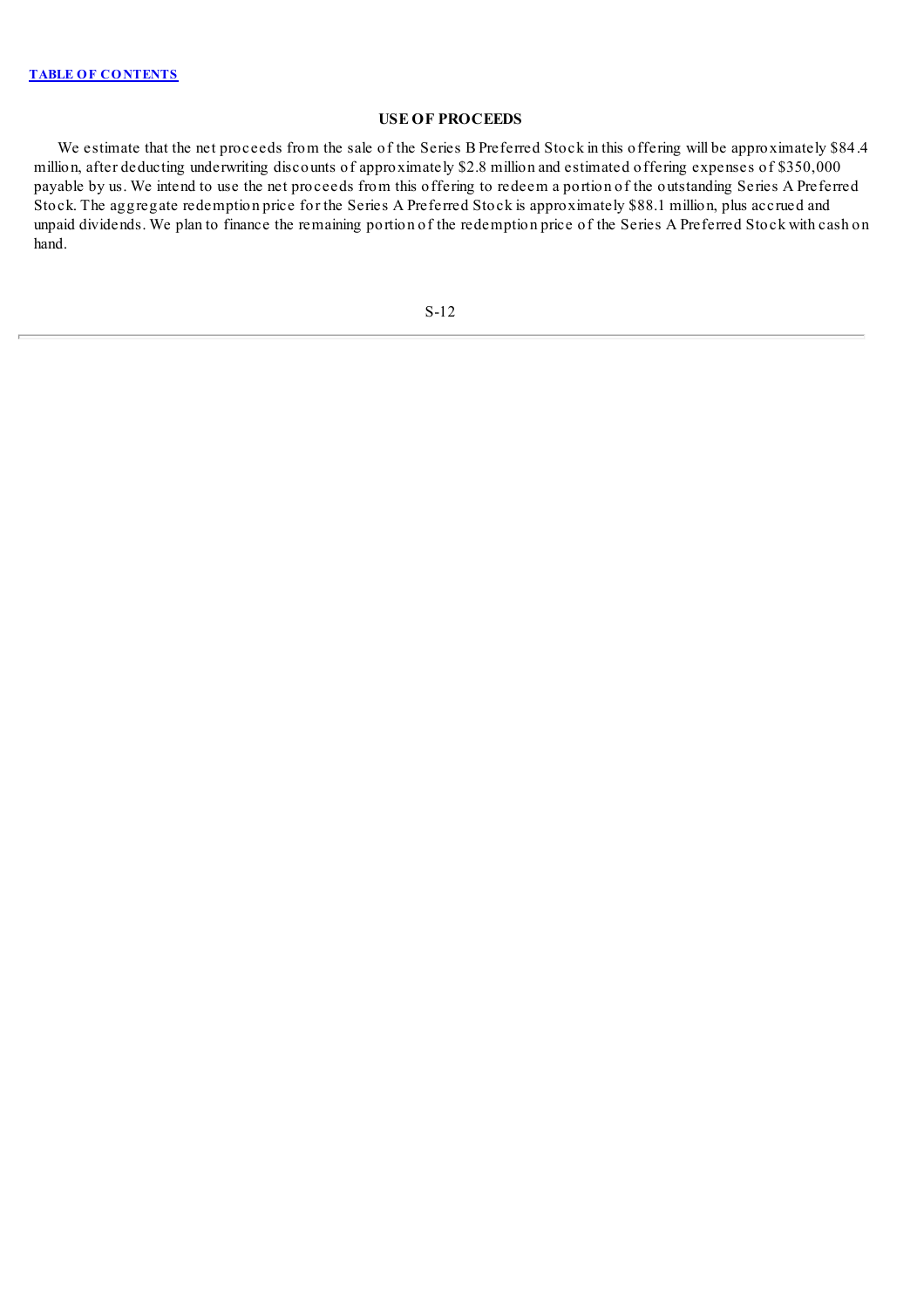# **RATIOS OF EARNINGS TO COMBINED FIXED CHARGES AND PREFERRED STOCKDIVIDENDS**

<span id="page-19-0"></span>The following unaudited table presents the consolidated ratio of earnings to combined fixed charges and preferred stock dividends for the periods indicated.

|                                                                              | Six months<br>ended |              |                                        | Year ended December 31, |      |      |
|------------------------------------------------------------------------------|---------------------|--------------|----------------------------------------|-------------------------|------|------|
|                                                                              | June 30, 2014       | $2013^{(1)}$ | $2012^{(1)}$ $2011^{(1)}$ $2010^{(1)}$ |                         |      | 2009 |
| Ratio of earnings to combined fixed charges<br>and preferred stock dividends | 6.9x                | 0.9x         | 0.8x                                   | 0.9x                    | 0.8x | 1.2x |

(1) For the years ended December 31, 2013, 2012, 2011 and 2010, earnings were not sufficient to cover combined fixed charges and preferred dividends by \$3.3 million, \$19.3 million, \$27.6 million and \$34.5 million, respectively.

Our ratios of earnings to combined fixed charges and preferred stock dividends are computed by dividing earnings by combined fixed charges and preferred stock dividends. For these purposes, "earnings" consist of net loss before the effect of noncontrolling interest plus fixed charges. Net loss is computed in accordance with U.S. generally accepted accounting principles and includes such non-cash items as real estate depreciation and amortization, amortization of above (below) market rents, and amortization of deferred financing costs and loan premium. "Fixed charges" consist of interest expense and capitalized interest. Interest income is not included in this computation. "Preferred stock dividends" consist of the amount of pre-tax earnings required to pay dividends on the outstanding Series A Preferred Stock.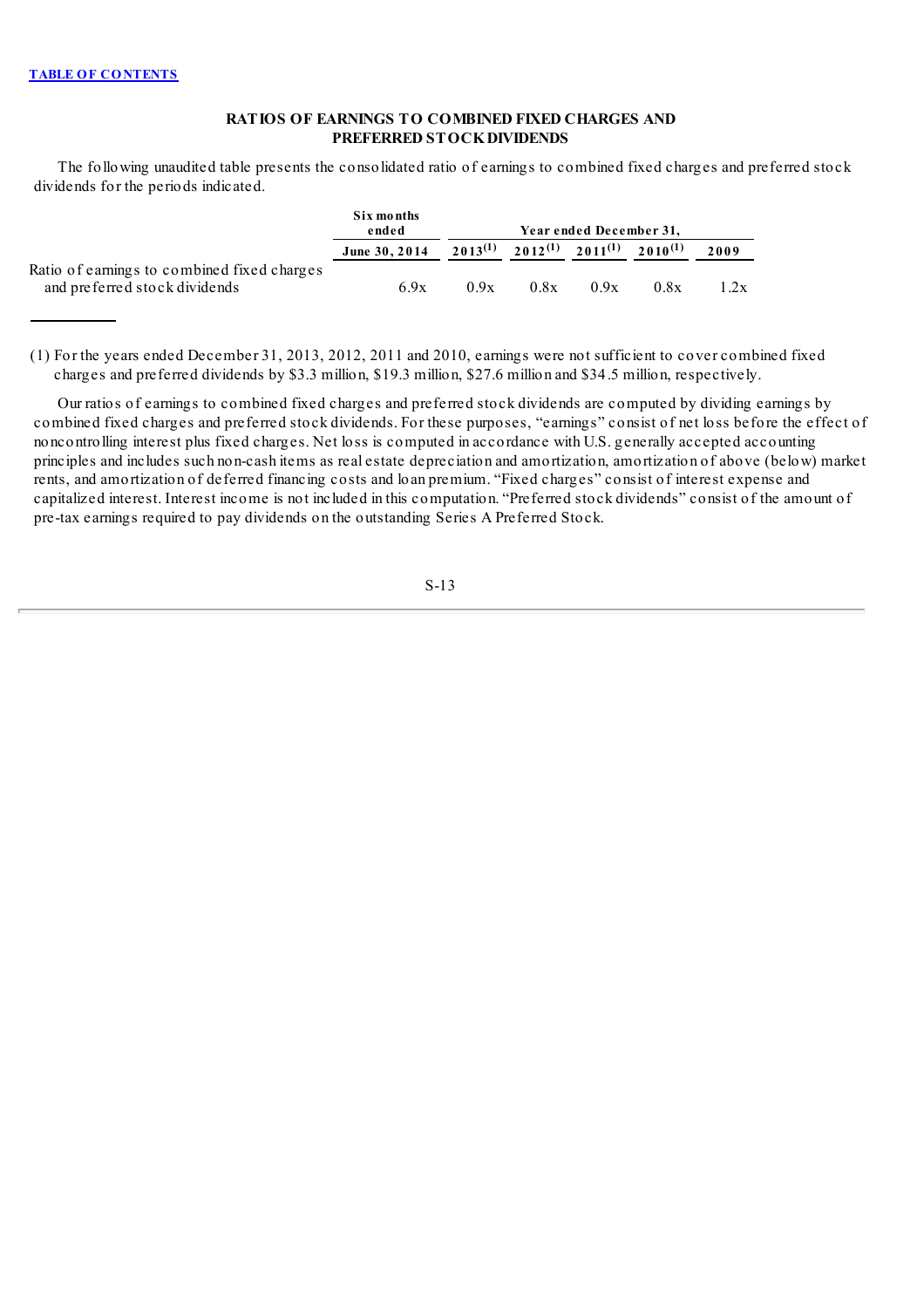# **CAPITALIZATION**

<span id="page-20-0"></span>The following table sets forth our cash and cash equivalents and total capitalization as of June 30, 2014:

- on an actual basis; and
- on an as adjusted basis to give effect to the issuance and sale by us of 3,500,000 shares of Series B Preferred Stock in this offering at the public offering price of \$25.00 per share, after deducting underwriting discounts and our estimated expenses of the offering, the application of the net proceeds from this offering and the redemption of our issued and outstanding Series A Preferred Stock.

This table should be read in conjunction with the section entitled "Use of Proceeds."

|                                                                                                                                                                                                                                                | As of June 30, 2014<br>(dollars in thousands, except<br>per share information) |                                               |  |  |
|------------------------------------------------------------------------------------------------------------------------------------------------------------------------------------------------------------------------------------------------|--------------------------------------------------------------------------------|-----------------------------------------------|--|--|
| Cash and cash equivalents                                                                                                                                                                                                                      | Actual<br>98,736                                                               | As<br>Adjusted <sup>(1)</sup><br>92,061<br>S. |  |  |
| Debt:                                                                                                                                                                                                                                          |                                                                                |                                               |  |  |
| Secured revolving credit facility                                                                                                                                                                                                              | \$                                                                             | \$                                            |  |  |
| Exchangeable senior notes, $net(2)$                                                                                                                                                                                                            | 115,000                                                                        | 115,000                                       |  |  |
| Senior unsecured term loan                                                                                                                                                                                                                     | 200,000                                                                        | 200,000                                       |  |  |
| Mortgage notes payable <sup>(3)</sup>                                                                                                                                                                                                          | 127,143                                                                        | 127,143                                       |  |  |
| Total debt obligations                                                                                                                                                                                                                         | 442,143                                                                        | 442,143                                       |  |  |
| Series A Preferred Stock dividends payable                                                                                                                                                                                                     | 1,790                                                                          |                                               |  |  |
| Equity (deficit):                                                                                                                                                                                                                              |                                                                                |                                               |  |  |
| Common stock, par value \$0.001 per share, 200,000,000 shares authorized,<br>117,619,046 shares issued and outstanding actual and as adjusted.                                                                                                 | 118                                                                            | 118                                           |  |  |
| Series A cumulative redeemable preferred stock, par value \$0.001 per share,<br>liquidation preference \$88,146, 3,525,822 shares authorized, issued and<br>outstanding actual and 0 shares authorized, issued and outstanding as<br>adjusted. | 85,235                                                                         |                                               |  |  |
| Series B cumulative redeemable preferred stock, par value \$0.001 per share,<br>liquidation preference \$87,500, 0 shares authorized, issued and outstanding<br>actual and 3,500,000 shares authorized, issued and outstanding as adjusted.    |                                                                                | 84,394                                        |  |  |
| Additional paid-in-capital                                                                                                                                                                                                                     | 1,380,482                                                                      | 1,380,482                                     |  |  |
| Accumulated other comprehensive loss                                                                                                                                                                                                           | (3,167)                                                                        | (3,167)                                       |  |  |
| Accumulated deficit                                                                                                                                                                                                                            | (914, 691)                                                                     | (920, 525)                                    |  |  |
| Total equity                                                                                                                                                                                                                                   | 547,977                                                                        | 541,302                                       |  |  |
| Total Capitalization <sup>(4)</sup>                                                                                                                                                                                                            | 991,910<br>\$                                                                  | \$983,445                                     |  |  |

<sup>(1)</sup> The as adjusted amounts in this offering give effect to the receipt by us of \$84.4 million of net proceeds from this offering, after deducting the underwriting discounts and estimated offering expenses payable by us, and our intended use of \$84.4 million of the net proceeds from this offering and \$4.9 million of cash to pay the aggregate redemption price of the outstanding Series A Preferred Stock, including dividends payable. See "Use of Proceeds" and "Cautionary Note Regarding Forward-Looking Information."

<sup>(2)</sup> On March 18, 2014, we issued \$115.0 million of Notes. The Notes are senior unsecured obligations of our Operating Partnership and are guaranteed by the Company on a senior unsecured basis. The Notes mature on March 15, 2019, unless redeemed, repurchased or exchanged in accordance with their terms prior to such date. The fair value of the Notes was determined at issuance to be \$106.7 million. The discount is being amortized to interest expense over the expected life of the Notes. As of June 30, 2014, the carrying value of the Notes was approximately \$107.1 million. The Notes will be exchangeable, under certain circumstances, for cash, for shares of our common stock or for a combination of cash and shares of our common stock, at our Operating Partnership's election. The Notes will also be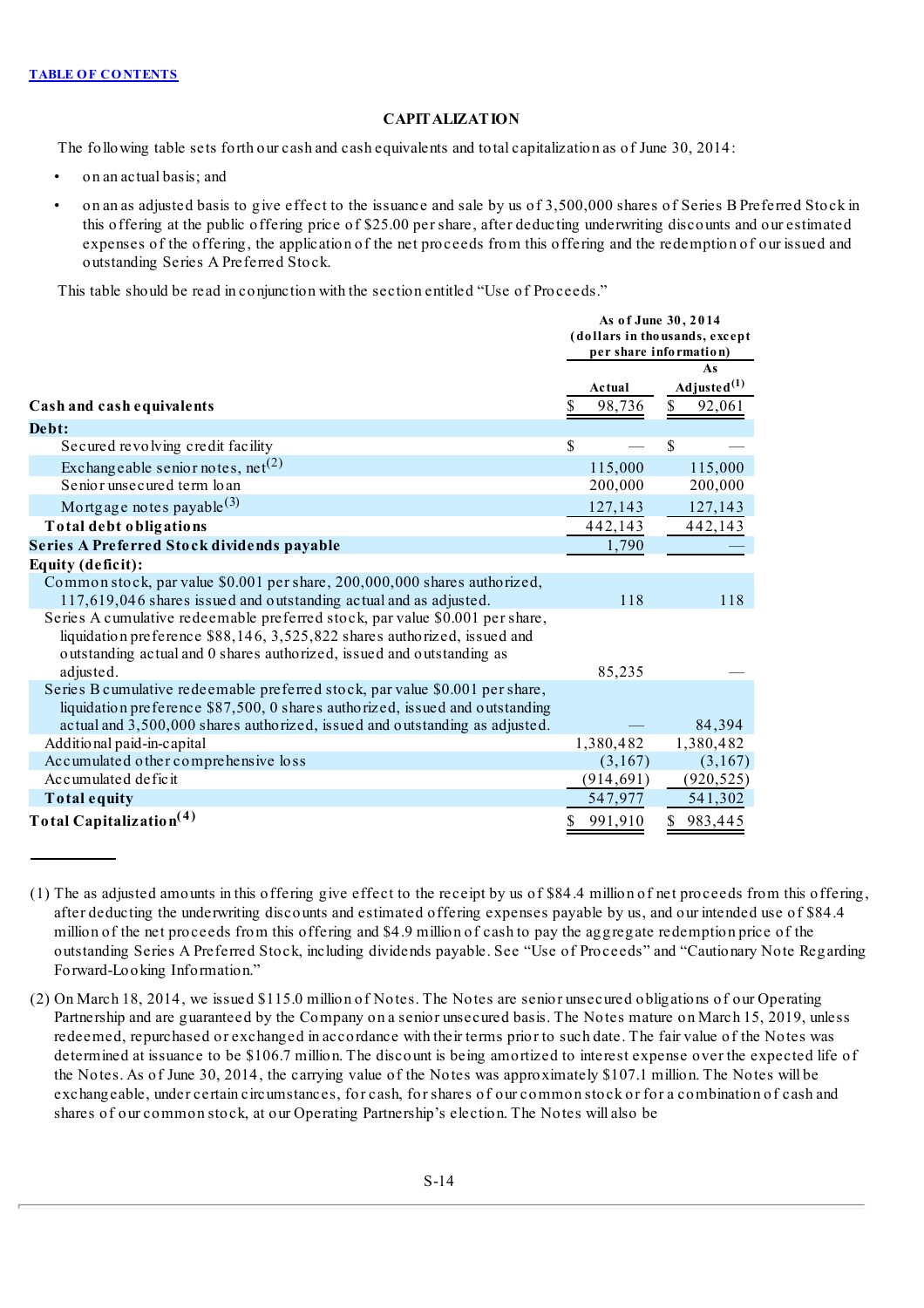exchangeable prior to the close of business on the second scheduled trading day immediately preceding the stated maturity date, at any time beginning on December 15, 2018, and also upon the occurrence of certain events. On or after March 20, 2017, in certain circumstances, the Operating Partnership may redeem all or part of the Notes for cash at a price equal to 100% of the principal amount of the Notes to be redeemed, plus accrued and unpaid interest to, but excluding, the redemption date. The Notes have initial exchange rate of 161.1863 shares of our common stock per \$1,000 principal amount of the Notes, representing an exchange price of approximately \$6.20 per share of our common stock and an exchange premium of approximately 20% based on the last reported sale price of \$5.17 per share of our common stock on March 18, 2014.

- (3) Mortgage notes payable represents the outstanding principal balance which excludes fair market value adjustments for mortgage notes assumed by us and excludes adjustments for premiums or discounts. The carrying value of mortgage notes payable as of June 30, 2014 and as adjusted was \$123.6 million.
- (4) This table does not reflect our assumption of \$42.9 million of mortgage indebtedness and the issuance by our Operating Partnership of 3.8 million limited partnership units, subsequent to June 30, 2014, in connection with our acquisition of three industrial properties located in Ames, Iowa, Buford, Georgia and Wilson, North Carolina, which closed on July 31, 2014.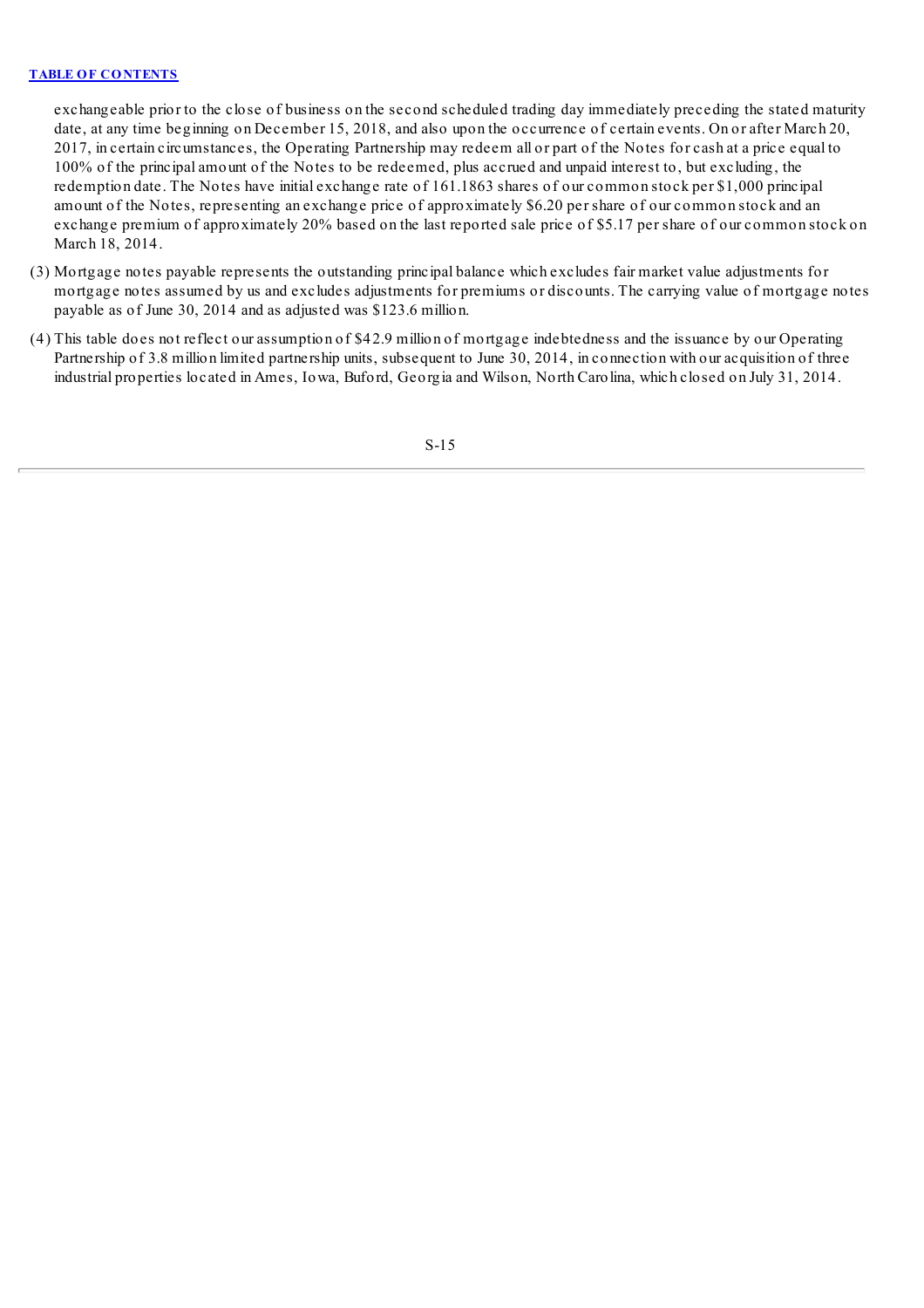## **DESCRIPTION OF SERIES B PREFERRED STOCK**

<span id="page-22-0"></span>The following summary of the material terms and provisions of the Series B Preferred Stock does not purport to be complete and is subject to the terms of our charter, including the articles supplementary setting forth the terms of the Series B Preferred Stock, and our bylaws, each of which is available from us and is or will be filed with the SEC. This description of the particular terms of the Series B Preferred Stock supplements, and to the extent inconsistent therewith replaces, the description of the *general terms and provisions of our preferred stock set forth in the accompanying prospectus.*

#### **General**

Prior to the closing of this offering, our Board or a duly authorized committee thereof will classify 3,500,000 shares of our authorized but unissued preferred stock as, and will approve articles supplementary setting forth the terms of, a series of our preferred stock, designated as the 7.125% Series B Cumulative Redeemable Preferred Stock. When issued in accordance with this prospectus supplement and the accompanying prospectus, the Series B Preferred Stock will be validly issued, fully paid and nonassessable. Our Board may authorize the issuance and sale of additionalshares of Series B Preferred Stock from time to time.

In connection with this offering, we, in accordance with the terms of the partnership agreement of our operating partnership, will contribute or otherwise transfer the net proceeds of the sale of the Series B Preferred Stock to our Operating Partnership, and our Operating Partnership will issue to us 7.125% Series B Cumulative Redeemable Preferred Units. Our Operating Partnership will be required to make all required distributions on the Series B Preferred Units after any distribution of cash or assets to the holders of preferred units ranking senior to the Series B Preferred Units as to distributions and liquidation that we may issue and prior to any distribution of cash or assets to the holders of common units of limited partnership interests in our operating partnership or to the holders of any other equity interest of our operating partnership, except for any other series of preferred units ranking on a parity with the Series B Preferred Units as to distributions and liquidation, including our Operating Partnership's Series A Cumulative Redeemable Preferred Units, in which case distributions will be made pro rata with the Series B Preferred Units; provided however, that our operating partnership may make such distributions as are necessary to enable us to maintain our qualification as a REIT.

#### **Listing**

We intend to apply to list the Series B Preferred Stock on the NYSE under the symbol "GPT-PB" We will use our best efforts to have the listing application for the Series B Preferred Stock approved. If the application is approved, trading of the Series B Preferred Stock is expected to commence within 30 days after the initial delivery date of the Series B Preferred Stock. See "Underwriting — New York Stock Exchange Listing" in this prospectus supplement for a discussion of the expected trading of the Series B Preferred Stock on the NYSE.

## **Ranking**

The Series B Preferred Stock will rank, with respect to dividend rights and rights upon voluntary or involuntary liquidation, dissolution or winding up of our affairs:

- senior to all classes or series of our common stock, and to any other class or series of our capital stock expressly designated as ranking junior to the Series B Preferred Stock;
- on parity with the Series A Preferred Stock and any future class or series of our capitalstock expressly designated as ranking on parity with the Series B Preferred Stock; and
- junior to any other class or series of our capitalstock expressly designated as ranking senior to the Series B Preferred Stock, none of which exists on the date hereof.

The term "capitalstock" does not include convertible or exchangeable debt securities, which, prior to conversion or exchange, will rank senior in right of payment to the Series B Preferred Stock. The Series B Preferred Stock will also rank junior in right of payment to our other existing and future debt obligations.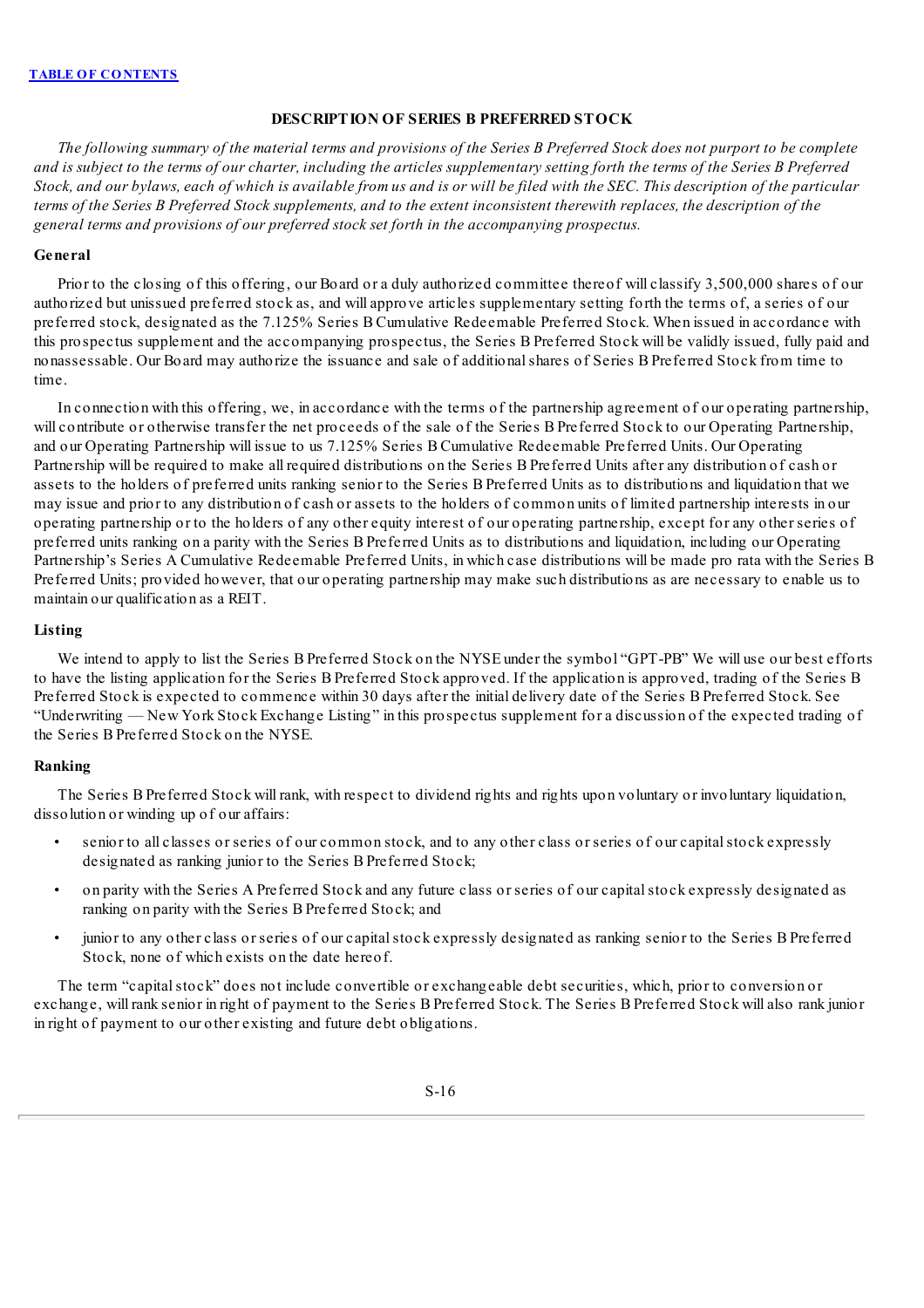## **Dividends**

Subject to the preferential rights of the holders of any class or series of our capitalstock ranking senior to the Series B Preferred Stock with respect to dividend rights, holders of shares of the Series B Preferred Stock are entitled to receive, when, as and if authorized by our Board and declared by us, out of funds legally available for the payment of dividends, cumulative cash dividends at the rate of 7.125% per annum of the \$25.00 liquidation preference per share of the Series B Preferred Stock (equivalent to the fixed annual amount of \$1.78125 per share of the Series B Preferred Stock).

Dividends on the Series B Preferred Stock will accrue and be cumulative from and including the date of original issue, and will be payable to holders quarterly in arrears on or about the last day of March, June, September and December of each year, or, if such day is not a business day, on the next succeeding business day, except that, if such business day is in the next succeeding year, such payment shall be made on the immediately preceding business day, in each case with the same force and effect as if made on such date. The term "business day" means each day, other than a Saturday or a Sunday, which is not a day on which banks in New York are required to close.

The amount of any dividend payable on the Series B Preferred Stock for any dividend period will be computed on the basis of a 360-day year consisting of 12 30-day months. A dividend period is the respective period commencing on and including the first day of January, April, July and October of each year and ending on and including the day preceding the first day of the next succeeding dividend period (other than the initial dividend period and the dividend period during which any shares of Series B Preferred Stock shall be redeemed, converted or otherwise reacquired by us). Dividends will be payable to holders of record as they appear in our stock records at the close of business on the applicable record date, which shall be the date designated by our Board as the record date for the payment of dividends that is not more than 35 and not fewer than 10 days prior to the scheduled dividend payment date.

The first dividend on the Series B Preferred Stock is scheduled to be paid on December 31, 2014 and will be a pro rata dividend from and including the original issue date to and including December 31, 2014 in the amount of \$0.67292 per share.

Dividends on the Series B Preferred Stock will accrue whether or not:

- we have earnings;
- there are funds legally available for the payment of those dividends; or
- those dividends are authorized or declared.

Except as described in the next two paragraphs, unless full cumulative dividends on the Series B Preferred Stock for all past dividend periods that have ended shall have been or contemporaneously are declared and paid in cash or declared and a sum sufficient for the payment thereof is set apart for payment, we will not:

- declare and pay or declare and set apart for payment of dividends, and we will not declare and make any other distribution of cash or other property, directly or indirectly, on or with respect to any shares of our common stock or shares of any other class or series of our capitalstock ranking, as to dividends, on parity with or junior to the Series B Preferred Stock, for any period; or
- redeem, purchase or otherwise acquire for any consideration, or pay or make available any monies for a sinking fund for the redemption of, any common stock or shares of any other class or series of our capitalstock ranking, as to payment of dividends and the distribution of assets upon our liquidation, dissolution or winding up, on parity with or junior to the Series B Preferred Stock.

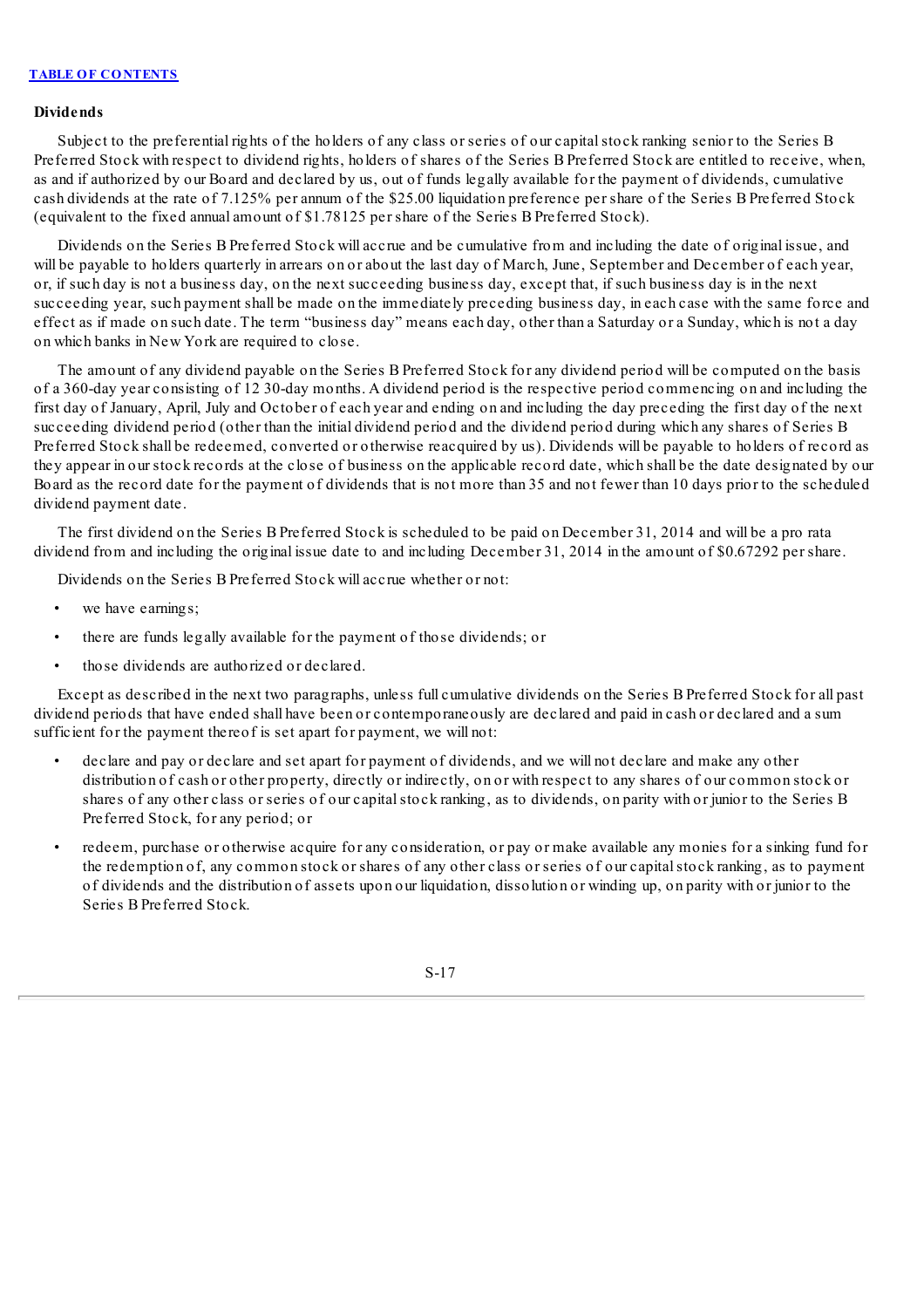The foregoing sentence, however, will not prohibit:

- dividends payable solely in shares of capital stock ranking, as to payment of dividends and the distribution of assets upon our liquidation, dissolution or winding up, junior to the Series B Preferred Stock, or in options, warrants or rights to subscribe for or purchase any such shares;
- the conversion into or exchange for other shares of any class or series of capital stock ranking, as to payment of dividends and the distribution of assets upon our liquidation, dissolution or winding up, junior to the Series B Preferred Stock;
- our purchase of shares of Series B Preferred Stock or any other class or series of capitalstock ranking, as to payment of dividends and the distribution of assets upon our liquidation, dissolution or winding up, on parity with or junior to the Series B Preferred Stock pursuant to our charter to the extent necessary to preserve our qualification as a REIT as discussed under "— Restrictions on Ownership and Transfer"; and
- our purchase of shares of any other class or series of capitalstock ranking on parity with the Series B Preferred Stock as to payment of dividends and the distribution of assets upon our liquidation, dissolution or winding up pursuant to a purchase or exchange offer made on the same terms to holders of all outstanding shares of Series B Preferred Stock.

When we do not pay dividends in full (and do not set apart a sum sufficient to pay them in full) on the Series B Preferred Stock and the shares of any other class or series of capital stock ranking, as to dividends, on parity with the Series B Preferred Stock, we will declare any dividends upon the Series B Preferred Stock and each such other class or series of capitalstock ranking, as to dividends, on parity with the Series B Preferred Stock pro rata, so that the amount of dividends declared and paid per share of Series B Preferred Stock and such other class or series of capitalstock will in all cases bear to each other the same ratio that accrued dividends per share on the Series B Preferred Stock and such other class or series of capitalstock (which will not include any accrual in respect of unpaid dividends on such other class or series of capitalstock for prior dividend periods if such other class or series of capitalstock does not have a cumulative dividend) bear to each other. No interest, or sum of money in lieu of interest, will be payable in respect of any dividend payment or payments on the Series B Preferred Stock which may be in arrears.

Holders of shares of Series B Preferred Stock are not entitled to any dividend, whether payable in cash, property or shares of capitalstock, in excess of full cumulative dividends on the Series B Preferred Stock as described above. Any dividend payment made on the Series B Preferred Stock will first be credited against the earliest accrued but unpaid dividends due with respect to those shares which remain payable. Accrued but unpaid dividends on the Series B Preferred Stock will accrue as of the dividend payment date on which they first become payable.

Our Board may not authorize, and we may not declare, any dividends on the Series B Preferred Stock, or pay or set apart for payment any dividends on the Series B Preferred Stock, if the terms of any of our agreements, including any agreements relating to our indebtedness, prohibit such a declaration, payment or setting apart for payment or provide that such declaration, payment or setting apart for payment would constitute a breach of or default under such an agreement. Likewise, no dividends will be authorized by our Board and declared by us or paid or set apart for payment if such authorization, declaration, payment or setting apart for payment is restricted or prohibited by law.

If a default or event of default occurs and is continuing, we may be precluded from paying certain distributions (other than those required to allow us to maintain our qualification as a REIT) under the terms of our senior unsecured revolving credit facility and our unsecured term loans. In addition, other indebtedness that we may incur in the future may contain financial or other covenants more restrictive than those applicable to our senior unsecured revolving credit facility and our unsecured term loans.

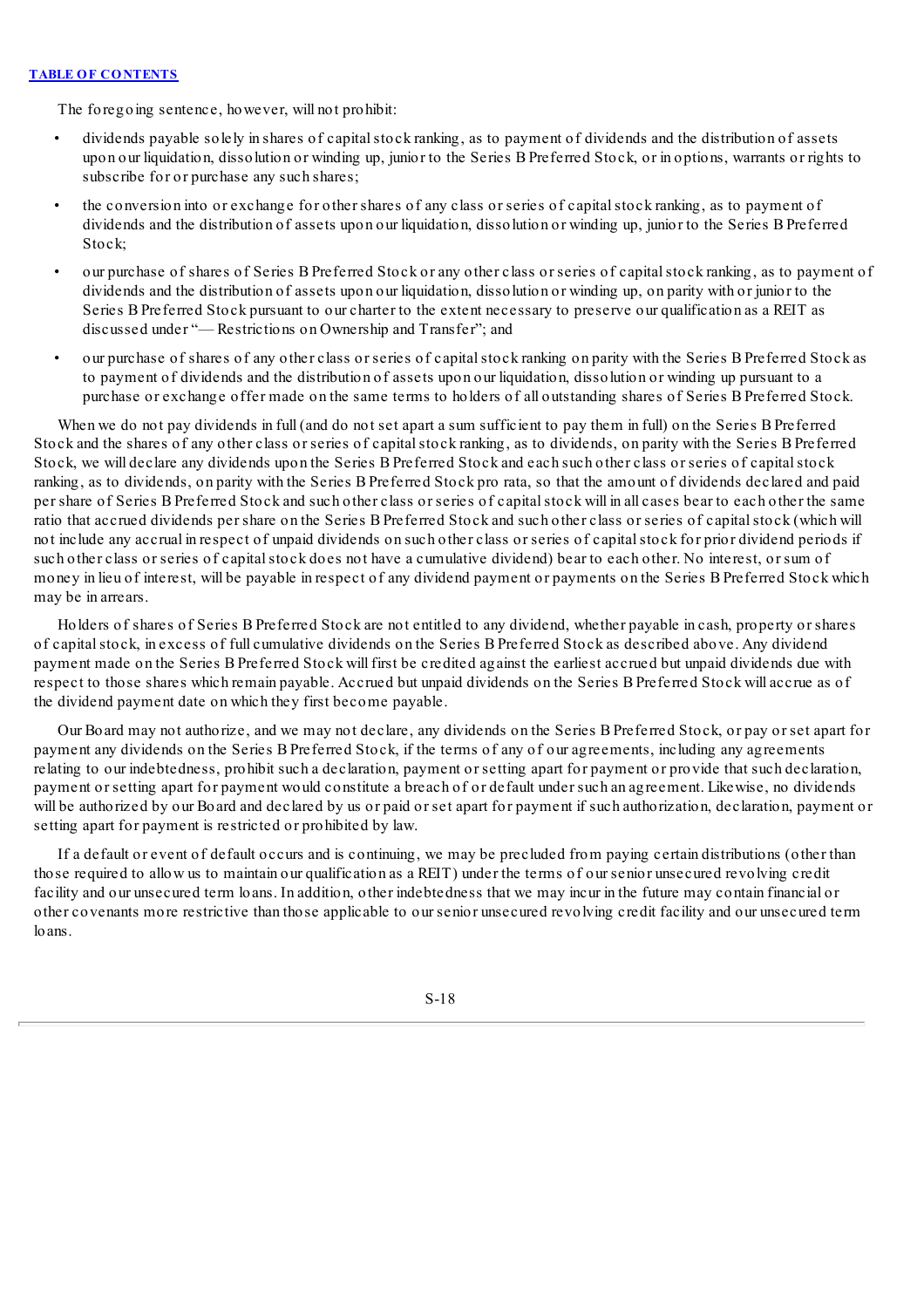#### **Liquidation Preference**

Upon any voluntary or involuntary liquidation, dissolution or winding up of our affairs, before any distribution or payment shall be made to holders of shares of our common stock or any other class or series of capitalstock ranking, as to rights upon any voluntary or involuntary liquidation, dissolution or winding up of our affairs, junior to the Series B Preferred Stock, holders of shares of Series B Preferred Stock will be entitled to be paid out of our assets legally available for distribution to our stockholders, after payment of or provision for our debts and other liabilities, a liquidation preference of \$25.00 per share of Series B Preferred Stock, plus an amount per share equal to all accrued and unpaid dividends (whether or not authorized or declared) to but excluding the date of payment. If, upon our voluntary or involuntary liquidation, dissolution or winding up, our available assets are insufficient to pay the full amount of the liquidating distributions on all outstanding shares of Series B Preferred Stock and the corresponding amounts payable on allshares of each other class or series of capitalstock ranking, as to rights upon our liquidation, dissolution or winding up, on parity with the Series B Preferred Stock in the distribution of assets, then holders of shares of Series B Preferred Stock and each such other class or series of capital stock ranking, as to rights upon any voluntary or involuntary liquidation, dissolution or winding up, on parity with the Series B Preferred Stock willshare ratably in any distribution of assets in proportion to the full liquidating distributions to which they would otherwise be respectively entitled.

Holders of shares of Series B Preferred Stock will be entitled to written notice of any distribution in connection with any voluntary or involuntary liquidation, dissolution or winding up of our affairs not less than 30 days and not more than 60 days prior to the distribution payment date. After payment of the full amount of the liquidating distributions to which they are entitled, holders of shares of Series B Preferred Stock will have no right or claim to any of our remaining assets. Our consolidation or merger with or into any other corporation, trust or other entity, or the voluntary sale, lease, transfer or conveyance of all or substantially all of our property or business, will not be deemed to constitute a liquidation, dissolution or winding up of our affairs.

In determining whether a distribution (other than upon voluntary or involuntary liquidation), by dividend, redemption or other acquisition of shares of our capital stock or otherwise, is permitted under Maryland law, amounts that would be needed, if we were to be dissolved at the time of the distribution, to satisfy the preferential rights upon dissolution of holders of shares of Series B Preferred Stock will not be added to our total liabilities.

## **Optional Redemption**

Except with respect to the special optional redemption described below and in certain limited circumstances relating to maintaining our qualification as a REIT as described in "— Restrictions on Ownership and Transfer," we may not redeem the Series B Preferred Stock prior to August 15, 2019. On and after August 15, 2019, we may, at our option, upon not fewer than 30 and not more than 60 days' written notice, redeem the Series B Preferred Stock, in whole or in part, at any time or from time to time, for cash at a redemption price of \$25.00 per share, plus all accrued and unpaid dividends (whether or not authorized or declared) to, but not including, the date fixed for redemption, without interest, to the extent we have funds legally available for that purpose.

If fewer than all of the outstanding shares of Series B Preferred Stock are to be redeemed, we willselect the shares of Series B Preferred Stock to be redeemed pro rata (as nearly as may be practicable without creating fractionalshares) by lot, or by any other equitable method that we determine will not violate the 9.8% ownership limit in our charter. If such redemption is to be by lot and, as a result of such redemption, any holder of shares of Series B Preferred Stock, other than a holder of Series B Preferred Stock that has received an exemption from the ownership limit, would have actual or constructive ownership of more than the 9.8% ownership limit in our charter because such holder's shares of Series B Preferred Stock were not redeemed, or were only redeemed in part, then, except as otherwise provided in the charter, we will redeem the requisite number of shares of Series B Preferred Stock of such holder such that no holder will own in excess of the 9.8% ownership limit in our charter subsequent to such redemption. See "— Restrictions on Ownership and Transfer" below. In order for their shares of Series B Preferred Stock to be redeemed, holders must surrender their shares at the place, or in accordance with the book-entry procedures, designated in the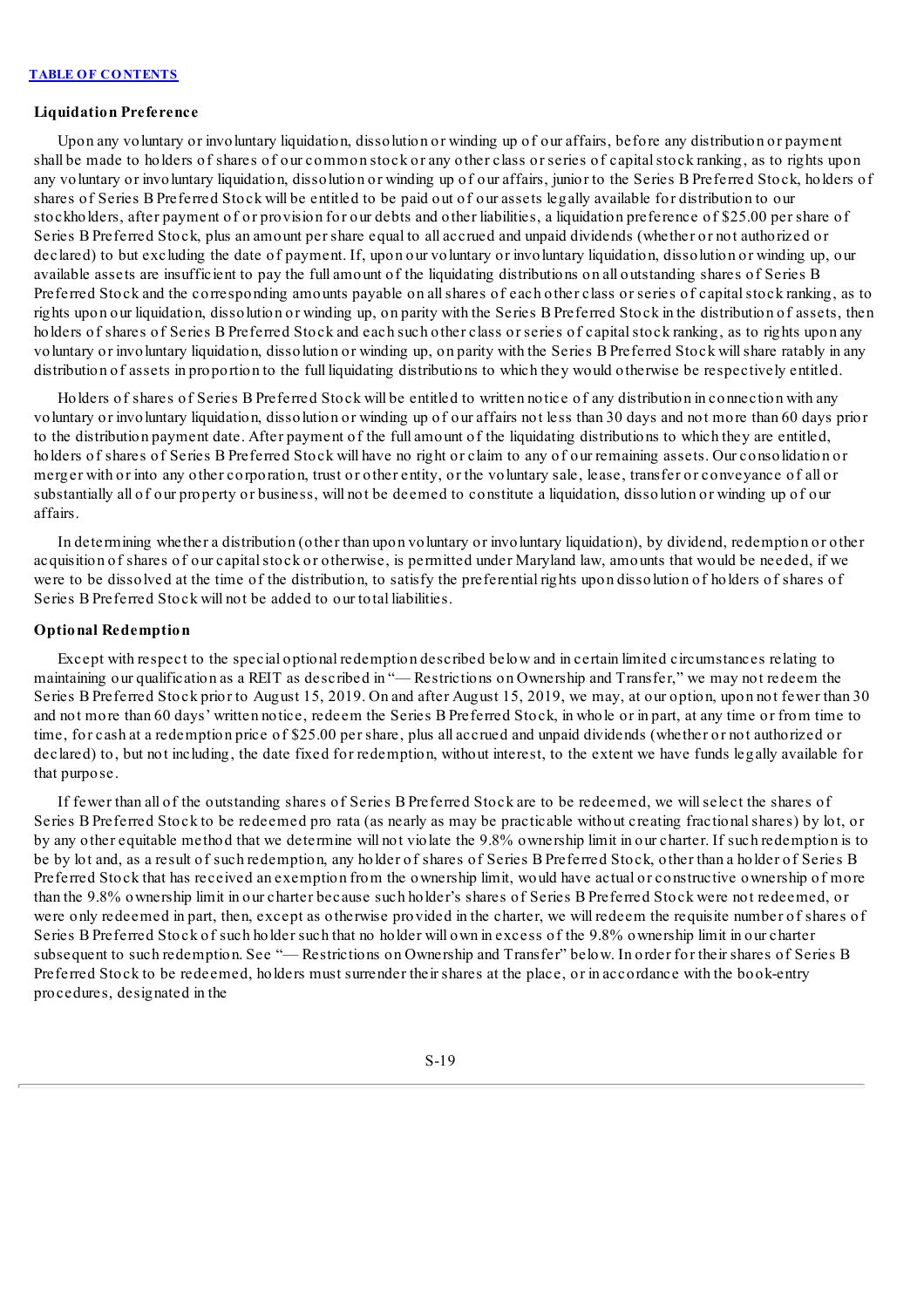notice of redemption. Holders will then be entitled to the redemption price and any accrued and unpaid dividends payable upon redemption following surrender of the shares as detailed below. If a notice of redemption has been given (in the case of a redemption of the Series B Preferred Stock other than to preserve our qualification as a REIT), if the funds necessary for the redemption have been set apart by us in trust for the benefit of the holders of any shares of Series B Preferred Stock called for redemption and if irrevocable instructions have been given to pay the redemption price and all accrued and unpaid dividends, then from and after the redemption date, dividends will cease to accrue on such shares of Series B Preferred Stock and such shares of Series B Preferred Stock will no longer be deemed outstanding. At such time, all rights of the holders of such shares will terminate, except the right to receive the redemption price plus all accrued and unpaid dividends payable upon redemption, without interest. So long as no dividends are in arrears and subject to the provisions of applicable law, we may from time to time repurchase all or any part of the Series B Preferred Stock, including the repurchase of shares of Series B Preferred Stock in open-market transactions and individual purchases at such prices as we negotiate, in each case as duly authorized by our Board.

Unless full cumulative dividends on allshares of Series B Preferred Stock have been or contemporaneously are authorized, declared and paid or declared and a sum sufficient for the payment thereof set apart for payment for all past dividend periods that have ended, no shares of Series B Preferred Stock will be redeemed unless all outstanding shares of Series B Preferred Stock are simultaneously redeemed and we will not purchase or otherwise acquire directly or indirectly any shares of Series B Preferred Stock or any class or series of our capital stock ranking, as to payment of dividends and the distribution of assets upon our liquidation, dissolution or winding up, on parity with or junior to the Series B Preferred Stock (except by conversion into or exchange for our capitalstock ranking junior to the Series B Preferred Stock as to payment of dividends and the distribution of assets upon our liquidation, dissolution or winding up); provided, however, that whether or not the requirements set forth above have been met, we may purchase shares of Series B Preferred Stock or any other class or series of capital stock ranking, as to payment of dividends and the distribution of assets upon our liquidation, dissolution or winding up, on parity with or junior to the Series B Preferred Stock pursuant to our charter to the extent necessary to ensure that we meet the requirements for qualification as a REIT for federal income tax purposes, and may purchase or acquire shares of Series B Preferred Stock or preferred stock ranking on parity with the Series B Preferred Stock as to payment of dividends and the distribution of assets upon our liquidation, dissolution or winding up pursuant to a purchase or exchange offer made on the same terms to holders of all outstanding shares of Series B Preferred Stock. See "— Restrictions on Ownership and Transfer" below.

Notice of redemption will be mailed, postage prepaid, not less than 30 nor more than 60 days prior to the redemption date, addressed to the respective holders of record of the Series B Preferred Stock to be redeemed at their respective addresses as they appear on our stock transfer records as maintained by the transfer agent named in "— Transfer Agent and Registrar." No failure to give such notice or any defect therein or in the mailing thereof will affect the validity of the proceedings for the redemption of any shares of Series B Preferred Stock except as to the holder to whom notice was defective or not given. In addition to any information required by law or by the applicable rules of any exchange upon which the Series B Preferred Stock may be listed or admitted to trading, each notice willstate:

- the redemption date;
- the redemption price;
- the number of shares of Series B Preferred Stock to be redeemed;
- the place or places where the certificates, if any, representing shares of Series B Preferred Stock are to be surrendered for payment of the redemption price;
- procedures for surrendering noncertificated shares of Series B Preferred Stock for payment of the redemption price;

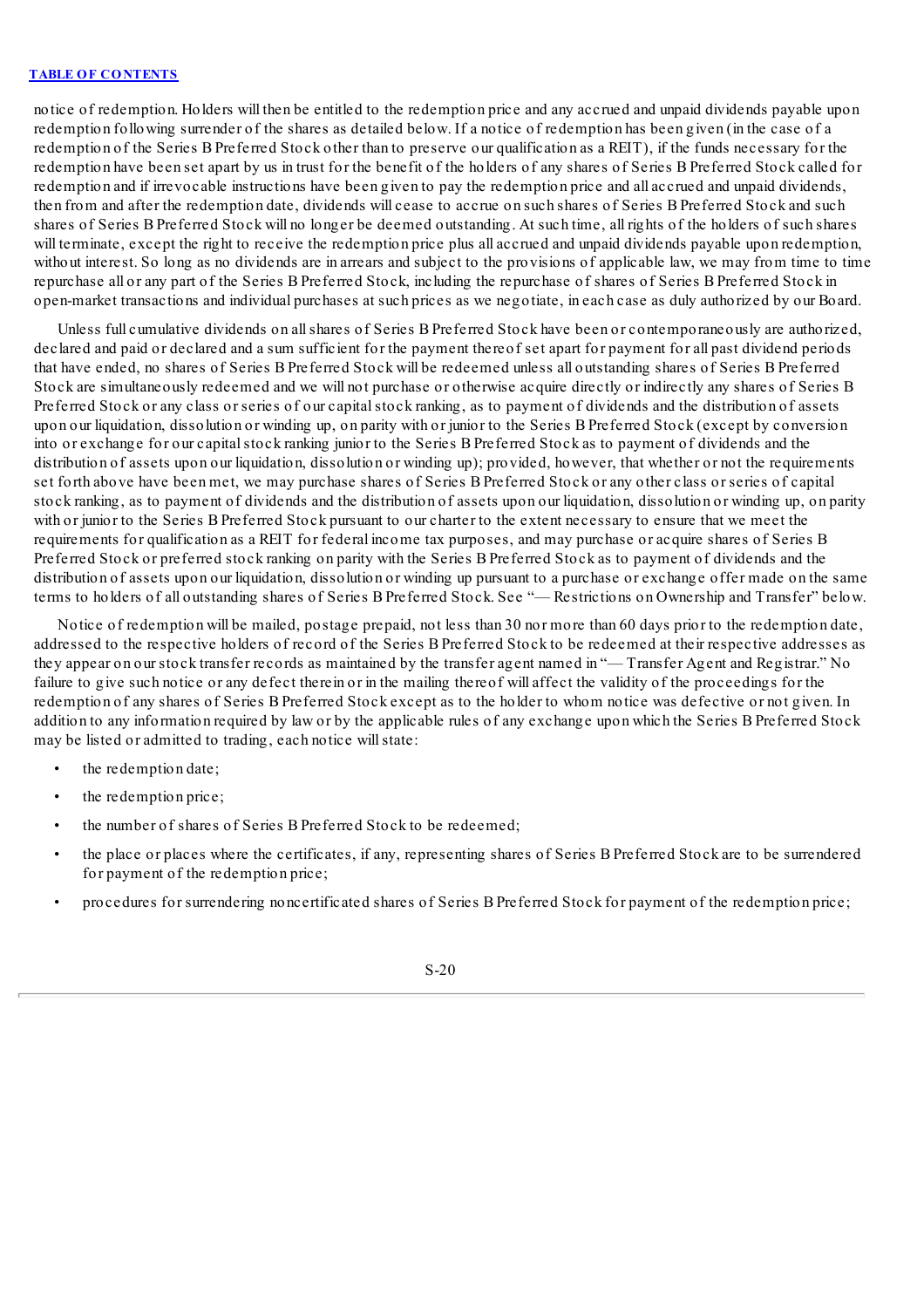- that dividends on the shares of Series B Preferred Stock to be redeemed will cease to accrue on such redemption date; and
- that payment of the redemption price and any accrued and unpaid dividends will be made upon presentation and surrender of such Series B Preferred Stock.

If fewer than all of the shares of Series B Preferred Stock held by any holder are to be redeemed, the notice mailed to such holder will also specify the number of shares of Series B Preferred Stock held by such holder to be redeemed or the method for determining such number.

We are not required to provide such notice in the event we redeem Series B Preferred Stock in order to qualify or maintain our status as a REIT.

Any such redemption may be made conditional on such factors as may be determined by our Board and as set forth in the notice of redemption.

If a redemption date falls after a dividend record date and on or prior to the corresponding dividend payment date, each holder of shares of the Series B Preferred Stock at the close of business of such dividend record date will be entitled to the dividend payable on such shares on the corresponding dividend payment date notwithstanding the redemption of such shares on or prior to such dividend payment date and each holder of shares of Series B Preferred Stock that surrenders such shares on such redemption date will be entitled to the dividends accruing after the end of the applicable dividend period, up to, but not including, the redemption date. Except as described above, we will make no payment or allowance for unpaid dividends, whether or not in arrears, on Series B Preferred Stock for which a notice of redemption has been given.

Allshares of Series B Preferred Stock that we redeem, repurchase or otherwise acquire will be retired and restored to the status of authorized but unissued shares of preferred stock, without designation as to series or class.

Subject to applicable law and the limitation on purchases when dividends on the Series B Preferred Stock are in arrears, we may, at any time and from time to time, purchase Series B Preferred Stock in the open market, by tender or by private agreement.

Future debt instruments may prohibit us from redeeming or otherwise repurchasing any shares of our capital stock, including the Series B Preferred Stock, except in limited circumstances.

## **Special Optional Redemption**

Upon the occurrence of a Change of Control (as defined below), we may, at our option, redeem the Series B Preferred Stock, in whole or in part within 120 days after the first date on which such Change of Control occurred, by paying \$25.00 per share, plus any accrued and unpaid dividends to, but not including, the date of redemption. If, prior to the Change of Control Conversion Date, we have provided or provide notice of redemption with respect to the Series B Preferred Stock (whether pursuant to our optional redemption right or our special optional redemption right), the holders of Series B Preferred Stock will not have the conversion right described below under "— Conversion Rights."

We will mail to you, if you are a record holder of the Series B Preferred Stock, a notice of redemption no fewer than 30 days nor more than 60 days before the redemption date. We willsend the notice to your address shown on our stock transfer books. A failure to give notice of redemption or any defect in the notice or in its mailing will not affect the validity of the redemption of any Series B Preferred Stock except as to the holder to whom notice was defective. Each notice willstate the following:

- the redemption date;
- the redemption price;
- the number of shares of Series B Preferred Stock to be redeemed;
- the place or places where the certificates, if any, representing shares of Series B Preferred Stock are to be surrendered for payment of the redemption price;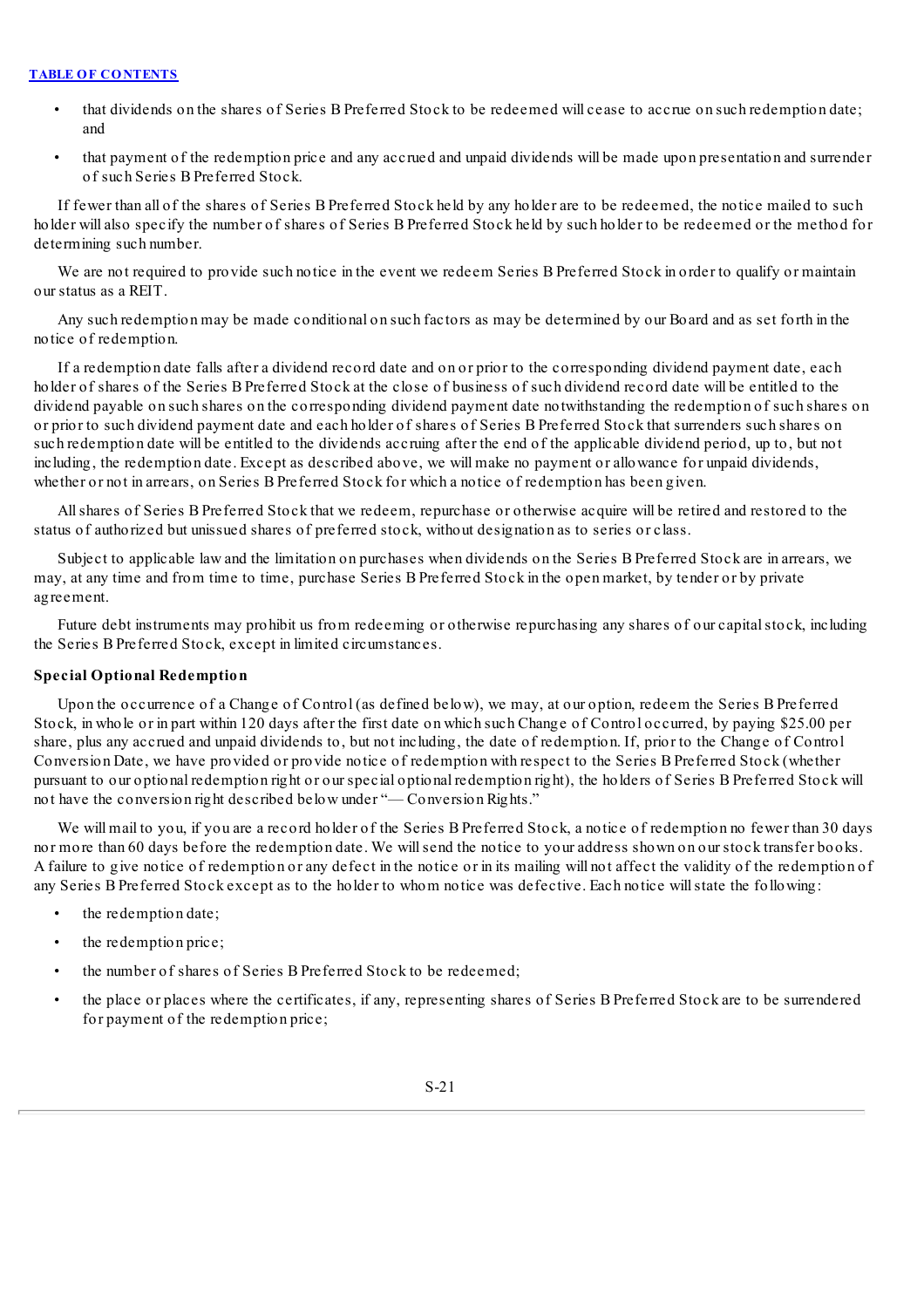- procedures for surrendering noncertificated shares of Series B Preferred Stock for payment of the redemption price;
- that dividends on the shares of Series B Preferred Stock to be redeemed will cease to accrue on such redemption date;
- that payment of the redemption price and any accrued and unpaid dividends will be made upon presentation and surrender of such Series B Preferred Stock;
- that the Series B Preferred Stock is being redeemed pursuant to our special optional redemption right in connection with the occurrence of a Change of Control and a brief description of the transaction or transactions constituting such Change of Control; and
- that the holders of the Series B Preferred Stock to which the notice relates will not be able to tender such Series B Preferred Stock for conversion in connection with the Change of Control and each share of Series B Preferred Stock tendered for conversion that is selected, prior to the Change of Control Conversion Date, for redemption will be redeemed on the related date of redemption instead of converted on the Change of Control Conversion Date.

If we redeem fewer than all of the outstanding shares of Series B Preferred Stock, the notice of redemption mailed to each stockholder will also specify the number of shares of Series B Preferred Stock that we will redeem from each stockholder or the method for determining such number. In this case, we will determine the number of shares of Series B Preferred Stock to be redeemed as described above in "— Optional Redemption."

If we have given a notice of redemption and have set apart sufficient funds for the redemption in trust for the benefit of the holders of the Series B Preferred Stock called for redemption, then from and after the redemption date, those shares of Series B Preferred Stock will be treated as no longer being outstanding, no further dividends will accrue and all other rights of the holders of those shares of Series B Preferred Stock will terminate. The holders of those shares of Series B Preferred Stock will retain their right to receive the redemption price for their shares and all accrued and unpaid dividends to, but not including, the redemption date, without interest.

The holders of Series B Preferred Stock at the close of business on a dividend record date will be entitled to receive the dividend payable with respect to the Series B Preferred Stock on the corresponding payment date notwithstanding the redemption of the Series B Preferred Stock between such record date and the corresponding payment date or our default in the payment of the dividend due. Except as provided above, we will make no payment or allowance for unpaid dividends, whether or not in arrears, on Series B Preferred Stock to be redeemed.

A "Change of Control" is when, after the original issuance of the Series B Preferred Stock, the following have occurred and are continuing:

- the acquisition by any person, including any syndicate or group deemed to be a "person" under Section  $13(d)(3)$  of the Exchange Act, of beneficial ownership, directly or indirectly, through a purchase, merger or other acquisition transaction or series of purchases, mergers or other acquisition transactions of stock of our company entitling that person to exercise more than 50% of the total voting power of allstock of our company entitled to vote generally in the election of our directors (except that such person will be deemed to have beneficial ownership of allsecurities that such person has the right to acquire, whether such right is currently exercisable or is exercisable only upon the occurrence of a subsequent condition); and
- following the closing of any transaction referred to in the bullet point above, neither we nor the acquiring or surviving entity has a class of common securities (or ADRs representing such securities) listed on the NYSE, the NYSE MKT or NASDAQ or listed or quoted on an exchange or quotation system that is a successor to the NYSE, the NYSE MKT or NASDAQ.

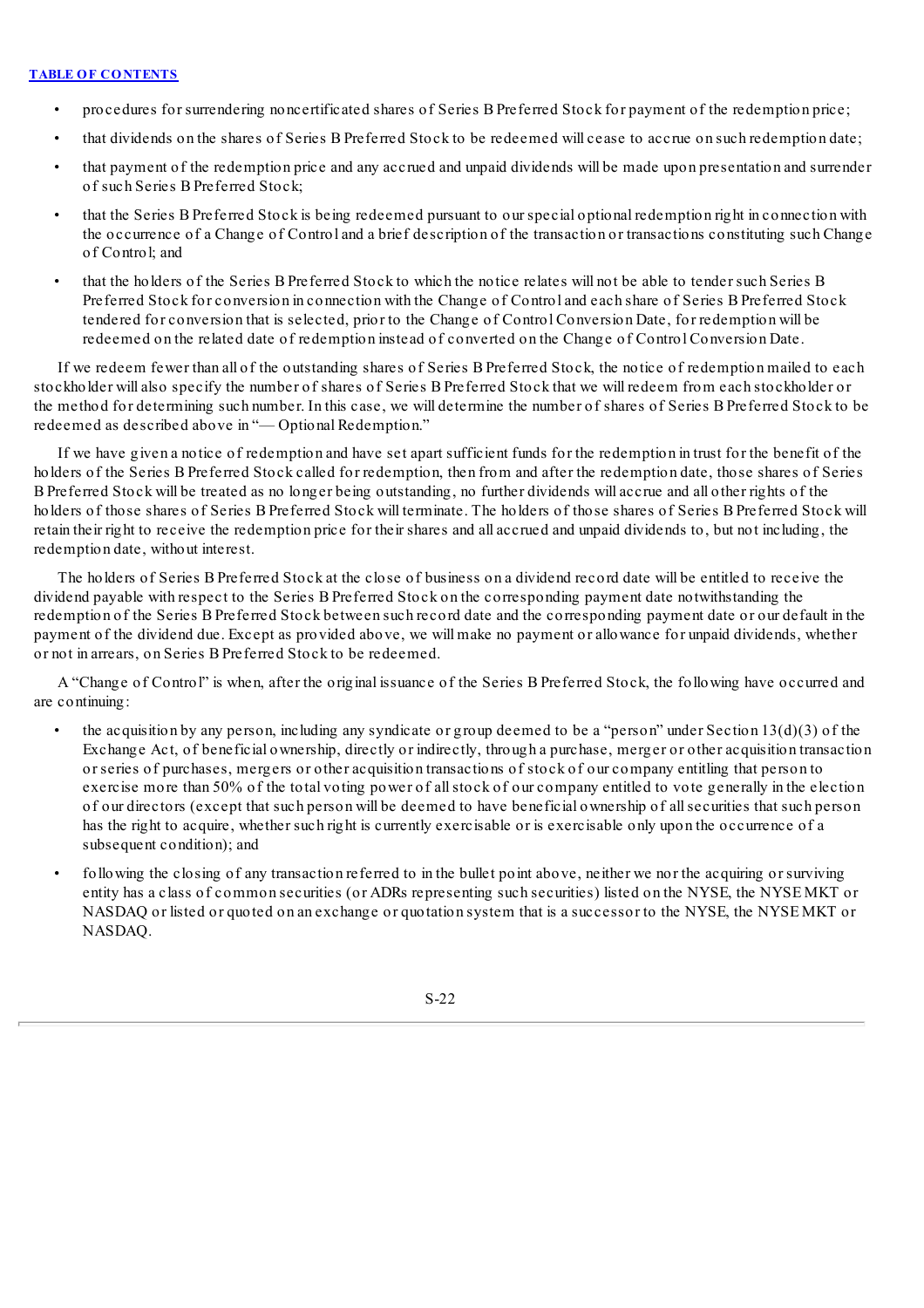## **Conversion Rights**

Upon the occurrence of a Change of Control, each holder of Series B Preferred Stock will have the right, unless, prior to the Change of Control Conversion Date, we have provided or provide notice of our election to redeem the shares of Series B Preferred Stock as described under "— Optional Redemption" or "— Special Optional Redemption," to convert some or all of the shares of Series B Preferred Stock held by such holder (the "Change of Control Conversion Right") on the Change of Control Conversion Date into a number of shares of our common stock per share of Series B Preferred Stock (the "Common Stock Conversion Consideration"), equal to the lesser of:

- the quotient obtained by dividing (i) the sum of the \$25.00 liquidation preference plus the amount of any accrued and unpaid dividends to, but not including, the Change of Control Conversion Date (unless the Change of Control Conversion Date is after a record date for a Series B Preferred Stock dividend payment and prior to the corresponding Series B Preferred Stock dividend payment date, in which case no additional amount for such accrued and unpaid dividend will be included in this sum) by (ii) the Common Stock Price (such quotient, the "Conversion Rate"); and
- 8.11688 (i.e., the Share Cap).

The Share Cap is subject to pro rata adjustments for any share splits (including those effected pursuant to a distribution of our common stock), subdivisions or combinations (in each case, a "Share Split") with respect to our common stock as follows: the adjusted Share Cap as the result of a Share Split will be the number of shares of our common stock that is equivalent to the product obtained by multiplying (i) the Share Cap in effect immediately prior to such Share Split by (ii) a fraction, the numerator of which is the number of shares of our common stock outstanding after giving effect to such Share Split and the denominator of which is the number of shares of our common stock outstanding immediately prior to such Share Split.

In the case of a Change of Control pursuant to which our shares of common stock will be converted into cash, securities or other property or assets (including any combination thereof) (the "Alternative Form Consideration"), a holder of shares of Series B Preferred Stock will receive upon conversion of such shares of Series B Preferred Stock the kind and amount of Alternative Form Consideration which such holder would have owned or been entitled to receive upon the Change of Control had such holder held a number of shares of our common stock equal to the Common Stock Conversion Consideration immediately prior to the effective time of the Change of Control (the "Alternative Conversion Consideration," and the Common Stock Conversion Consideration or the Alternative Conversion Consideration, as may be applicable to a Change of Control, is referred to as the "Conversion Consideration").

If the holders of our common stock have the opportunity to elect the form of consideration to be received in the Change of Control, the Conversion Consideration will be deemed to be the kind and amount of consideration actually received by holders of a majority of our common stock that voted for such an election (if electing between two types of consideration) or holders of a plurality of our common stock that voted for such an election (if electing between more than two types of consideration), as the case may be, and will be subject to any limitations to which all holders of our common stock are subject, including, without limitation, pro rata reductions applicable to any portion of the consideration payable in the Change of Control.

We will not issue fractional shares of common stock upon the conversion of the Series B Preferred Stock. Instead, we will pay the cash value of such fractionalshares.

Within 15 days following the occurrence of a Change of Control, we will provide to holders of Series B Preferred Stock a notice of occurrence of the Change of Control that describes the resulting Change of Control Conversion Right. This notice will state the following:

- the events constituting the Change of Control;
- the date of the Change of Control;
- the last date on which the holders of Series B Preferred Stock may exercise their Change of Control Conversion Right;
- the method and period for calculating the Common Stock Price;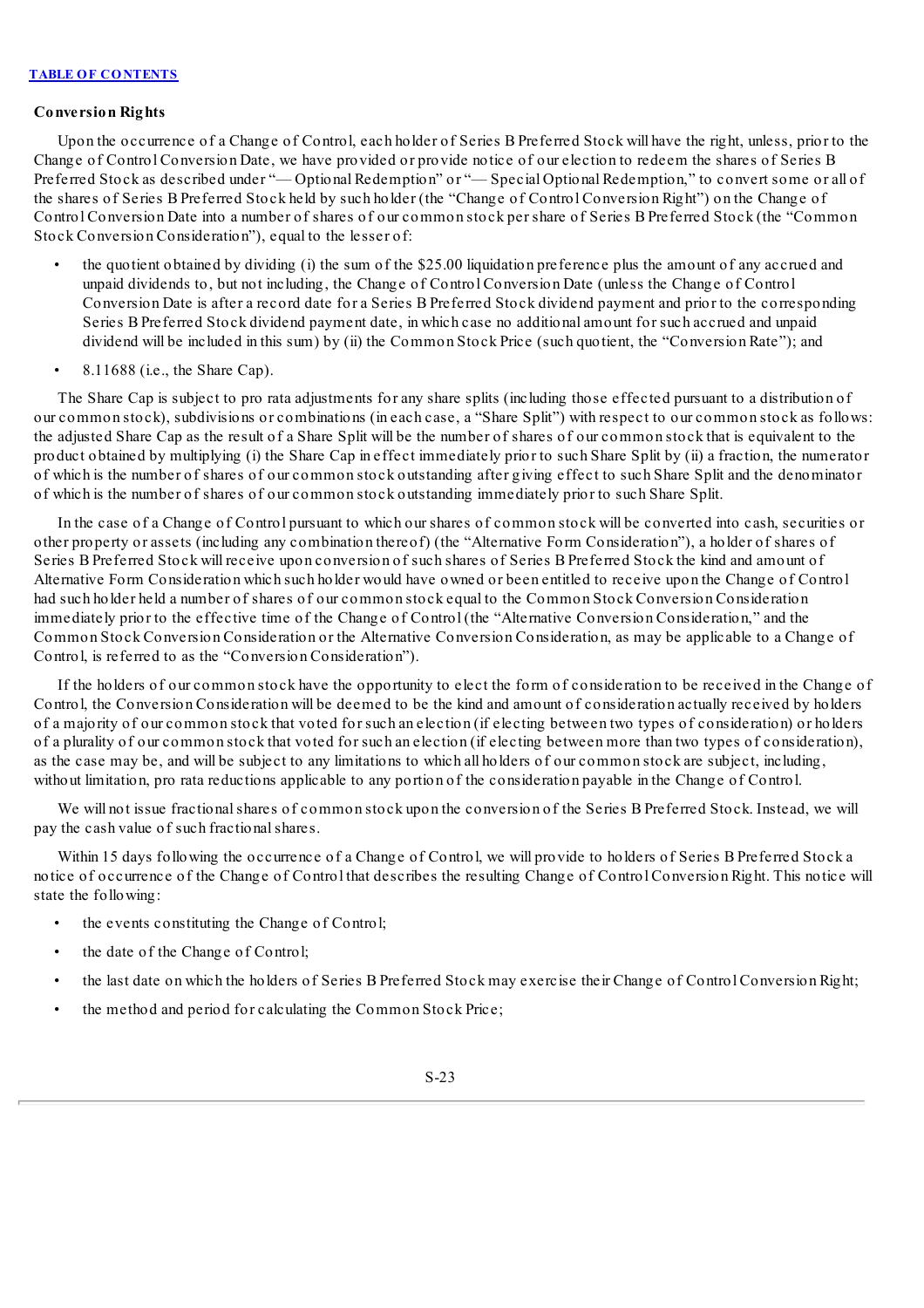- the Change of Control Conversion Date;
- that if, prior to the Change of Control Conversion Date, we have provided or provide notice of our election to redeem all or any portion of the Series B Preferred Stock, holders will not be able to convert shares of Series B Preferred Stock designated for redemption and such shares will be redeemed on the related redemption date, even if such shares have already been tendered for conversion pursuant to the Change of Control Conversion Right;
- if applicable, the type and amount of Alternative Conversion Consideration entitled to be received per share of Series B Preferred Stock;
- the name and address of the paying agent and the conversion agent; and
- the procedures that the holders of Series B Preferred Stock must follow to exercise the Change of Control Conversion Right.

We will issue a press release for publication on the Dow Jones & Company, Inc., Business Wire, PR Newswire or Bloomberg Business News (or, if these organizations are not in existence at the time of issuance of the press release, such other news or press organization as is reasonably calculated to broadly disseminate the relevant information to the public), or post a notice on our website, in any event prior to the opening of business on the first business day following any date on which we provide the notice described above to the holders of Series B Preferred Stock.

To exercise the Change of Control Conversion Right, the holders of Series B Preferred Stock will be required to deliver, on or before the close of business on the Change of Control Conversion Date, the certificates (if any) representing the shares of Series B Preferred Stock to be converted, duly endorsed for transfer, together with a written conversion notice completed, to our transfer agent. The conversion notice must state:

- the relevant Change of Control Conversion Date;
- the number of shares of Series B Preferred Stock to be converted; and
- that the shares of Series B Preferred Stock are to be converted pursuant to the applicable provisions of the Series B Preferred Stock.

The "Change of Control Conversion Date" is the date the Series B Preferred Stock is to be converted, which will be a business day that is no fewer than 20 days nor more than 35 days after the date on which we provide the notice described above to the holders of Series B Preferred Stock.

The "Common Stock Price" will be (i) if the consideration to be received in the Change of Control by the holders of our common stock is solely cash, the amount of cash consideration per share of our common stock or (ii) if the consideration to be received in the Change of Control by holders of our common stock is other than solely cash (x) the average of the closing sale prices per share of our common stock (or, if no closing sale price is reported, the average of the closing bid and ask prices or, if more than one in either case, the average of the average closing bid and the average closing ask prices) for the ten consecutive trading days immediately preceding, but not including, the effective date of the Change of Control as reported on the principal U.S. securities exchange on which our common stock is then traded, or (y) the average of the last quoted bid prices for our common stock in the over-the-counter market as reported by OTC Markets Group, Inc. or similar organization for the ten consecutive trading days immediately preceding, but not including, the effective date of the Change of Control, if our common stock is not then listed for trading on a U.S. securities exchange.

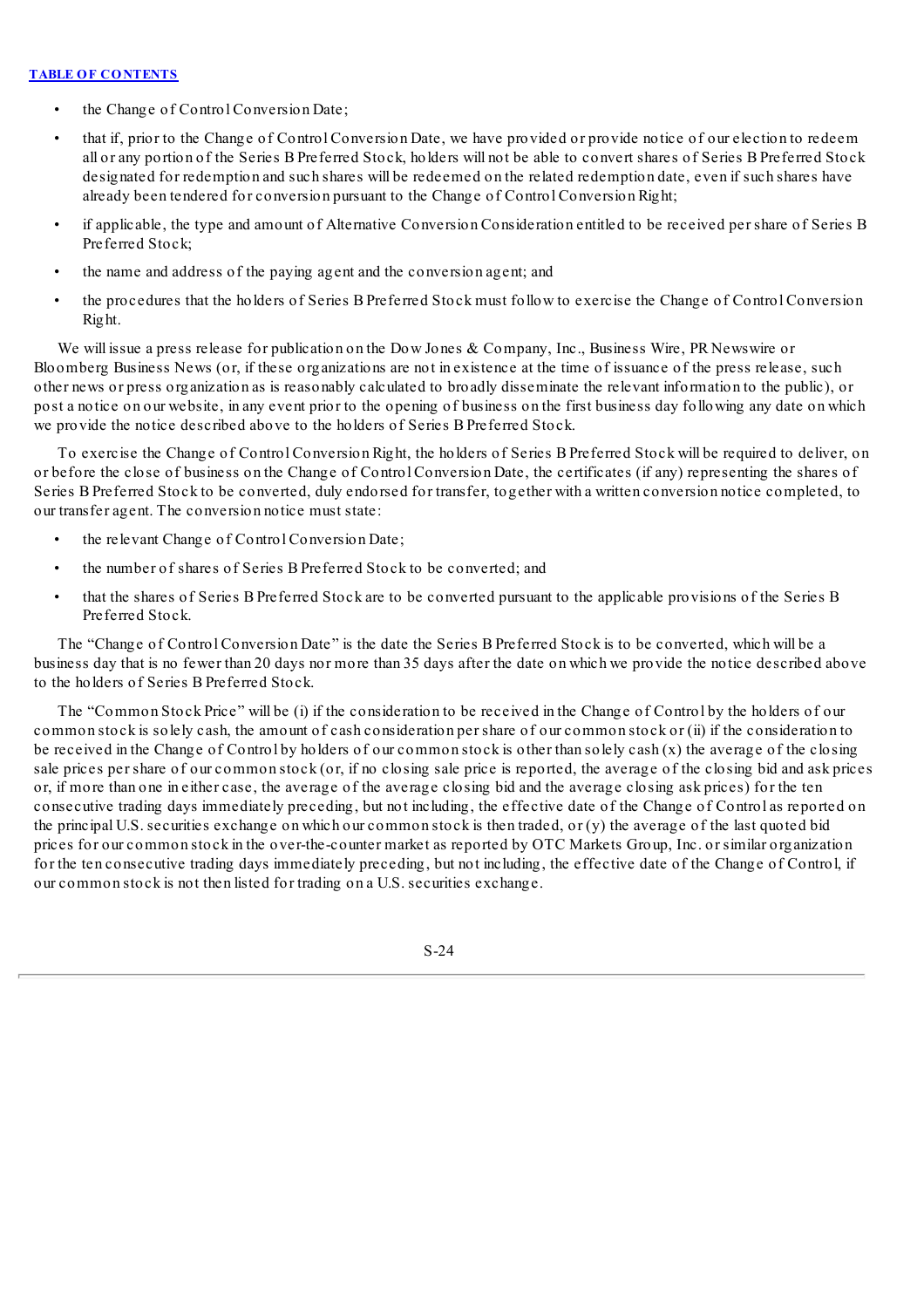Holders of Series B Preferred Stock may withdraw any notice of exercise of a Change of Control Conversion Right (in whole or in part) by a written notice of withdrawal delivered to our transfer agent prior to the close of business on the business day prior to the Change of Control Conversion Date. The notice of withdrawal must state:

- the number of withdrawn shares of Series B Preferred Stock;
- if certificated shares of Series B Preferred Stock have been issued, the certificate numbers of the withdrawn shares of Series B Preferred Stock; and
- the number of shares of Series B Preferred Stock, if any, which remain subject to the conversion notice.

Notwithstanding the foregoing, if the shares of Series B Preferred Stock are held in global form, the conversion notice and/or the notice of withdrawal, as applicable, must comply with applicable procedures of The Depository Trust Company.

Series B Preferred Stock as to which the Change of Control Conversion Right has been properly exercised and for which the conversion notice has not been properly withdrawn will be converted into the applicable Conversion Consideration in accordance with the Change of Control Conversion Right on the Change of Control Conversion Date, unless prior to the Change of Control Conversion Date we have provided or provide notice of our election to redeem such shares of Series B Preferred Stock, whether pursuant to our optional redemption right or our special optional redemption right. If we elect to redeem shares of Series B Preferred Stock that would otherwise be converted into the applicable Conversion Consideration on a Change of Control Conversion Date, such shares of Series B Preferred Stock will not be so converted and the holders of such shares will be entitled to receive on the applicable redemption date \$25.00 per share, plus all accrued and unpaid dividends thereon to, but not including, the redemption date, in accordance with our optional redemption right or special optional redemption right. See "-Optional Redemption" and "-Special Optional Redemption" above.

We will deliver amounts owing upon conversion no later than the third business day following the Change of Control Conversion Date.

In connection with the exercise of any Change of Control Conversion Right, we will comply with all federal and state securities laws and stock exchange rules in connection with any conversion of shares of Series B Preferred Stock into shares of our common stock. Notwithstanding any other provision of the Series B Preferred Stock, no holder of shares of Series B Preferred Stock will be entitled to convert such shares of Series B Preferred Stock into shares of our common stock to the extent that receipt of such common stock would cause such holder (or any other person) to exceed the share ownership limits contained in our charter, unless we provide an exemption from this limitation for such holder. See "— Restrictions on Ownership and Transfer" below.

The Change of Control conversion feature may make it more difficult for a party to take over our company or discourage a party from taking over our company. See "Risk Factors — The Change of Control conversion feature may not adequately compensate you and may make it more difficult for a party to take over our company or discourage a party from taking over our company" in this prospectus supplement.

Except as provided above in connection with a Change of Control, the Series B Preferred Stock is not convertible into or exchangeable for any other securities or property.

## **No Maturity, Sinking Fund or Mandatory Redemption**

The Series B Preferred Stock has no maturity date and we are not required to redeem the Series B Preferred Stock at any time. Accordingly, the Series B Preferred Stock will remain outstanding indefinitely, unless we decide, at our option, to exercise our redemption right or, under circumstances where the holders of the Series B Preferred Stock have a conversion right, such holders convert the Series B Preferred Stock into our common stock. The Series B Preferred Stock is not subject to any sinking fund.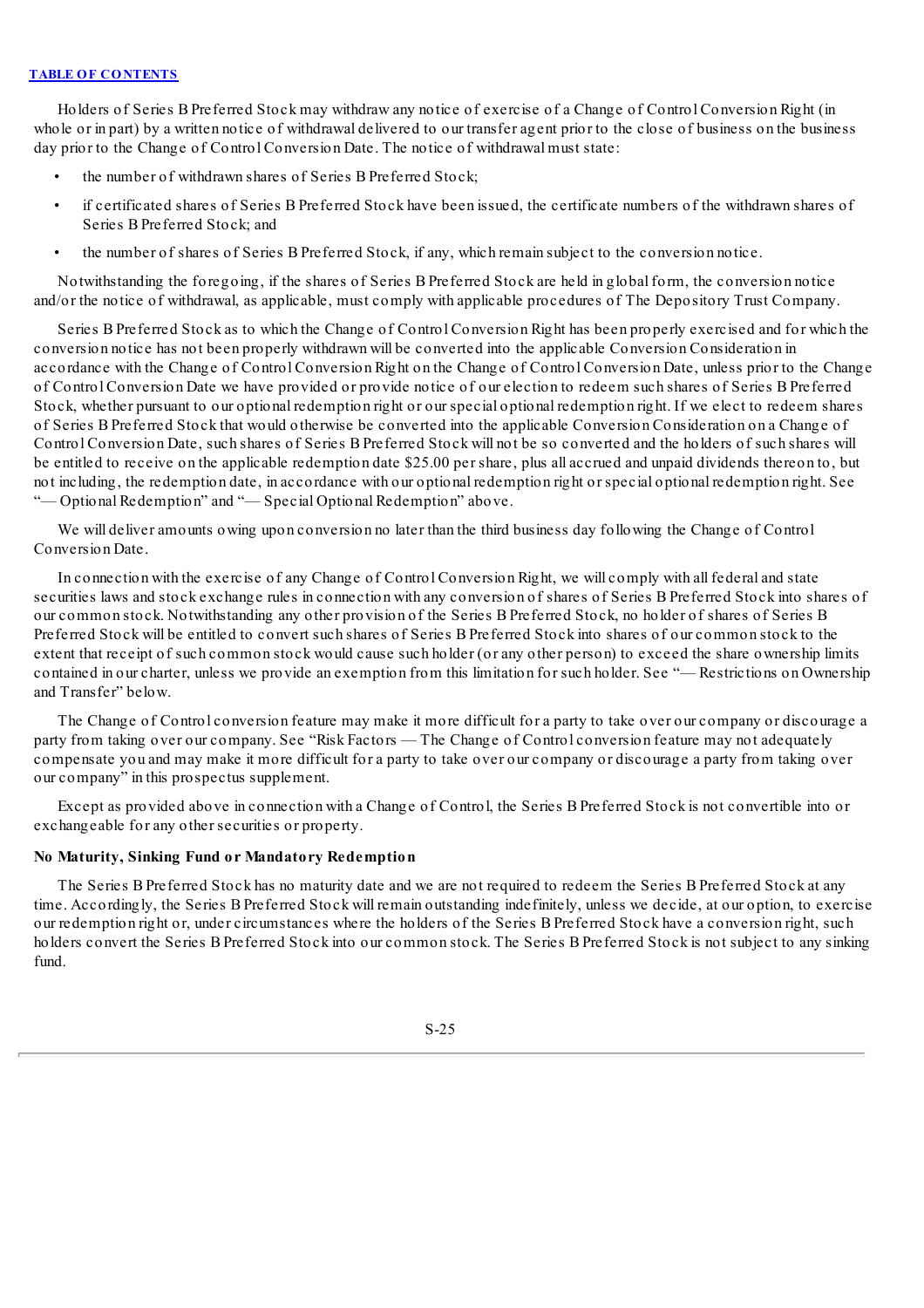## **Limited Voting Rights**

Holders of shares of the Series B Preferred Stock generally do not have any voting rights, except as set forth below.

If dividends on the Series B Preferred Stock are in arrears for six or more quarterly periods, whether or not consecutive (which we refer to as a preferred dividend default), the number of directors then constituting our Board will automatically be increased by two and holders of shares of Series B Preferred Stock (voting separately as a class together with the holders of all other classes or series of preferred stock ranking on parity with the Series B Preferred Stock with respect to payment of dividends and the distribution of assets upon our liquidation, dissolution or winding up and upon which like voting rights have been conferred and are exercisable) will be entitled to vote for the election of two additional directors to serve on our Board (which we refer to as preferred stock directors), until all unpaid dividends for past dividend periods that have ended with respect to the Series B Preferred Stock and such other classes or series of preferred stock have been paid or declared and a sum sufficient for payment is set apart for such payment. The preferred stock directors will be elected by a plurality of the votes cast in the election and each preferred stock director willserve until the next annual meeting of stockholders and until his successor is duly elected and qualifies or until the director's right to hold the office terminates, whichever occurs earlier. The election will take place at:

- a special meeting called upon the written request of holders of at least 20% of the outstanding shares of Series B Preferred Stock and any other class or series of preferred stock upon which like voting rights have been conferred and are exercisable, if this request is received more than 90 days before the date fixed for our next annual or special meeting of stockholders or, if we receive the request for a special meeting within 90 days before the date fixed for our next annual or special meeting of stockholders, at such annual or special meeting of stockholders; and
- each subsequent annual meeting (or special meeting held in its place) until all accrued dividends on the Series B Preferred Stock and on any other class or series of preferred stock ranking on parity with the Series B Preferred Stock and upon which like voting rights have been conferred and are exercisable have been paid in full for all past dividend periods that have ended.

If and when all accrued dividends on the Series B Preferred Stock and all other classes or series of preferred stock ranking on parity with the Series B Preferred Stock and upon which like voting rights have been conferred and are exercisable shall have been paid in full or a sum sufficient for such payment in full is set apart for payment, holders of shares of Series B Preferred Stock shall be divested of the voting rights set forth above (subject to re-vesting in the event of each and every preferred dividend default) and the term and office of such preferred stock directors so elected will terminate and the number of directors will be automatically reduced accordingly.

Any preferred stock director may be removed at any time with or without cause by the vote of, and may not be removed otherwise than by the vote of, the holders of record of a majority of the outstanding shares of Series B Preferred Stock and all other classes or series of preferred stock ranking on parity with the Series B Preferred Stock voting together as a single class with holders of entitled to vote thereon when they have the voting rights described above. So long as a preferred dividend default continues, any vacancy in the office of a preferred stock director may be filled by written consent of the preferred stock director remaining in office, or if none remains in office, by a vote of the holders of record of a majority of the outstanding shares of Series B Preferred Stock when they have the voting rights described above (voting as a single class with all other classes or series of preferred stock upon which like voting rights have been conferred and are exercisable).

So long as any shares of Series B Preferred Stock remain outstanding, in addition to any other vote or consent of stockholders required by law or our charter, we will not, without the affirmative vote or consent of the holders of at least twothirds of the outstanding shares of Series B Preferred Stock voting together as a single class with holders of each other class or series of preferred stock ranking on parity with Series B Preferred Stock with respect to the payment of dividends and the distribution of assets upon our liquidation, dissolution or winding up and upon which like voting rights have been conferred, authorize, create or issue, or increase the number of authorized or issued shares of, any class or series of capitalstock ranking senior to the Series B Preferred Stock with respect to payment of dividends or the distribution of assets upon our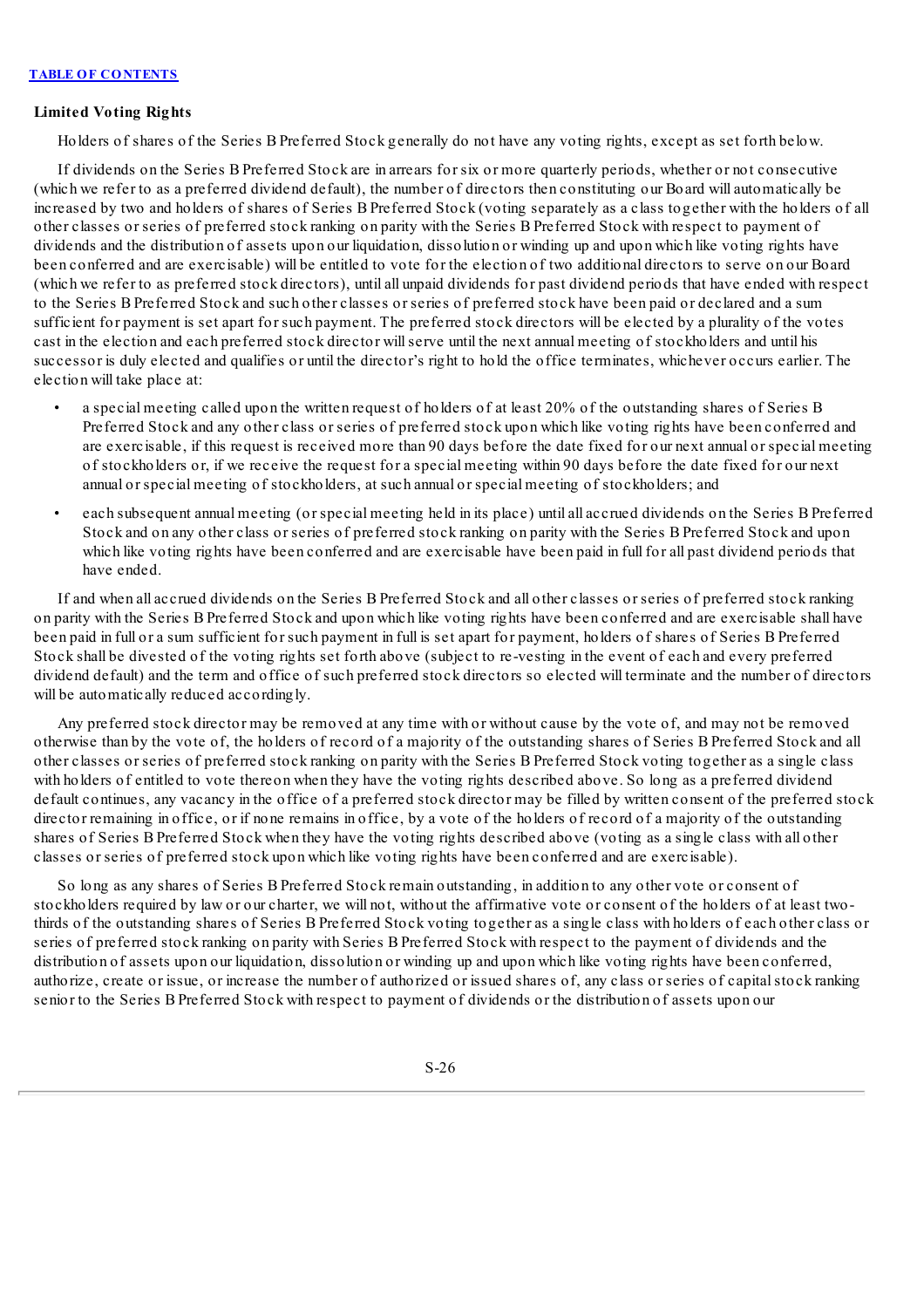liquidation, dissolution or winding up, or reclassify any of our authorized capital stock into such capital stock, or create, authorize or issue any obligation or security convertible into or evidencing the right to purchase such capital stock.

In addition, so long as any shares of Series B Preferred Stock remain outstanding, we will not, without the affirmative vote or consent of the holders of at least two-thirds of the outstanding shares of Series B Preferred Stock, amend, alter or repeal the provisions of our charter or the terms of the Series B Preferred Stock, whether by merger, consolidation, transfer or conveyance of substantially all of our assets or otherwise, so as to materially and adversely affect any right, preference, privilege or voting power of the Series B Preferred Stock, except that with respect to the occurrence of any of the events set forth above, so long as the Series B Preferred Stock remains outstanding with the terms of the Series B Preferred Stock materially unchanged, taking into account that, upon the occurrence of an event set forth above, we may not be the surviving entity, the occurrence of such event will not be deemed to materially and adversely affect the rights, preferences, privileges or voting power of the Series B Preferred Stock, and in such case such holders shall not have any voting rights with respect to the events set forth above; provided, further, that such vote or consent will not be required with respect to any such amendment, alteration or repeal that equally affects the terms of the Series B Preferred Stock and one or more other classes or series of preferred stock ranking on parity with Series B Preferred Stock with respect to the payment of dividends and the distribution of assets upon our liquidation, dissolution or winding up and upon which like voting rights have been conferred, if such amendment, alteration or repeal is approved by the affirmative vote or consent of the holders of two-thirds of the shares of Series B Preferred Stock and such other class or series of preferred stock (voting together as a single class). Furthermore, if holders of shares of the Series B Preferred Stock receive the greater of the full trading price of the Series B Preferred Stock on the date of an event set forth above or the \$25.00 per share liquidation preference pursuant to the occurrence of any of the events set forth above, then such holders shall not have any voting rights with respect to the events set forth above.

So long as any shares of Series B Preferred Stock remain outstanding, the holders of shares of Series B Preferred Stock also will have the exclusive right to vote on any amendment, alteration or repeal of the provisions of our charter, including the terms of the Series B Preferred Stock, on which holders of Series B Preferred Stock are otherwise entitled to vote pursuant to the paragraph set forth immediately above that would alter only the contract rights, as expressly set forth in our charter, of the Series B Preferred Stock, and the holders of any other classes or series of our capitalstock will not be entitled to vote on such an amendment, alteration or repeal. With respect to any amendment, alteration or repeal of the provisions of our charter, including the terms of the Series B Preferred Stock, that equally affects the terms of the Series B Preferred Stock and one or more other classes or series of preferred stock ranking on parity with Series B Preferred Stock with respect to the payment of dividends and the distribution of assets upon our liquidation, dissolution or winding up and upon which like voting rights have been conferred, so long as any shares of Series B Preferred Stock remain outstanding, the holders of shares of Series B Preferred Stock and such other class or series of preferred stock (voting together as a single class), also will have the exclusive right to vote on any amendment, alteration or repeal of the provisions of our charter, including the terms of the Series B Preferred Stock on which holders of Series B Preferred Stock are otherwise entitled to vote, pursuant to the paragraph set forth immediately above that would alter only the contract rights, as expressly set forth in our charter, of the Series B Preferred Stock and such other classes or series of preferred stock, and the holders of any other classes or series of our capital stock will not be entitled to vote on such an amendment, alteration or repeal.

Holders of shares of Series B Preferred Stock will not be entitled to vote with respect to any increase in the total number of authorized shares of our common stock or preferred stock, any issuance or increase in the number of authorized shares of Series B Preferred Stock or the creation or issuance of any other class or series of capitalstock, or any issuance or increase in the number of authorized shares of any class or series of capitalstock, in each case ranking on parity with or junior to the Series B Preferred Stock with respect to the payment of dividends and the distribution of assets upon liquidation, dissolution or winding up.

Holders of shares of Series B Preferred Stock will not have any voting rights with respect to, and the consent of the holders of shares of Series B Preferred Stock is not required for, the taking of any corporate action, including any merger or consolidation involving us or a sale of all or substantially all of our assets,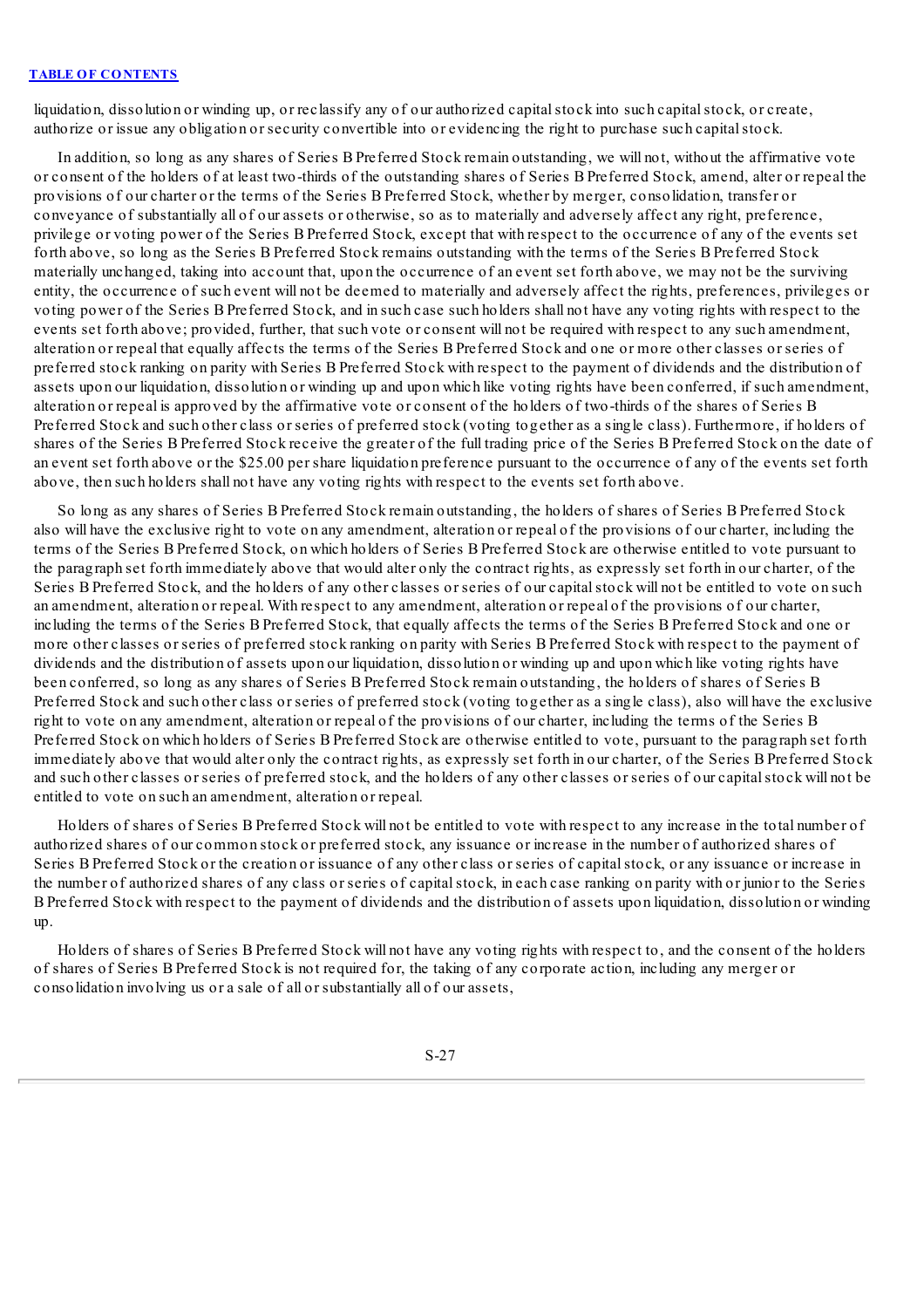regardless of the effect that such merger, consolidation or sale may have upon the powers, preferences, voting power or other rights or privileges of the Series B Preferred Stock, except as set forth above.

In addition, the voting provisions above will not apply if, at or prior to the time when the act with respect to which the vote would otherwise be required would occur, we have redeemed or called for redemption upon proper procedures all outstanding shares of Series B Preferred Stock.

In any matter in which Series B Preferred Stock may vote (as expressly provided in the articles supplementary setting forth the terms of the Series B Preferred Stock), each share of Series B Preferred Stock shall be entitled to one vote per \$25.00 of liquidation preference.

## **Restrictions on Ownership and Transfer**

In order for us to maintain our qualification as a REIT under the Code, our shares of stock must be beneficially owned by 100 or more persons during at least 335 days of a taxable year of 12 months or during a proportionate part of a shorter taxable year. Also, no more than 50% of the value of our outstanding shares of capitalstock may be owned, directly or indirectly, by five or fewer individuals (as defined by the Code to include certain entities) during the last half of any taxable year.

To help us to maintain our qualification as a REIT, among other purposes, our charter, subject to certain exceptions, contains restrictions on the number of shares of our common stock and our capitalstock that a person may own. Our charter generally restricts any person from acquiring beneficial or constructive ownership in excess of 9.8% of the lesser of the aggregate number or value of the outstanding shares of our common stock, or in excess of 9.8% in value of the aggregate of the outstanding shares of our capital stock.

The beneficial ownership and/or constructive ownership rules under the Code are complex and may cause shares of stock owned actually or constructively by a group of related individuals and/or entities to be owned constructively by one individual or entity. See "Description of Capital Stock — Restrictions on Ownership and Transfer" in the accompanying prospectus.

#### **Transfer Agent and Registrar**

The transfer agent and registrar for the Series B Preferred Stock is American Stock Transfer & Trust Company, LLC.

#### **Book-Entry Procedures**

The Series B Preferred Stock will only be issued in the form of globalsecurities held in book-entry form. The Depository Trust Company ("DTC") or its nominee will be the sole registered holder of the Series B Preferred Stock. Owners of beneficial interests in the Series B Preferred Stock represented by the globalsecurities will hold their interests pursuant to the procedures and practices of DTC. As a result, beneficial interests in any such securities will be shown on, and transfers will be effected only through, records maintained by DTC and its direct and indirect participants and any such interest may not be exchanged for certificated securities, except in limited circumstances. Owners of beneficial interests must exercise any rights in respect of other interests, including any right to convert or require repurchase of their interests in the Series B Preferred Stock, in accordance with the procedures and practices of DTC. Beneficial owners will not be holders and will not be entitled to any rights provided to the holders of the Series B Preferred Stock under the globalsecurities or the articles supplementary. We and any of our agents may treat DTC as the sole holder and registered owner of the globalsecurities.

DTC has advised us as follows: DTC is a limited-purpose trust company organized under the New York Banking Law, a "banking organization" within the meaning of the New York Uniform Commercial Code, and a "clearing agency" registered pursuant to the provisions of Section 17A of the Exchange Act. DTC facilitates the settlement of transactions amongst participants through electronic computerized book-entry changes in participants' accounts, eliminating the need for physical movement of securities certificates. DTC's participants include securities brokers and dealers, including the underwriters, banks, trust companies, clearing corporations and other organizations, some of whom and/or their representatives own DTC. Access to DTC's book-entry system is also available to others, such as banks, brokers, dealers and trust companies that clear through or maintain a custodial relationship with a participant, either directly or indirectly.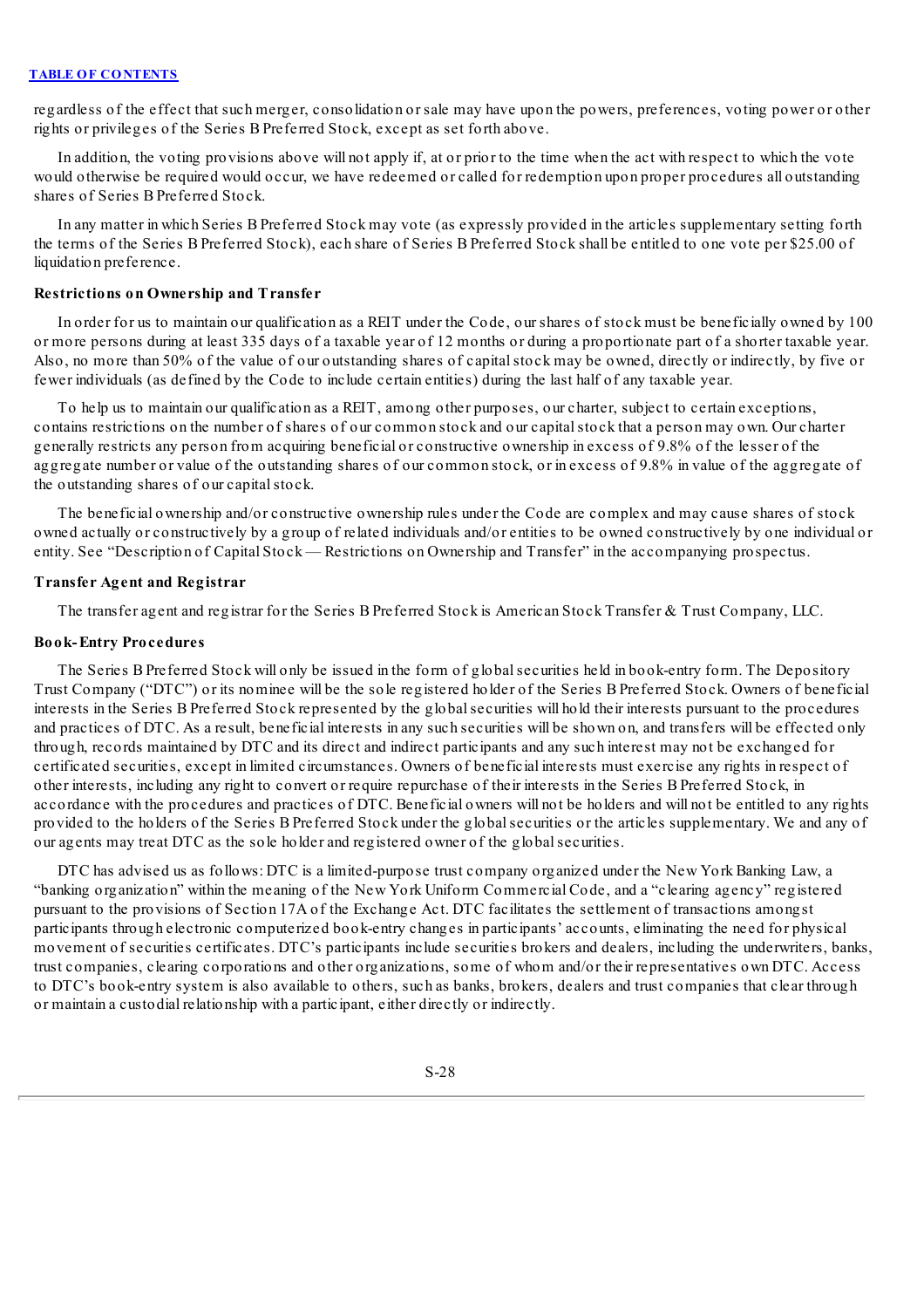The Series B Preferred Stock, represented by one or more globalsecurities, will be exchangeable for certificated securities with the same terms only if:

- DTC is unwilling or unable to continue as depositary or if DTC ceases to be a clearing agency registered under the Exchange Act and a successor depositary is not appointed by us within 90 days; or
- we decide to discontinue use of the system of book-entry transfer through DTC (or any successor depositary).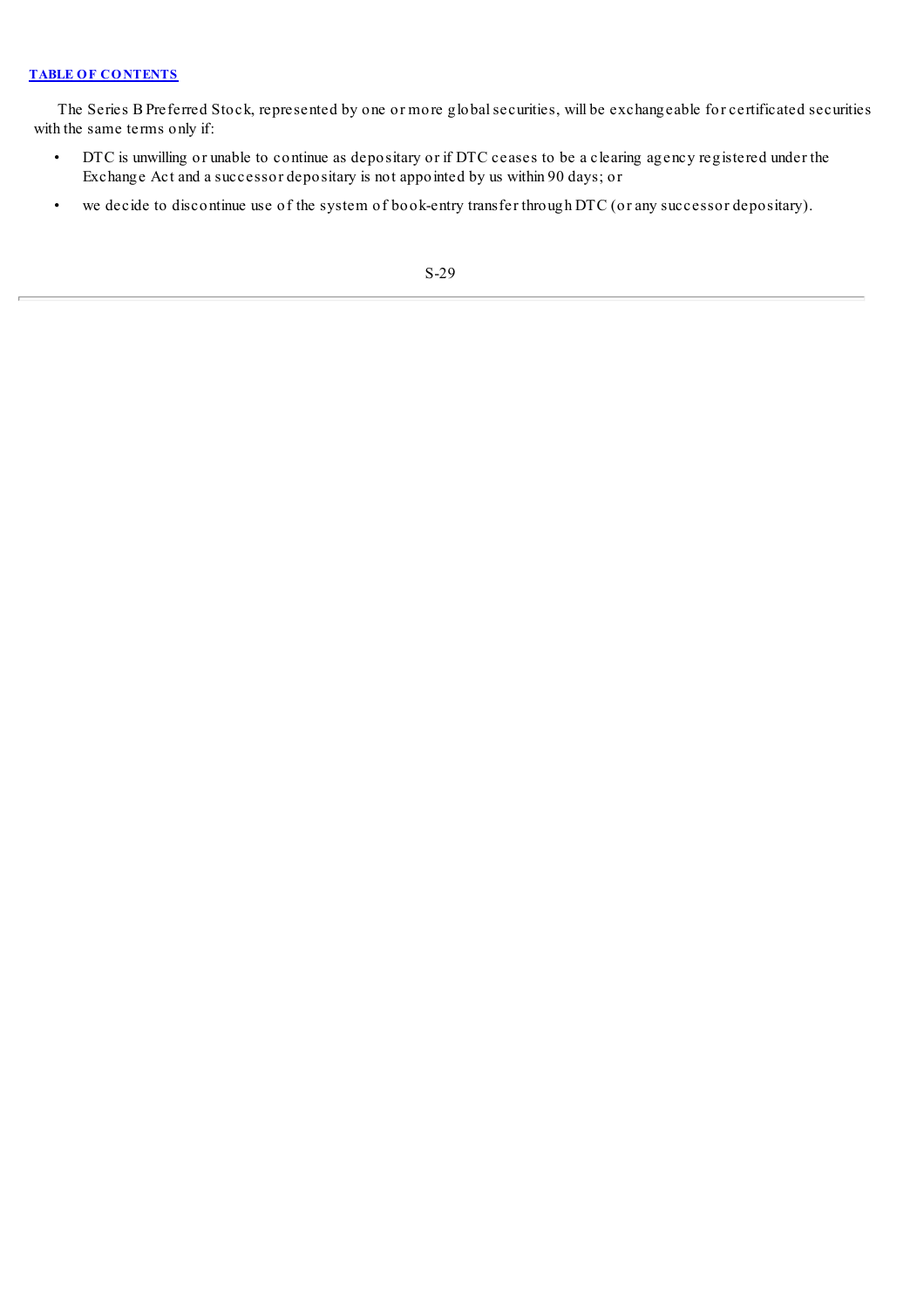### **ADDITIONAL MATERIAL FEDERAL INCOME TAX CONSIDERATIONS**

This summary supplements the discussion contained under the caption "Material Federal Income Tax Considerations" in the accompanying prospectus and should be read in conjunction therewith.

# **Taxation of Non-U.S. Stockholders**

We anticipate that, shortly after the completion of this offering, the Series B Preferred Stock will be treated as regularly traded on an established securities market in the United States, and, therefore, non-U.S. stockholders that do not own more than 5% of the Series B Preferred Stock may be eligible for certain exemptions from withholding under the Foreign Investment in Real Property Act of 1980 ("FIRPTA"). See "Material Federal Income Tax Considerations — Taxation of Non-U.S. Stockholders" in the accompanying prospectus.

### **Taxation of U.S. Stockholders on a Conversion of Preferred Stock**

Except as provided below, (i) a U.S. stockholder generally will not recognize gain or loss upon the conversion of the Series B Preferred Stock into our common stock, and (ii) a U.S. stockholder's basis and holding period in our common stock received upon conversion generally will be the same as those of the converted Series B Preferred Stock (but the basis will be reduced by the portion of adjusted tax basis allocated to any fractionalshare exchanged for cash). Any of our common stock received in a conversion that is attributable to accrued and unpaid dividends that are in arrears on the converted Series B Preferred Stock will be treated as a distribution that is potentially taxable as a dividend. Cash received upon conversion in lieu of a fractionalshare generally will be treated as a payment in a taxable exchange for such fractionalshare, and gain or loss will be recognized on the receipt of cash in an amount equal to the difference between the amount of cash received and the adjusted tax basis allocable to the fractionalshare deemed exchanged. This gain or loss will be long-term capital gain or loss if the U.S. stockholder has held the Series B Preferred Stock for more than one year at the time of conversion. U.S. stockholders are urged to consult with their tax advisors regarding the federal income tax consequences of any transaction by which such holder exchanges shares of our common stock received on a conversion of Series B Preferred Stock for cash or other property.

# **Taxation of Non-U.S. Stockholders on Conversion of Preferred Stock**

The conversion of Series B Preferred Stock into our common stock may be a taxable exchange for a non-U.S. stockholder if the Series B Preferred Stock constitutes a "United States real property interest" ("USRPI") under FIRPTA. Even if the Series B Preferred Stock constitutes a USRPI, provided our common stock also constitutes a USRPI, a non-U.S. stockholder generally will not recognize gain or loss upon a conversion of the Series B Preferred Stock into our common stock so long as certain FIRPTA-related reporting requirements are satisfied. If the Series B Preferred Stock constitutes a USRPI and such requirements are not satisfied, however, a conversion will be treated as a taxable exchange of Series B Preferred Stock for our common stock. Such a deemed taxable exchange will be subject to tax under FIRPTA at the rate of tax, including any applicable capital gains rates, that would apply to a U.S. stockholder of the same type (e.g., a corporate or a non-corporate stockholder, as the case may be) on the excess, if any, of the fair market value of such non-U.S. stockholder's common stock received over such non-U.S. stockholder's adjusted basis in its Series B Preferred Stock.

Non-U.S. stockholders are urged to consult with their tax advisors regarding the federal income tax consequences of any transaction by which such non-U.S. stockholder exchanges our common stock received on a conversion of Series B Preferred Stock for cash or other property.

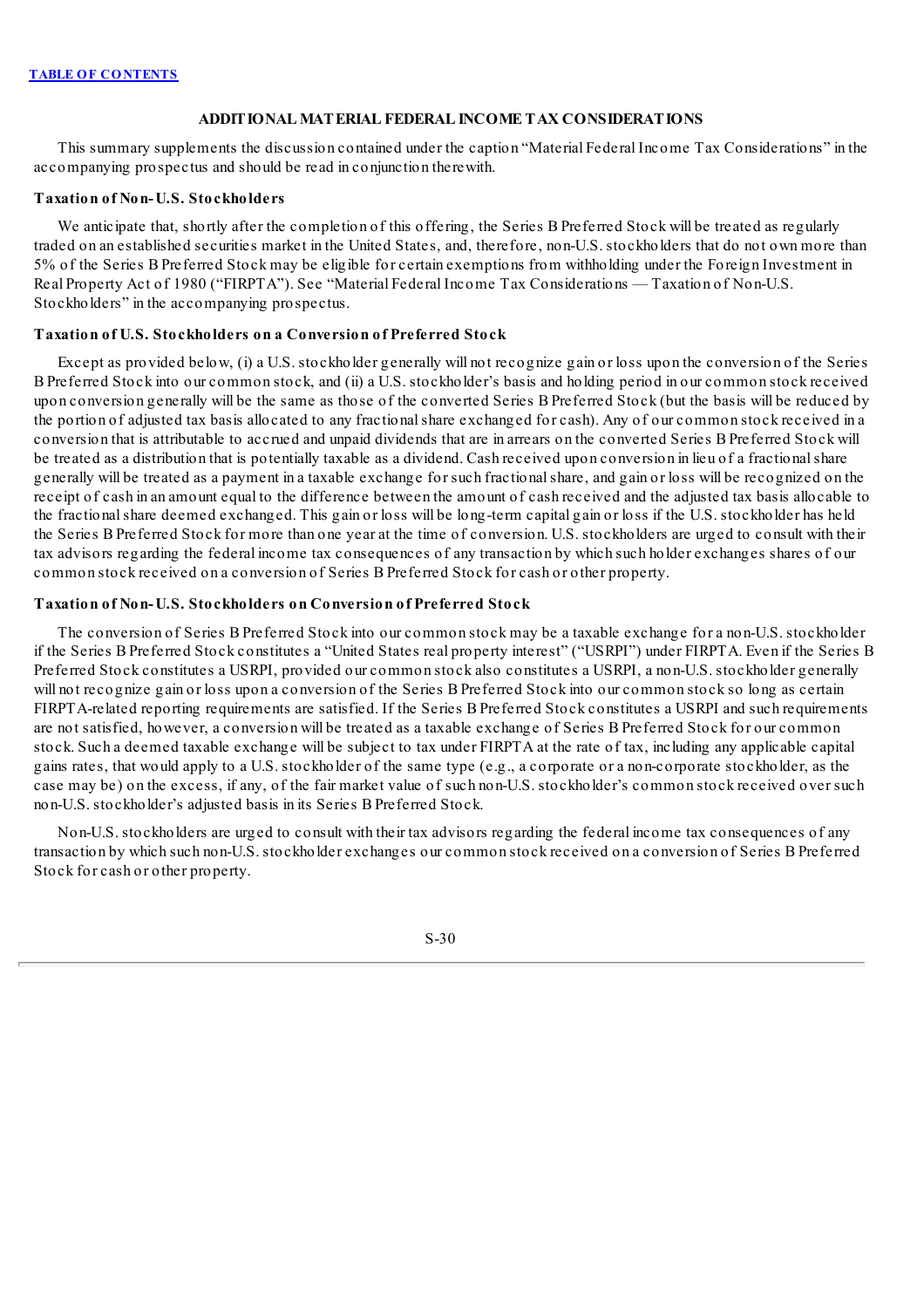# **UNDERWRITING**

Merrill Lynch, Pierce, Fenner & Smith Incorporated and Morgan Stanley & Co. LLC are acting as representatives of each of the underwriters named below. Subject to the terms and conditions set forth in a underwriting agreement among us and the underwriters, we have agreed to sell to the underwriters, and each of the underwriters has agreed, severally and not jointly, to purchase from us, the number of shares of Series B Preferred Stock set forth opposite its name below.

|                                          | Number of     |
|------------------------------------------|---------------|
| Underwriter                              | <b>Shares</b> |
| Merrill Lynch, Pierce, Fenner & Smith    |               |
| Incorporated                             | 1,487,500     |
| Morgan Stanley & Co. LLC                 | 1,487,500     |
| J.P. Morgan Securities LLC               | 262,500       |
| Stifel, Nicolaus & Company, Incorporated | 262,500       |
| Total                                    | 3,500,000     |

Subject to the terms and conditions set forth in the underwriting agreement, the underwriters have agreed, severally and not jointly, to purchase all of the shares of Series B Preferred Stock sold under the underwriting agreement if any of these shares are purchased. If an underwriter defaults, the underwriting agreement provides that the purchase commitments of the nondefaulting underwriters may be increased or the underwriting agreement may be terminated.

We have agreed to indemnify the underwriters against certain liabilities, including liabilities under the Securities Act or to contribute to payments the underwriters may be required to make in respect of those liabilities.

The underwriters are offering the shares of Series B Preferred Stock, subject to prior sale, when, as and if issued to and accepted by them, subject to approval of legal matters by their counsel, including the validity of the shares of Series B Preferred Stock, and satisfaction of other conditions contained in the underwriting agreement, such as the receipt by the underwriters of officer's certificates and legal opinions. The underwriters reserve the right to withdraw, cancel or modify offers to the public and to reject orders in whole or in part.

#### **Commissions and Discounts**

The representatives have advised us that the underwriters propose initially to offer the shares of Series B Preferred Stock to the public at the public offering price set forth on the cover page of this prospectus supplement and to dealers at that price less a concession not in excess of \$0.50 per share. The underwriters may allow, and the dealers may reallow, a discount not in excess of \$0.45 per share to other dealers. After the initial offering, the public offering price, concession or any other term of this offering may be changed.

The following table shows the public offering price, underwriting discount and proceeds, before expenses, to us.

|                                  | Per |              |  |                       |  |
|----------------------------------|-----|--------------|--|-----------------------|--|
|                                  |     | <b>Share</b> |  | Total                 |  |
| Public offering price            |     | 25.0000      |  | \$ 87.500,000         |  |
| Underwriting discount            |     |              |  | 0.7875 \$ 2,756,250   |  |
| Proceeds, before expenses, to us |     |              |  | 24.2125 \$ 84,743,750 |  |

The expenses of this offering, not including the underwriting discount, are estimated at \$350,000 and are payable by us.

### S-31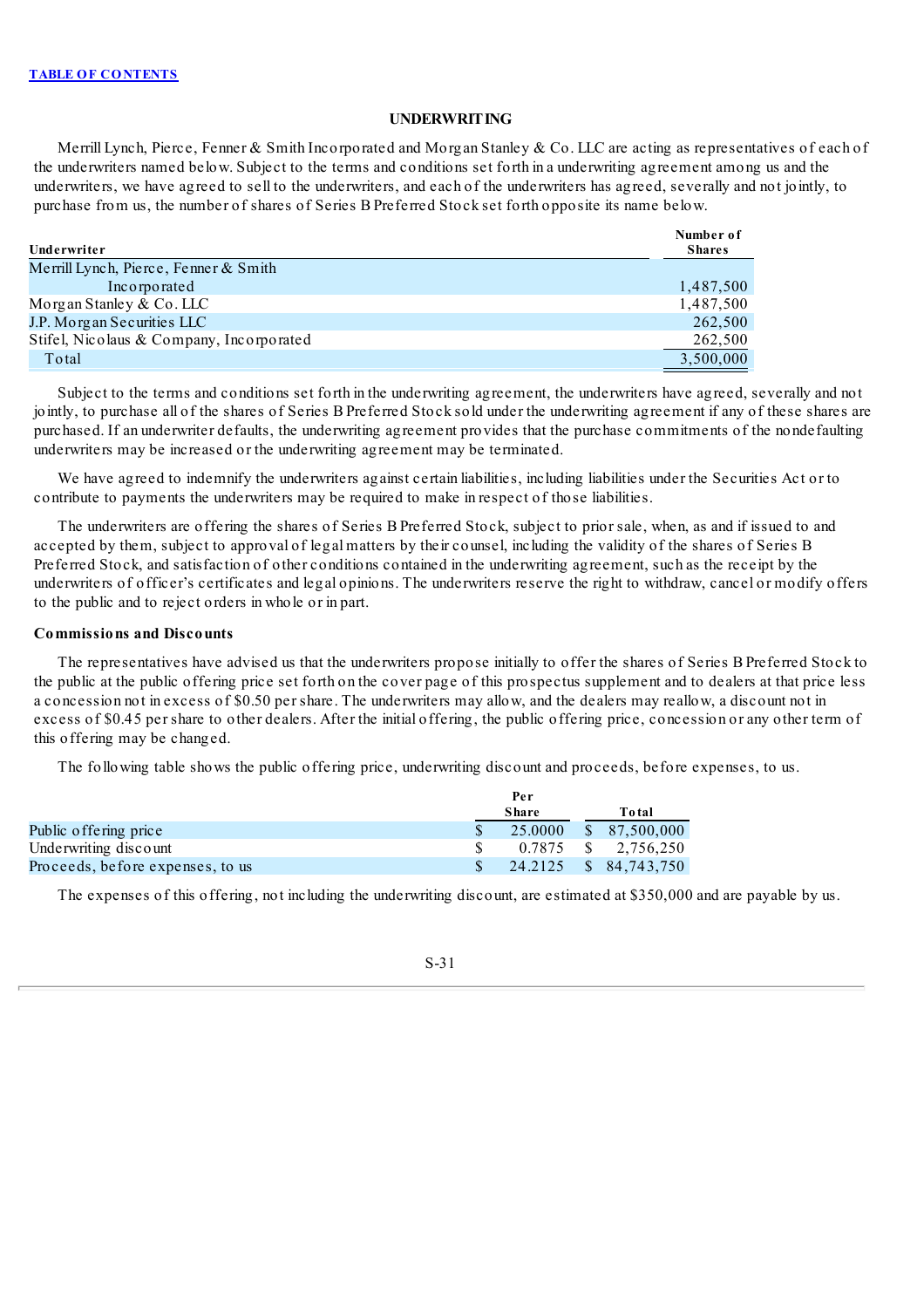#### **No Sales of Similar Securities**

We have agreed that, for a period of 30 days after the date of this prospectus supplement and subject to certain exceptions, we will not, directly or indirectly, without the prior written consent of representatives, (i) offer, pledge, sell, contract to sell, sell any option or contract to purchase, purchase any option or contract to sell, grant any option, right or warrant for the sale of, or lend or otherwise transfer or dispose of any shares of preferred stock or any securities that are substantially similar to the Series B Preferred Stock, whether owned as of the date hereof or hereafter acquired or with respect to which we have acquired or hereafter acquire the power of disposition, or file, or cause to be filed, any registration statement under the Securities Act with respect to any of the foregoing (collectively, the "Lock-Up Securities") or (ii) enter into any swap or any other agreement or any transaction that transfers, in whole or in part, directly or indirectly, the economic consequence of ownership of the Lock-Up Securities, whether any such swap, agreement or transaction is to be settled by delivery of Lock-Up Securities, in cash or otherwise.

#### **New York Stock Exchange Listing**

The shares of Series B Preferred Stock are a new issue of securities with no established trading market. We plan to file an application to list shares of Series B Preferred Stock on the NYSE under the symbol "GPT-PB". If the application is approved, trading of the shares of Series B Preferred Stock on the NYSE is expected to begin within 30 days after the date of initial issuance of the Series B Preferred Stock. The underwriters have advised us that they intend to make a market in the shares of Series B Preferred Stock before commencement of trading on the NYSE. They will have no obligation to make a market in the shares of Series B Preferred Stock, however, and may cease market-making activities, if commenced, at any time. However, an active trading market on the NYSE for the shares of Series B Preferred Stock may not develop or, even if one develops, may not last, in which case the liquidity and market price of shares of Series B Preferred Stock could be adversely affected, the difference between bid and asked prices could be substantial and your ability to transfer the shares of Series B Preferred Stock at the time and price desired will be limited.

### **Price Stabilization, Short Positions**

Until the distribution of the shares of Series B Preferred Stock is completed, SEC rules may limit underwriters and selling group members from bidding for and purchasing shares of Series B Preferred Stock. However, the representatives may engage in transactions that have the effect of stabilizing the price of the shares of Series B Preferred Stock, such as purchases and other activities that peg, fix or maintain that price.

In connection with this offering, the underwriters may bid for or purchase and sell the shares of Series B Preferred Stock in the open market. These transactions may include short sales and purchases on the open market to cover positions created by short sales. Short sales involve the sale by the underwriters of a greater number of the shares of Series B Preferred Stock than they are required to purchase in this offering.

Similar to other purchase transactions, the underwriters' purchases to cover the syndicate short sales and other activities may have the effect of raising or maintaining the market price of the shares of Series B Preferred Stock or preventing or retarding a decline in the market price of the shares of Series B Preferred Stock. As a result, the price of shares of Series B Preferred Stock may be higher than the price that might otherwise exist in the open market. The underwriters may conduct these transactions on the NYSE, in the over-the-counter market or otherwise.

Neither we nor any of the underwriters make any representation or prediction as to the direction or magnitude of any effect that the transactions described above may have on the price of the shares of Series B Preferred Stock. In addition, neither we nor any of the underwriters make any representation that the representatives will engage in these transactions or that these transactions, once commenced, will not be discontinued without notice.

### **Electronic Distribution**

In connection with this offering, certain of the underwriters or securities dealers may distribute prospectuses by electronic means, such as e-mail.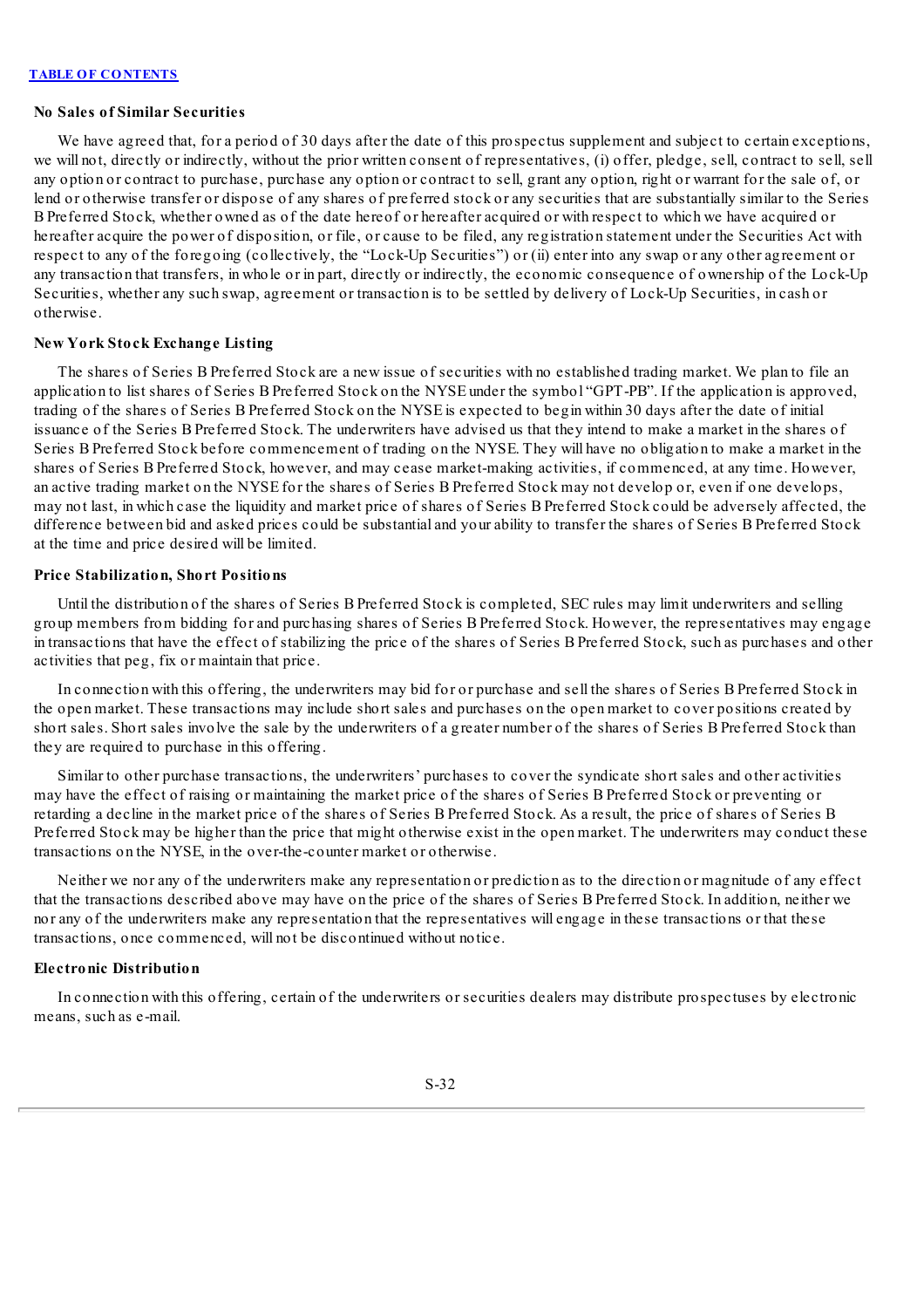### **Other Relationships**

Some of the underwriters and their affiliates have engaged in, and may in the future engage in, investment banking and other commercial dealings in the ordinary course of business with us or our affiliates. They have received, or may in the future receive, customary fees and commissions for these transactions.

In addition, in the ordinary course of their business activities, the underwriters and their affiliates may make or hold a broad array of investments and actively trade debt and equity securities (or related derivative securities) and financial instruments (including bank loans) for their own account and for the accounts of their customers. Such investments and securities activities may involve securities and/or instruments of ours or our affiliates. Certain of the underwriters or their affiliates that have a lending relationship with us routinely hedge their credit exposure to us consistent with their customary risk management policies. Typically, such underwriters and their affiliates would hedge such exposure by entering into transactions which consist of either the purchase of credit default swaps or the creation of short positions in our securities, including potentially the shares of Series B Preferred Stock offered hereby. Any such short positions could adversely affect future trading prices of the shares of Series B Preferred Stock offered hereby. The underwriters and their affiliates may also make investment recommendations and/or publish or express independent research views in respect of such securities or financial instruments and may hold, or recommend to clients that they acquire, long and/or short positions in such securities and instruments.

Affiliates of Merrill Lynch, Pierce, Fenner & Smith Incorporated, Morgan Stanley & Co. LLC and J.P. Morgan Securities LLC are lenders under our senior unsecured revolving credit facility and term loan. In addition, Bank of America, an affiliate of Merrill Lynch, Pierce, Fenner & Smith Incorporated, is a party to a master lease with us pursuant to which it leases approximately 97% of the rentable square feet in the Bank of America Portfolio as of June 30, 2014, which represents approximately 40.3% of our annualized base rent at June 30, 2014.

### **Notice to Prospective Investors in Australia**

No placement document, prospectus, product disclosure statement or other disclosure document has been lodged with the Australian Securities and Investments Commission ("ASIC"), in relation to the offering. This prospectus supplement and accompanying prospectus does not constitute a prospectus, product disclosure statement or other disclosure document under the Corporations Act 2001 (the "Corporations Act"), and does not purport to include the information required for a prospectus, product disclosure statement or other disclosure document under the Corporations Act.

Any offer in Australia of the shares of Series B Preferred Stock may only be made to persons (the "Exempt Investors") who are "sophisticated investors" (within the meaning of section 708(8) of the Corporations Act), "professional investors" (within the meaning of section 708(11) of the Corporations Act) or otherwise pursuant to one or more exemptions contained in section 708 of the Corporations Act so that it is lawful to offer the shares of Series B Preferred Stock without disclosure to investors under Chapter 6D of the Corporations Act.

The shares of Series B Preferred Stock applied for by Exempt Investors in Australia must not be offered for sale in Australia in the period of 12 months after the date of allotment under the offering, except in circumstances where disclosure to investors under Chapter 6D of the Corporations Act would not be required pursuant to an exemption under section 708 of the Corporations Act or otherwise or where the offer is pursuant to a disclosure document which complies with Chapter 6D of the Corporations Act. Any person acquiring shares of Series B Preferred Stock must observe such Australian on-sale restrictions.

This prospectus supplement and accompanying prospectus contains general information only and does not take account of the investment objectives, financialsituation or particular needs of any particular person. It does not contain any securities recommendations or financial product advice. Before making an investment decision, investors need to consider whether the information in this prospectus supplement and accompanying prospectus is appropriate to their needs, objectives and circumstances, and, if necessary, seek expert advice on those matters.

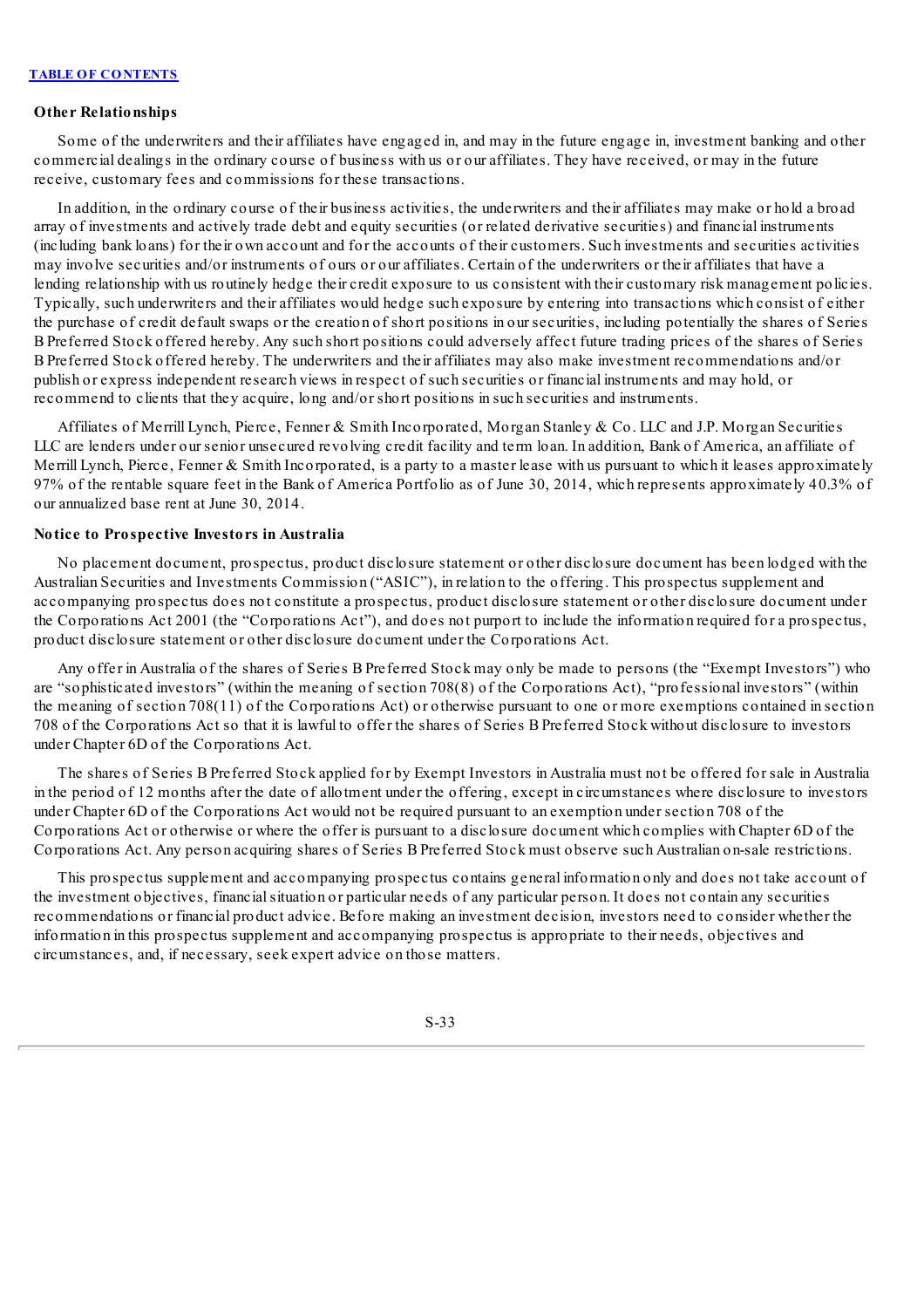### **Notice to Prospective Investors in the Dubai International Financial Centre**

This prospectus supplement and accompanying prospectus relates to an Exempt Offer in accordance with the Offered Securities Rules of the Dubai Financial Services Authority ("DFSA"). This prospectus supplement and accompanying prospectus is intended for distribution only to persons of a type specified in the Offered Securities Rules of the DFSA. It must not be delivered to, or relied on by, any other person. The DFSA has no responsibility for reviewing or verifying any documents in connection with Exempt Offers. The DFSA has not approved this prospectus supplement and accompanying prospectus nor taken steps to verify the information set forth herein and has no responsibility for the prospectus supplement and accompanying prospectus. The shares of Series B Preferred Stock to which this prospectus supplement and accompanying prospectus relates may be illiquid and/or subject to restrictions on their resale. Prospective purchasers of the shares of Series B Preferred Stock offered should conduct their own due diligence on the shares of Series B Preferred Stock. If you do not understand the contents of this prospectus supplement and accompanying prospectus you should consult an authorized financial advisor.

### **Notice to Prospective Investors in the European Economic Area**

In relation to each Member State of the European Economic Area (each, a "Relevant Member State"), no offer of shares of Series B Preferred Stock may be made to the public in that Relevant Member State other than:

- A. to any legal entity which is a qualified investor as defined in the Prospectus Directive;
- B. to fewer than 100 or, if the Relevant Member State has implemented the relevant provision of the 2010 PD Amending Directive, 150, natural or legal persons (other than qualified investors as defined in the Prospectus Directive), as permitted under the Prospectus Directive, subject to obtaining the prior consent of the representatives; or
- C. in any other circumstances falling within Article 3(2) of the Prospectus Directive,

provided that no such offer of shares of Series B Preferred Stock shall require the Company or the representatives to publish a prospectus pursuant to Article 3 of the Prospectus Directive or supplement a prospectus pursuant to Article 16 of the Prospectus Directive.

Each person in a Relevant Member State who initially acquires any shares of Series B Preferred Stock or to whom any offer is made will be deemed to have represented, acknowledged and agreed that it is a "qualified investor" within the meaning of the law in that Relevant Member State implementing Article 2(1)(e) of the Prospectus Directive. In the case of any shares of Series B Preferred Stock being offered to a financial intermediary as that term is used in Article 3(2) of the Prospectus Directive, each such financial intermediary will be deemed to have represented, acknowledged and agreed that the shares of Series B Preferred Stock acquired by it in the offer have not been acquired on a non-discretionary basis on behalf of, nor have they been acquired with a view to their offer or resale to, persons in circumstances which may give rise to an offer of any shares of Series B Preferred Stock to the public other than their offer or resale in a Relevant Member State to qualified investors as so defined or in circumstances in which the prior consent of the representatives has been obtained to each such proposed offer or resale.

The Company, the representatives and their affiliates will rely upon the truth and accuracy of the foregoing representations, acknowledgements and agreements.

This prospectus supplement and accompanying prospectus has been prepared on the basis that any offer of shares of Series B Preferred Stock in any Relevant Member State will be made pursuant to an exemption under the Prospectus Directive from the requirement to publish a prospectus for offers of shares of Series B Preferred Stock. Accordingly any person making or intending to make an offer in that Relevant Member State of shares of Series B Preferred Stock which are the subject of the offering contemplated in this prospectus supplement and accompanying prospectus may only do so in circumstances in which no obligation arises for the Company or any of the underwriters to publish a prospectus pursuant to Article 3 of the Prospectus Directive in relation to such offer. Neither the Company nor the underwriters have authorized, nor do they authorize, the making of any offer of shares of Series B Preferred Stock in circumstances in which an obligation arises for the Company or the underwriters to publish a prospectus for such offer.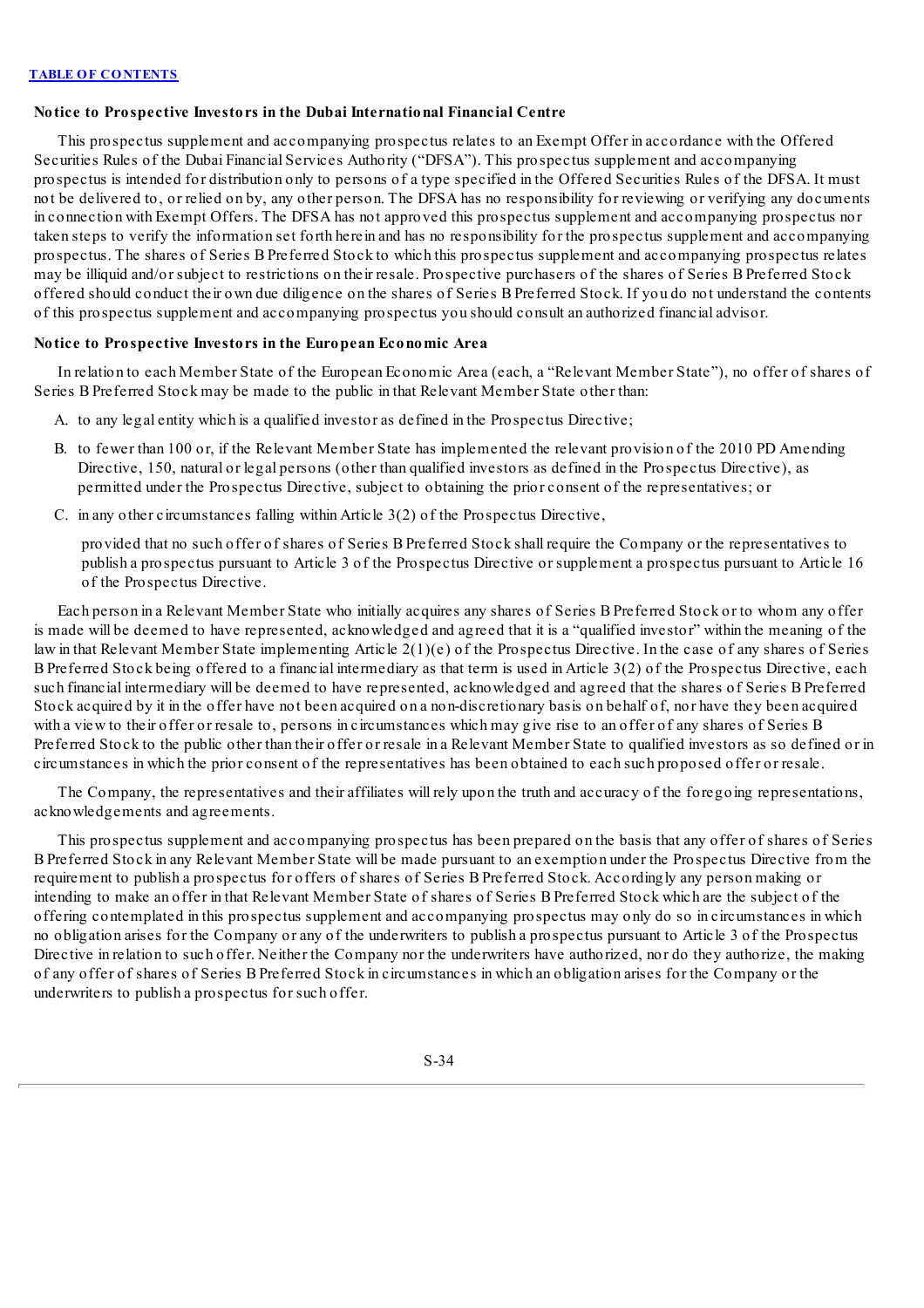For the purpose of the above provisions, the expression "an offer to the public" in relation to any shares of Series B Preferred Stock in any Relevant Member State means the communication in any form and by any means of sufficient information on the terms of the offer and the shares of Series B Preferred Stock to be offered so as to enable an investor to decide to purchase or subscribe the shares of Series B Preferred Stock, as the same may be varied in the Relevant Member State by any measure implementing the Prospectus Directive in the Relevant Member State and the expression "Prospectus Directive" means Directive 2003/71/EC (including the 2010 PD Amending Directive, to the extent implemented in the Relevant Member States) and includes any relevant implementing measure in the Relevant Member State and the expression "2010 PD Amending Directive" means Directive 2010/73/EU.

### **Notice to Prospective Investors in Hong Kong**

The shares of Series B Preferred Stock have not been offered or sold and will not be offered or sold in Hong Kong, by means of any document, other than (a) to "professional investors" as defined in the Securities and Futures Ordinance (Cap. 571) of Hong Kong and any rules made under that Ordinance; or (b) in other circumstances which do not result in the document being a "prospectus" as defined in the Companies Ordinance (Cap. 32) of Hong Kong or which do not constitute an offer to the public within the meaning of that Ordinance. No advertisement, invitation or document relating to the shares of Series B Preferred Stock has been or may be issued or has been or may be in the possession of any person for the purposes of issue, whether in Hong Kong or elsewhere, which is directed at, or the contents of which are likely to be accessed or read by, the public of Hong Kong (except if permitted to do so under the securities laws of Hong Kong) other than with respect to shares of Series B Preferred Stock which are or are intended to be disposed of only to persons outside Hong Kong or only to "professional investors" as defined in the Securities and Futures Ordinance and any rules made under that Ordinance.

#### **Notice to Prospective Investors in Switzerland**

We have not and will not register with the Swiss Financial Market Supervisory Authority ("FINMA") as a foreign collective investment scheme pursuant to Article 119 of the Federal Act on Collective Investment Scheme of 23 June 2006, as amended ("CISA"), and accordingly the securities being offered pursuant to this prospectus supplement and accompanying prospectus have not and will not be approved, and may not be licenseable, with FINMA. Therefore, the securities have not been authorized for distribution by FINMA as a foreign collective investment scheme pursuant to Article 119 CISA and the securities offered hereby may not be offered to the public (as this term is defined in Article 3 CISA) in or from Switzerland. The securities may solely be offered to "qualified investors," as this term is defined in Article 10 CISA, and in the circumstances set out in Article 3 of the Ordinance on Collective Investment Scheme of 22 November 2006, as amended ("CISO"), such that there is no public offer. Investors, however, do not benefit from protection under CISA or CISO or supervision by FINMA. This prospectus supplement and accompanying prospectus and any other materials relating to the securities are strictly personal and confidential to each offeree and do not constitute an offer to any other person. This prospectus supplement and accompanying prospectus may only be used by those qualified investors to whom it has been handed out in connection with the offer described herein and may neither directly or indirectly be distributed or made available to any person or entity other than its recipients. It may not be used in connection with any other offer and shall in particular not be copied and/or distributed to the public in Switzerland or from Switzerland. This prospectus supplement and accompanying prospectus does not constitute an issue prospectus as that term is understood pursuant to Article 652a and/or 1156 of the Swiss Federal Code of Obligations. We have not applied for a listing of the securities on the SIX Swiss Exchange or any other regulated securities market in Switzerland, and consequently, the information presented in this prospectus supplement and accompanying prospectus does not necessarily comply with the information standards set out in the listing rules of the SIX Swiss Exchange and corresponding prospectus schemes annexed to the listing rules of the SIX Swiss Exchange.

### **Notice to Prospective Investors in the United Kingdom**

In addition, in the United Kingdom, this document is being distributed only to, and is directed only at, and any offer subsequently made may only be directed at persons who are "qualified investors" (as defined in the Prospectus Directive) (i) who have professional experience in matters relating to investments falling within Article 19 (5) of the Financial Services and Markets Act 2000 (Financial Promotion) Order 2005, as amended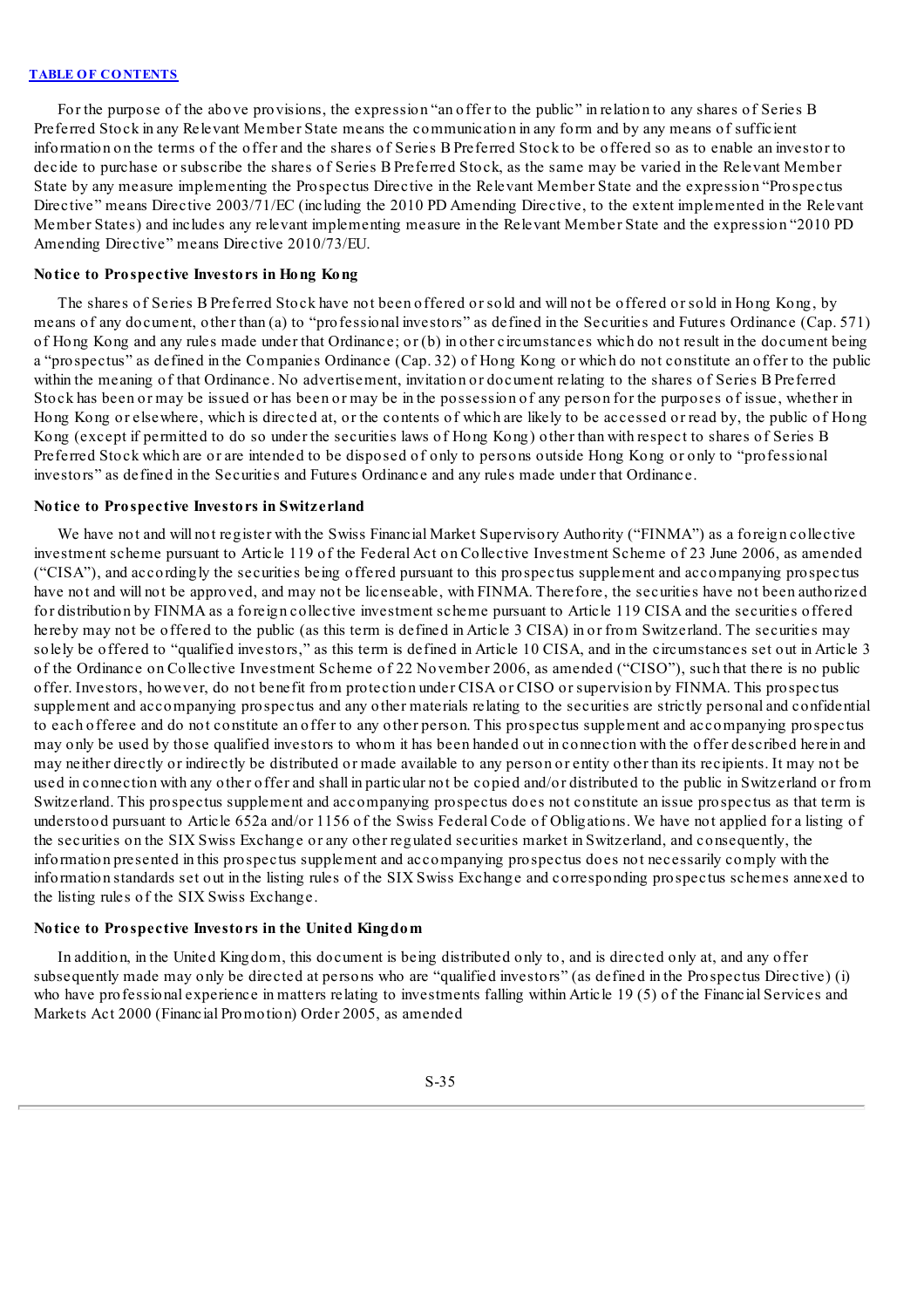(the "Order") and/or (ii) who are high net worth companies (or persons to whom it may otherwise be lawfully communicated) falling within Article 49(2)(a) to (d) of the Order (allsuch persons together being referred to as "relevant persons"). This document must not be acted on or relied on in the United Kingdom by persons who are not relevant persons. In the United Kingdom, any investment or investment activity to which this document relates is only available to, and will be engaged in with, relevant persons.

### **LEGAL MATTERS**

The validity of the shares of Series B Preferred Stock offered by this prospectus supplement will be passed upon for us by Venable LLP and certain legal matters in connection with the offering will be passed upon for us by Morgan, Lewis & Bockius LLP and for the underwriters by Hunton & Williams LLP.

#### **EXPERTS**

The consolidated financialstatements of Gramercy Property Trust Inc. appearing in Gramercy Property Trust Inc.'s Annual Report (Form 10-K) for the year ended December 31, 2013 including schedules appearing therein, and the effectiveness of Gramercy Property Trust Inc.'s internal control over financial reporting as of December 31, 2013, have been audited by Ernst & Young LLP, independent registered public accounting firm, as set forth in their reports thereon included therein, and incorporated herein by reference. Such financial statements are, and audited financial statements to be included in subsequently filed documents will be, incorporated herein in reliance upon the reports of Ernst  $&$  Young LLP pertaining to such financial statements and the effectiveness of our internal control over financial reporting as of the respective dates (to the extent covered by consents filed with the Securities and Exchange Commission) given on the authority of such firm as experts in accounting and auditing.

The consolidated financial statements of GPT GIG BOA Portfolio Holdings LLC, appearing in Gramercy Property Trust Inc.'s Annual Report (Form 10-K, as amended by Form 10-K/A) for the year ended December 31, 2013 have been audited by Ernst & Young LLP, independent registered public accounting firm, as set forth in their report thereon, included therein, and incorporated herein by reference. Such consolidated financialstatements are incorporated herein by reference in reliance upon such reports given on the authority of such firm as experts in accounting and auditing.

S-36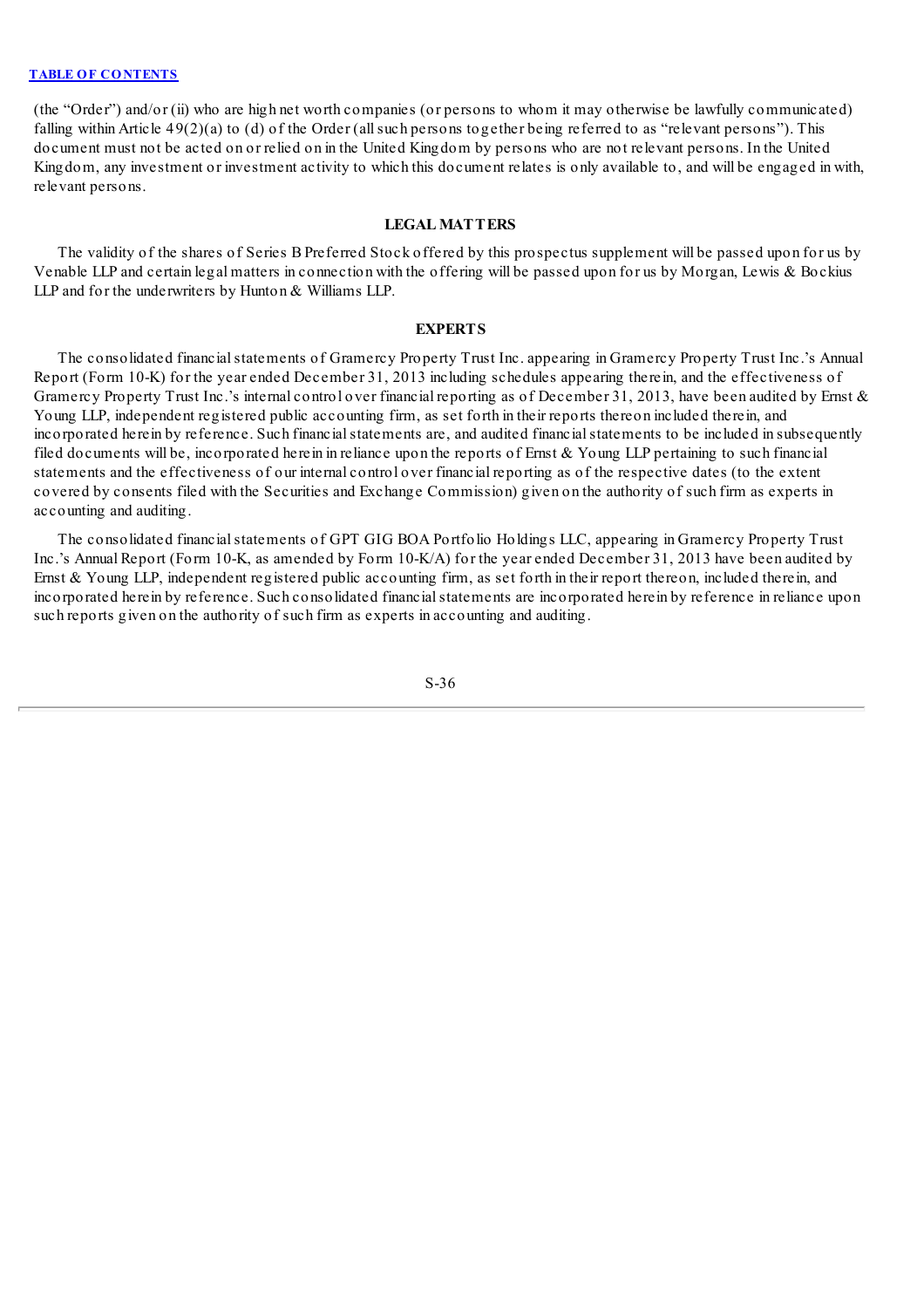**PROSPECTUS**



\$500,000,000 Common stock Preferred stock Debt securities

We may offer and sell, from time to time, in one or more offerings, shares of our common stock, \$0.001 par value per share, one or more series of our preferred stock, \$0.001 par value per share, and debt securities which we refer to collectively as the "securities" in this prospectus. We may offer and sell these securities in amounts, at prices and on terms determined at the time of the offering. The aggregate initial offering price of allsecurities sold by us under this prospectus will not exceed \$500,000,000.

This prospectus describes the general terms of these securities and the general manner in which these securities will be offered. Each time securities are offered under this prospectus, we will provide a prospectus supplement and attach it to this prospectus. The prospectus supplement will contain more specific information about the terms of the offering and the offered securities and may also supplement, update or amend information contained in this prospectus.

The applicable prospectus supplement will also contain information, where applicable, about the material United States federal income tax considerations relating to, and any listing on a securities exchange of, the securities covered by such prospectus supplement, not contained in this prospectus. In addition, such specific terms may include limitations on direct and beneficial ownership and restrictions on transfer of the securities, in each case as may be appropriate to assist in maintaining our status as a real estate investment trust, or REIT, for U.S. federal income tax purposes. You should read this prospectus and the applicable prospectus supplement carefully before you invest in the securities described in the applicable prospectus supplement.

We may offer and sell these securities to or through underwriters, dealers or agents, directly to purchasers or through a combination of these methods. If we use underwriters, dealers or agents to sell these securities, we will name them and describe their compensation arrangements in the prospectus supplement relating to such offering.

Our common stock trades on the New York Stock Exchange ("NYSE") under the trading symbol "GPT." On April 25, 2014, the last reported sale price of our common stock on the NYSE was \$5.33 per share. Each prospectus supplement will indicate if the securities offered thereby will be listed on any securities exchange.

We impose certain restrictions on the ownership and transfer of shares of our common stock and our other capital stock. You should read the information under the section entitled "Description of Capital Stock — Restrictions on Ownership and Transfer" in this prospectus for a description of these restrictions.

**Investing in these securities involves certain risks. See "Risk Factors" on page [5](#page-49-0) of this Prospectus.**

Neither the Securities and Exchange Commission, referred to as the SEC, nor any state securities commission has approved or disapproved of these securities or passed upon the adequacy or accuracy of this prospectus. Any **representation to the contrary is a criminal offense.**

The date of this prospectus is May 2, 2014.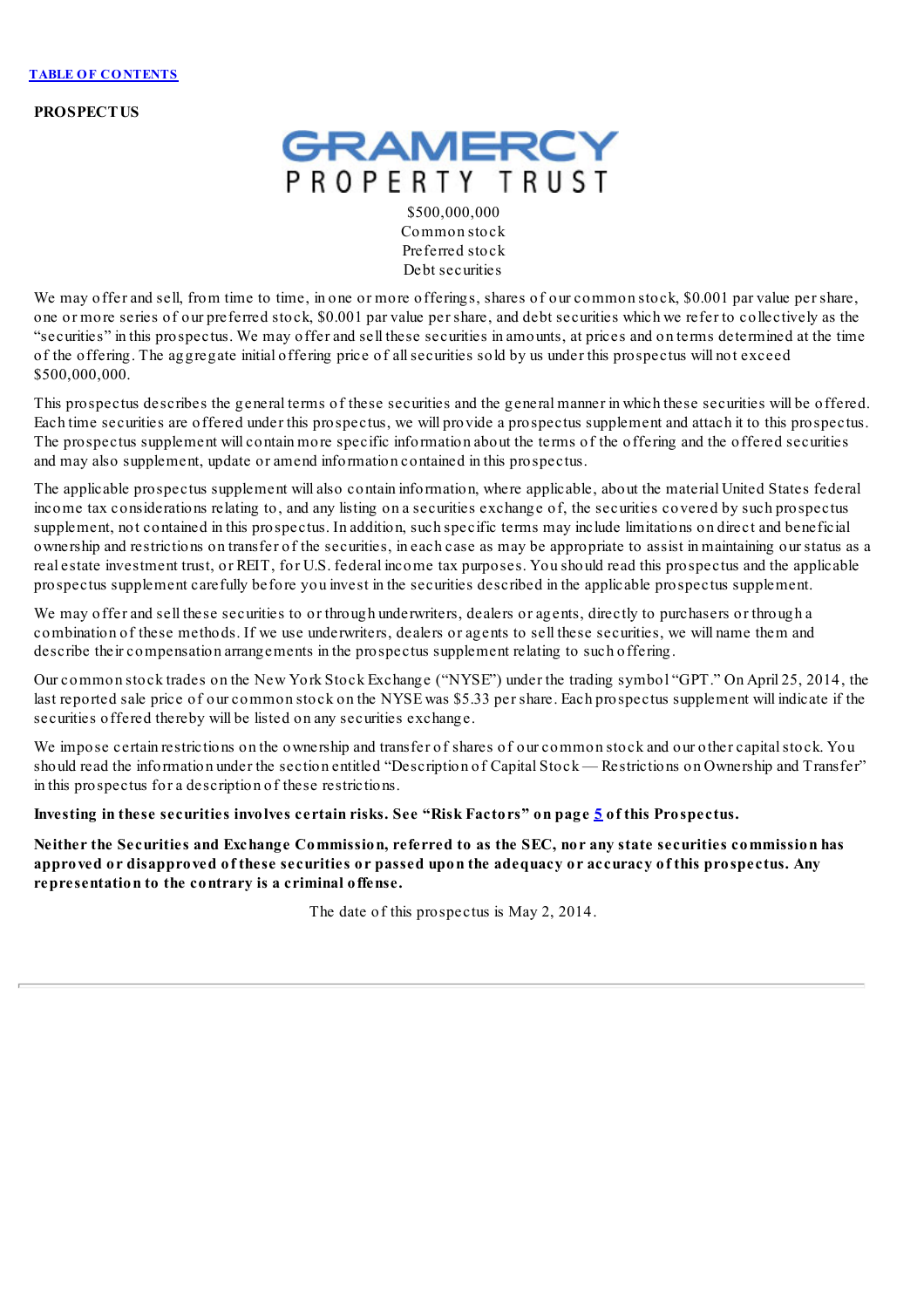# **Table of Contents**

|                                                                          | Page            |
|--------------------------------------------------------------------------|-----------------|
| Ite <sub>m</sub>                                                         | Number          |
| <b>About This Prospectus</b>                                             |                 |
| Where You Can Find More Information                                      |                 |
| Documents Incorporated By Reference                                      |                 |
| Cautionary Note Regarding Forward-Looking Information                    | <u>3</u>        |
| Our Company                                                              | $\overline{4}$  |
| <b>Risk Factors</b>                                                      | $\overline{5}$  |
| Use Of Proceeds                                                          | $\overline{5}$  |
| Ratio Of Earnings To Combined Fixed Charges And Preferred Stock Dividend | $\underline{6}$ |
| Description Of Securities We May Offer                                   |                 |
| Description Of Capital Stock                                             |                 |
| Description Of Debt Securities                                           | <u> 10</u>      |
| Description Of Global Securities                                         | <u>16</u>       |
| Certain Provisions Of Maryland Law And Of Our Charter And Bylaws         | <u>18</u>       |
| Operating Partnership And The Partnership Agreement                      | 22              |
| Material U.S. Federal Income Tax Considerations                          | 27              |
| Plan Of Distribution                                                     | <u>56</u>       |
| <b>Validity Of Securities</b>                                            | <u>59</u>       |
| <b>Experts</b>                                                           | 59              |

i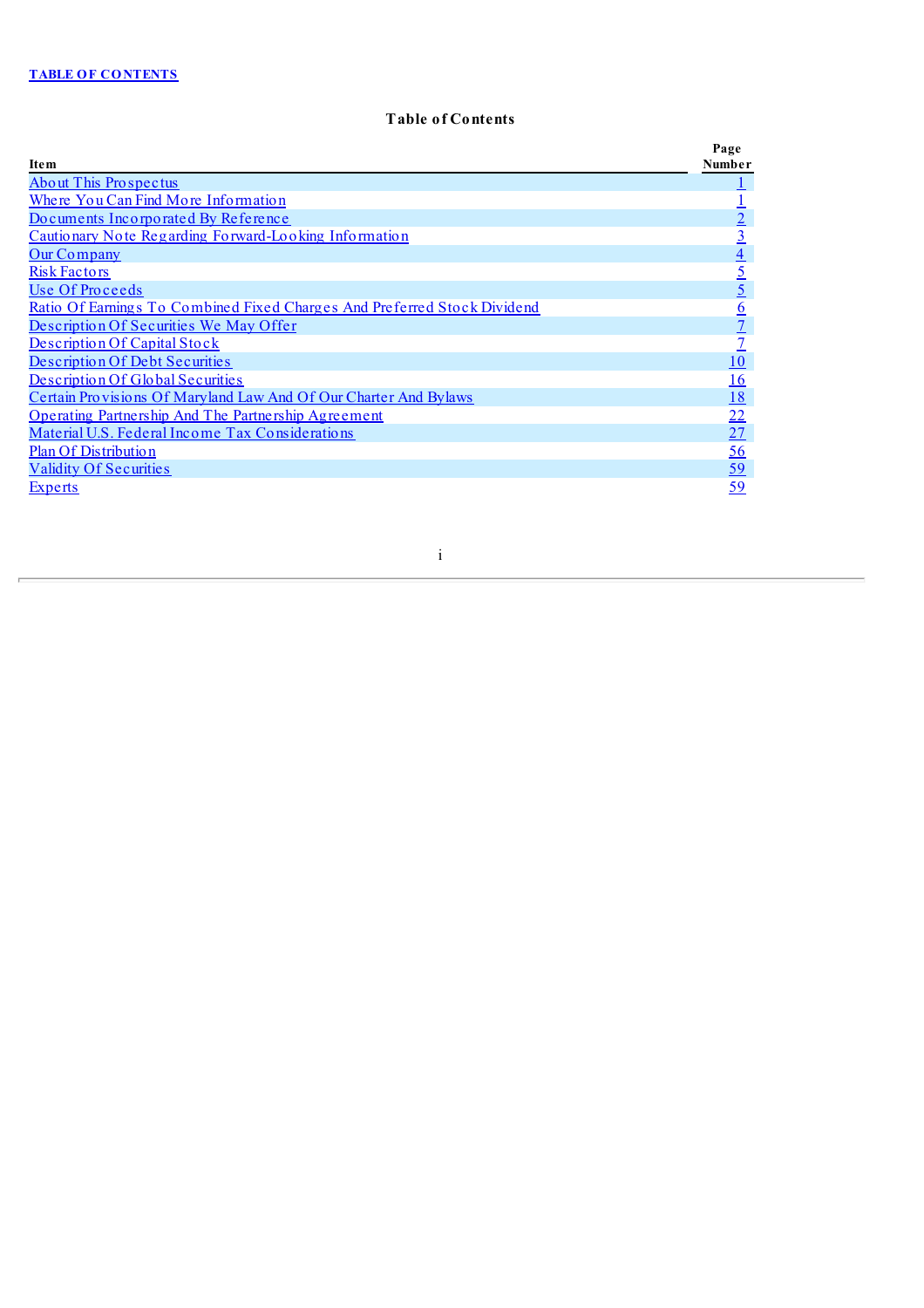# **ABOUT THIS PROSPECTUS**

<span id="page-45-0"></span>This prospectus is part of a registration statement on Form S-3 that we filed with the SEC using a "shelf" registration or continuous offering process. Under this shelf registration process, we may offer and sell the securities described in this prospectus in one or more offerings.

This prospectus provides you with a general description of our securities. Each time our securities are sold, we will provide a prospectus supplement that will contain specific information about the terms of that offering. The prospectus supplement may also modify or supersede information contained in this prospectus. References to this prospectus or the prospectus supplement also mean the information contained in other documents we have filed with the SEC and have referred you to in this prospectus or an accompanying prospectus supplement. If this prospectus is inconsistent with the prospectus supplement, you should rely on the prospectus supplement. You should read both this prospectus and the prospectus supplement applicable to any offering, together with any additional information that we refer you to as discussed under "Where you can find more information."

In addition, we may prepare and deliver one or more "free writing prospectuses" to you in connection with any offering of securities under this prospectus. Any such free writing prospectus may contain additional information about us, our business, the offered securities, the manner in which such securities are being offered, our intended use of the proceeds from the sale of such securities, risks relating to our business or an investment in such securities or other information.

This prospectus and certain of the documents incorporated by reference into this prospectus contain, and any accompanying prospectus supplement or free writing prospectus that we deliver to you, may contain summaries of information contained in documents that we have filed or will file as exhibits to our SEC filings. Such summaries do not purport to be complete and are subject to, and qualified in their entirely by reference to, the actual documents filed with the SEC.

You should not assume that the information contained in this prospectus, the registration statement to which this prospectus is a part, any accompanying prospectus supplement or any free writing prospectus that we deliver to you is accurate as of any date other than the date of such documents or that the information incorporated by reference into this prospectus is accurate as of any date other than the date of the document incorporated by reference. Our business, operating results, financial condition, capital resources and prospects may have changed since that date.

You should rely only on the information contained in or incorporated by reference into this prospectus, the **registration statement of which this prospectus is a part, any accompanying prospectus supplement, and any free** writing prospectus that we deliver to you. We have not authorized anyone to provide you with different information. If **you receive any other information, you should not rely on it.**

Unless the context indicates otherwise, the terms "we," "our," "us" and "our company" refer to Gramercy Property Trust Inc., a Maryland corporation, which has elected to be taxed as a real estate investment trust ("REIT") for federal income tax purposes, together with its consolidated subsidiaries, including: GPT Property Trust LP, a Delaware limited partnership, or the Operating Partnership.

# **WHERE YOU CAN FIND MORE INFORMATION**

<span id="page-45-1"></span>We file annual, quarterly and current reports, proxy statements and other information with the SEC. You may read and copy any document we file with the SEC at the SEC's Public Reference Room at 100 F Street N.E., Washington, D.C. 20549. Please call the SEC at 1-800-SEC-0330 for further information on the Public Reference Room. Our SEC filings are also available to the public from the SEC's Internet site at *http://www.sec.gov* or from our Internet site at *http://www.gptreit.com*. Our Corporate Governance Guidelines, our Code of Business Conduct and Ethics and our committee charters are also available on our website at *http://www.gptreit.com* or in print upon written request addressed to Corporate Secretary, Gramercy Property Trust Inc., 521 Fifth Avenue, 30<sup>th</sup> Floor, New York, New York, 10175. However, the information included on or linked from our Internet site does not constitute a part of this prospectus or any accompanying prospectus supplement.

1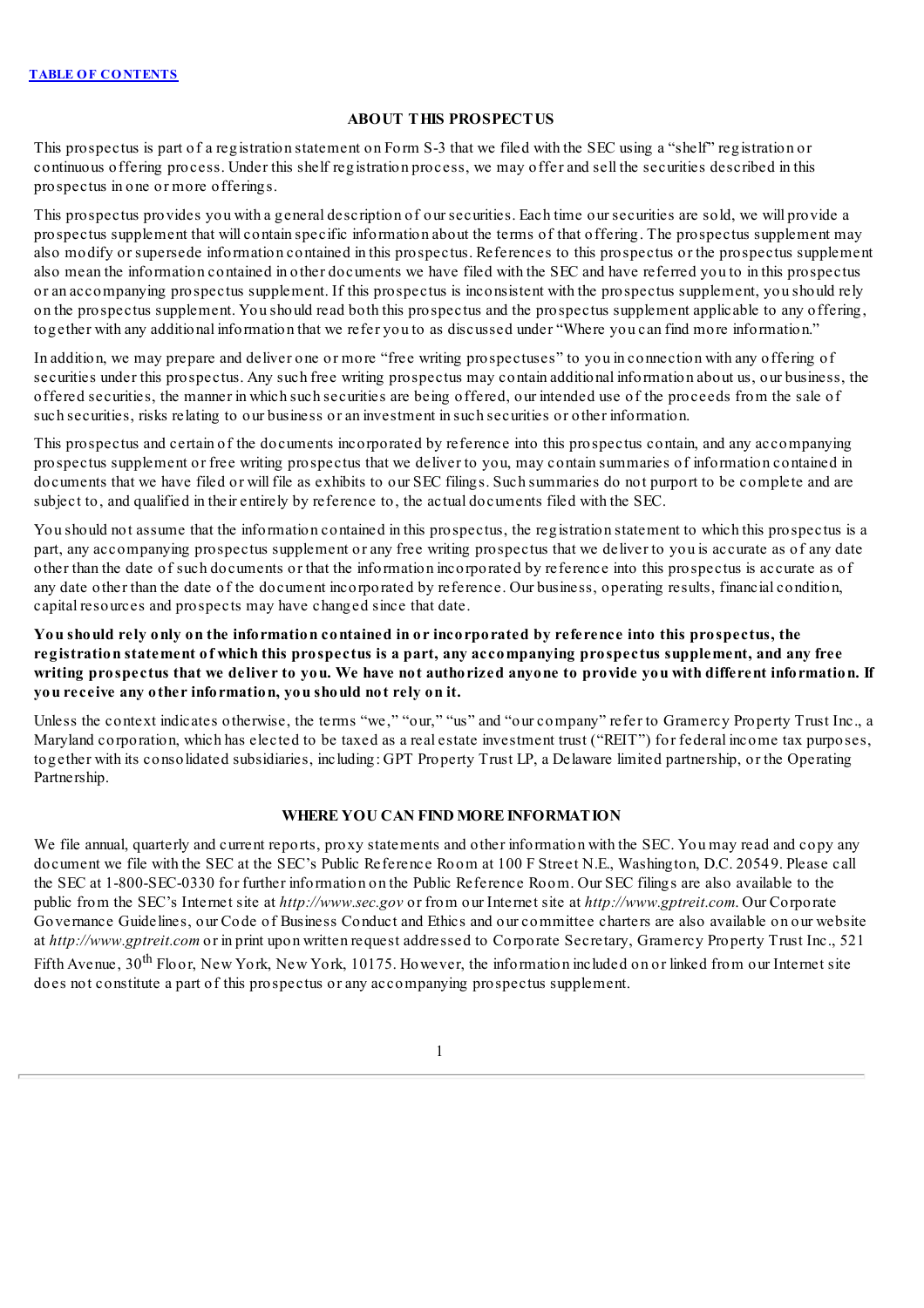The common stock is listed on the NYSE under the symbol "GPT." You can also inspect and copy any reports, proxy statements and other information that we file with the SEC at the offices of the NYSE located at 20 Broad Street, New York, NY 10005.

We have filed with the SEC a registration statement on Form S-3 relating to the securities offered by this prospectus. This prospectus is a part of that registration statement, which includes additional information about us and the securities offered by this prospectus. You may review and obtain a copy of the registration statement and the exhibits that are a part of the registration statement at the SEC's public reference room in Washington, D.C., as well as through the SEC's website or our website. You can also call or write us for a copy as described below under "Documents Incorporated by Reference."

# **DOCUMENTS INCORPORATED BY REFERENCE**

<span id="page-46-0"></span>The SEC allows us to "incorporate by reference" into this prospectus the information we file with the SEC. This allows us to disclose important information to you by referring you to those documents rather than repeating it in full in this prospectus. The information incorporated by reference is deemed to be part of this prospectus, and the information we file with the SEC after the date of this prospectus will automatically update, modify and, where applicable, supersede any information included in this prospectus or incorporated by reference in this prospectus. We incorporate by reference into this prospectus the following documents filed with the SEC (other than, in each case, documents or information deemed to be furnished and not filed in accordance with SEC rules). The SEC file number for these documents is 1-32248.

- Our Annual Report on Form 10-K for the year ended December 31, 2013 filed with the SEC on March 17, 2014, as amended by Form 10-K/A filed with the SEC on March 31, 2014;
- Our Current Reports on Form 8-K, filed with the SEC on February 28, 2014, March 21, 2014 and March 24, 2014; and
- The description of our common stock set forth in the Registration Statement on Form 8-A, filed with the SEC on July 21, 2004, and any amendment or report filed for the purpose of updating such description.

We also incorporate by reference into this prospectus all documents filed by us pursuant to Sections 13(a), 13(c), 14 or 15(d) of the Exchange Act (i) after the date of the initial registration statement and prior to effectiveness of the registration statement and (ii) between the date of this prospectus and the termination of the offering of securities under this prospectus, such as Annual Reports on Form 10-K, Quarterly Reports on Form 10-Q, Current Reports on Form 8-K and proxy statements. Any statement contained in a document incorporated by reference in this prospectus will be deemed to be modified or superseded for purposes of this prospectus to the extent that any statement contained in this prospectus or in any subsequently filed document which also is or is deemed to be incorporated by reference in this prospectus modifies or supersedes this statement. Any statement modified or superseded in this way will not be deemed, except as so modified or superseded, to constitute a part of this prospectus or any supplement to this prospectus. The information incorporated by reference contains information about us and our financial condition and performance and is an important part of this prospectus.

Upon written or oral request, we will provide to you, without charge, a copy of any of the documents incorporated by reference in this prospectus but not delivered with the prospectus, excluding all exhibits that we have not specifically incorporated into this document by reference. You may obtain documents incorporated by reference in this document by requesting them by writing or telephoning us at:

> Gramercy Property Trust Inc. 521 Fifth Avenue, 30<sup>th</sup> Floor New York, New York 10175 (212) 297-1000 Attention: Corporate Secretary

Additional information, including information regarding the annual, quarterly and current reports, proxy statements and other information filed by us with the SEC under the Exchange Act is available by following the instructions provided in this Registration Statement under "Where you can find more information."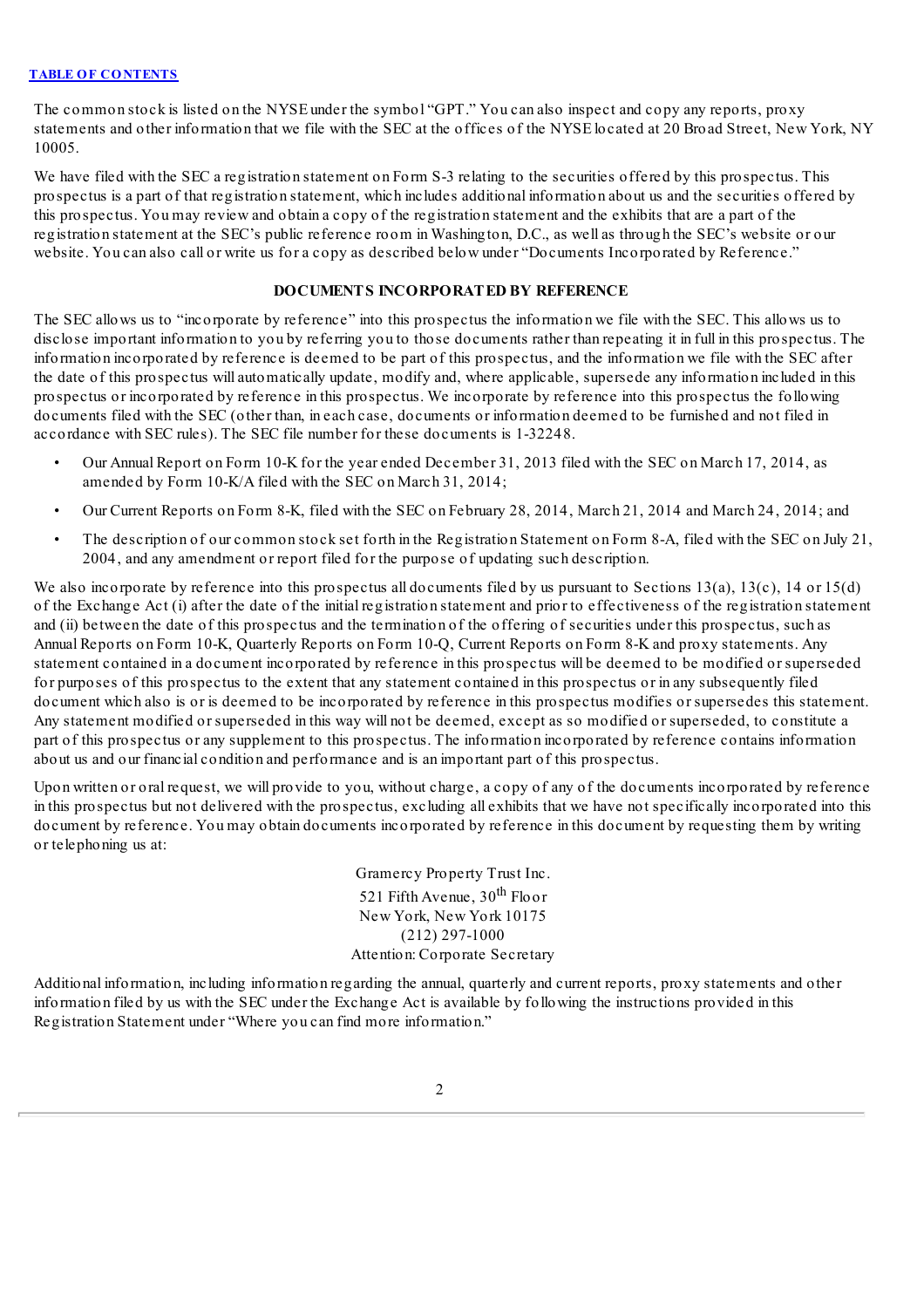# **CAUTIONARY NOTE REGARDING FORWARD-LOOKING INFORMATION**

<span id="page-47-0"></span>Some of the statements included in this prospectus, the applicable prospectus supplement and the documents incorporated by reference in this prospectus may constitute forward-looking statements within the meaning of the federalsecurities laws. You can identify forward-looking statements by the use of forward-looking expressions such "may," "will," "should," "expect," "believe," "anticipate," "estimate," "intend," "plan," "project," "continue," or any negative or other variations on such expressions. Forward-looking statements include information concerning possible or assumed future results of our operations, including any forecasts, projections, plans and objectives for future operations. Although we believe that our plans, intentions and expectations as reflected in or suggested by those forward-looking statements are reasonable, we can give no assurance that the plans, intentions or expectations will be achieved. We have listed below some important risks, uncertainties and contingencies which could cause our actual results, performance or achievements to be materially different from the forwardlooking statements we make in this prospectus. These risks, uncertainties and contingencies include, but are not limited to, the following:

- the success or failure of our efforts to implement our current business strategy;
- our ability to identify and complete additional property acquisitions and risks of real estate acquisitions;
- availability of investment opportunities on real estate assets and real estate-related and other securities;
- the performance and financial condition of tenants and corporate customers;
- the adequacy of our cash reserves, working capital and other forms of liquidity;
- the availability, terms and deployment of short-term and long-term capital;
- demand for industrial and office space:
- the actions of our competitors and our ability to respond to those actions;
- the timing of cash flows from our investments;
- the cost and availability of our financings, which depends in part on our asset quality, the nature of our relationships with our lenders and other capital providers, our business prospects and outlook and general market conditions;
- early termination of the Amended Restated Asset Management Services Agreement, between one of our wholly owned taxable REIT subsidiaries ("TRSs") and KBS Real Estate Investment Trust, Inc.;
- economic conditions generally and in the commercial finance and real estate markets and the banking industry specifically;
- unanticipated increases in financing and other costs, including a rise in interest rates;
- reduction in cash flows received from our investments;
- volatility or reduction in the value or uncertain timing in the realization of our retained interests in certain subordinate bonds, preferred shares and ordinary shares in our 2005, 2006 and 2007 collateralized debt obligations (the "Retained CDO Interests");
- our ability to profitably dispose of non-core assets;
- a high concentration of our properties are leased to Bank of America (the "Bank of America Portfolio");
- availability of, and ability to retain, qualified personnel and directors;
- changes to our management and board of directors (our "Board");
- changes in governmental regulations, tax rates and similar matters;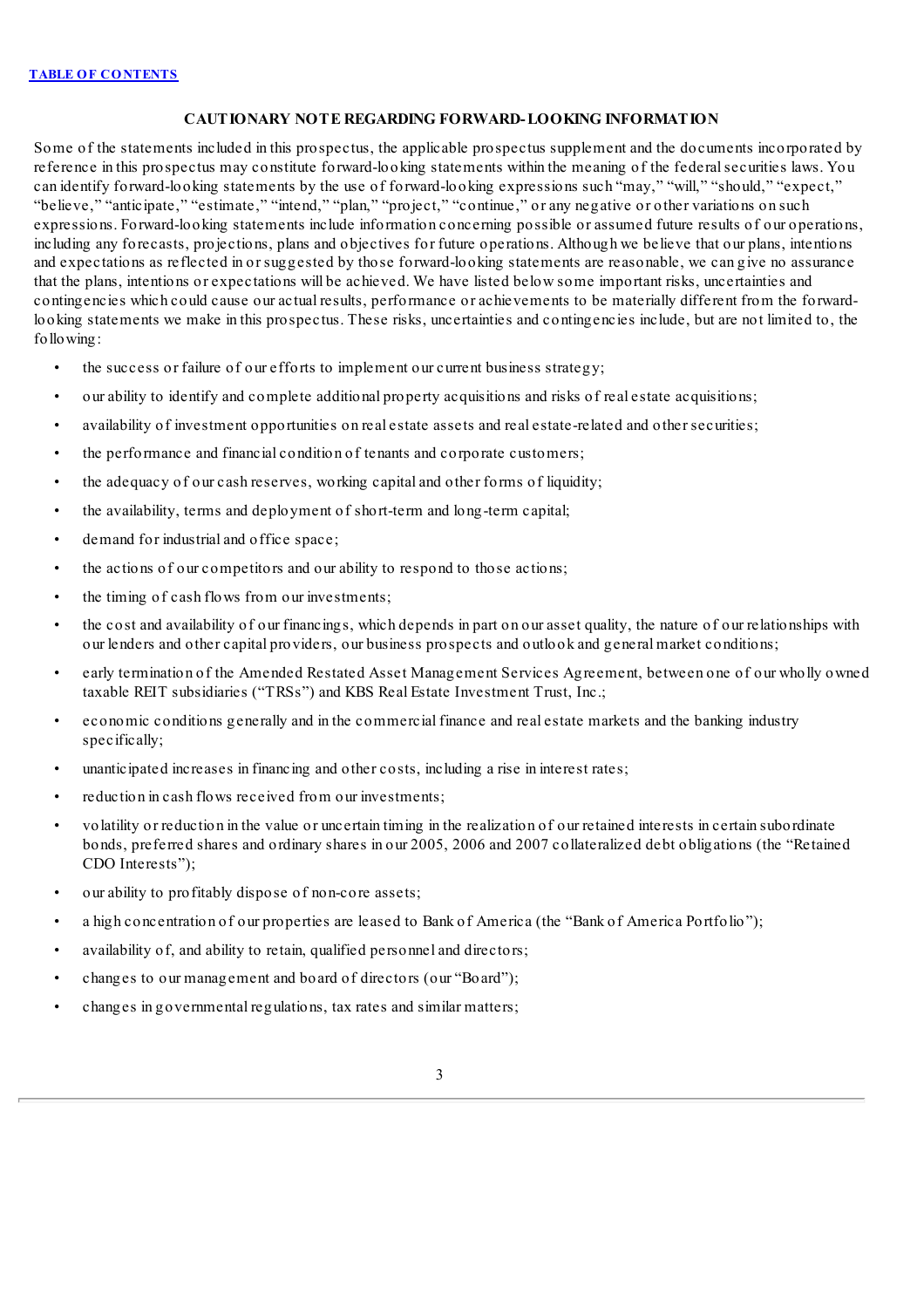- legislative and regulatory changes (including changes to real estate and zoning laws, laws governing the taxation of REITs or the exemptions from registration as an investment company);
- environmental and/or safety requirements and risks related to natural disasters;
- declining real estate valuations and impairment charges;
- our ability to satisfy complex rules in order for us to qualify as a REIT for U.S. federal income tax purposes and qualify for our exemption under the Investment Company Act, our operating partnership's ability to satisfy the rules in order for it to qualify as a partnership for federal income tax purposes, and the ability of certain of our subsidiaries to qualify as REITs and certain of our subsidiaries to qualify as TRSs for U.S. federal income tax purposes, and our ability and the ability of our subsidiaries to operate effectively within the limitations imposed by these rules;
- uninsured or underinsured losses relating to our properties;
- our inability to comply with the laws, rules and regulations applicable to companies, and in particular, public companies;
- tenant bankruptcies and defaults on or non-renewal of leases by tenants;
- decreased rental rates or increased vacancy rates;
- the continuing threat of terrorist attacks on the national, regional and local economies; and
- other factors discussed under "Risk Factors" in this prospectus and under Item 1A, "Risk Factors" of the Company's Annual Report on Form 10-K for the year ended December 31, 2013 and those factors that may be contained in any other filing we make with the SEC, which are incorporated by reference herein.

We assume no obligation to update publicly any forward-looking statements, whether as a result of new information, future events, or otherwise. In evaluating forward-looking statements, you should consider these risks and uncertainties, together with the other risks described elsewhere in this prospectus and from time-to-time in our reports and documents which are filed with the SEC, and you should not place undue reliance on those statements.

The risks included here are not exhaustive. Other sections of this prospectus and the documents incorporated by reference herein may include additional factors that could adversely affect our business and financial performance. Moreover, we operate in a very competitive and rapidly changing environment. New risk factors emerge from time to time and it is not possible for management to predict allsuch risk factors, nor can it assess the impact of allsuch risk factors on our business or the extent to which any factor, or combination of factors, may cause actual results to differ materially from those contained in any forwardlooking statements. Given these risks and uncertainties, investors should not place undue reliance on forward-looking statements as a prediction of actual results.

# **OUR COMPANY**

<span id="page-48-0"></span>Gramercy Property Trust Inc. is a fully-integrated, self-managed commercial real estate investment company focused on acquiring and managing income-producing industrial and office properties net leased to high quality tenants in major markets throughout the United States. We also operate an asset management business that manages for third-parties, including our Bank of America Portfolio, commercial real estate assets.

We were founded in 2004 as a specialty finance REIT focused on originating and acquiring loans and securities related to commercial and multifamily properties. In July 2012, following a strategic review, our Board announced a repositioning of Gramercy as an equity REIT focused on acquiring and managing income producing net leased real estate. To reflect this transformation, in April 2013 we changed our name from Gramercy Capital Corp. to Gramercy Property Trust Inc. and changed our ticker symbol to "GPT" on the NYSE.

We seek to acquire and manage a diversified portfolio of high quality net leased properties that generates stable, predictable cash flows and protects investor capital over a long investment horizon. We expect that these properties generally will be leased to a single tenant. Under a net lease, the tenant typically bears the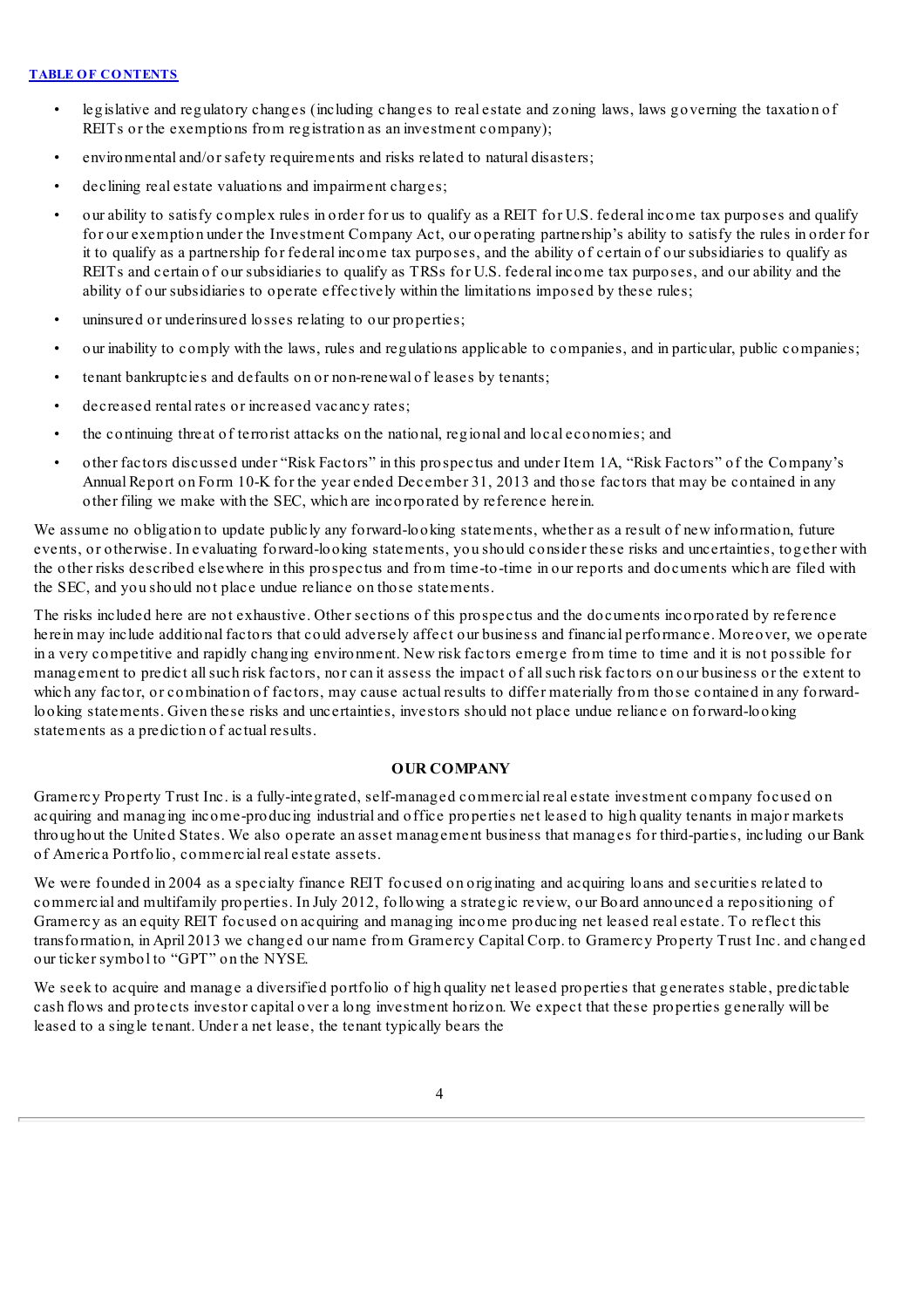responsibility for all property related expenses such as real estate taxes, insurance, and repair and maintenance costs. We believe this lease structure provides an owner with cash flows over the term of the lease that are more stable and predictable than other forms of leases, and minimizes the ongoing capital expenditures often required with other property types.

We were formed in April 2004 as a Maryland corporation and we completed our initial public offering in August 2004. We conduct substantially all of our operations through GPT Property Trust LP, our Operating Partnership. We are the sole general partner of our Operating Partnership. Our Operating Partnership conducts our commercial real estate investment business through various wholly-owned entities and our third party asset management business primarily through a wholly-owned TRS.

We have elected to be taxed as a REIT under the Internal Revenue Code of 1986, as amended, or the Code, and generally will not be subject to U.S. federal income taxes to the extent we distribute our taxable income, if any, to our stockholders. We have in the past established, and may in the future establish, TRSs, to effect various taxable transactions. Those TRSs would incur U.S. federal, state and local taxes on the taxable income from their activities.

Our executive offices are located at 521 Fifth Avenue, New York, New York, 10175, our telephone number is (212) 297-1000, and our website address is *http://www.gptreit.com*. Information contained in our website is not incorporated into, and does not constitute part of, this prospectus.

# **RISKFACTORS**

<span id="page-49-0"></span>Investing in our securities involves risks. Before purchasing the securities offered by this prospectus you should carefully consider the risk factors incorporated by reference in this prospectus from our Annual Report on Form 10-K for the year ended December 31, 2013, as well as the risks, uncertainties and additional information (i) set forth in our SEC reports on Forms 10-K, 10-Q and 8-K and in the other documents incorporated by reference in this prospectus that we file with the SEC after the date of this prospectus and which are deemed incorporated by reference in this prospectus, and (ii) the information contained in any applicable prospectus supplement. For a description of these reports and documents, and information about where you can find them, see "Where You Can Find More Information" and "Documents Incorporated by Reference." The risks and uncertainties we discuss in this prospectus and in the documents incorporated by reference in this prospectus are those that we currently believe may materially affect our company. Additional risks not presently known or that are currently deemed immaterial could also materially and adversely affect our financial condition, results of operations, business and prospects.

# **USE OF PROCEEDS**

<span id="page-49-1"></span>Except as may be otherwise described in a prospectus supplement accompanying this prospectus, we expect to use the net proceeds from the sale of the securities for working capital and other general corporate purposes. Pending such uses, we anticipate that we will invest the net proceeds in interest-bearing securities in a manner consistent with maintaining our qualification as a REIT.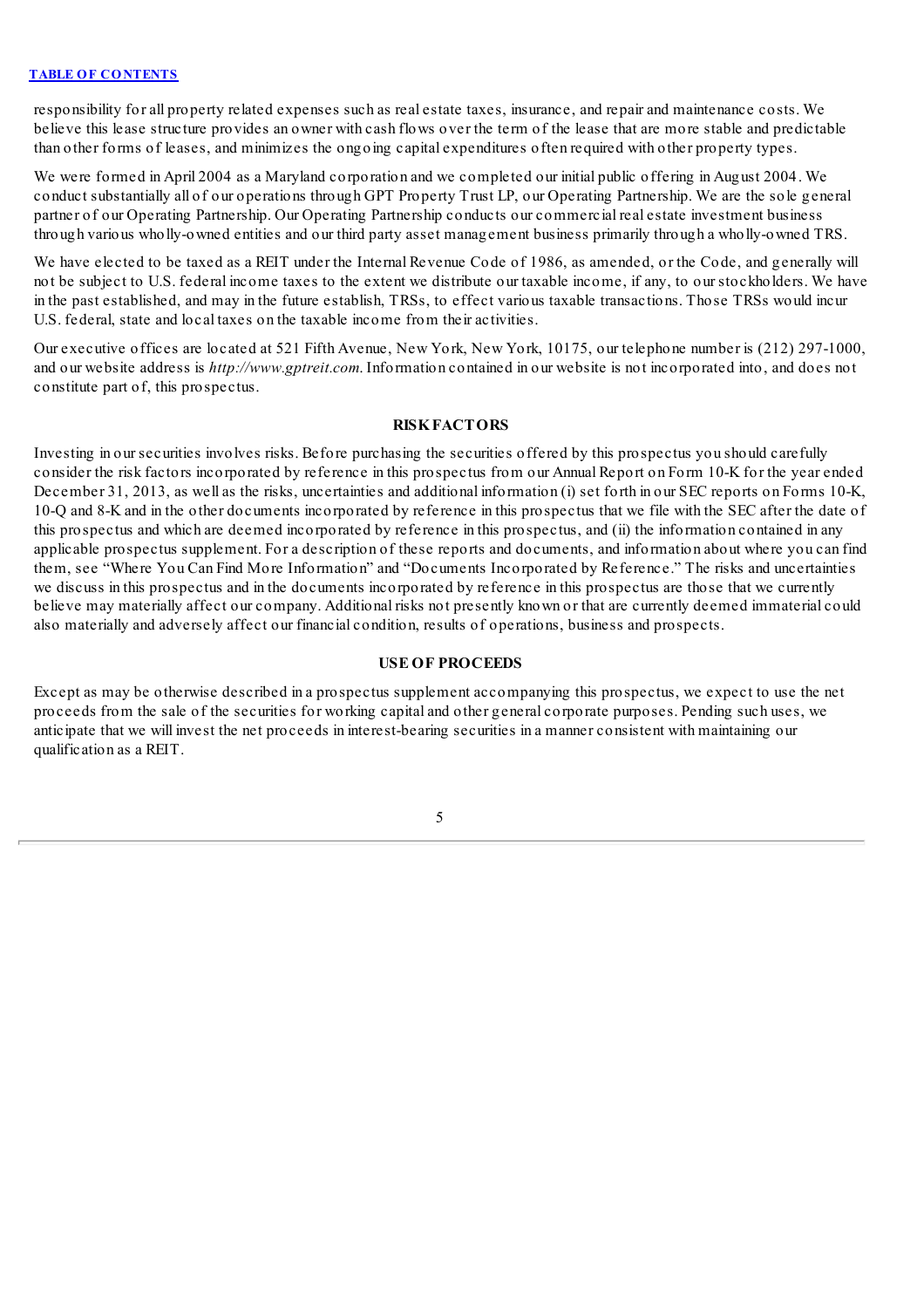# **RATIO OF EARNINGS TO COMBINED FIXED CHARGES AND PREFERRED STOCKDIVIDEND**

# <span id="page-50-0"></span>**Consolidated Ratio of Earnings to Fixed Charges**

The following unaudited table presents the consolidated ratio of earnings to fixed charges and earnings to combined fixed charges and preferred stock dividends as defined in Item 503(d) of Regulation S-K for the periods indicated. You should read these ratios in conjunction with Exhibit 12.1 filed as an exhibit to the registration statement of which this prospectus is a part.

|                                                        | For the Years Ended December 31, |  |                                                                                                                                                                                                                                      |                                                                  |      |  |
|--------------------------------------------------------|----------------------------------|--|--------------------------------------------------------------------------------------------------------------------------------------------------------------------------------------------------------------------------------------|------------------------------------------------------------------|------|--|
|                                                        |                                  |  |                                                                                                                                                                                                                                      | $2013^{(1)}$ $2012^{(1)}$ $2011^{(1)}$ $2010^{(1)}$ $2009^{(1)}$ |      |  |
| <b>Earnings to Fixed Charges</b>                       | 1.2X                             |  | <u>the state of the state of the state of the state of the state of the state of the state of the state of the state of the state of the state of the state of the state of the state of the state of the state of the state of </u> |                                                                  | 1.3X |  |
| Earnings to Combined Fixed Charges and Preferred Stock |                                  |  |                                                                                                                                                                                                                                      |                                                                  |      |  |
| <b>Dividends</b>                                       |                                  |  |                                                                                                                                                                                                                                      |                                                                  |      |  |

(1) For the years ended December 31, 2012, 2011 and 2010, earnings were not sufficient to cover fixed charges by \$12.1 million, \$20.5 million and \$25.7 million, respectively. For the years ended December 31, 2013, 2012, 2011 and 2010, earnings were not sufficient to cover fixed charges and preferred dividends by \$3.3 million, \$19.3 million, \$27.6 million and \$34.5 million, respectively.

For the purpose of computing the ratios above, earnings have been calculated by taking pre-tax income from continuing operations before adjustment for income from equity investees and adding fixed charges, distributed income of equity investees and subtracting capitalized interest. Fixed charges consist of the sum of interest costs, whether expensed or capitalized, and amortized premiums, discounts and capitalized expenses related to indebtedness. Preferred stock dividends are the amount of pre-tax earnings that are required to pay the dividends on outstanding preferred securities.

6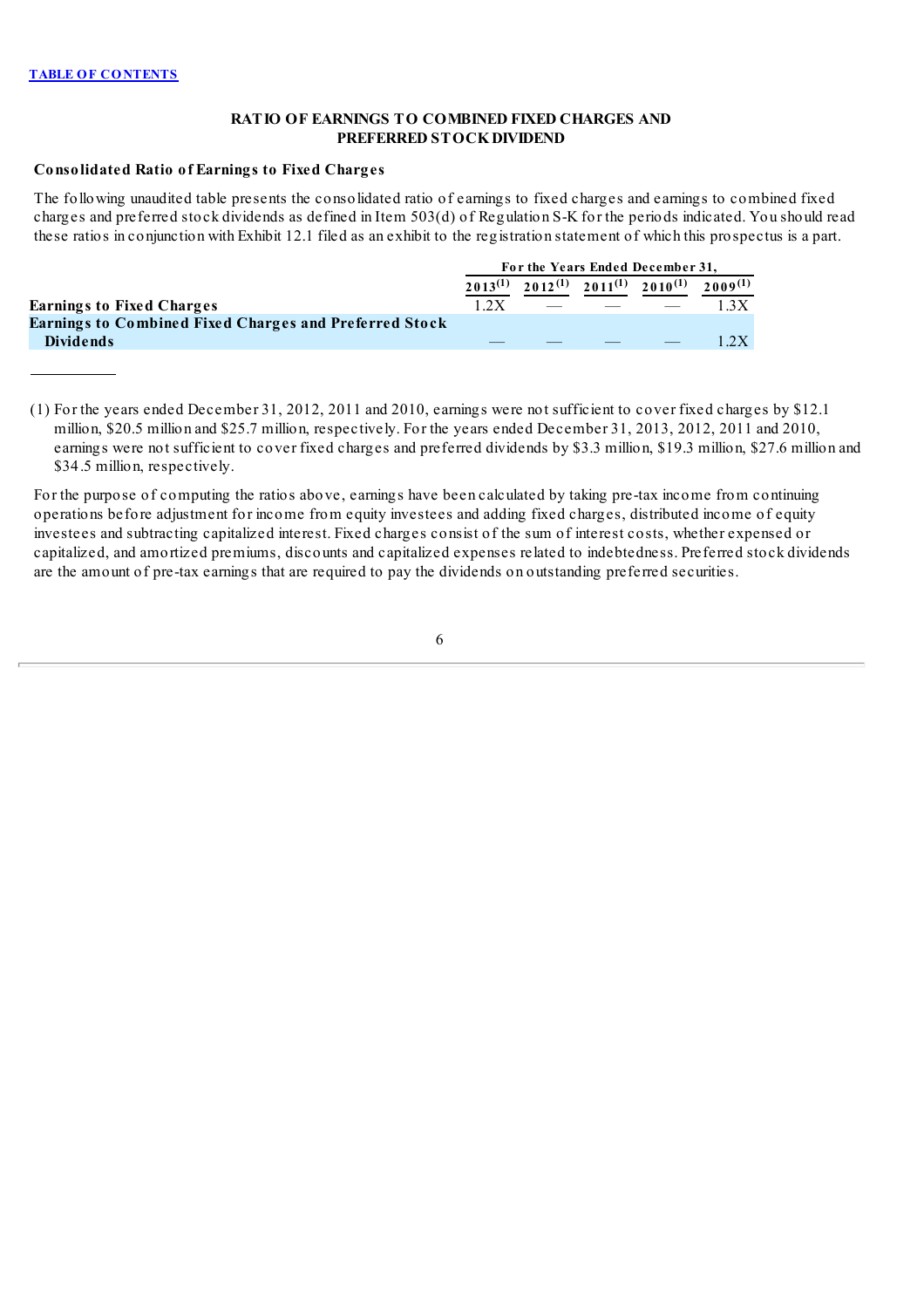# **DESCRIPTION OF SECURITIES WE MAY OFFER**

<span id="page-51-0"></span>This prospectus contains general descriptions of the common stock, preferred stock and debt securities that we may offer and sell from time to time. These summary descriptions are not meant to be complete descriptions of each security. However, at the time of an offering and sale, this prospectus, together with the accompanying prospectus supplement and any other offering materials, will contain the material terms of the securities being offered, including the specific types, amounts, prices and other detailed terms.

# **DESCRIPTION OF CAPITAL STOCK**

<span id="page-51-1"></span>The following is a summary of the material terms of our capitalstock and of certain provisions in our charter and bylaws. For a complete description, you are urged to review in their entirety our charter and our bylaws, and applicable Maryland law. See "Where You Can Find More Information."

### **General**

Our charter provides that we may issue up to 100,000,000 shares of common stock, \$0.001 par value per share, up to 25,000,000 shares of preferred stock, \$0.001 par value per share, and up to 75,000,000 shares of excess stock, \$0.001 par value per share. As of December 31, 2013, there were 71,313,043 outstanding shares of common stock and 3,525,822 outstanding shares of our preferred stock. Under the Maryland General Corporation Law (the "MGCL"), stockholders generally are not liable for the corporation's debts or obligations.

### **Common Stock**

Our charter provides that we may issue up to 100,000,000 shares of common stock, \$0.001 par value per share. Subject to the provisions of our charter regarding excess stock, each outstanding share of common stock entitles the holder to one vote on all matters submitted to a vote of stockholders, including the election of directors, and, except as provided with respect to any other class or series of stock, the holders of common stock will possess the exclusive voting power. Holders of shares of our common stock are not entitled to cumulate their votes in the election of directors.

As of December 31, 2013, there were 71,313,043 shares of common stock outstanding.

Subject to the preferential rights of any other class or series of stock and to the provisions of our charter regarding the restrictions on transfer of stock, holders of shares of our common stock are entitled to receive distributions on their stock if, as and when authorized by our Board and declared by us out of assets legally available therefor. The holders of shares of our common stock are also entitled to share ratably in our assets legally available for distribution to our stockholders in the event of our liquidation, dissolution or winding up, after payment of or adequate provision for all our known debts and liabilities.

Holders of shares of common stock have no preference, conversion, exchange, sinking fund, redemption or appraisal rights and have no preemptive rights to subscribe for any of our securities. Subject to the provisions of our charter regarding excess stock, shares of common stock will have equal dividend, liquidation and other rights.

American Stock Transfer & Trust Company, LLC serves as the registrar and transfer agent for our common stock. Our common stock trades on the NYSE under the trading symbol "GPT."

### **Preferred Stock**

Our charter provides that we may issue up to 25,000,000 shares of preferred stock, \$0.001 par value per share. The shares of preferred stock may be issued from time to time in one or more classes or series, without stockholder approval, with such designations, preferences, conversion or other rights, voting powers, restrictions, limitations as to dividends or other distributions, qualifications and terms and conditions of redemption thereof as established by our Board.

As of December 31, 2013, there were 3,525,822 shares of preferred stock outstanding, consisting of 3,525,822 shares of our 8.125% Series A Cumulative Redeemable Preferred Stock, liquidation preference \$25.00 per share, par value \$0.001 per share. A description of Series A Preferred Stock is set forth in our registration statement on Form 8-A filed with the SEC on April 18, 2007, which is incorporated herein by reference.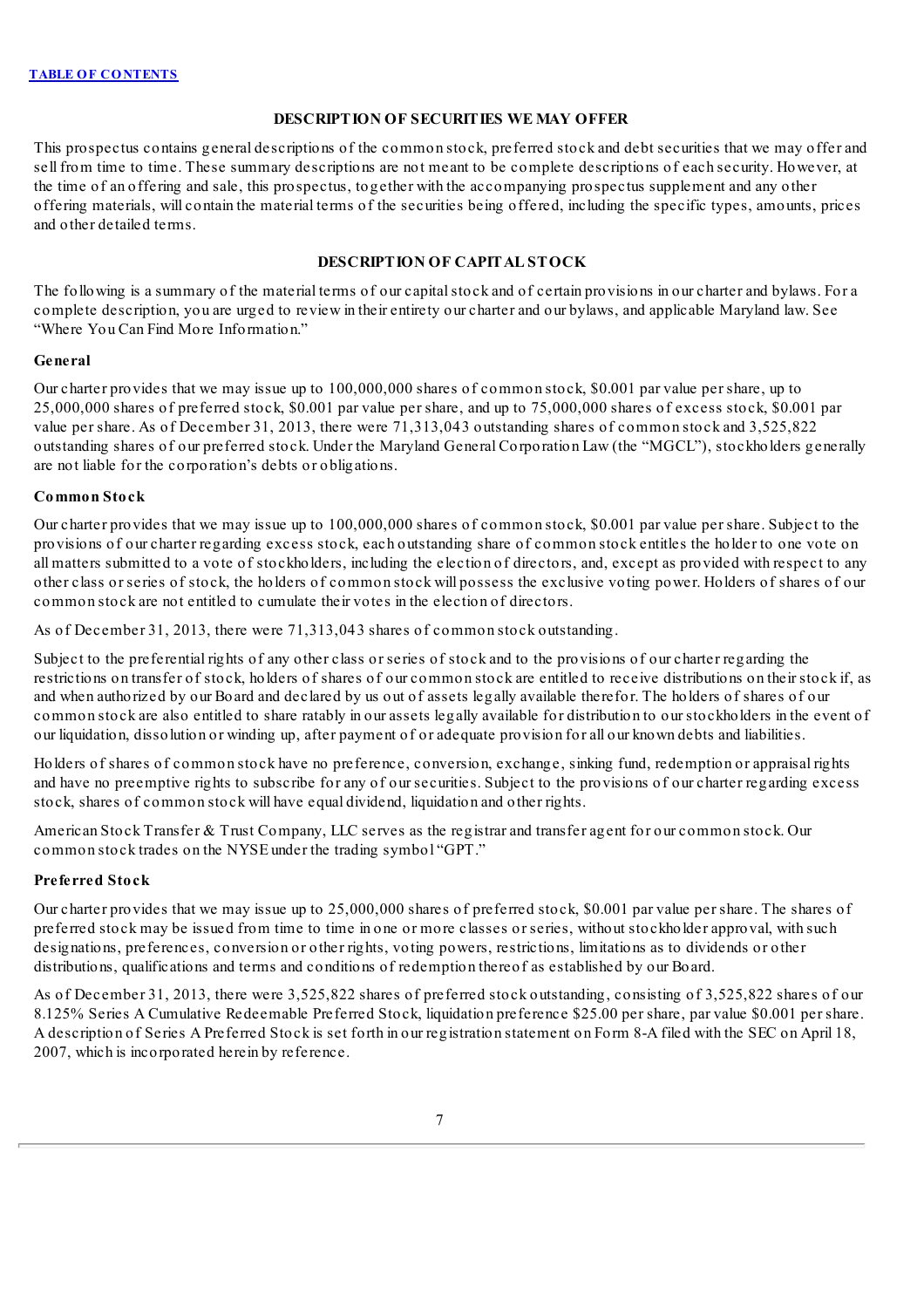# **Excess Stock**

Our charter provides that we may issue up to 75,000,000 shares of excess stock, \$0.001 par value per share.

As of December 31, 2013, there were no shares of excess stock outstanding.

# **Provisions of Our Charter and Bylaws**

Subject to the limitations prescribed by our charter, our Board is authorized to classify and reclassify any unissued shares of capital stock into other classes or series of stock by setting or changing in any one or more respects the preferences, conversion or other rights, voting powers, restrictions, limitations as to dividends or other distributions, qualifications or terms or conditions of redemption of such shares of capital stock.

Our charter provides that our Board may be classified into three classes. However, currently our bylaws provide that directors will be subject to annual election. Subject to the rights of the holders of any class of stock separately entitled to elect one or more directors, at each annual meeting, the stockholders will elect directors to hold office until the annual meeting following such election and until their successors are elected and qualify. Our bylaws provide that our Board has the exclusive power to adopt, alter or repeal any provision of the bylaws and to make new bylaws.

# **Restrictions on Ownership and Transfer**

Our charter, subject to certain exceptions, contains certain restrictions on the number of shares of our common stock that a person may own. Our charter contains a stock ownership limit which prohibits any person, unless exempted by our Board, from acquiring or holding, directly or indirectly, applying attribution rules under the Code, shares of stock in excess of 9.8% in value of the aggregate of the outstanding shares of our capitalstock or 9.8% of the total number of shares or value, whichever is more restrictive, of our outstanding common stock. Our charter further prohibits (1) any person from beneficially or constructively owning shares of our stock that would result in us being "closely held" under Section 856(h) of the Code (without regard to whether the shares are owned during the last half of a taxable year), and (2) any person from transferring shares of our stock if such transfer would result in shares of our common stock being beneficially owned by fewer than 100 persons. Our Board may not grant and has not granted an exemption to the 9.8% ownership limit to any person whose ownership, direct or indirect, of in excess of 9.8% in value of the outstanding shares of our capitalstock or 9.8% of the number or value (whichever is more restrictive) of the outstanding shares of our common stock would result in us being "closely held" within the meaning of Section 856(h) of the Code or otherwise would result in us failing to qualify as a REIT.

The person seeking an exemption must represent to the satisfaction of our Board that the exemption will not result in us failing to qualify as a REIT. Our Board may require a ruling from the Internal Revenue Service (the "IRS") or an opinion of counsel, in either case in form and substance satisfactory to our Board in its sole discretion, to determine or ensure our status as a REIT.

Any person who acquires or attempts or intends to acquire beneficial or constructive ownership of shares of our stock that will or may violate any of the foregoing restrictions on transferability and ownership, or any person who would have owned shares of our stock that resulted in a transfer of shares to the trust in the manner described below, will be required to give written notice immediately to us or, in the event of a proposed or attempted transfer, at least 15 days prior written notice to us and provide us with such other information as we may request in order to determine the effect of such transfer on us.

Any transfer of shares of our stock which, if effective, would result in any person beneficially or constructively owning shares of our stock in excess or in violation of the above transfer or ownership limitations will be null and void and the intended transferee will acquire no rights in such shares of stock. However, if any such transfer of shares of our stock occurs, then that number of shares of our stock, the beneficial or constructive ownership of which otherwise would cause such person to violate such limitations (rounded to the nearest whole share), will be automatically converted into excess stock and transferred to a trust for the exclusive benefit of one or more charitable beneficiaries, and the prohibited owner will not acquire any rights in such shares. Such automatic transfer will be deemed to be effective as of the close of business on the business day prior to the date of such violative transfer. Shares of stock held in the trust will be issued and outstanding shares of our stock. The prohibited owner will not benefit economically from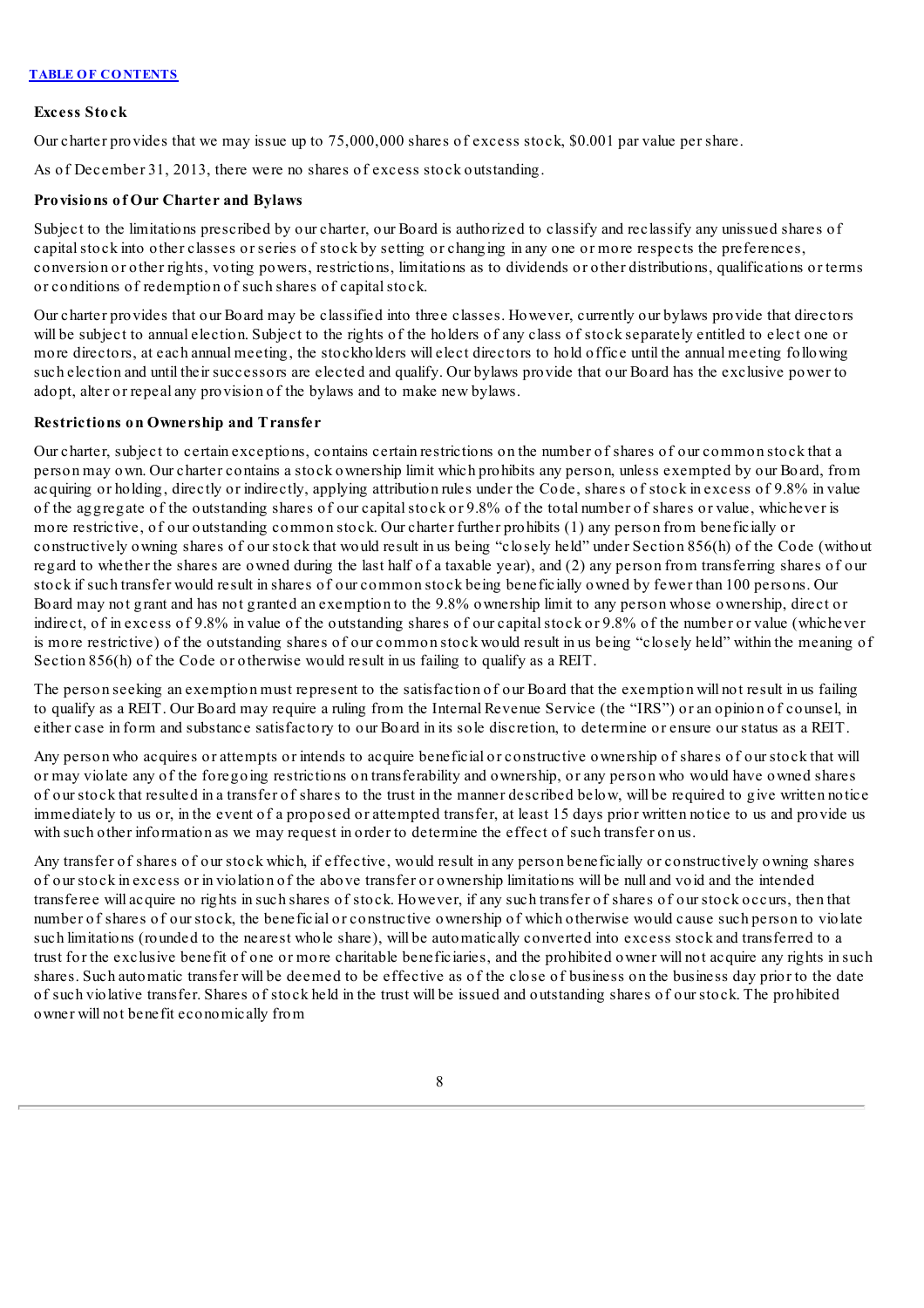ownership of any shares of stock held in the trust, will have no rights to distributions and will not possess any rights to vote or other rights attributable to the shares of stock held in the trust. The trustee of the trust will have all voting rights and rights to distributions with respect to shares of stock held in the trust, which rights will be exercised for the exclusive benefit of the charitable beneficiary. Any distribution paid prior to the discovery by us that shares of stock have been transferred to the trustee will be paid by the recipient of such distribution to the trustee upon demand, and any distribution authorized but unpaid will be paid when due to the trustee. Any distribution so paid to the trustee will be held in trust for the charitable beneficiary. The prohibited owner will have no voting rights with respect to shares of stock held in the trust and, subject to Maryland law, will be deemed to have given an irrevocable proxy to the trustee to vote such shares for the benefit of the charitable beneficiary.

The trustee may sell the shares of stock held in the trust to a person whose ownership of the shares will not violate any of the ownership limitations set forth in our charter. Upon such sale, the interest of the charitable beneficiary in the shares sold will terminate and the trustee will distribute the net proceeds of the sale to the prohibited owner and to the charitable beneficiary as follows. The prohibited owner will receive the lesser of (1) the price paid by the prohibited owner for the shares or, if the prohibited owner did not give value for the shares in connection with the event causing the shares to be held in the trust (*e.g.*, a gift, devise or other such transaction), the average closing price for the class of shares from which the shares of excess stock were converted for the ten trading days immediately preceding the sale or gift and (2) the price per share received by the trustee from the sale or other disposition of the shares held in the trust. The trustee may reduce the amount payable to the prohibited owner by the amount of dividends and other distributions which have been paid to the prohibited owner and are owed by the prohibited owner to the trustee. Any net sale proceeds in excess of the amount payable to the prohibited owner will be paid to the charitable beneficiary. Upon such transfer of an interest in the trust, the corresponding shares of excess stock in the trust will be automatically exchanged for an equal number of shares of common stock or preferred stock, as applicable, and such shares of common stock or preferred stock, as applicable, will be transferred of record to the transferee of the interest in the trust. Prior to any transfer of any interest in the trust, we must have waived in writing our purchase rights as described below.

In addition, shares of our stock held in the trust will be deemed to have been offered for sale to us, or our designee, at a price per share payable to the prohibited owner equal to the lesser of (1) the price per share in the transaction that resulted in such transfer to the trust (or, in the case of a devise or gift, the market price at the time of such devise or gift) and (2) the market price on the date we, or our designee, accept such offer. We may reduce the amount payable to the prohibited owner by the amount of dividends and other distributions which have been paid to the prohibited owner and are owed by the prohibited owner to the trustee. We may pay the amount of such reductions to the trustee for the benefit of the charitable beneficiary. We will have the right to accept such offer for a period of 90 days after the later of the date of our receipt of notice of an acquisition or attempted acquisition of shares in violation of the above transfer or ownership limitations or, if we do not receive such notice, the date that our Board determines in good faith that a transfer to a prohibited owner has occurred, but in no event later than a permitted transfer as described in the immediately preceding paragraph.

All certificates representing shares of our common stock bear a legend referring to the restrictions described above.

Each beneficial owner or constructive owner of our common stock and each person (including the stockholder of record) who is holding stock for a beneficial owner must upon demand provide to us such information as we may deem necessary in order to determine our status as a REIT and to comply with the requirements of any taxing authority or governmental authority or to determine such compliance.

These ownership limits could delay, defer or prevent a change in control or other transaction of us that might involve **a premium price for the common stock or otherwise be in the best interest of the stockholders.**

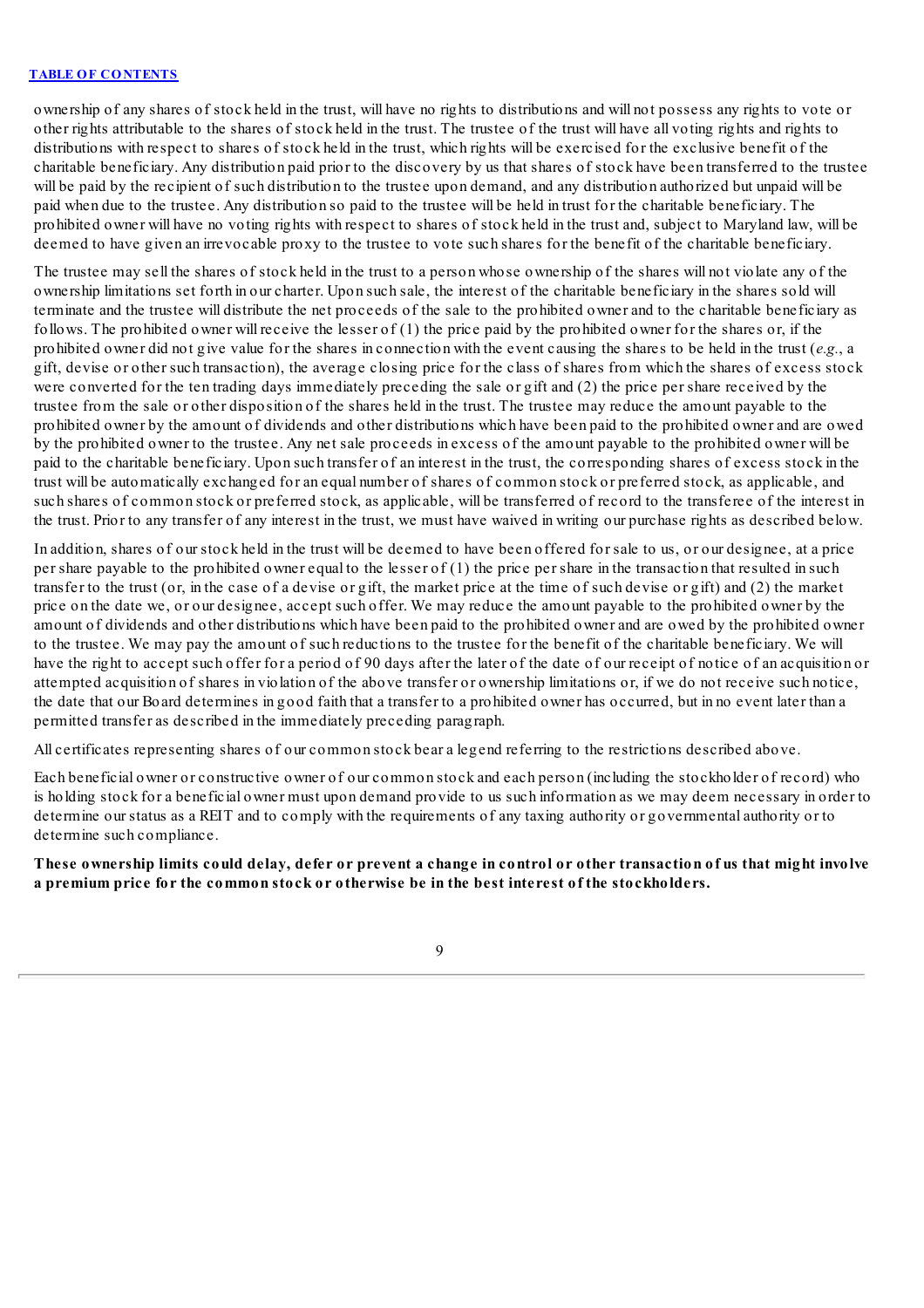# **DESCRIPTION OF DEBT SECURITIES**

<span id="page-54-0"></span>As used in this prospectus, debt securities means the debentures, notes, bonds and other evidences of indebtedness that we may issue from time to time. The debt securities will either be senior debt securities or subordinated debt securities. Senior debt securities will be issued under an indenture between us and a "Senior Indenture Trustee," referred to as the "Senior Indenture," and subordinated debt securities will be issued under an indenture between us and a "Subordinated Indenture Trustee," referred to as the "Subordinated Indenture." This prospectus sometimes refers to the Senior Indenture and the Subordinated Indenture, collectively, as the "Indentures." The Senior Indenture Trustee and the Subordinated Indenture Trustee are both referred to, individually, as the "Trustee."

The forms of Indentures are filed as exhibits to the registration statement of which this prospectus forms a part. The statements and descriptions in this prospectus or in any prospectus supplement regarding provisions of the Indentures and debt securities are summaries thereof, do not purport to be complete and are subject to, and are qualified in their entirety by reference to, all of the provisions of the Indentures (and any amendments or supplements we may enter into from time to time which are permitted under each Indenture) and the debt securities, including the definitions therein of certain terms.

#### **General**

Unless otherwise specified in a prospectus supplement, the debt securities will be our direct unsecured obligations. The senior debt securities will rank equally with any of our other senior and unsubordinated debt. The subordinated debt securities will be subordinate and junior in right of payment to any senior indebtedness.

The Indentures do not limit the aggregate principal amount of debt securities that we may issue and provide that we may issue debt securities from time to time in one or more series, in each case with the same or various maturities, at par or at a discount. Unless indicated in a prospectus supplement, we may issue additional debt securities of a particular series without the consent of the holders of the debt securities of such series outstanding at the time of the issuance. Any such additional debt securities, together with all other outstanding debt securities of that series, will constitute a single series of debt securities under the applicable Indenture.

# **Information in the Prospectus Supplement**

The prospectus supplement for any offered series of debt securities will describe some or all of the following terms, as applicable:

- the title or designation;
- whether the debt is senior or subordinated;
- the aggregate principal amount offered and authorized denominations;
- the initial public offering price;
- the maturity date or dates;
- any sinking fund or other provision for payment of the debt securities prior to their stated maturity;
- whether the debt securities are fixed-rate debt securities or floating rate debt securities or original issue discount debt securities;
- if the debt securities are fixed-rate debt securities, the yearly rate at which the debt security will bear interest, if any;
- if the debt securities are floating-rate debt securities, the method of calculating the interest rate;
- if the debt securities are original issue discount debt securities, their yield to maturity;
- the date or dates from which any interest will accrue, or how such date or dates will be determined, and the interest payment dates and any related record dates;
- if other than in U.S. Dollars, the currency or currency unit in which payment will be made;
- any provisions for the payment of additional amounts for taxes;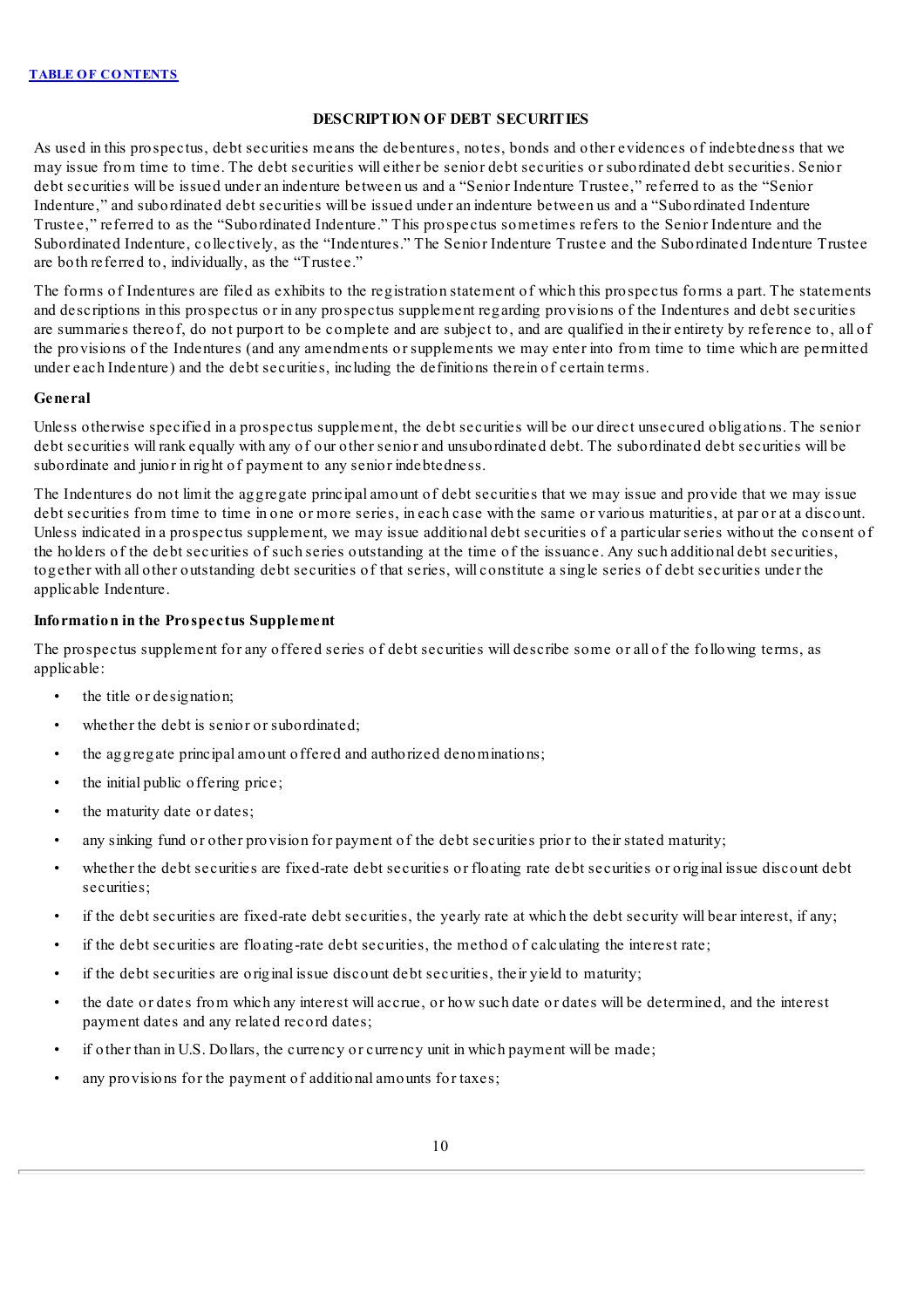- the denominations in which the currency or currency unit of the securities will be issuable if other than denominations of \$1,000 and integral multiples thereof;
- whether the debt securities will be convertible into or exchangeable for other securities and, if so, the terms and conditions upon which such debt securities will be convertible or exchangeable;
- the terms and conditions on which the debt securities may be redeemed at our option;
- any obligation we may have to redeem, purchase or repay the debt securities at the option of a holder upon the happening of any event and the terms and conditions of redemption, purchase or repayment;
- the names and duties of any co-Indenture Trustees, depositaries, auction agents, authenticating agents, calculation agents, paying agents, transfer agents or registrars for the debt securities;
- any material provisions of the applicable Indenture described in this prospectus that do not apply to the debt securities;
- the ranking of the specific series of debt securities relative to other outstanding indebtedness, including subsidiaries' debt;
- if the debt securities are subordinated, the aggregate amount of outstanding indebtedness, as of a recent date, that is senior to the subordinated securities, and any limitation on the issuance of additional senior debt;
- the place where we will pay principal and interest;
- additional provisions, if any, relating to the defeasance of the debt securities;
- any U.S. federal income tax consequences relating to the offered securities, if material;
- the dates on which premiums, if any, will be paid:
- our right, if any, to defer payment of interest and the maximum length of this deferral period;
- any listing of the debt securities on a securities exchange; and
- any other specific terms of the debt securities.

Unless otherwise specified in the applicable prospectus supplement, the debt securities will not be listed on any securities exchange.

Unless otherwise specified in the applicable prospectus supplement, debt securities will be issued in fully-registered form without coupons.

Debt securities may be sold at a substantial discount below their stated principal amount, bearing no interest or interest at a rate which at the time of issuance is below market rates. The applicable prospectus supplement will describe the federal income tax consequences and special considerations applicable to any such debt securities. The debt securities may also be issued as indexed securities or securities denominated in foreign currencies, currency units or composite currencies, as described in more detail in the prospectus supplement relating to any of the particular debt securities. The prospectus supplement relating to specific debt securities will also describe any special considerations and certain additional tax considerations applicable to such debt securities

# **Subordination**

The prospectus supplement relating to any offering of subordinated debt securities will describe the specific subordination provisions. However, unless otherwise noted in the prospectus supplement, subordinated debt securities will be subordinate and junior in right of payment to any existing senior indebtedness.

In general, the holders of allsenior debt securities are first entitled to receive payment of the full amount unpaid on senior indebtedness before the holders of any of the subordinated debt securities are entitled to receive a payment on account of the principal or interest on the indebtedness evidenced by the subordinated debt securities in certain events.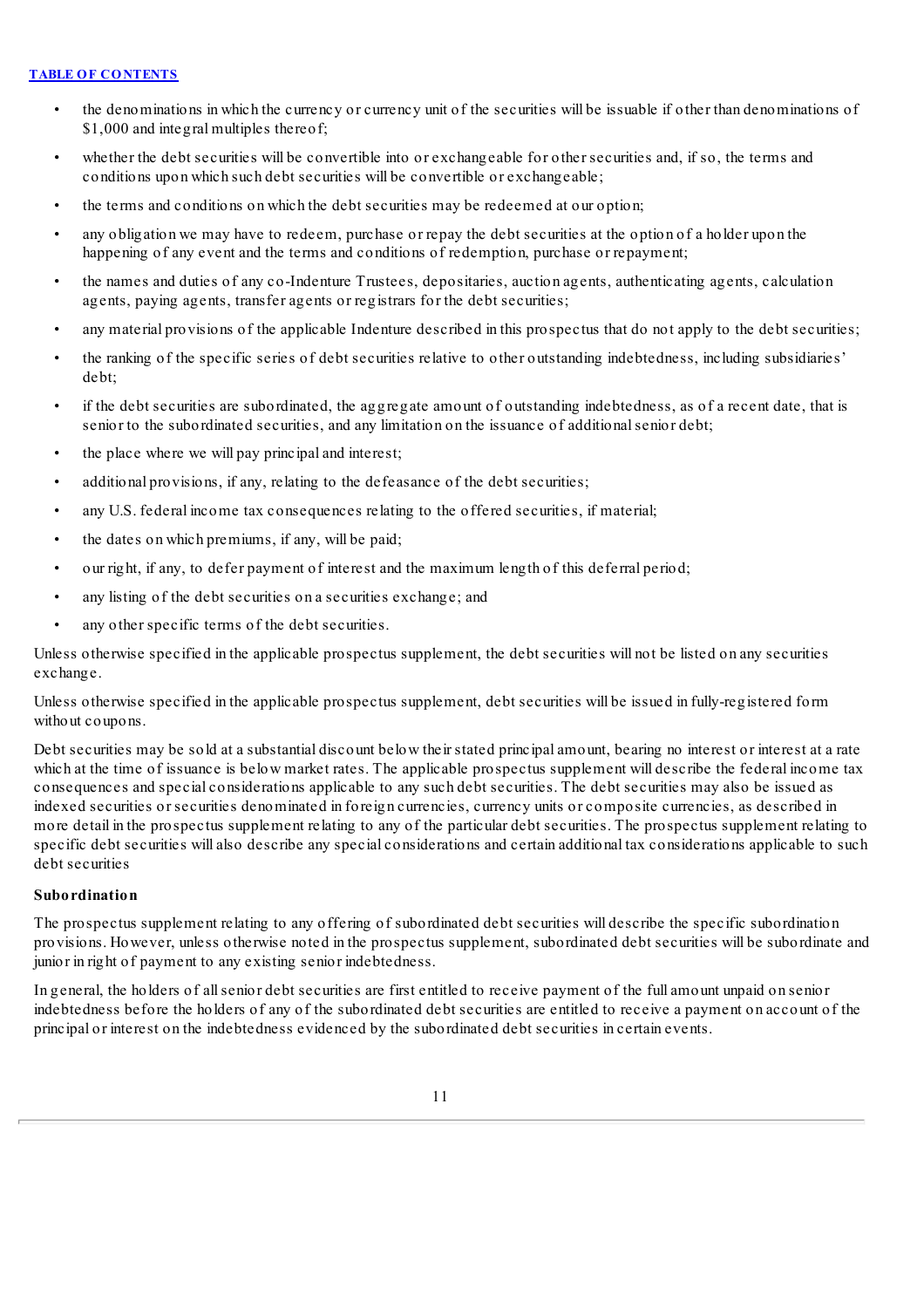If we default in the payment of any principal, premium, interest or other monetary amounts due and payable on any senior indebtedness, after any applicable grace period, we cannot make a payment on account of, redeem or otherwise acquire the subordinated debt securities unless and until the default is cured, waived or ceases to exist.

If there is any insolvency, bankruptcy, liquidation or other similar proceeding relating to us or our property, then allsenior indebtedness must be paid in full before any payment may be made to any holders of subordinated debt securities.

Furthermore, if we default in the payment of the principal of and accrued interest on any subordinated debt securities that are declared due and payable upon an event of default under the Subordinated Indenture, holders of all our senior indebtedness will first be entitled to receive payment in full in cash before holders of such subordinated debt can receive any payments.

Unless otherwise specified in the applicable prospectus supplement, "senior indebtedness" means:

- the principal, interest and any other amounts owing in respect of our indebtedness for borrowed money or indebtedness of others that we guarantee and indebtedness evidenced by bonds, notes, debentures or other similar instruments or letters of credit issued by us, including any senior debt securities issued under any Senior Indenture, or letters of credit;
- all capitalized lease obligations;
- all hedging obligations;
- all obligations representing the deferred purchase price of property; and
- all deferrals, renewals, extensions and refundings of obligations of the type referred to above.

However, "senior indebtedness" does not include:

- subordinated debt securities; and
- any indebtedness that by its terms is subordinated to, or ranks on an equal basis with, our subordinated debt securities.

Certain series of the subordinated debt securities may be subject to supplemental Indentures that alter the definitions of indebtedness and senior indebtedness as defined in the Subordinated Indenture. Because the definitions of indebtedness and senior indebtedness applicable to some of the series of subordinated debt may differ in a number of respects from the definitions applicable to other series, it is possible that holders of certain series of subordinated debt securities may receive more or less upon our bankruptcy, liquidation or dissolution or upon an acceleration of the corresponding series of subordinated debt securities than holders of other series of subordinated debt securities.

# **Consolidation, Merger, Sale of Assets and Other Transactions**

We may not, in a single transaction or a series of related transactions:

- consolidate or merge with or into any other person or permit any other person to consolidate or merge with or into us; or
- transfer, sell, lease or otherwise dispose of all or substantially all of our assets,

unless, in either such case:

- we are the surviving company or, in a transaction in which we do not survive or in which we sell, lease or otherwise dispose of all or substantially all of our assets, the successor entity to us is organized under the laws of the United States, or any state thereof or the District of Columbia, and expressly assumes, by supplemental indenture, all of our obligations under the Indentures;
- immediately after giving effect to the transaction, no default on the debt securities exists; and
- an officer's certificate and an opinion of counsel concerning certain matters are delivered to the Trustee.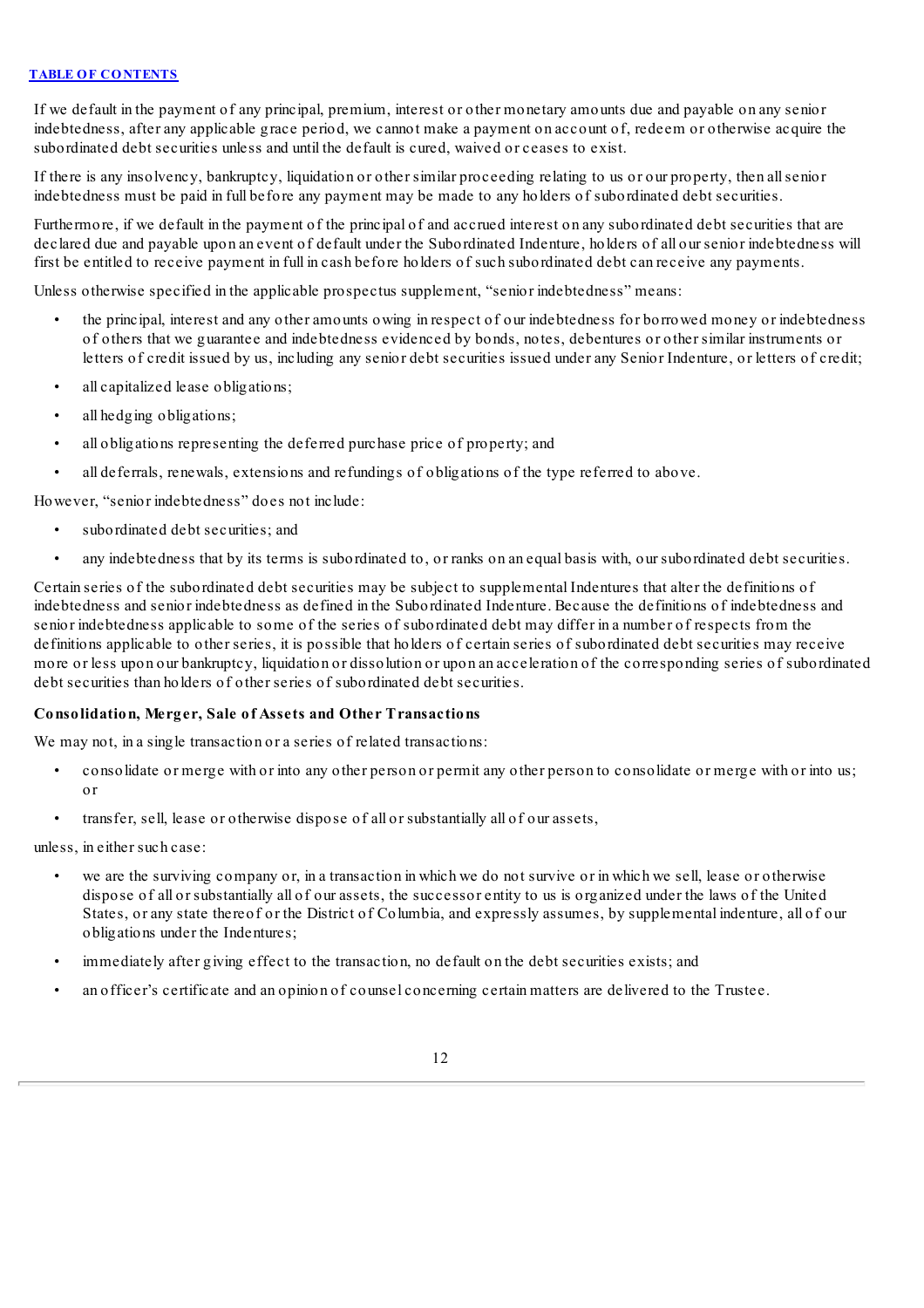In addition, any offered series of debt securities may have additional covenants which will be described in the applicable prospectus supplement.

# **Modification of the Indentures**

Under the Indentures, we and the relevant Trustee may amend the Indentures for certain purposes which would not materially adversely affect the interests or rights of the holders of debt securities of a series without the consent of those holders. We and the relevant Trustee may, with the consent of the holders of at least a majority in aggregate principal amount of the debt securities of a series or such other percentage as may be specified in the applicable prospectus supplement, modify the applicable Indenture or the rights of the holders of the securities of such series. However, no such modification may, without the consent of each holder of an affected debt security:

- change the fixed maturity of any such debt securities or the date on which any payment of interest on the debt securities is due and payable;
- reduce the principal amount or interest rate on any debt security;
- reduce the premium payable upon any redemption of the debt securities;
- reduce the amount of principal payable on the acceleration of any debt securities issued originally at a discount;
- change the place of payment of, or type of currency for payment of, debt securities;
- impair the right to sue for the enforcement of any payment of principal, or any installment of interest or premium on or after the maturity (including in connection with a redemption, on or after the redemption date) of the debt securities;
- reduce the percentage of debt securities of a series whose holders need to consent to a modification or a waiver;
- modify any of the provisions in the applicable Indentures related to modifications that require the consent of the holders of at least a majority in aggregate principal amount of the debt securities of a series or provisions in the applicable Indentures related to the waiver of past defaults by the holders of debt securities, except to increase any such percentage or provide that certain other provisions may not be modified without the consent of each holder of the debt securities; or
- in the case of the Subordinated Indenture, modify any provision affecting the subordination or ranking of the securities in a manner which adversely affects the holders.

# **Events of Default**

Unless otherwise specified in an applicable prospectus supplement, each Indenture provides that events of default regarding any series of debt securities will be:

- our failure to pay interest on any debt security of such series when due and payable, continued for 30 days;
- our failure to pay principal on any debt security of such series when due;
- our failure to make any deposit of any sinking fund payment when due on debt securities of such series;
- our failure to observe or perform any other of our covenants or agreements with respect to such debt securities for 90 days after we receive notice of such failure; and
- certain events of bankruptcy or insolvency, whether voluntary or not, with respect to us or any materialsubsidiary.

In addition, the applicable prospectus supplement will describe any other event of default set forth in the applicable Indenture.

If an event of default regarding debt securities of any series issued under the Indentures should occur and be continuing, either the Trustee or the holders of at least 25% in the principal amount of outstanding debt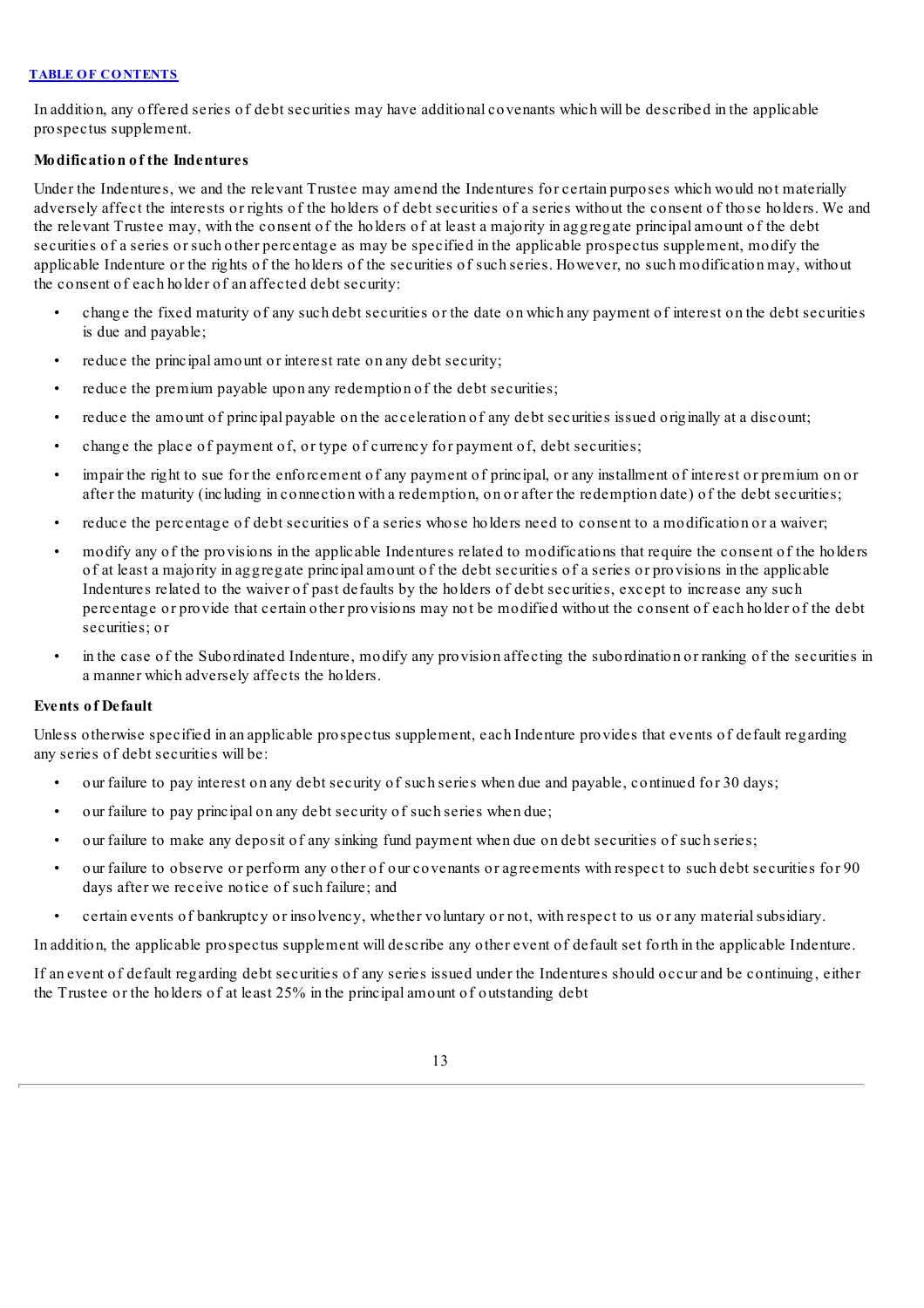securities of such series may declare the principal amount of each debt security of that series due and payable. If an event of default regarding debt securities results from certain events of bankruptcy, insolvency or reorganization with respect to us or any materialsubsidiary, such amount with respect to the debt securities will be due and payable immediately without any declaration or other act on the part of the holders of outstanding debt securities or the Trustee.

No event of default regarding one series of debt securities issued under an Indenture is necessarily an event of default regarding any other series of debt securities.

Holders of a majority in principal amount of the outstanding debt securities of any series will be entitled to control certain actions of the Trustee under the Indentures and to waive certain past defaults regarding such series. The Trustee shall be under no obligation to exercise any of the rights or powers vested in it by the Indenture at the request or direction of any of the holders of debt securities, unless one or more of such holders shall have offered to the Trustee reasonable security or indemnity against the costs, expenses and liabilities which might be incurred by the Trustee in compliance with such request or direction.

Before any holder of any series of debt securities may institute action for any remedy, the holders of not less than 25% in principal amount of the debt securities of that series outstanding must request the Trustee to take action. Holders must also offer reasonable indemnity satisfactory to the Trustee against liabilities incurred by the Trustee for taking such action, and the Trustee must have failed to institute any proceeding within 60 days after receiving such notice and offer of indemnity. These limitations do not apply if the holders of a majority of debt securities of the applicable series give an inconsistent direction. In addition, these limitations also do not apply to a suit by a holder of any series of debt securities to enforce payment of principal, interest or premium, if any.

Each Trustee will, within 90 days after any default occurs, give notice of the default to the holders of the debt securities of that series, unless the default was already cured or waived. Unless there is a default in paying principal, interest or any premium when due, the Trustee can withhold giving notice to the holders if it determines in good faith that the withholding of notice is in the interest of the holders.

We are required to furnish to each Trustee an annualstatement as to compliance with all conditions and covenants under the Indenture.

### **Defeasance**

We may discharge or defease our obligations under the Indenture as set forth below, unless otherwise indicated in the applicable prospectus supplement.

We may discharge certain obligations to holders of any series of debt securities issued under either the Senior Indenture or the Subordinated Indenture which have not already been delivered to the Trustee for cancellation by irrevocably depositing with the Trustee money in an amount sufficient to pay and discharge the entire indebtedness on such debt securities not previously delivered to the Trustee for cancellation, for principal and any premium and interest to the date of such deposit (in the case of debt securities which have become due and payable) or to the stated maturity or redemption date, as the case may be and we have paid all other sums payable under the applicable Indenture.

If indicated in the applicable prospectus supplement, we may elect either (i) to defease and be discharged from any and all obligations with respect to the debt securities of or within any series (except as otherwise provided in the relevant Indenture) ("defeasance") or (ii) to be released from our obligations with respect to certain covenants applicable to the debt securities of or within any series ("covenant defeasance"), upon the deposit with the relevant Trustee, in trust for such purpose, of money and/or government obligations which through the payment of principal and interest in accordance with their terms will provide money in an amount sufficient to pay the principal of (and premium, if any) or interest on such debt securities to maturity or redemption, as the case may be, and any mandatory sinking fund or analogous payments thereon. As a condition to defeasance or covenant defeasance, we must deliver to the Trustee an opinion of counsel to the effect that the holders of such debt securities will not recognize income, gain or loss for federal income tax purposes as a result of such defeasance or covenant defeasance and will be subject to federal income tax on the same amounts and in the same manner and at the same times as would have been the case if such defeasance or covenant defeasance had not occurred. Such opinion of counsel, in the case of defeasance under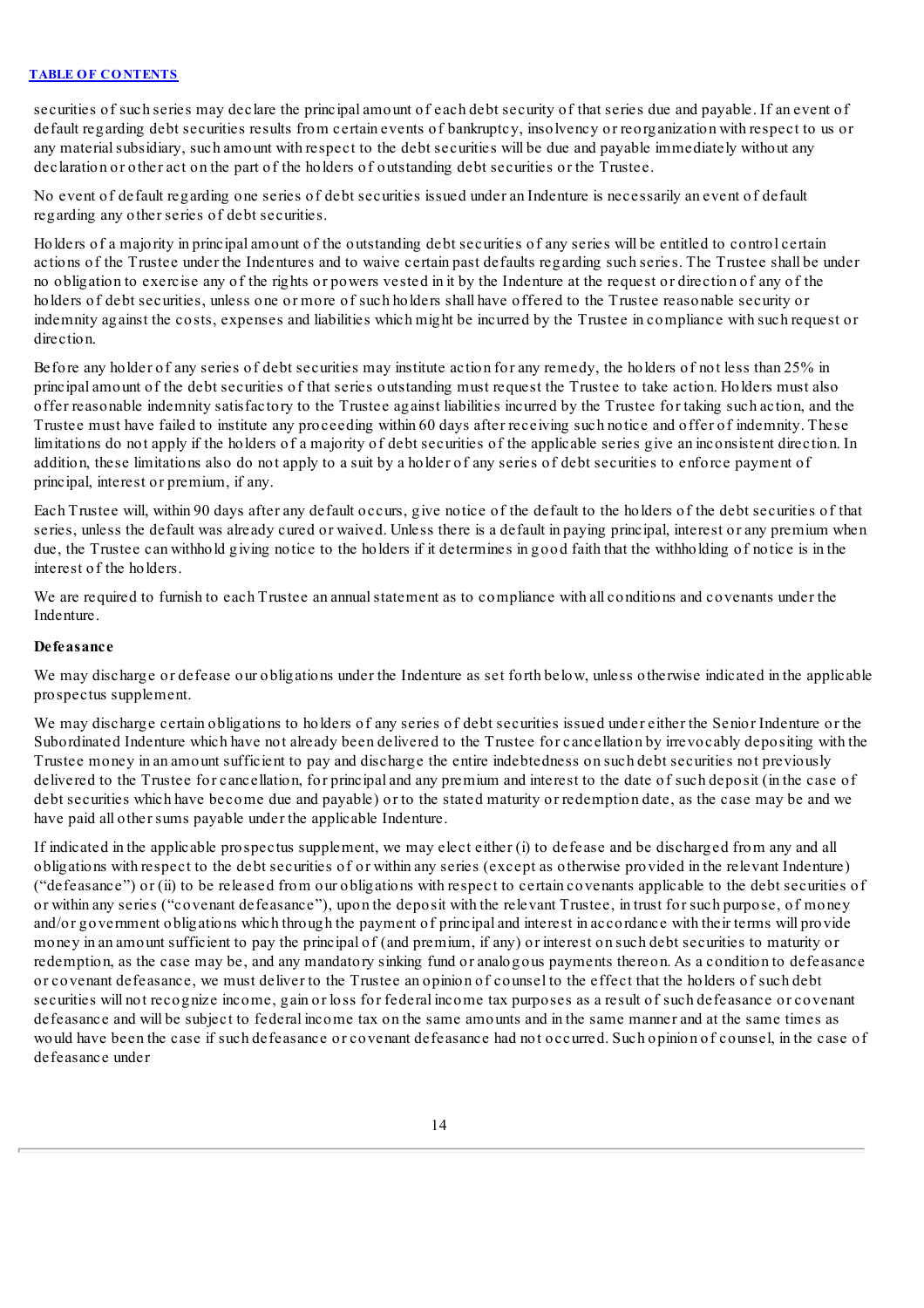clause (i) above, must refer to and be based upon a ruling of the IRS or a change in applicable federal income tax law occurring after the date of the relevant Indenture. In addition, in the case of either defeasance or covenant defeasance, we shall have delivered to the Trustee (i) an officers' certificate to the effect that the relevant debt securities exchange(s) have informed us that neither such debt securities nor any other debt securities of the same series, if then listed on any securities exchange, will be delisted as a result of such deposit and (ii) an officers' certificate and an opinion of counsel, each stating that all conditions precedent with respect to such defeasance or covenant defeasance have been complied with.

We may exercise our defeasance option with respect to such debt securities notwithstanding our prior exercise of our covenant defeasance option.

### **Payment and Paying Agents**

Unless otherwise indicated in the applicable prospectus supplement, payment of interest on a debt security on any interest payment date will be made to the person in whose name a debt security is registered at the close of business on the record date for the interest. Unless otherwise indicated in the applicable prospectus supplement, principal, interest and premium on the debt securities of a particular series will be payable at the office of such paying agent or paying agents as we may designate for such purpose from time to time. Notwithstanding the foregoing, at our option, payment of any interest may be made by check mailed to the address of the person entitled thereto as such address appears in the security register.

Unless otherwise indicated in the applicable prospectus supplement, a paying agent designated by us will act as paying agent for payments with respect to debt securities of each series. All paying agents initially designated by us for the debt securities of a particular series will be named in the applicable prospectus supplement. We may at any time designate additional paying agents or rescind the designation of any paying agent or approve a change in the office through which any paying agent acts, except that we will be required to maintain a paying agent in each place of payment for the debt securities of a particular series.

All moneys paid by us to a paying agent for the payment of the principal, interest or premium on any debt security which remain unclaimed at the end of two years after such principal, interest or premium has become due and payable will be repaid to us upon request, and the holder of such debt security thereafter may look only to us for payment thereof.

### **Denominations, Registrations and Transfer**

Unless an accompanying prospectus supplement states otherwise, debt securities will be represented by one or more global certificates registered in the name of a nominee for The Depository Trust Company, or DTC. In such case, each holder's beneficial interest in the globalsecurities will be shown on the records of DTC, and transfers of beneficial interests will only be effected through DTC's records.

A holder of debt securities may only exchange a beneficial interest in a globalsecurity for certificated securities registered in the holder's name if:

- DTC notifies us that it is unwilling or unable to continue serving as the depositary for the relevant globalsecurities or DTC ceases to maintain certain qualifications under the Exchange Act, and no successor depositary has been appointed for 90 days;
- an event of default exists with respect to such global security;
- we direct the applicable Trustee to do so; or
- we determine, in our sole discretion, that the globalsecurity shall be exchangeable.

If debt securities are issued in certificated form, they will only be issued in the minimum denomination specified in the accompanying prospectus supplement and integral multiples of such denomination. Transfers of debt securities in certificated form may be registered at the Trustee's corporate office or at the offices of any paying agent or Trustee appointed by us under the Indentures. Exchanges of debt securities for an equal aggregate principal amount of debt securities in different denominations may also be made at such locations. Holders will not have to pay any service charge for any registration of transfer or exchange of debt securities, but we may require payment of a sum sufficient to cover any tax or other governmental charge payable in connection with such registration of transfer or exchange of debt securities.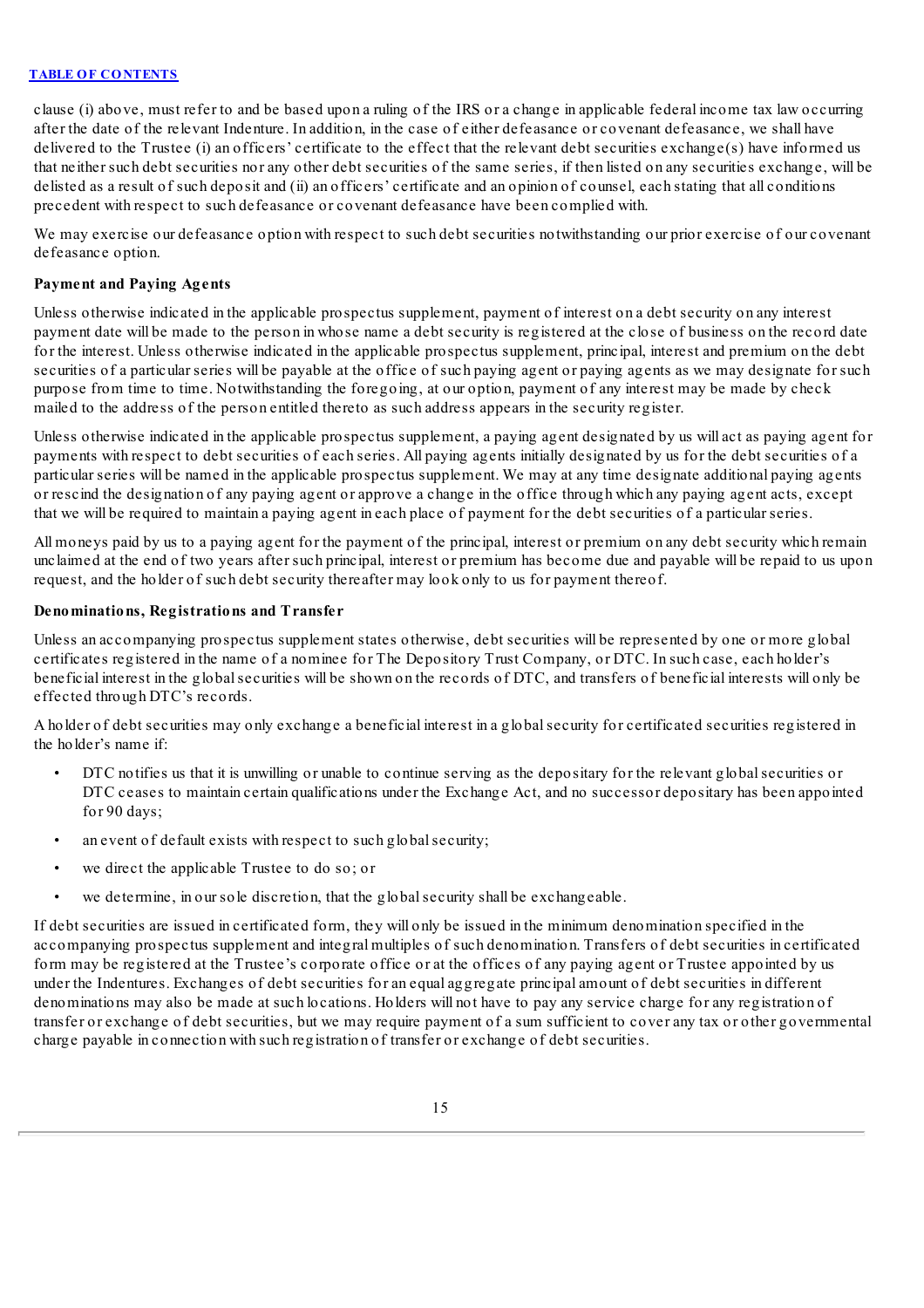# **Trustee**

The Trustee shall be named in the applicable prospectus supplement.

# **Conversion or Exchange Rights**

The prospectus supplement will describe the terms, if any, on which a series of debt securities may be convertible into or exchangeable for our common stock, preferred stock or other debt securities. These terms will include provisions as to whether conversion or exchange is mandatory, at the option of the holder or at our option. These provisions may allow or require the number of shares of our common stock or other securities to be received by the holders of such series of debt securities to be adjusted.

# **Governing Law**

<span id="page-60-0"></span>Unless otherwise stated in the applicable prospectus supplement, the debt securities and the Indentures will be governed by the law of the State of New York, without regard to its principles of conflicts of laws.

# **DESCRIPTION OF GLOBAL SECURITIES**

We may issue securities offered pursuant to this prospectus and any accompanying prospectus supplement in the form of one or more globalsecurities, which we will refer to as the "globalsecurities," that will be deposited with or on behalf of a depositary. Unless otherwise indicated in the applicable prospectus supplement, the depositary with respect to the global securities will be DTC, and the following is a summary of the depositary arrangements applicable to those globalsecurities.

Each globalsecurity will be deposited with or on behalf of DTC or its nominee and will be registered in the name of a nominee of DTC. DTC will thus be the only registered holder of these securities. That means that we, any Trustee, issuing and paying agent, registrar, or our other agent for the securities will be entitled to treat the registered holder, DTC, as the holder of the securities for all purposes. Except under the limited circumstances described below, globalsecurities will not be exchangeable for definitive securities.

Only institutions that have accounts with DTC, which we refer to as "DTC participants," or persons that may hold interests through DTC participants may own beneficial interests in a globalsecurity. DTC will maintain records reflecting ownership of beneficial interests in the globalsecurities by persons that hold through those DTC participants and transfers of those ownership interests within those DTC participants. DTC will have no knowledge of the actual beneficial owners of the securities. The laws of some jurisdictions require that some types of purchasers take physical delivery of securities in definitive form. Those laws may impair your ability to transfer beneficial interests in a globalsecurity.

Upon the issuance of a globalsecurity and the deposit of that globalsecurity with or on behalf of DTC, DTC will credit on its book-entry registration and transfer system, the respective liquidation amount represented by that globalsecurity to the accounts of the DTC participants.

We will make distributions and other payments on the global securities to DTC or its nominee as the registered owner of the globalsecurity. We expect that DTC will, upon receipt of any distribution, redemption or other payment on a globalsecurity, immediately credit the DTC participants' accounts with payments in proportion to their beneficial interests in the globalsecurity, as shown on the records of DTC or its nominee. We also expect that standing instructions and customary practices will govern payments by DTC participants to owners of beneficial interests in the globalsecurities held through those participants, as is now the case with securities held for the accounts of customers in bearer form or registered in "street name." The DTC participants will be responsible for those payments.

We and the paying agent or the registrar, or any of their respective agents, will have any responsibility or liability for any aspect of the records of DTC, any nominee or any DTC participant relating to beneficial interests in a globalsecurity or for any payments made on any globalsecurity.

Except as provided below, as an owner of a beneficial interest in a globalsecurity, you will not be entitled to receive physical delivery of securities in definitive form and will not be considered a holder of the securities for any purpose. Accordingly, you must rely on the procedures of DTC and the DTC participant through which you own your interest to exercise any rights of a holder of the securities pursuant to the instruments governing the securities.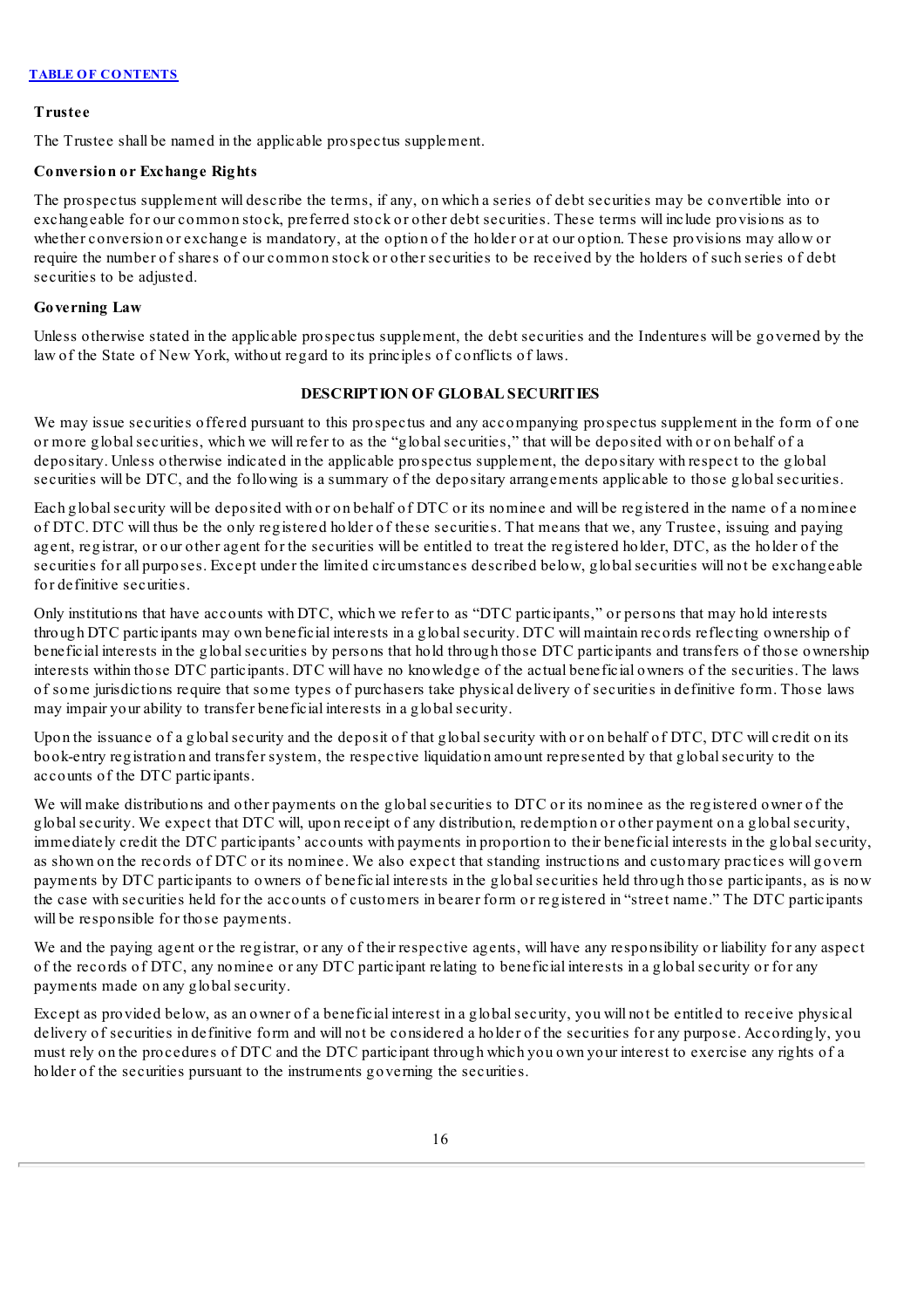We understand that, under existing industry practices, in the event that the issuer of a global security requests any action of holders, or an owner of a beneficial interest in a globalsecurity desires to take any action that a holder is entitled to take, DTC would authorize the DTC participants holding the relevant beneficial interests to take that action, and those DTC participants would authorize beneficial owners owning through them to take that action or would otherwise act upon the instructions of the beneficial owners owning through them.

Unless otherwise indicated in the applicable prospectus supplement, a globalsecurity is exchangeable for definitive securities registered in the name of persons other than DTC only if:

- DTC is unwilling or unable to continue as depositary, and we are not able to locate a qualified successor depositary;
- we determine in our sole discretion that the securities issued in the form of one or more globalsecurities will no longer be represented by a globalsecurity; or
- if applicable to the particular type of security, after the occurrence of an event of default, owners of beneficial interests in the securities aggregating at least a majority in stated amount of the securities advise us in writing that the continuation of a book-entry system is no longer in their best interest.

A globalsecurity that is exchangeable as described in the preceding paragraph will be exchangeable in whole for definitive, certificated securities in registered form of like tenor and of an equal aggregate stated amount and in a denomination equal to the stated amount security specified in the applicable prospectus supplement or in integral multiples of that denomination. The registrar will register the definitive securities in the name or names instructed by DTC. We expect that those instructions may be based upon directions received by DTC from DTC participants with respect to ownership of beneficial interests in the global securities.

DTC has advised us that it is a limited-purpose trust company organized under the New York Banking Law, a "banking organization" within the meaning of the New York Banking Law, a member of the Federal Reserve System, a "clearing corporation" within the meaning of the New York Uniform Commercial Code and a "clearing agency" registered under the Exchange Act. DTC holds the securities of its participants and facilitates the clearance and settlement of securities transactions among its participants in such securities through electronic book-entry changes in accounts of its participants. The electronic book-entry system eliminates the need for physical certificates. DTC's participants include securities brokers and dealers, including underwriters, banks, trust companies, clearing corporations and certain other organizations, some of which, and/or their representatives, own DTC. Banks, brokers, dealers, trust companies and others that clear through or maintain a custodial relationship with a DTC participant, either directly or indirectly, also have access to DTC's book-entry system. The rules applicable to DTC and its participants are on file with the SEC.

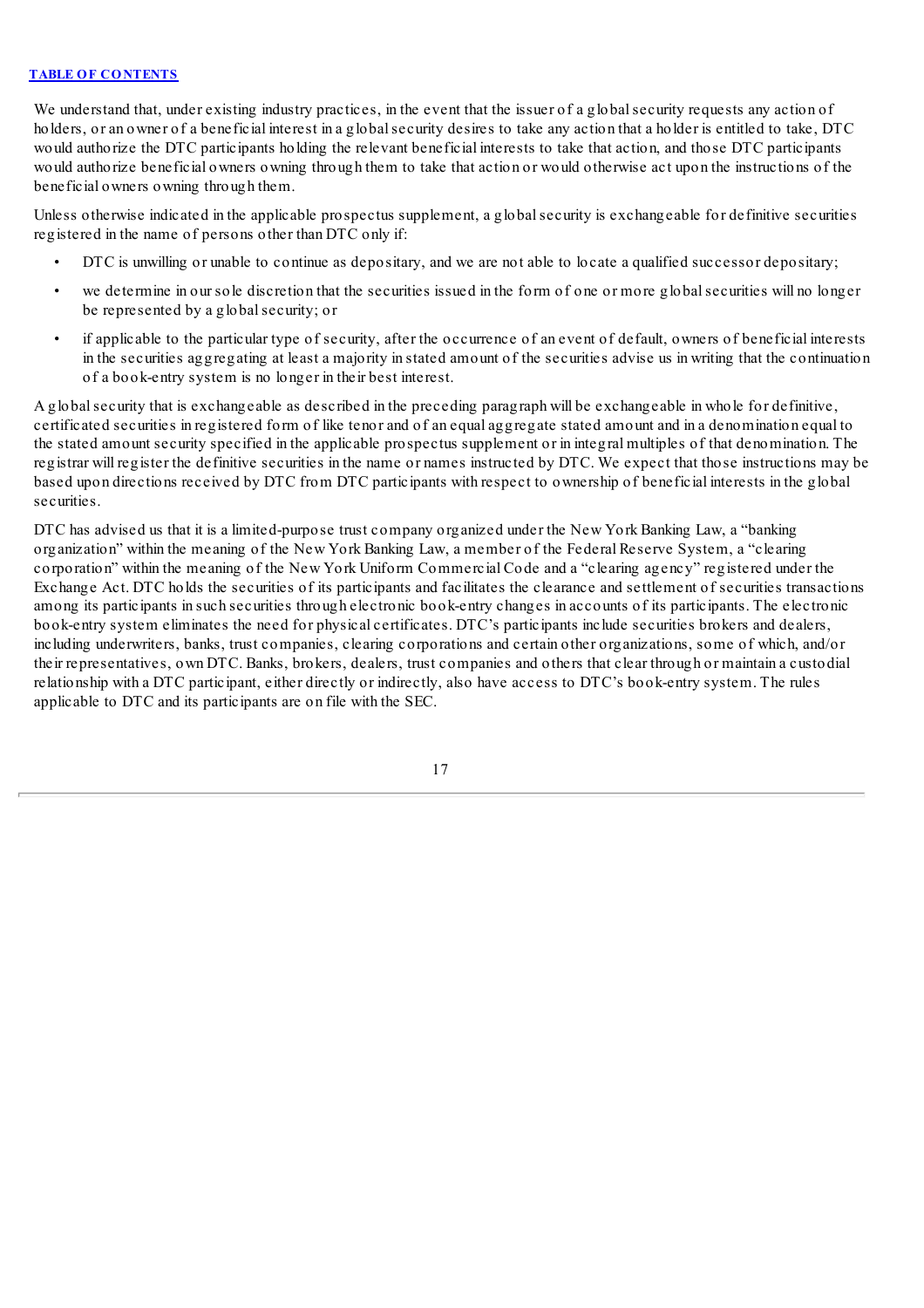# **CERTAIN PROVISIONS OF MARYLAND LAW AND OF OUR CHARTER AND BYLAWS**

<span id="page-62-0"></span>The following description of the terms of certain provisions of Maryland law and our charter and bylaws is only a summary. For a complete description, we refer you to the MGCL and our charter and bylaws. Our charter and bylaws have been previously filed with the SEC, and are incorporated herein by reference and this summary is qualified in its entirety thereby.

# **Our Board of Directors**

Our bylaws provide that the number of directors may be established, increased or decreased by our Board but may not be fewer than the minimum number required by the MGCL (which currently is one) nor more than 15. Any vacancy on our Board may be filled by a majority of the remaining directors, even if such a majority constitutes less than a quorum, except that a vacancy resulting from an increase in the number of directors must be filled by a majority of our entire Board. Our stockholders may elect a successor to fill a vacancy on our Board which results from the removal of a director. Our bylaws provide that a majority of our Board must be independent directors.

Our charter provides that our Board may be classified into three classes. However, currently our bylaws provide that directors will be subject to annual election, with directors to be elected at the annual or a special meeting of our stockholders, and each director elected to hold office until the next annual meeting and until his or her successor is elected and qualifies, or until his or her earlier death, resignation or removal. Holders of shares of our common stock do not have the right to cumulative voting in the election of directors. Consequently, at each annual meeting of stockholders, the holders of a majority of the shares of our common stock entitled to vote are able to elect all of the successors of the directors whose terms expire at that meeting. Our bylaws provide that our Board has the exclusive power to adopt, alter or repeal any provision of the bylaws and to make new bylaws.

# **Removal of Directors**

Our charter provides that a director may be removed only for cause and by the affirmative vote of at least a majority of the votes entitled to be cast by our stockholders generally in the election of our directors. This provision, when coupled with the provision in our bylaws authorizing our Board to fill vacant directorships, precludes stockholders from removing incumbent directors and filling the vacancies created by such removal with their own nominees except upon cause and a substantial affirmative vote.

### **Business Combinations**

Under the MGCL, "business combinations" between a Maryland corporation and an interested stockholder or an affiliate of an interested stockholder are prohibited for five years after the most recent date on which the interested stockholder becomes an interested stockholder. These business combinations include a merger, consolidation, share exchange, or, in circumstances specified in the statute, an asset transfer or issuance or reclassification of equity securities. An interested stockholder is any person who beneficially owns, directly or indirectly, 10% or more of the voting power of our then outstanding voting stock or an affiliate or associate of ours who, at any time within the two-year period prior to the date in question, was the beneficial owner of 10% or more of the voting power of our then outstanding stock. A person is not an interested stockholder under the statute if the board of directors approved in advance the transaction by which he otherwise would have become an interested stockholder. However, in approving a transaction, the board of directors may provide that its approval is subject to compliance, at or after the time of approval, with any terms and conditions determined by the board of directors.

The law also requires a supermajority stockholder vote for these transactions after the end of the five-year period. This means that the transaction must generally be recommended by the board of directors and approved by the affirmative vote of at least:

- 80% of the votes entitled to be cast by holders of outstanding voting stock; and
- Two-thirds of the votes entitled to be cast by holders of outstanding voting stock other than shares held by the interested stockholder with whom or with whose affiliate the business combination is to be effected or an affiliate or associate of the interested stockholder.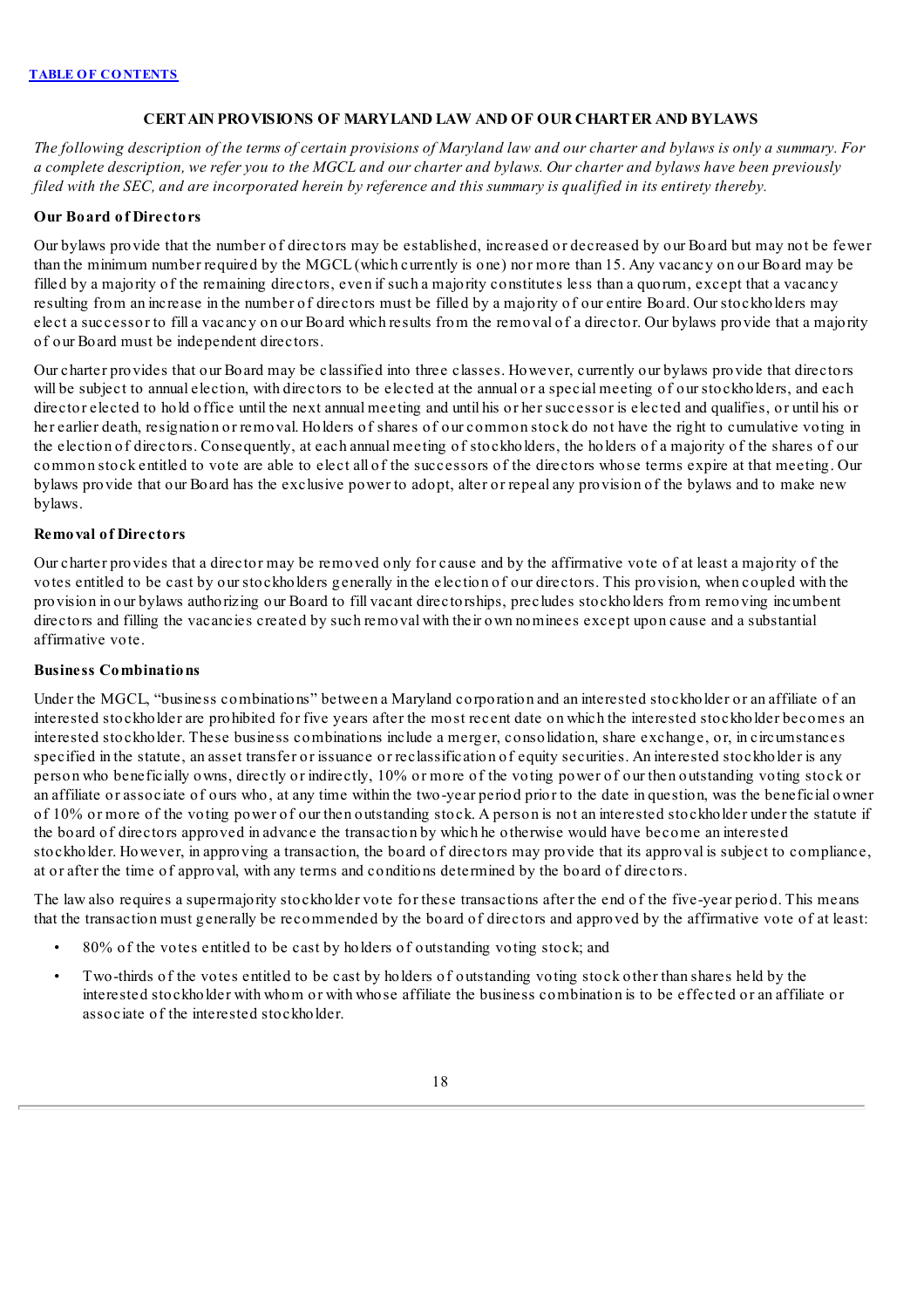These super-majority vote requirements do not apply if the common stockholders receive a minimum price, as defined under the MGCL, for their shares in the form of cash or other consideration in the same form as previously paid by the interested stockholder for its shares.

The statute permits various exemptions from its provisions, including business combinations that are exempted by the board of directors before the time that the interested stockholder becomes an interested stockholder.

Our Board has adopted a resolution exempting business combinations between us and any person from the provisions of the MGCL relating to business combinations with interested stockholders or affiliates of interested stockholders. However, such resolution can be altered or repealed, in whole or in part, at any time by our Board. If such resolution is repealed, the business combination statute could have the effect of discouraging offers to acquire us and of increasing the difficulty of consummating these offers, even if our acquisition would be in our stockholders' best interests.

# **Control Share Acquisitions**

The MGCL provides that "controlshares" of a Maryland corporation acquired in a "controlshare acquisition" have no voting rights except to the extent approved by a vote of two-thirds of the votes entitled to be cast on the matter, excluding shares of stock owned by the acquiror, by officers or by employees who are directors of the corporation. "Controlshares" are voting shares of stock which, if aggregated with all other such shares of stock previously acquired by the acquiror or in respect of which the acquiror is able to exercise or direct the exercise of voting power (except solely by virtue of a revocable proxy), would entitle the acquiror to exercise voting power in electing directors within one of the following ranges of voting power: (1) one-tenth or more, but less than one-third; (2) one-third or more, but less than a majority; or (3) a majority or more of all voting power. Controlshares do not include shares the acquiring person is entitled to vote as a result of having previously obtained stockholder approval. A "controlshare acquisition" means the acquisition of issued and outstanding controlshares, subject to certain exceptions.

A person who has made or proposes to make a controlshare acquisition, upon satisfaction of certain conditions (including an undertaking to pay expenses), may compel our Board to call a special meeting of stockholders to be held within 50 days of demand to consider the voting rights of the shares. If no request for a meeting is made, we may present the question at any stockholders' meeting.

If voting rights are not approved at the meeting or if the acquiring person does not deliver an acquiring person statement as required by the Maryland Control Share Acquisition Act, then, subject to certain conditions and limitations, we may redeem any or all of the controlshares (except those for which voting rights have previously been approved) for fair value determined, without regard to the absence of voting rights for the controlshares, as of the date of the last controlshare acquisition by the acquiror or of any meeting of stockholders at which the voting rights of such shares are considered and not approved. If voting rights for controlshares are approved at a stockholders' meeting and the acquiror becomes entitled to vote a majority of the shares entitled to vote, all other stockholders may exercise appraisal rights. This means that you would be able to force us to redeem your common stock for fair value. Under Maryland law, the fair value of the shares as determined for purposes of such appraisal rights may not be less than the highest price per share paid by the acquiror in the controlshare acquisition. Furthermore, certain limitations otherwise applicable to the exercise of appraisal rights would not apply in the context of a controlshare acquisition.

The controlshare acquisition statute does not apply (i) to shares acquired in a merger, consolidation or share exchange if we are a party to the transaction, or (ii) to acquisitions approved or exempted by our charter or bylaws.

Our bylaws contain a provision exempting from the controlshare acquisition statute any and all acquisitions by any person of our shares of stock. We cannot assure you that such provision will not be amended or eliminated at any time in the future. If such provision is eliminated, the controlshare acquisition statute could have the effect of discouraging offers to acquire us and increasing the difficulty of consummating any such offers, even if our acquisition would be in our stockholders' best interests.

19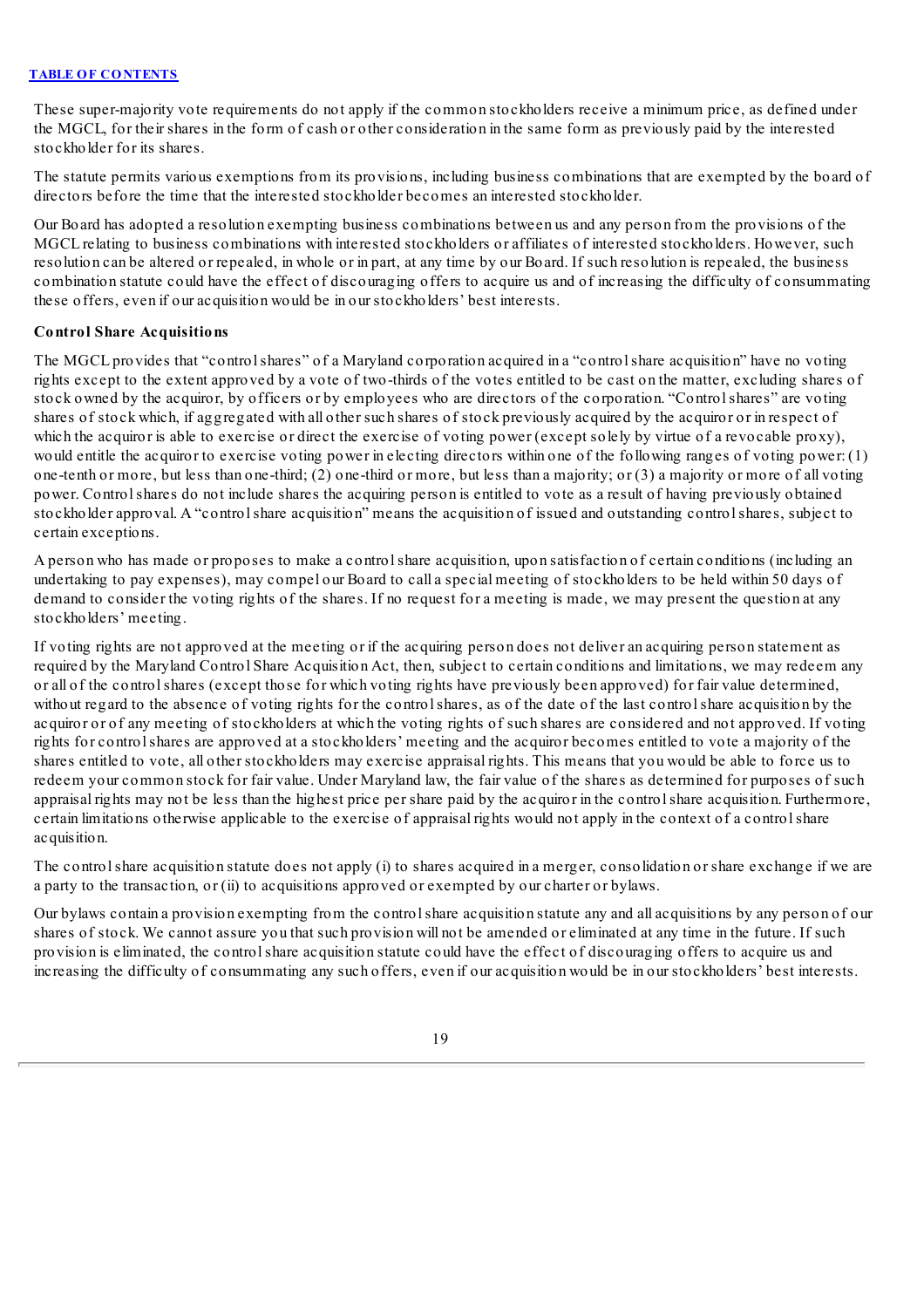# **Meetings of Stockholders**

Pursuant to our bylaws, an annual meeting of our stockholders for the purpose of the election of directors and the transaction of any business will be held on a date and at the time and place set by our Board. Each of our directors is elected by our stockholders to serve until the next annual meeting and until his or her successor is duly elected and qualifies under Maryland law. In addition, our Chief Executive Officer, our President or our Board may call a special meeting of our stockholders. Subject to the provisions of our bylaws, a special meeting of our stockholders to act on any matter that may properly be considered by our stockholders will also be called by our Secretary upon the written request of stockholders entitled to cast not less than 25% of all the votes entitled to be cast at the meeting on such matter, accompanied by the information required by our bylaws. Our Secretary will inform the requesting stockholders of the reasonably estimated cost of preparing and mailing the notice of meeting (including our proxy materials), and the requesting stockholder must pay such estimated cost before our Secretary may prepare and mail the notice of the special meeting.

# **Charter Amendments and Extraordinary Transactions**

Under the MGCL, a Maryland corporation generally cannot dissolve, amend its charter, merge, sell all or substantially all of its assets, engage in a share exchange or engage in similar transactions outside the ordinary course of business, unless declared advisable by the board of directors and approved by the affirmative vote of stockholders entitled to cast at least two-thirds of the votes entitled to be cast on the matter. However, a Maryland corporation may provide in its charter for approval of these matters by a lesser percentage, but not less than a majority of all of the votes entitled to be cast on the matter. Our charter provides for a majority vote on these matters, except that amendments to our charter are required to be approved by our stockholders by the affirmative vote of at least two-thirds of all votes entitled to be cast on the matter.

### **Bylaws Amendments**

Our Board has the exclusive power to adopt, alter or repeal any provision of our bylaws and to make new bylaws.

# **Advance Notice of Director Nominations and New Business**

Our bylaws provide that, with respect to an annual meeting of stockholders, nominations of individuals for election to our Board and the proposal of other business to be considered by our stockholders at an annual meeting of stockholders may be made only (1) pursuant to our notice of the meeting, (2) by or at the direction of our Board or (3) by a stockholder who was a stockholder of record at the time of giving of notice, who is entitled to vote at the meeting and who has complied with the advance notice procedures set forth in our bylaws, including a requirement to provide certain information about the stockholder and the nominee or business proposal, as applicable.

With respect to special meetings of stockholders, only the business specified in our notice of meeting may be brought before the meeting. Nominations of individuals for election to our Board may be made at a special meeting of stockholders at which directors are to be elected only (1) pursuant to our notice of the meeting, (2) by or at the direction of our Board or (3) provided that our Board has determined that directors will be elected at such special meeting, by a stockholder who was a stockholder of record at the time of giving of notice, who is entitled to vote at the meeting and who has complied with the advance notice provisions set forth in our bylaws, including a requirement to provide certain information about the stockholder and the nominee.

# **Anti-Takeover Effect of Certain Provisions of Maryland Law and Our Charter and Bylaws**

The business combination provisions and the controlshare acquisition provisions of the Maryland corporation law could delay, defer or prevent a transaction or a change in control of our company that might involve a premium price for stockholders or otherwise be in their best interests.

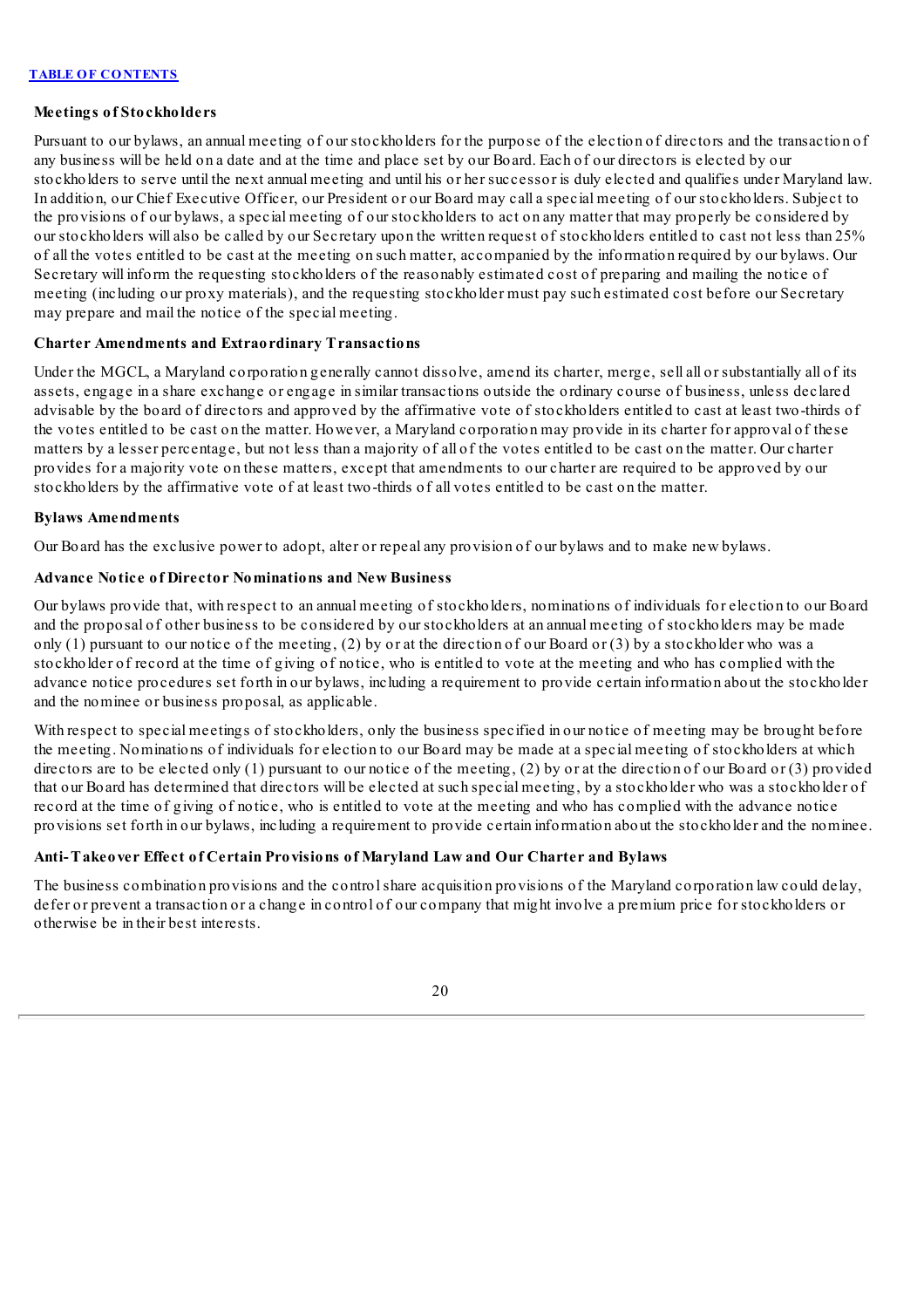#### **Subtitle 8**

Subtitle 8 of Title 3 of the MGCL permits a Maryland corporation with a class of equity securities registered under the Exchange Act and at least three independent directors to elect to be subject, by provision in its charter or bylaws or a resolution of its board of directors and notwithstanding any contrary provision in the charter or bylaws, to any or all of five provisions:

- A classified board;
- A two-thirds vote requirement for removing a director;
- A requirement that the number of directors be fixed only by vote of the directors;
- A requirement that a vacancy on the board be filled only by the remaining directors and for the remainder of the full term of the class of directors in which the vacancy occurred; and
- A majority requirement for the calling of a special meeting of stockholders.

Through provisions in our charter and bylaws unrelated to Subtitle 8, we already vest in our Board the exclusive power to fix the number of directorships.

# **Limitation of Directors' and Officers' Liability and Indemnification**

The MGCL permits a Maryland corporation to include in its charter a provision eliminating the liability of its directors and officers to the corporation or its stockholders for money damages, except for liability resulting from (a) actual receipt of an improper benefit or profit in money, property or services or (b) active and deliberate dishonesty established by a final judgment and which is material to the cause of action. Our charter contains such a provision that eliminates such liability to the maximum extent permitted by the MGCL.

Our charter authorizes our company to obligate itself, and our bylaws obligate us, to the maximum extent permitted by Maryland law, to indemnify (a) any individual who is a present or former director or officer of our company and who is made a party to the proceeding by reason of his service in that capacity or (b) any individual who, while a director of our company and at our request, serves or has served another corporation, partnership, joint venture, trust, employee benefit plan or any other enterprise as a director, officer, partner or trustee of such corporation, partnership, joint venture, trust, employee benefit plan or other enterprise and who is made a party to the proceeding by reason of his service in that capacity. We may, with the approval of our Board, provide such indemnification and advance for expenses to a person who served a predecessor of our company in any of the capacities described in (a) or (b) above and to any employee or agent of our company or a predecessor of our company. To the maximum extent permitted by Maryland law, the indemnification provided for in our charter and bylaws includes expenses (including attorney's fees), judgments, fines and amounts paid in settlement and any such expenses may be paid or reimbursed by us in advance of the final disposition of any such proceeding.

The MGCL requires a corporation (unless its charter provides otherwise, which our charter does not) to indemnify a director or officer who has been successful, on the merits or otherwise, in the defense of any proceeding to which he is made or threatened to be made a party by reason of his service in that capacity. The MGCL permits a corporation to indemnify its present or former directors and officers, among others, against judgments, penalties, fines, settlements and reasonable expense actually incurred by them in connection with any proceeding to which they may be made or threatened to be made a party to any proceeding by reason of service in that capacity unless it is established that (1) the act or omission of the director or officer was material to the matter giving rise to the proceeding and either (a) was committed in bad faith or (b) was the result of active and deliberate dishonesty, (2) the director or officer actually received an improper personal benefit in money, property or services, or (3) in the case of any criminal proceeding, the director or officer had reasonable cause to believe that the act or omission was unlawful. However, under the MGCL, a Maryland corporation may not indemnify a director or officer for an adverse judgment in a suit by or in the right of the corporation or for a judgment of liability on the basis that a personal benefit was improperly received. A court may order indemnification if it determines that the director or officer is fairly and reasonably entitled to indemnification, even though the director or officer did not meet the prescribed standard of conduct or was adjudged liable on the basis that personal benefit was improperly received. In addition, the MGCL permits a corporation to advance reasonable expenses to a director or officer upon the corporation's receipt of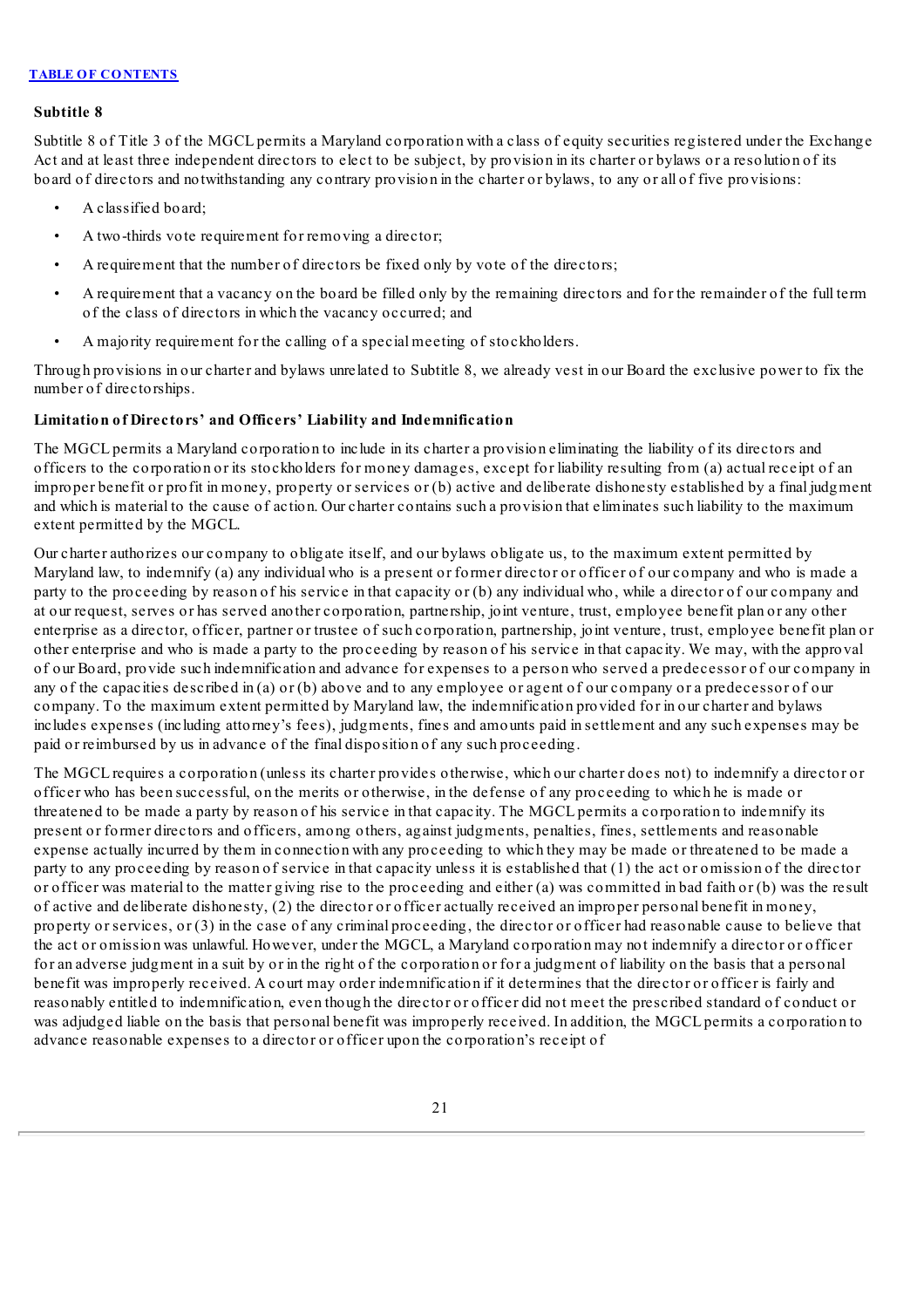(1) a written affirmation by the director or officer of his good faith belief that he has met the standard of conduct necessary for indemnification by the corporation, and (2) a written undertaking by him or on his behalf to repay the amount paid or reimbursed by the corporation if it shall ultimately be determined that the standard of conduct was not met.

# **Certain Rights of Directors, Officers, Employees and Agents**

Our bylaws provide that the directors have no responsibility to devote their full time to the affairs of the Company and that any director or officer, employee or agent of the Company, in his personal capacity or in a capacity as an affiliate, employee, or agent of any other person, or otherwise, may have business interests and engage in business activities similar to or in addition to or in competition with those of or relating to the Company.

# **Indemnification Obligations**

Under our bylaws and pursuant to employment agreements with certain of our executive officers, we have certain indemnification obligations (the "Indemnification Obligations"). The Indemnification Obligations require, among other things, that we indemnify such persons to the fullest extent permitted by law, and advance to such persons all related expenses, subject to reimbursement if it is subsequently determined that indemnification is not permitted. Under the Indemnification Obligations, we must also indemnify and advance all expenses incurred by such persons seeking to enforce their rights under the Indemnification Obligations, and may cover our directors and executive officers under our directors' and officers' liability insurance.

# **REIT Qualification**

<span id="page-66-0"></span>Our charter provides that our Board may revoke or otherwise terminate our REIT election, without approval of our stockholders, if it determines that it is no longer in our best interests to attempt to qualify, or to continue to qualify, as a REIT.

# **OPERATING PARTNERSHIP AND THE PARTNERSHIP AGREEMENT**

The following summary of the terms of the agreement of limited partnership of the Operating Partnership does not purport to be complete and is subject to and qualified in its entirety by reference to the Agreement of Limited Partnership of the Operating Partnership, as amended.

### **General**

GPT Property Trust LP was formed in April 2004 to acquire and own our assets. The Operating Partnership is governed by the Third Amended and Restated Agreement of Limited Partnership of GPT Property Trust LP, dated as of April 19, 2006, as amended by the First Amendment, dated April 18, 2007, the Second Amendment, dated October 27, 2008, and the Third Amendment, dated August 7, 2013 (as amended, the "Partnership Agreement"). We are considered to be an umbrella partnership real estate investment trust ("UPREIT"), in which all of our assets are owned in a limited partnership, the Operating Partnership, of which we are the sole general partner. For purposes of satisfying the asset and income tests for qualification as a REIT for tax purposes, our proportionate share of the assets and income of the Operating Partnership are deemed to be our assets and income.

The Operating Partnership is structured to make distributions with respect to limited partnership units that are equivalent to the distributions made to our common stockholders. The Operating Partnership is structured to permit limited partners in the Operating Partnership to exchange their limited partnership units for cash or, at our election, shares of our common stock on a one-for-one basis (in a taxable transaction) and, if our shares are then listed, achieve liquidity for their investment.

Although all of our assets are held through the UPREIT structure, we may in the future elect for various reasons to hold certain of our assets directly rather than through the Operating Partnership. In the event we elect to hold assets directly, the income of the Operating Partnership will be allocated as between us and limited partners so as to take into account the performance of such assets.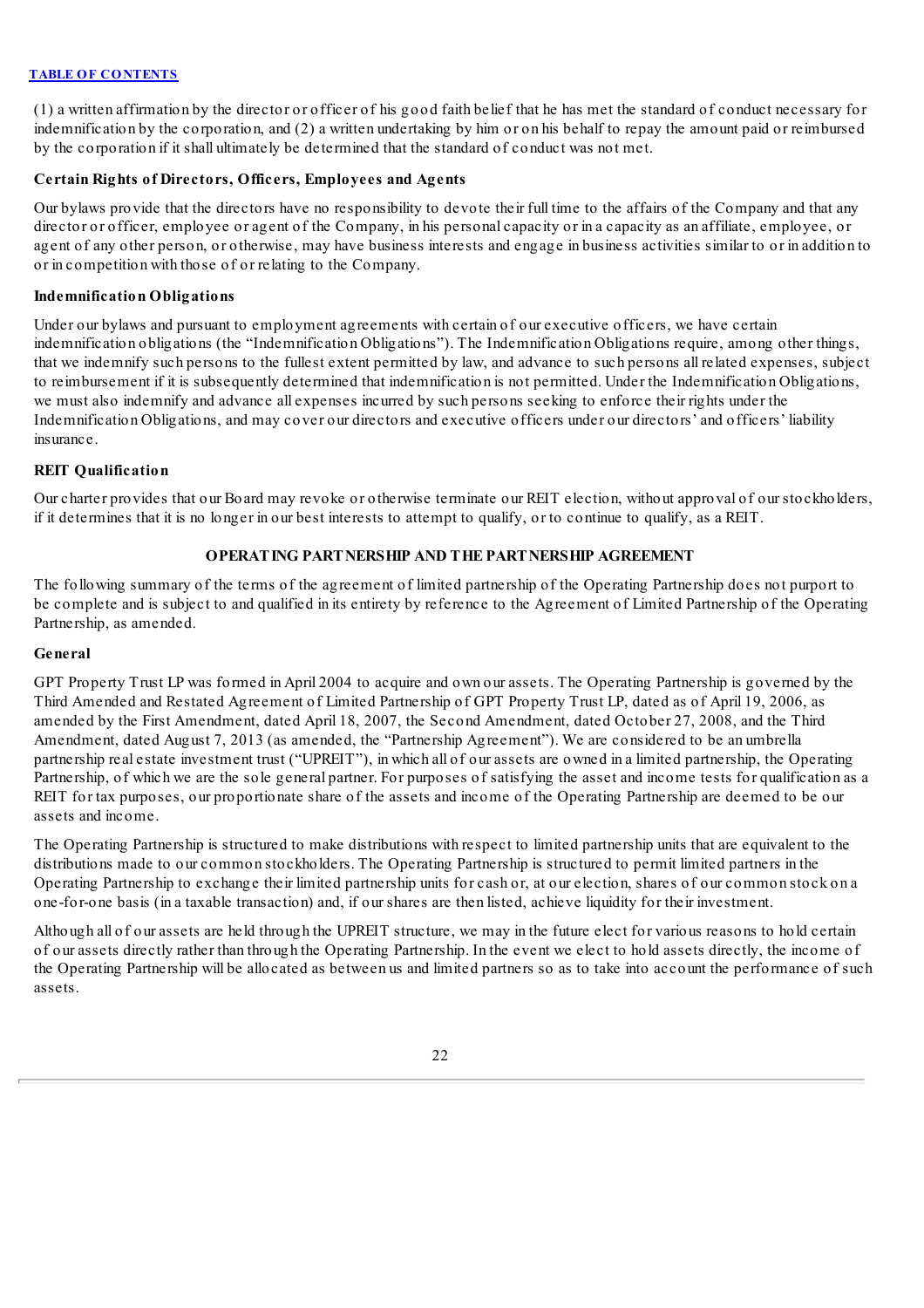### **Management and Operations**

Gramercy Property Trust Inc. is the sole general partner of the Operating Partnership, which we organized as a Delaware limited partnership. We conduct substantially all of our operations and make substantially all of our investments through the Operating Partnership. Pursuant to the Partnership Agreement, we have full, exclusive and complete responsibility and discretion in the management and control of the Operating Partnership, including the ability to cause the Operating Partnership to enter into certain major transactions including acquisitions, dispositions, refinancings and selection of tenants, to make distributions to partners and to cause changes in the Operating Partnership's business activities.

The Partnership Agreement requires that the Operating Partnership be operated in a manner that enables us (1) to satisfy the requirements for being classified as a REIT, (2) to avoid any federal income or excise tax liability imposed by the Code (other than any federal income tax liability associated with our retained capital gains) and (3) to ensure that the partnership will not be classified as a "publicly-traded partnership" taxable as a corporation under Section 7704 of the Code.

# **Transferability of Interests**

We may not voluntarily withdraw from the Operating Partnership or transfer or assign our interest in the Operating Partnership or engage in any merger, consolidation or other combination, or sale of all or substantially all of our assets in a transaction which results in a change of control of our company unless:

- the transfer is to a wholly-owned subsidiary of the Company; or
- we receive the consent of the partners holding more than 50% of the partnership interests of the then outstanding percentage interests, and in connection with which as a result of such transaction, all limited partners will receive or have the right to receive for each partnership unit an amount of cash, securities or other property equal or substantially equivalent in value to the product of the conversion factor and the greatest amount of cash, securities or other property paid in the transaction to a holder of one share of common stock, provided that if, in connection with the transaction, a purchase, tender or exchange offer will have been made to and accepted by the holders of more than 50% of the outstanding shares of common stock, each holder of partnership units will be given the option to exchange its partnership units for an amount of cash, securities or other property equal or substantially equivalent in value to the greatest amount of cash, securities or other property that a limited partner would have received had it (1) exercised its redemption right (described below) and (2) sold, tendered or exchanged pursuant to the offer shares of common stock received upon exercise of the redemption right immediately prior to the expiration of the offer.

We also may merge with or into or consolidate with another entity if immediately after such merger or consolidation (1) substantially all of the assets of the successor or surviving entity, other than partnership units held by us, are contributed, directly or indirectly, to the partnership as a capital contribution in exchange for partnership units with a fair market value equal to the value of the assets so contributed as determined by the survivor in good faith and (2) the survivor expressly agrees to assume all of our obligations under the Partnership Agreement and the Partnership Agreement will be amended after any such merger or consolidation so as to arrive at a new method of calculating the amounts payable upon exercise of the redemption right that approximates the existing method for such calculation as closely as reasonably possible.

# **Capital Contribution**

The Partnership Agreement provides that the partners will have no obligation to make any additional capital contributions or provide any additional funding to the Operating Partnership if the Operating Partnership requires additional funds at any time in excess of funds available to the Operating Partnership from borrowing or capital contributions. If the Operating Partnership acquires any property by the merger of any other person into the Operating Partnership, persons who receive partnership interests in exchange for their interests in the person merging into the Operating Partnership will become partners and will be deemed to have made capital contributions to the Operating Partnership. The general partner is authorized to cause the Operating Partnership to issue partnership units or other interests in one or more classes or series, including but not limited to Class A units, Class B units, Class C units and Long-term Incentive Plan ("LTIP") units.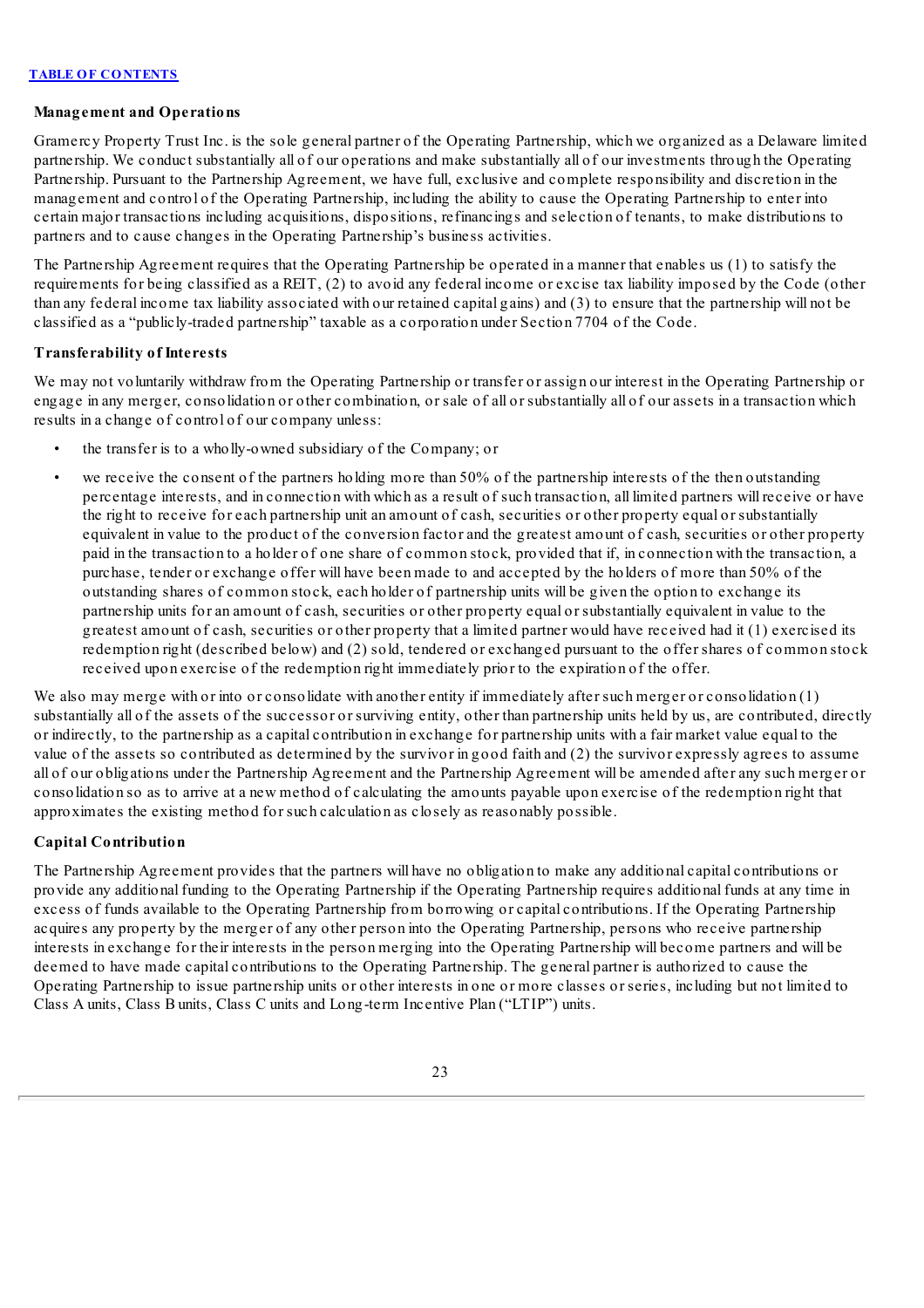### **Redemption Rights**

Pursuant to the Partnership Agreement, holders of each class of partnership units may have redemption rights. The holders of Class A units have redemption rights which enable them to cause the Operating Partnership to redeem their units in exchange for cash (or common shares of the Company, at the election of the general partner) as is more specifically detailed in the Partnership Agreement and its amendments. Notwithstanding the foregoing, a Class A limited partner will not be entitled to exercise its redemption rights if the delivery of common stock to the redeeming limited partner would:

- be prohibited under the articles of incorporation of the general partner, such as:
	- º resulting in any person owning, directly or indirectly, common stock in excess of the Ownership Limit;
	- resulting in common stock being owned by fewer than 100 persons (determined without reference to any rules of attribution); or
	- º resulting in our being "closely held" within the meaning of Section 856(h) of the Code.
- be prohibited under applicable federal or state securities laws or regulations, provided the common stock is publicly traded.

### **Partnership Expenses**

In addition to the administrative and operating costs and expenses incurred by the Operating Partnership, the Operating Partnership generally will pay all of our administrative costs and expenses, including:

- all expenses relating to our continuity of existence and our subsidiaries' operations;
- all expenses relating to offerings and registration of securities;
- all expenses associated with the preparation and filing of any of our periodic or other reports and communications under federal, state or local laws or regulations;
- all expenses associated with our compliance with laws, rules and regulations promulgated by any regulatory body; and
- all of our other operating or administrative costs incurred in the ordinary course of business on behalf of the Operating Partnership.

These expenses, however, do not include any of our administrative and operating costs and expenses incurred that are attributable to properties that are owned by us directly rather than by the Operating Partnership or its subsidiaries.

# **Fiduciary Responsibilities**

Our directors and officers have duties under applicable Maryland law to manage us in a manner consistent with our best interests. At the same time, we, as the general partner of the Operating Partnership, will have fiduciary duties to manage the Operating Partnership in a manner beneficial to the Operating Partnership and its partners. Our duties as general partner to the Operating Partnership and its limited partners, therefore, may come into conflict with the duties of our directors and officers to our stockholders. We will be under no obligation to give priority to the separate interests of the limited partners of the Operating Partnership or our stockholders in deciding whether to cause the Operating Partnership to take or decline to take any actions.

The limited partners of the Operating Partnership expressly will acknowledge that as the general partner of the Operating Partnership, we are acting for the benefit of the Operating Partnership, the limited partners and our stockholders collectively.

### **Distributions**

The Partnership Agreement provides that the Operating Partnership will distribute cash flow from operations to the partners of the Operating Partnership in accordance with their relative percentage interests on at least a quarterly basis in amounts determined by us as the general partner such that a holder of one unit of limited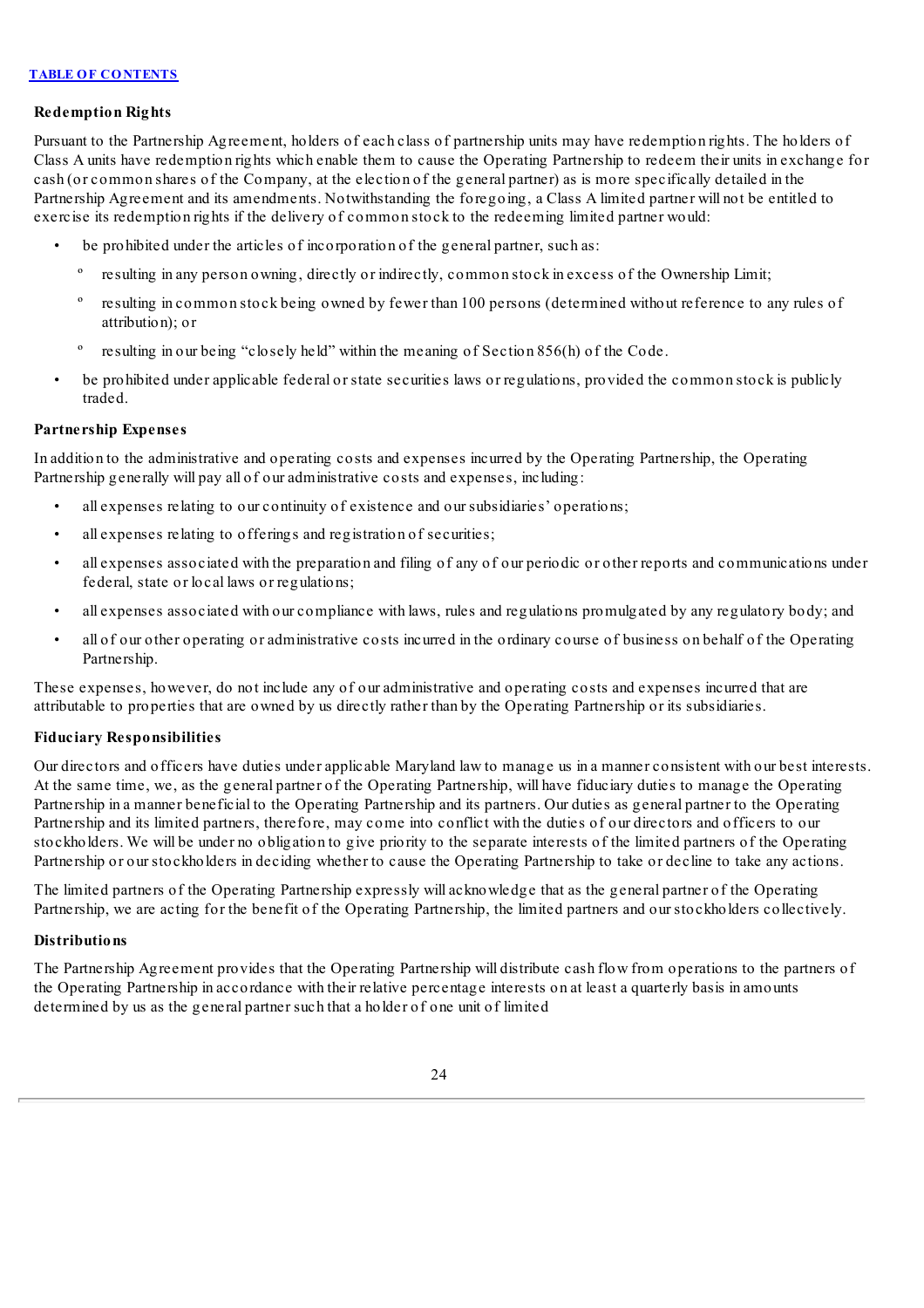partnership interest in the Operating Partnership receives the same amount of annual cash flow distributions from the Operating Partnership as the amount of annual distributions paid to the holder of one share of our common stock.

Similarly, the Partnership Agreement provides that taxable income is allocated to the partners of the Operating Partnership in accordance with their relative percentage interests such that a holder of one unit of limited partnership interest in the Operating Partnership will be allocated taxable income for each taxable year in an amount equal to the amount of taxable income to be recognized by a holder of one share of our common stock, subject to compliance with the provisions of Sections 704(b) and 704(c) of the Code and corresponding Treasury Regulations. Losses, if any, are generally allocated among the partners in accordance with their respective percentage interests in the Operating Partnership.

Upon liquidation of the Operating Partnership, after payment of debts and obligations, any remaining assets of the Operating Partnership will be distributed to partners with positive capital accounts in accordance with their respective positive capital account balances.

# **LTIP Units**

In general, the LTIP units are a class of partnership units in the Operating Partnership. The LTIP Units may be issued subject to vesting, forfeiture and additional restrictions on transfer in the sole discretion of the general partner. LTIP Unit holders shall be entitled to receive if, when and as authorized by the general partner out of funds legally available for the payment of distributions, regular cash distributions in an amount per unit equal to the distribution payable on each Class A Unit for the corresponding quarterly or other period; provided, however, that LTIP Units issued on or after October 27, 2008, will instead receive distributions in an amount equal to ten percent  $(10\%)$  of the distribution payable on each Class A unit for the corresponding quarterly or other period in the manner set forth above. In addition, LTIP units will be entitled to receive an amount per unit equal to the amount distributed to Class A units upon a sale or disposition of substantially all of the assets of the Operating Partnership. LTIP Unit holders have the right to convert LTIP Units into Class A Units once they have vested or upon the submission of a Conversion Notice to the Operating Partnership when the holder is notified of the expected occurrence of an event that will cause his or her unvested LTIP Units to become vested. The general partner has the right to convert the LTIP Units of any holder into Class A Units at any time once they are vested.

Currently, the Company has entered into LTIP Unit Award Agreements (the "LTIP Agreements") with certain executives. Pursuant to the LTIP Agreements, the Company can grant a maximum of 2,666,667 LTIP Units to these executives. These LTIP Units are subject to achievement-based performance vesting provisions provided in the LTIP Agreements and have not yet vested.

### **Allocations**

Profits of the partnership for each fiscal year generally will be allocated (i) first, to us to the extent net losses previously allocated to us exceed net income, (ii) second, to holders of any class of units that are provided a preference on distribution in accordance with the Partnership Agreement and its amendments, and (iii) third, pro rata to the other limited partners in accordance with the respective percentage interests in the partnership. Notwithstanding the foregoing, the Operating Partnership will allocate gain on the sale of all or substantially all of its assets first to holders of LTIP Units and will, upon the occurrence of certain specified events, revalue its assets with any net increase in valuation allocated first to the LTIP units, in each case to equalize the capital accounts of such holders with the average capital account per unit of the general partner's OP units. Notwithstanding the foregoing, with respect to LTIP Units issued on or after October 27, 2008, such LTIP Units shall be allocated net income and net loss in amounts per LTIP Unit equal to ten percent (10%) of the amounts allocated per Class A Unit (other than any such amounts associated with a non-liquidating special, extraordinary or other non-regular distribution that such LTIP Units were not entitled to receive). All of the foregoing allocations are subject to compliance with the provisions of Sections 704(b) and 704(c) of the Code and Treasury Regulations promulgated thereunder. To the extent Treasury Regulations promulgated pursuant to Section 704(c) of the Code permit, we, as the sole member of the general partner, will have the authority to elect the method to be used by the Operating Partnership for allocating items with respect to contributed property acquired in connection with any offering for which fair market value differs from the adjusted tax basis at the time of contribution, and such election will be binding on all partners.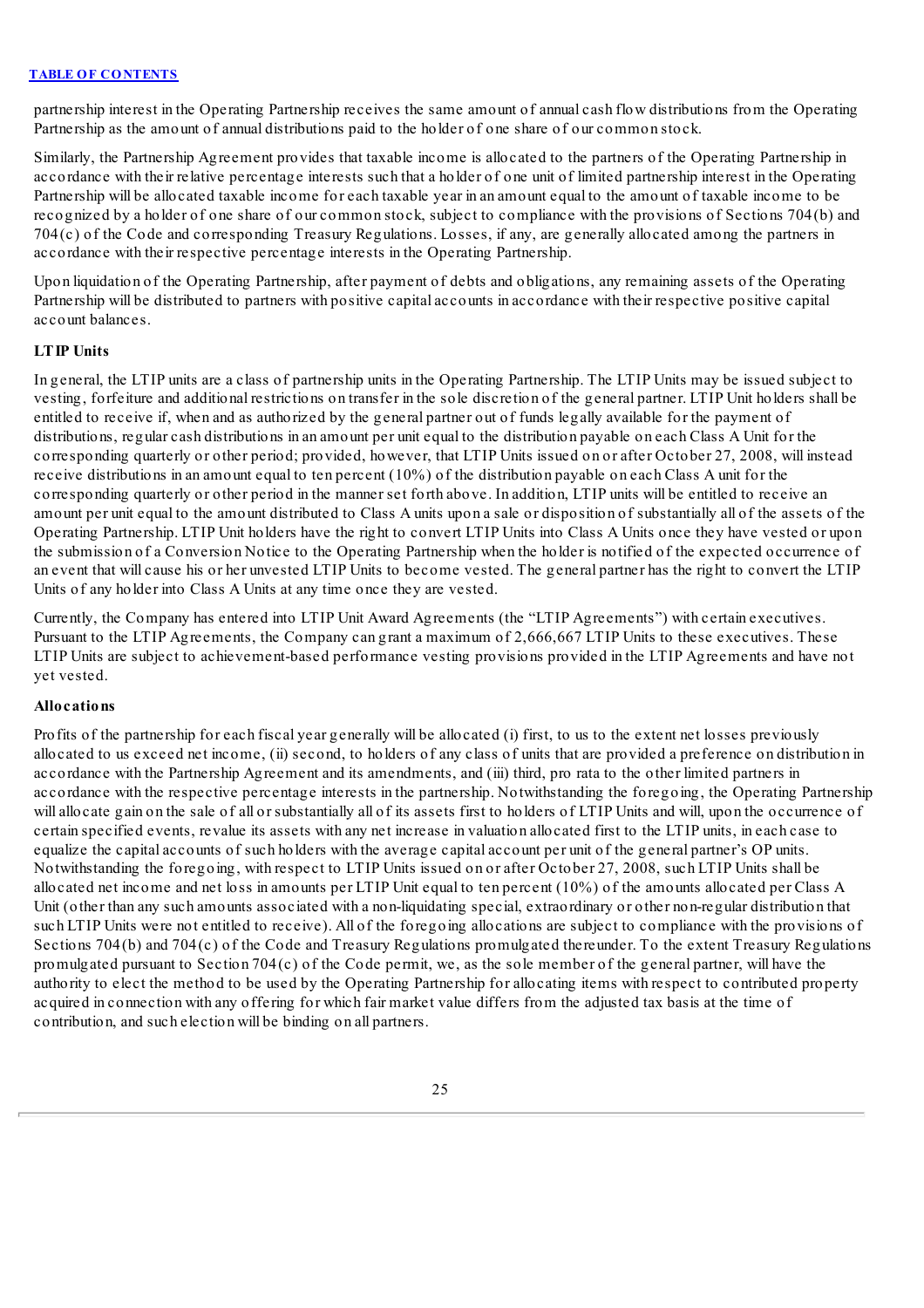# **Term**

The Operating Partnership will continue until December 31, 2103, or untilsooner dissolved upon:

- an event of withdrawal of the general partner, unless, within ninety (90) days after the withdrawal a "majority interest" of the remaining partners consent in writing to continue the business of the partnership;
- an election by us in our capacity as the general partner on or after January 1, 2054;
- entry of a decree of judicial dissolution of the partnership;
- a final and nonappealable judgment is entered by a court of competent jurisdiction ruling that the general partner is bankrupt or insolvent, unless prior to or within ninety (90) days after the judgment a "majority interest" of the remaining partners consent in writing to continue the business of the partnership; or
- the passage of ninety (90) days after the sale or other disposition of all or substantially all of the assets of the partnership.

# **Tax Matters**

The Partnership Agreement provides that the general partner of the Operating Partnership is the tax matters partner of the Operating Partnership and, as such, has authority to handle tax audits and to make tax elections under the Code on behalf of the Operating Partnership.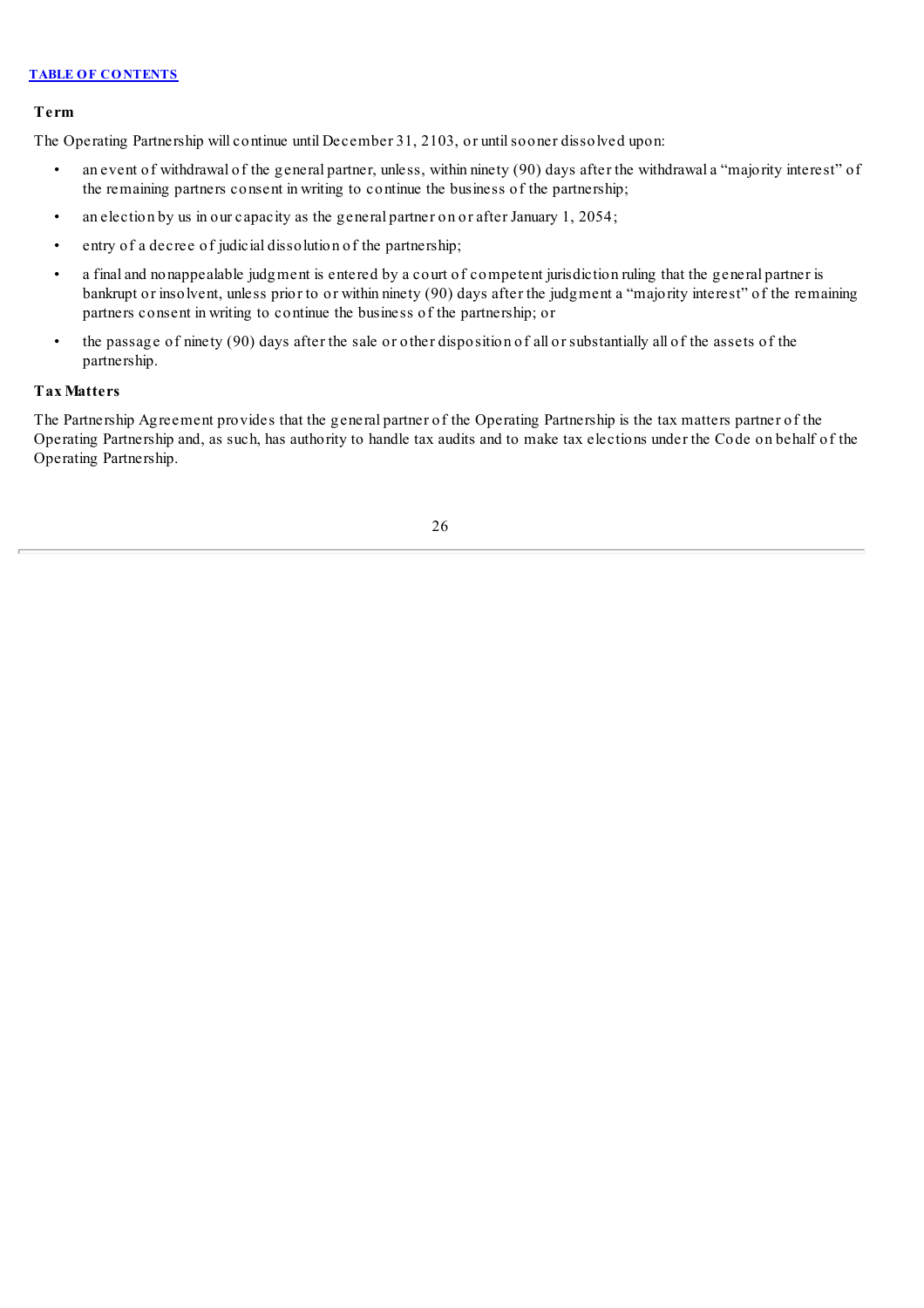# **MATERIAL U.S. FEDERAL INCOME TAX CONSIDERATIONS**

<span id="page-71-0"></span>This section summarizes the material U.S. federal income tax considerations relating to the acquisition, holding and disposition of common stock, preferred stock or debt securities of the Company. Morgan, Lewis & Bockius LLP has reviewed this summary and is of the opinion that this discussion is accurate in all material respects. Because this section is a summary, it does not address all aspects of taxation that may be relevant to particular holders of our securities in light of their personal investment or tax circumstances, or to certain types of holders that are subject to special treatment under the U.S. federal income tax laws, such as:

- insurance companies;
- tax-exempt organizations (except, with respect to stock, to the limited extent discussed in "— Taxation of Holders of Securities — Taxation of Tax-Exempt Stockholders" below);
- financial institutions or broker-dealers;
- non-U.S. individuals and foreign corporations (except to the limited extent discussed in "— Taxation of Holders of Securities — Taxation of Non-U.S. Stockholders" below);
- U.S. expatriates;
- persons who mark-to-market our securities;
- subchapter S corporations;
- U.S. Stockholders (as defined below) whose functional currency is not the U.S. dollar;
- regulated investment companies and REITs;
- trusts and estates;
- holders who receive our securities through the exercise of employee stock options or otherwise as compensation;
- persons holding our notes or stock as part of a "straddle," "hedge," "conversion transaction," "synthetic security" or other integrated investment;
- persons subject to the alternative minimum tax provisions of the Code; and
- persons holding our notes or stock through a partnership or similar pass-through entity.

This summary of certain material U.S. federal income tax consequences assumes that holders of our securities hold the securities as capital assets for U.S. federal income tax purposes, which generally means property held for investment.

The statements in this section are not intended to be, and should not be construed as, tax advice. The statements in this section are based on the Code, current, temporary and proposed Treasury regulations, the legislative history of the Code, current administrative interpretations and practices of the IRS, and court decisions. The reference to IRS interpretations and practices includes the IRS practices and policies endorsed in private letter rulings, which are not binding on the IRS except with respect to the taxpayer that receives the ruling. In each case, these sources are relied upon as they exist on the date of this discussion. Future legislation, Treasury regulations, administrative interpretations and court decisions could change the current law or adversely affect existing interpretations of current law on which the information in this section is based. Any such change could apply retroactively. We have not received any rulings from the IRS concerning our qualification as a REIT. Accordingly, even if there is no change in the applicable law, no assurance can be provided that the statements made in the following discussion, which do not bind the IRS or the courts, will not be challenged by the IRS or will be sustained by a court if so challenged.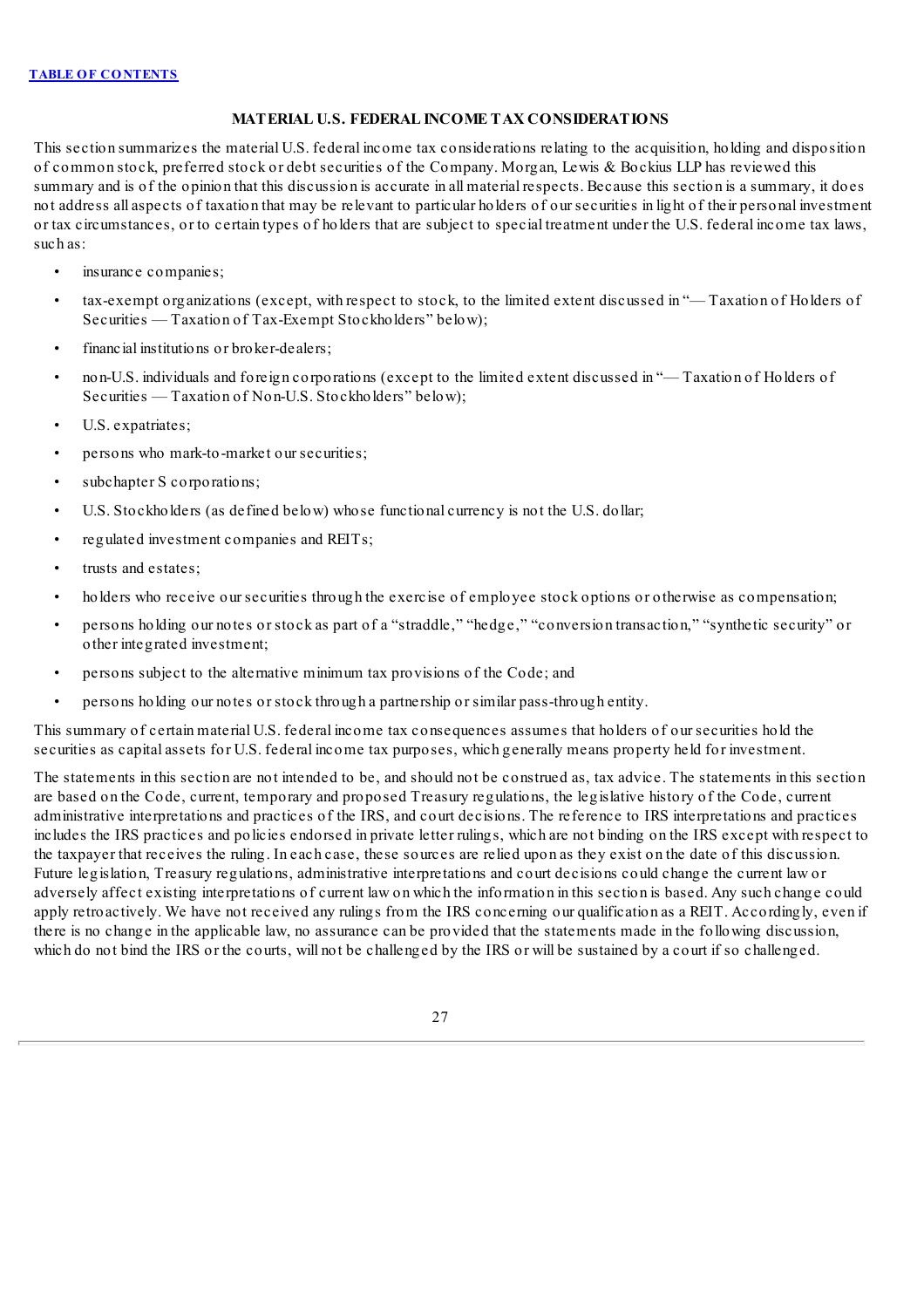WE URGE YOU TO CONSULT YOUR TAX ADVISOR REGARDING THE SPECIFIC TAX CONSEQUENCES TO YOU OF THE PURCHASE, OWNERSHIP AND SALE OF OUR COMMON STOCK, PREFERRED STOCK OR DEBT SECURITIES AND OF OUR ELECTION TO BE TAXED AS A REIT. SPECIFICALLY, YOU ARE URGED TO CONSULT YOUR TAX ADVISOR REGARDING THE FEDERAL, STATE, LOCAL, FOREIGN, AND OTHER TAX CONSEQUENCES OF SUCH PURCHASE, OWNERSHIP, SALE AND ELECTION, AND REGARDING POTENTIALCHANGES IN APPLICABLE TAX LAWS.

### **Taxation of the Company**

The Company was formed in April 2004 as a Maryland corporation. We have elected to be taxed as a REIT for U.S. federal income tax purposes commencing with our taxable year ended December 31, 2004. We believe that, commencing with such taxable year, we have been organized and have operated in such a manner as to qualify as a REIT under the U.S. federal income tax laws, and we intend to continue to operate in such a manner, but no assurances can be given that we will operate in a manner so as to qualify or remain qualified as a REIT. This section discusses the laws governing the U.S. federal income tax treatment of a REIT and holders of its securities. These laws are highly technical and complex.

The Company holds a substantial amount of its assets in two majority-owned subsidiaries, which are referred to as first private REIT and second private REIT, or collectively, the private REITs. The private REITs are also organized to qualify as REITs for U.S. federal income tax purposes. Accordingly, our continued qualification and taxation as a REIT depends on, in addition to the Company's ability to meet, on a continuing basis, through actual results of operations, distribution levels and diversity of stock ownership, various qualification requirements imposed upon REITs by the Code, the private REITs' operating results, organizationalstructure and their ability to meet, on a continuing basis through actual annual results of operations, the various qualification requirements imposed upon REITs by the Code (including satisfying both the 95% and 75% gross income tests on an annual basis and the REIT asset tests at the close of each calendar quarter, as described below). For the remainder of this discussion of the taxation of our Company, unless otherwise noted, references to the Company also include the two private REITs.

In the opinion of Morgan, Lewis & Bockius LLP, the Company, the first private REIT and the second private REIT qualified to be taxed as REITs under the U.S. federal income tax laws for their taxable years ended December 31, 2004, December 31, 2005 and December 31, 2007, respectively, through December 31, 2013, and the Company's and the private REITs' current and proposed method of operations will enable the Company and the private REITs to continue to satisfy the requirements for qualification and taxation as REITs under the U.S. federal income tax laws for their taxable years ending December 31, 2014 and subsequent taxable years. In connection with issuing its opinion, Morgan, Lewis & Bockius LLP will assume the accuracy of an opinion issued by Clifford Chance US LLP, which previously served as our counsel, with respect to all taxable periods prior to November 11, 2011. Morgan, Lewis & Bockius LLP also will assume the accuracy of other tax opinions issued by other tax counsel for certain prior transactions in which Morgan, Lewis & Bockius LLP did not serve as our counsel. Morgan, Lewis & Bockius LLP is also relying, in part, upon our receipt of the opinions of other tax counsel as discussed below under "— Gross Income Tests — Failure to Satisfy Gross Income Tests" to conclude that, if the IRS successfully challenged those opinions, our private REITs would maintain their status as REITs because they would have reasonable cause for any related REIT qualification failures. Investors should be aware that Morgan, Lewis & Bockius LLP's opinion will also be based upon customary assumptions and will be conditioned upon certain representations made by the Company and the private REITs as to factual matters, including representations regarding the nature of its assets and the conduct of its business. Morgan, Lewis & Bockius LLP's opinion is not binding upon the IRS, or any court and speaks as of the date issued.

While we believe that we are organized and operated so that we qualify as a REIT, given the highly complex nature of the rules governing REITs, the ongoing importance of factual determinations and the possibility of future changes in our circumstances or applicable law, no assurance can be given by Morgan, Lewis & Bockius LLP or us that we so qualify for any particular year. Morgan, Lewis & Bockius LLP will have no obligation to advise us or holders of our securities of any subsequent change in the matters stated, represented or assumed or of any subsequent change in the applicable law. In addition, Morgan, Lewis  $\&$ Bockius LLP's opinion will be based on existing U.S. federal income tax law governing qualification as a REIT, which is

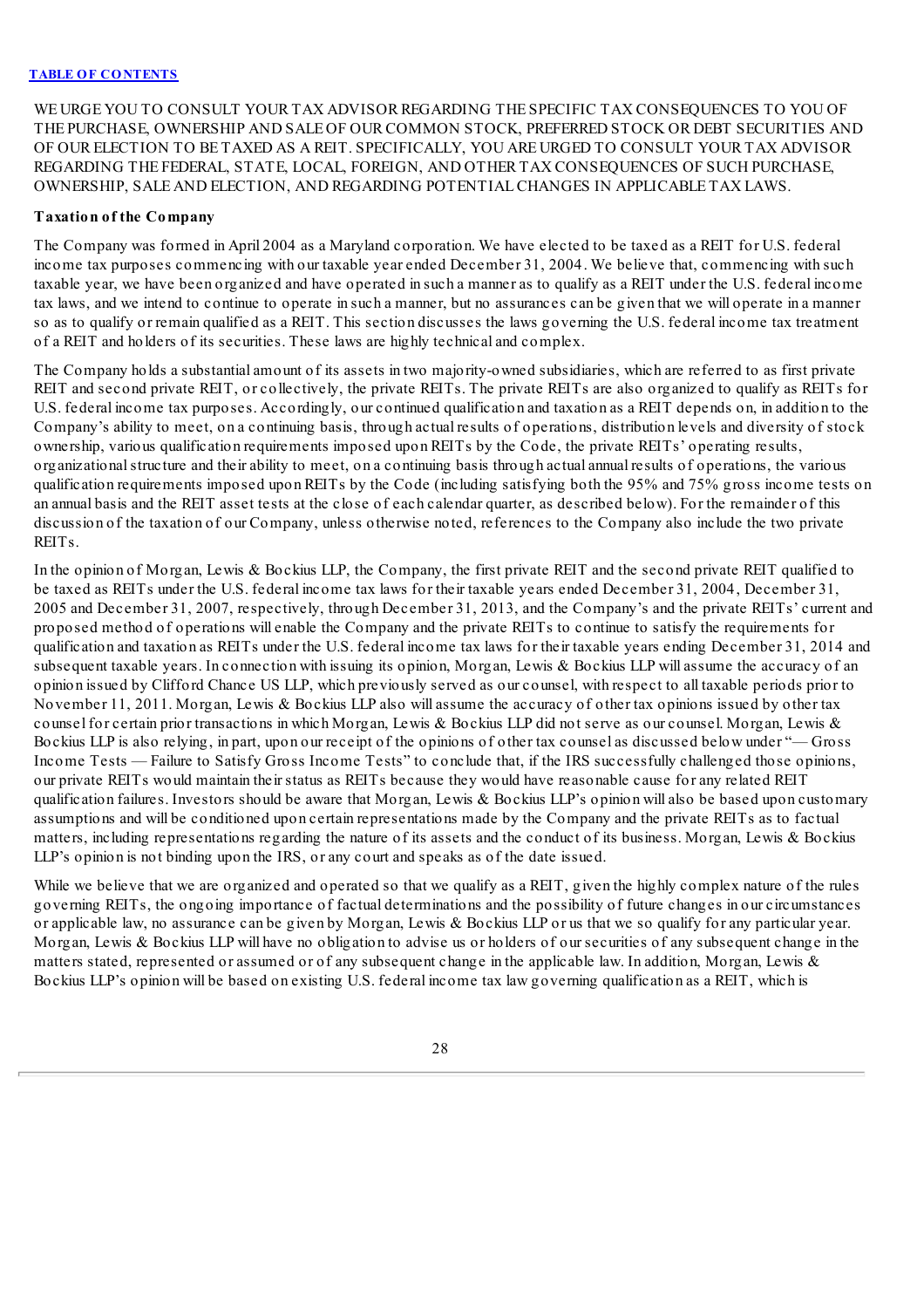subject to change either prospectively or retroactively. Moreover, the Company's and the private REITs' qualification and taxation as REITs will depend upon the Company's and the private REITs' ability to meet on a continuing basis, through actual results, certain qualification tests set forth in the U.S. federal income tax laws. Those qualification tests involve the percentage of income that the Company and the private REITs earn from specified sources, the percentage of the Company's and the private REITs' assets that fall within specified categories, the diversity of the Company's capitalstock ownership, and the percentage of the Company's and the private REITs' earnings that they distribute. Morgan, Lewis & Bockius LLP will not review the Company's or the private REITs' compliance with those tests on a continuing basis. Accordingly, no assurance can be given that the Company's or the private REITs' actual results of operations for any particular taxable year willsatisfy such requirements. Morgan, Lewis & Bockius LLP's opinion does not foreclose the possibility that the Company or the private REITs may have to use one or more of the REIT savings provisions described below, which would require the Company or the private REITs to pay an excise or penalty tax (which could be material) in order for the Company or the private REITs to maintain its REIT qualification. For a discussion of the tax consequences of the Company's failure to qualify as a REIT, see "— Failure to Oualify."

# *Taxation of REITs in General*

If we qualify as a REIT, we generally will not be subject to U.S. federal income tax on the taxable income that we distribute to our stockholders. The benefit of that tax treatment is that it avoids the "double taxation," or taxation at both the corporate and stockholder levels, that generally results from owning stock in a corporation. However, the Company will be subject to federal tax in the following circumstances:

- The Company will pay U.S. federal income tax on any taxable income, including undistributed net capital gain that it does not distribute to stockholders during, or within a specified time period after, the calendar year in which the income is earned.
- The Company may be subject to the "alternative minimum tax" on any items of tax preference including any deductions of net operating losses.
- The Company will pay income tax at the highest corporate rate on:
	- º net income from the sale or other disposition of property acquired through foreclosure ("foreclosure property") that it holds primarily for sale to customers in the ordinary course of business, and
	- º other non-qualifying income from foreclosure property.
- The Company will pay a 100% tax on net income from sales or other dispositions of property, other than foreclosure property, that it holds primarily for sale to customers in the ordinary course of business.
- If the Company fails to satisfy one or both of the 75% gross income test or the 95% gross income test, as described below under "— Gross Income Tests," and nonetheless continues to qualify as a REIT because it meets other requirements, the Company will pay a 100% tax on:
	- the gross income attributable to the greater of the amount by which the Company fails the 75% gross income test or the 95% gross income test, in either case, multiplied by
	- a fraction intended to reflect the Company's profitability.
- If the Company fails to distribute during a calendar year at least the sum of  $(1)$  85% of its REIT ordinary income for the year, (2) 95% of its REIT capital gain net income for the year, and (3) any undistributed taxable income required to be distributed from earlier periods, the Company will pay a 4% nondeductible excise tax on the excess of the required distribution over the sum of (a) the amount the Company actually distributed and (b) the amounts the Company retained and upon which it paid income tax at the corporate level.

29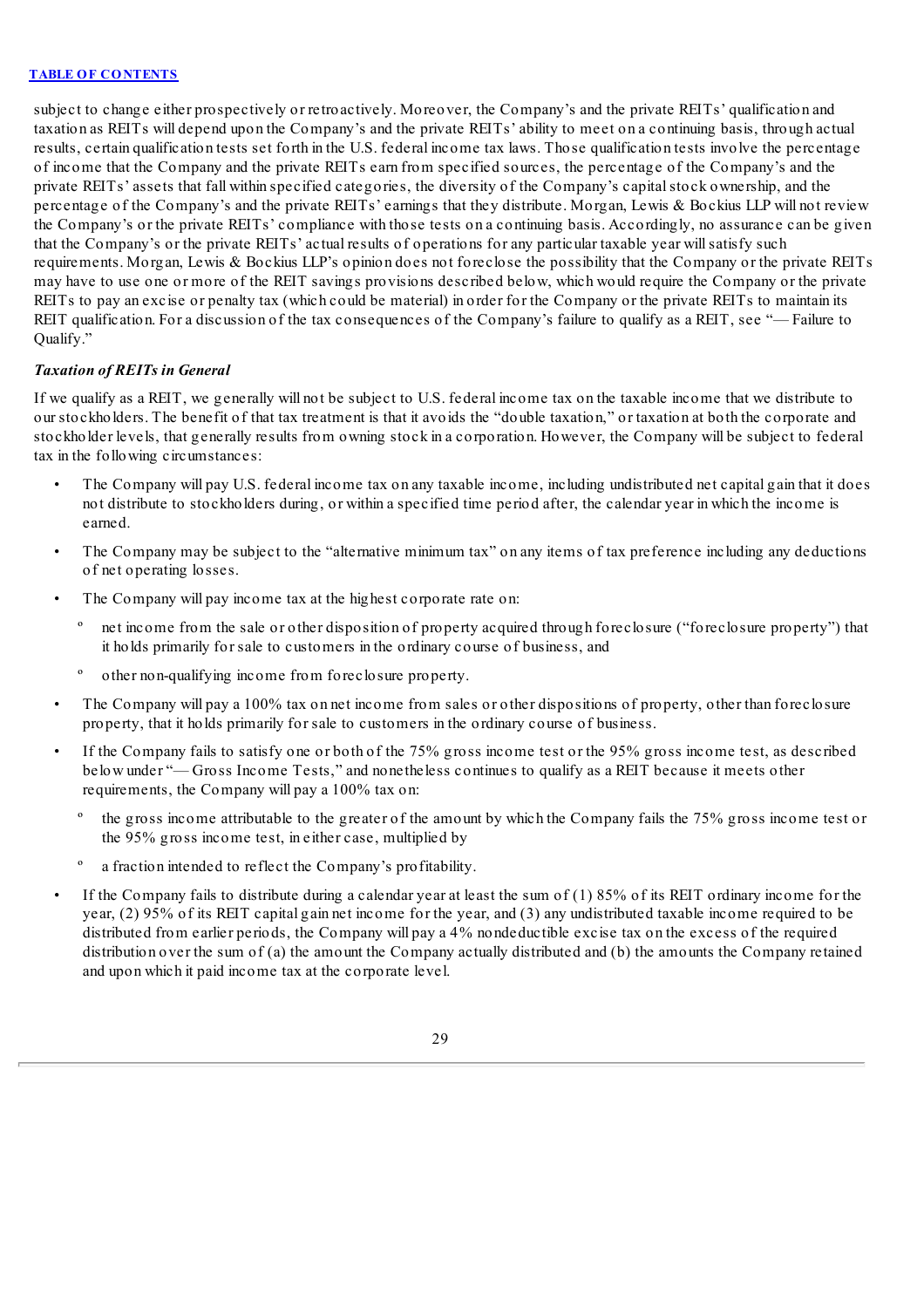- The Company may elect to retain and pay income tax on its net long-term capital gain. In that case, a stockholder would be taxed on its proportionate share of the Company's undistributed long-term capital gain (to the extent that the Company made a timely designation of such gain to the stockholders) and would receive a credit or refund for its proportionate share of the tax the Company paid.
- The Company will be subject to a 100% excise tax on transactions with any taxable TRSs that are not conducted on an arm's-length basis.
- If the Company fails to satisfy any of the asset tests, other than a *de minimis* failure of the 5% asset test, the 10% vote test or 10% value test, as described below under "— Asset Tests," as long as the failure was due to reasonable cause and not to willful neglect, the Company files a description of each asset that caused such failure with the IRS, and the Company disposes of the assets causing the failure or otherwise complies with the asset tests within six months after the last day of the quarter in which it identifies such failure, the Company will pay a tax equal to the greater of \$50,000 or the highest U.S. federal income tax rate then applicable to U.S. corporations (currently 35%) on the net income from the non-qualifying assets during the period in which it failed to satisfy the asset tests.
- If the Company fails to satisfy one or more requirements for REIT qualification, other than the gross income tests and the asset tests, and such failure is due to reasonable cause and not to willful neglect, it will be required to pay a penalty of \$50,000 for each such failure.
- If the Company acquires any asset from a C corporation, or a corporation that generally is subject to full corporate-level tax, in a merger or other transaction in which the Company acquires a basis in the asset that is determined by reference either to the C corporation's basis in the asset or to another asset, the Company will pay tax at the highest regular corporate rate applicable if it recognizes gain on the sale or disposition of the asset during the 10-year period after it acquires the asset provided no election is made for the transaction to be taxable on a current basis. The amount of gain on which the Company will pay tax is the lesser of:
	- the amount of gain that the Company recognizes at the time of the sale or disposition, and
	- º the amount of gain that the Company would have recognized if it had sold the asset at the time it acquired it.
- The Company may be required to pay monetary penalties to the IRS in certain circumstances, including if it fails to meet record-keeping requirements intended to monitor its compliance with rules relating to the composition of a REIT's stockholders, as described below in "— Recordkeeping Requirements."
- The earnings of the Company's lower-tier entities that are subchapter C corporations, including its TRSs, will be subject to federal corporate income tax.

In addition, notwithstanding the Company's qualification as a REIT, the Company may also have to pay certain state and local income taxes because not allstates and localities treat REITs in the same manner that they are treated for U.S. federal income tax purposes. Moreover, as further described below, any TRSs are subject to federal, state and local corporate income tax on their taxable income.

# *Requirements for Qualification*

A REIT is a corporation, trust, or association that meets each of the following requirements:

- 1. It is managed by one or more trustees or directors.
- 2. Its beneficial ownership is evidenced by transferable shares, or by transferable certificates of beneficial interest.
- 3. It would be taxable as a domestic corporation, but for the REIT provisions of the U.S. federal income tax laws.
- 4. It is neither a financial institution nor an insurance company subject to special provisions of the U.S. federal income tax laws.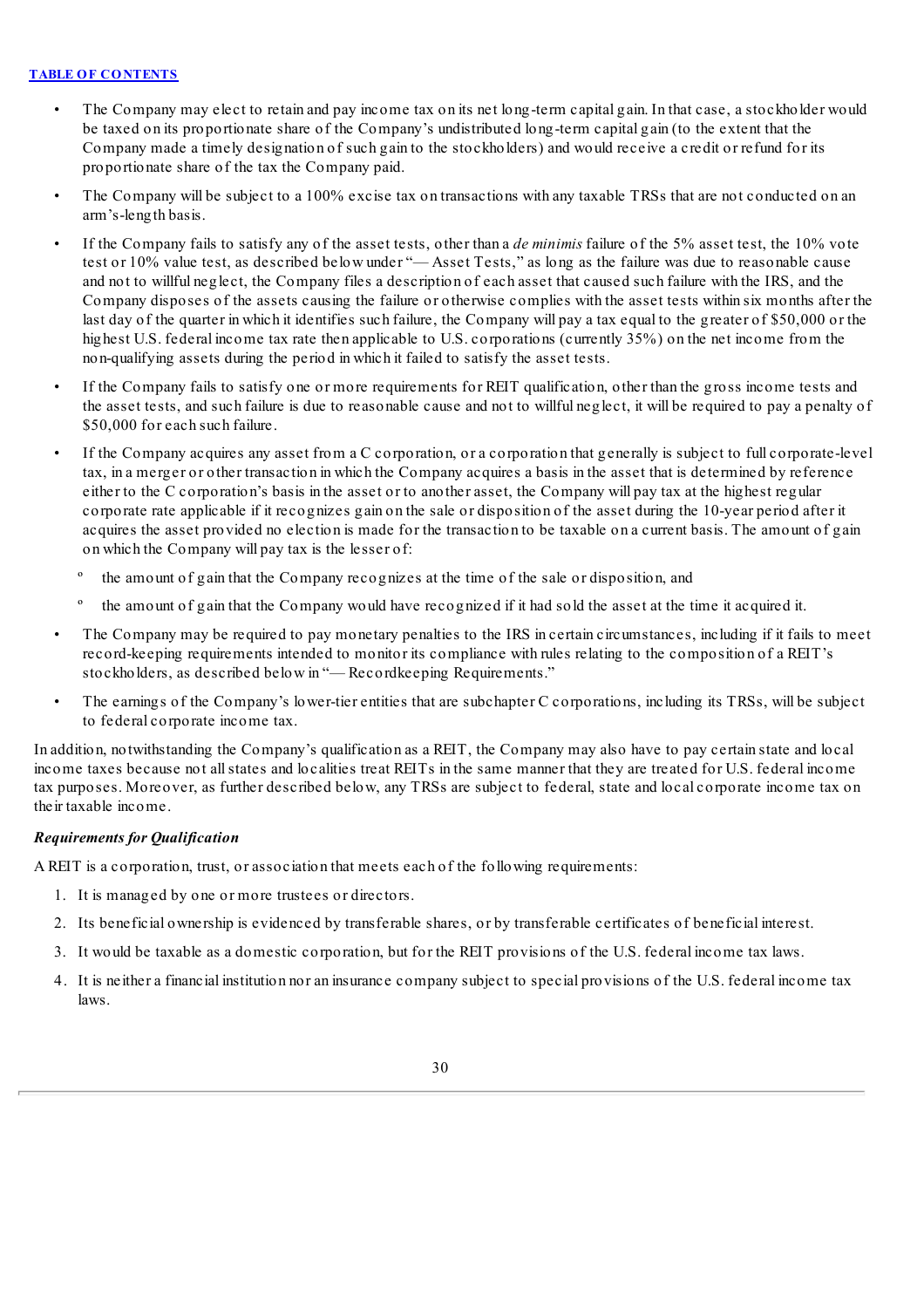- 5. At least 100 persons are beneficial owners of its shares or ownership certificates.
- 6. Not more than 50% in value of its outstanding shares or ownership certificates is owned, directly or indirectly, by five or fewer individuals, which the Code defines to include certain entities, during the last half of any taxable year.
- 7. It elects to be a REIT, or has made such election for a previous taxable year, and satisfies all relevant filing and other administrative requirements established by the IRS that must be met to elect and maintain REIT status.
- 8. It meets certain other qualification tests, described below, regarding the nature of its income and assets and the amount of its distributions to stockholders.
- 9. It uses a calendar year for U.S. federal income tax purposes and complies with the recordkeeping requirements of the U.S. federal income tax laws.

We must meet requirements 1 through 4, 8 and 9 during our entire taxable year and must meet requirement 5 during at least 335 days of a taxable year of 12 months, or during a proportionate part of a taxable year of less than 12 months. If we comply with all the requirements for ascertaining the ownership of our outstanding shares in a taxable year and have no reason to know that we violated requirement 6, we will be deemed to have satisfied requirement 6 for that taxable year. For purposes of determining stock ownership under requirement 6, an "individual" generally includes a supplemental unemployment compensation benefits plan, a private foundation, or a portion of a trust permanently set aside or used exclusively for charitable purposes. An "individual," however, generally does not include a trust that is a qualified employee pension or profit sharing trust under the U.S. federal income tax laws, and beneficiaries of such a trust will be treated as holding the Company's shares in proportion to their actuarial interests in the trust for purposes of requirement 6.

The Company's charter provides restrictions regarding the transfer and ownership of shares of its capitalstock. See "Description of Capital Stock — Restrictions on Ownership and Transfer." The Company believes that it has issued sufficient stock with sufficient diversity of ownership to allow it to satisfy requirements 5 and 6 above. The restrictions in the Company's charter are intended (among other things) to assist the Company in continuing to satisfy requirements 5 and 6 above. These restrictions, however, may not ensure that the Company will, in all cases, be able to satisfy such share ownership requirements. If the Company fails to satisfy these share ownership requirements, the Company's qualification as a REIT may terminate.

# *Ef ect of Subsidiary Entities*

*Qualified REIT Subsidiaries.* A corporation that is a "qualified REIT subsidiary" is not treated as a corporation separate from its parent REIT. All assets, liabilities, and items of income, deduction, and credit of a "qualified REIT subsidiary" are treated as assets, liabilities, and items of income, deduction, and credit of the REIT. A "qualified REIT subsidiary" is a corporation, other than a TRS, all of the stock of which is owned by the REIT. Thus, in applying the requirements described herein, any "qualified REIT subsidiary" that the Company owns will be ignored, and all assets, liabilities, and items of income, deduction, and credit of such subsidiary will be treated as the Company's assets, liabilities, and items of income, deduction, and credit.

*Other Disregarded Entities and Partnerships.* An unincorporated domestic entity, such as a limited liability company that has a single owner, generally is not treated as an entity separate from its owner for U.S. federal income tax purposes. An unincorporated domestic entity with two or more owners is generally treated as a partnership for U.S. federal income tax purposes. In the case of a REIT that is a partner in a partnership that has other partners, the REIT is treated as owning its proportionate share of the assets of the partnership and as earning its allocable share of the gross income of the partnership for purposes of the applicable REIT qualification tests. The Company's proportionate share for purposes of the 10% value test (see "— Asset Tests") is based on its proportionate interest in the equity interests and certain debt securities issued by the partnership. For all of the other asset and income tests, the Company's proportionate share is based on its proportionate interest in the capital interests in the partnership. The Company's proportionate share of the assets, liabilities, and items of income of any partnership, joint venture, or limited liability company that is treated as a partnership for U.S. federal income tax purposes in which the Company acquires an equity

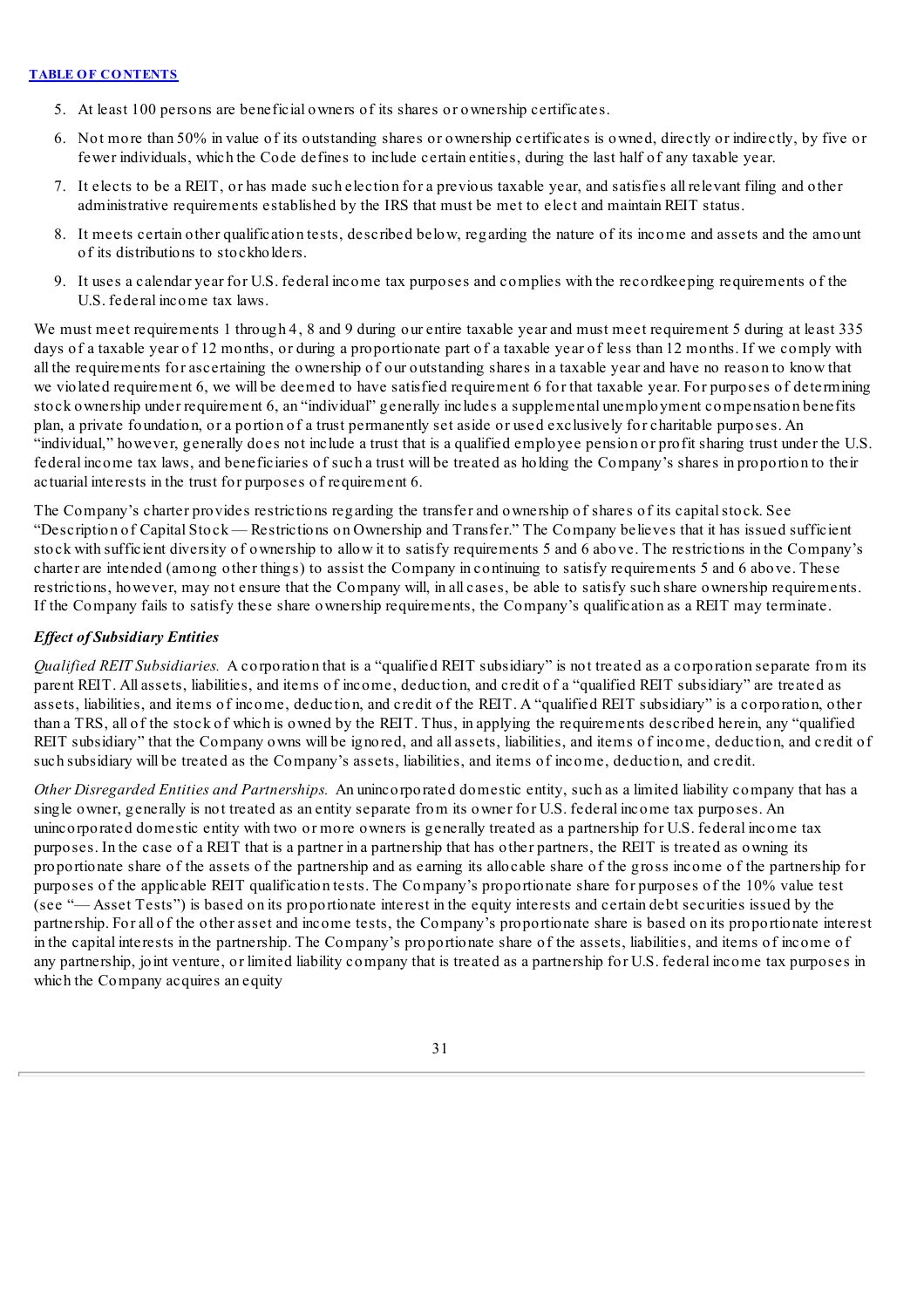interest, directly or indirectly, is treated as the Company's assets and gross income for purposes of applying the various REIT qualification requirements.

The Company has control of the Operating Partnership and the Company intends to operate any subsidiary partnerships in a manner consistent with the requirements for its qualification as a REIT. The Company may from time to time be a limited partner or non-managing member in some of its partnerships and limited liability companies. If a partnership or limited liability company in which the Company owns an interest takes or expects to take actions that could jeopardize the Company's status as a REIT or require it to pay tax, the Company may be forced to dispose of its interest in such entity. In addition, it is possible that a partnership or limited liability company could take an action which could cause the Company to fail a gross income or asset test, and that the Company would not become aware of such action in time to dispose of its interest in the partnership or limited liability company or take other corrective action on a timely basis. In that case, the Company could fail to qualify as a REIT unless it was entitled to relief, as described below.

*Taxable REIT Subsidiaries.* A REIT may own up to 100% of the shares of one or more TRSs. A TRS is a fully taxable corporation that may earn income that would not be qualifying income if earned directly by the parent REIT. The subsidiary and the REIT must jointly elect to treat the subsidiary as a TRS. A corporation of which a TRS directly or indirectly owns more than 35% of the voting power or value of the securities will automatically be treated as a TRS. The Company is not treated as holding the assets of a TRS or as receiving any income that the TRS earns. Rather, the stock issued by a TRS to the Company is an asset in the Company's hands, and the Company treats the distributions paid to it from such TRS, if any, as income. This treatment may affect the Company's compliance with the gross income and asset tests. Because the Company does not include the assets and income of TRSs in determining its compliance with the REIT requirements, the Company may use such entities to indirectly undertake activities, such as earning fee income that the REIT rules might otherwise preclude it from doing directly or through pass-through subsidiaries. Overall, no more than 25% of the value of a REIT's assets may consist of stock or securities of one or more TRSs.

A TRS pays income tax at regular corporate rates on any income that it earns. In addition, the "earnings stripping" rules of Section  $163(i)$  of the Code may limit the deductibility of interest paid or accrued by a TRS to its parent REIT to assure that the TRS is subject to an appropriate level of corporate taxation. Further, the TRS rules impose a 100% excise tax on REITs for transactions between a TRS and its parent REIT or the REIT's tenants that are not conducted on an arm's-length basis.

A TRS may not directly or indirectly operate or manage any health care facilities assets or lodging facilities or provide rights to any brand name under which any health care facility or lodging facility is operated. A TRS is not considered to operate or manage a "qualified health care property" or "qualified lodging facility" solely because the TRS directly or indirectly possesses a license, permit, or similar instrument enabling it to do so.

Rent that the Company receives from a TRS will qualify as "rents from real property" as long as (1) at least 90% of the leased space in the property is leased to persons other than TRSs and related-party tenants, and (2) the amount paid by the TRS to rent space at the property is substantially comparable to rents paid by other tenants of the property for comparable space, as described in further detail below under "— Gross Income Tests — Rents from Real Property." If the Company leases space to a TRS in the future, it willseek to comply with these requirements.

The Company has elected to treat certain subsidiary corporations as TRSs. As explained below in "— Gross Income Tests — Fee Income," fee income earned by a REIT is generally not qualifying income for purposes of the 75% and 95% gross income tests. A TRS may also provide services with respect to the Company's properties to the extent the Company determines that having a TRS provide those services will assist the Company in complying with the gross income tests applicable to REITs. See "— Gross Income Tests — Rents From Real Property." In addition, if the Company decides to acquire properties opportunistically in anticipation of immediate resale, the Company will need to conduct that activity through a TRS to avoid the 100% prohibited transactions tax. See "— Gross Income Tests — Prohibited Transactions." The Company may form one or more additional TRSs in the future.

32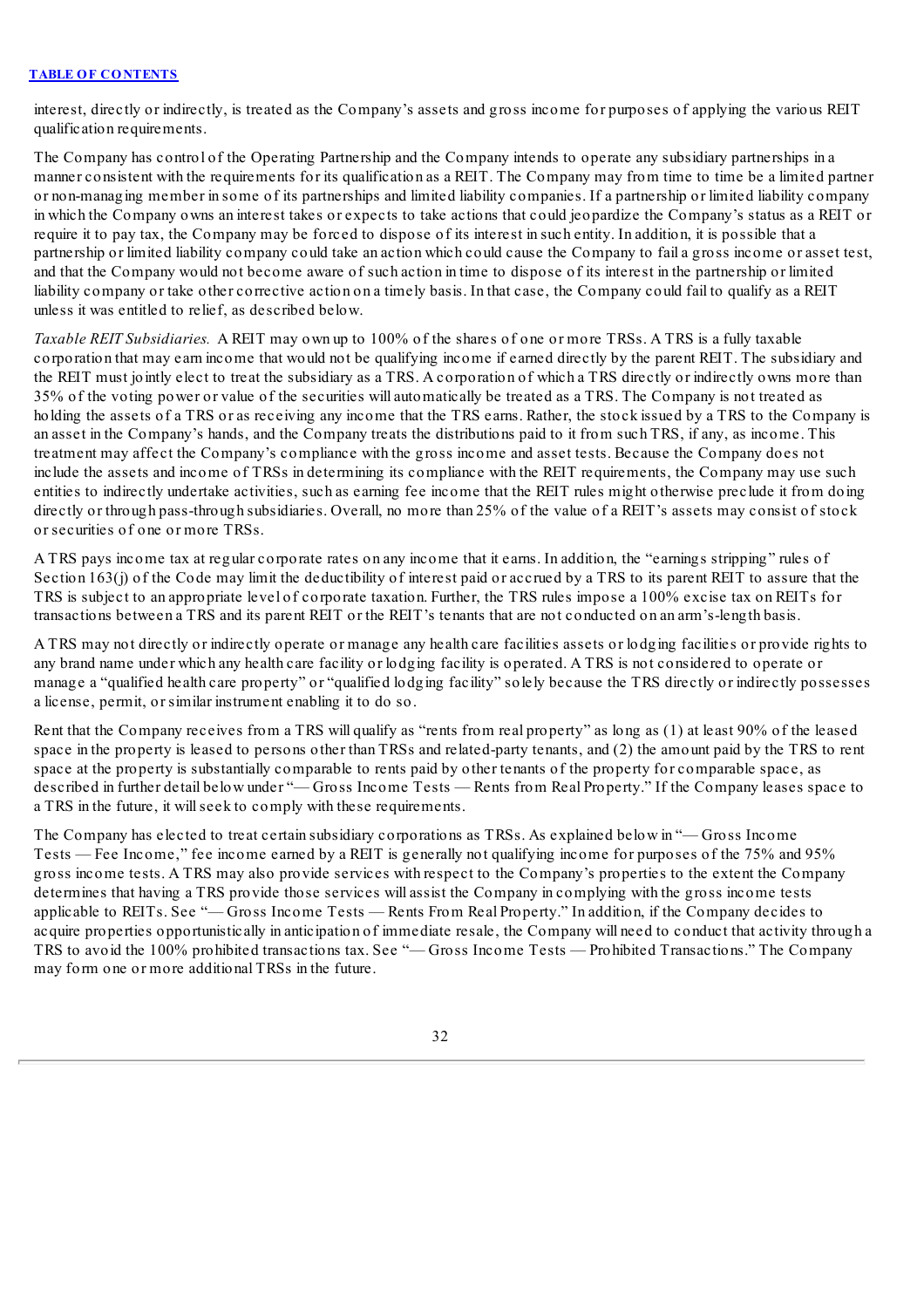*Taxable Mortgage Pools.* An entity, or a portion of an entity, may be classified as a taxable mortgage pool ("TMP") under the Code if:

- substantially all of its assets consist of debt obligations or interests in debt obligations;
- more than 50% of those debt obligations are real estate mortgage loans or interests in real estate mortgage loans as of specified testing dates;
- the entity has issued debt obligations that have two or more maturities; and
- the payments required to be made by the entity on its debt obligations "bear a relationship" to the payments to be received by the entity on the debt obligations that it holds as assets.

Under Treasury regulations, if less than 80% of the assets of an entity (or a portion of an entity) consists of debt obligations, these debt obligations are considered not to comprise "substantially all" of its assets, and therefore the entity would not be treated as a TMP.

To the extent we make or have made significant investments in mortgage loans or mortgage-backed securities ("MBS"), we may convey one or more pools of real estate mortgage loans to a trust or other special purpose entity, which issues several classes of mortgage-backed bonds having different maturities, and the cash flow on the real estate mortgage loans will be the sole source of payment of principal and interest on the several classes of mortgage-backed bonds. We would not likely make a REMIC election with respect to such securitization transactions, and, as a result, each such transaction would be a TMP.

A TMP generally is treated as a corporation for U.S. federal income tax purposes. However, special rules apply to a REIT, a portion of a REIT, or a qualified REIT subsidiary that is a TMP. If a REIT owns directly, or indirectly through one or more qualified REIT subsidiaries or other entities that are disregarded as a separate entity for U.S. federal income tax purposes, 100% of the equity interest in the TMP, the TMP will be a qualified REIT subsidiary and, therefore, ignored as an entity separate from the parent REIT for U.S. federal income tax purposes and would not generally affect the tax qualification of the REIT. Rather, the consequences of the TMP classification would generally, except as described below, be limited to the REIT's stockholders. See "— Excess Inclusion Income."

If we own less than 100% of the ownership interests in a subsidiary that is a TMP, the foregoing rules would not apply. Rather, the subsidiary would be treated as a corporation for U.S. federal income tax purposes, and would potentially be subject to U.S. federal corporate income tax. In addition, this characterization would alter our REIT income and asset test calculations and could adversely affect our compliance with those requirements. We do not expect that we would form any subsidiary in which we own some, but less than all, of the ownership interests that would become a TMP, and we intend to monitor the structure of any TMPs in which we have an interest to ensure that they will not adversely affect our qualification as a REIT.

In general, we currently own and expect to own 100% of the equity in entities that are TMPs. Such entities are and will be held through our private REITs so that they are qualified REIT subsidiaries of our private REITs and their assets and liabilities are treated as assets and liabilities of our private REITs. Consequently, the net income from such assets and liabilities would not be subject to corporate-level tax, even if they were to be treated as a TMP, although the excess inclusion rules described below apply. Although no assurance can be provided, we have concluded that our existing financings are not expected to generate excess inclusion income in 2014 or any future year.

### *Gross Income Tests*

The Company must satisfy two gross income tests annually to maintain its qualification as a REIT. First, at least 75% of the Company's gross income for each taxable year must consist of defined types of income that it derives, directly or indirectly, from investments relating to real property or mortgages on real property or qualified temporary investment income. Qualifying income for purposes of that 75% gross income test generally includes:

- rents from real property;
- interest on debt secured by mortgages on real property, or on interests in real property;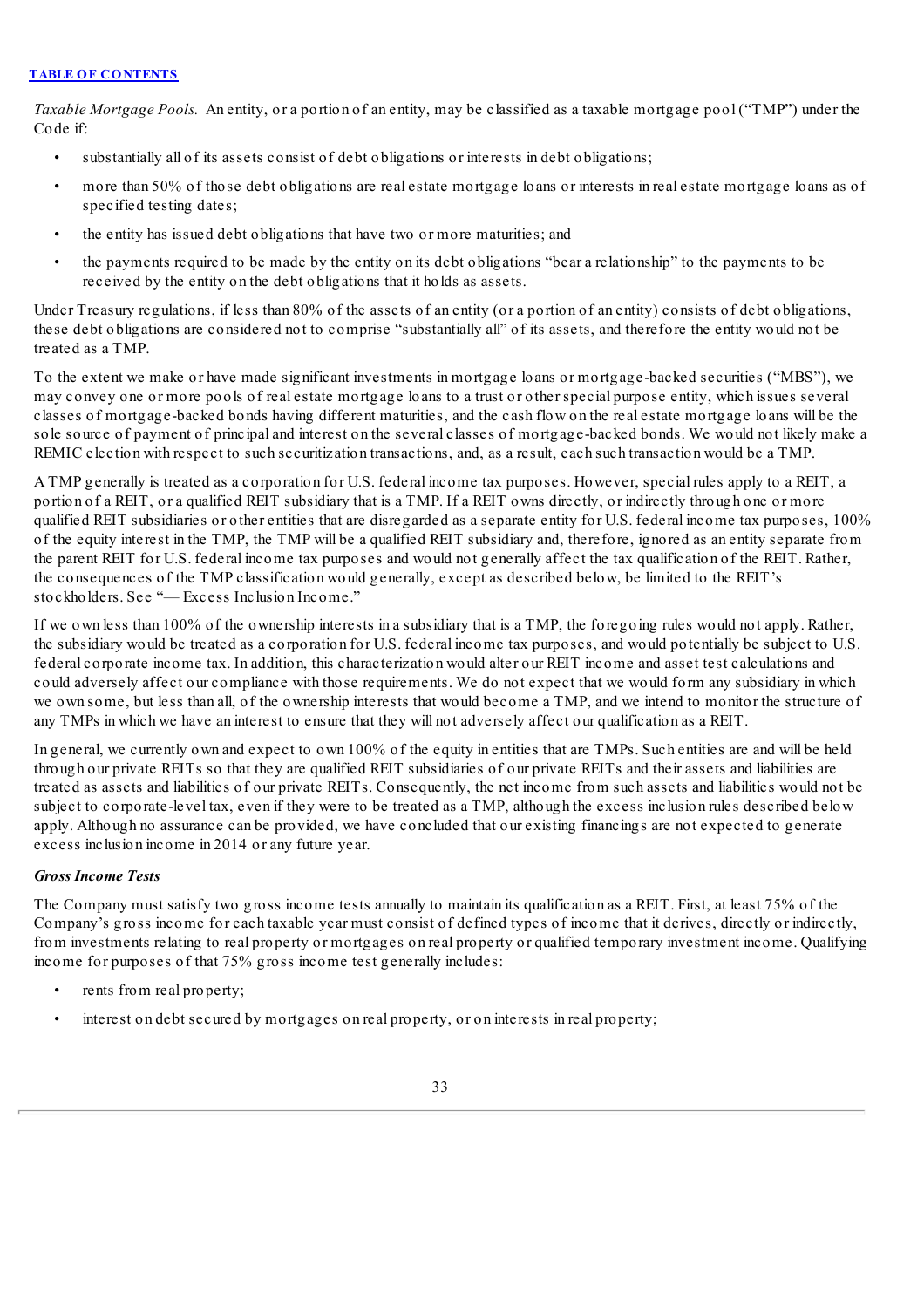- dividends or other distributions on, and gain from the sale of, shares in other REITs;
- gain from the sale of real estate assets;
- income and gain derived from foreclosure property; and
- income derived from the temporary investment of new capital that is attributable to the issuance of the Company's stock or a public offering of the Company's debt with a maturity date of at least five years and that the Company receives during the one-year period beginning on the date on which it received such new capital.

Second, in general, at least 95% of the Company's gross income for each taxable year must consist of income that is qualifying income for purposes of the 75% gross income test, other types of interest and dividends, gain from the sale or disposition of shares or securities, or any combination of these. Cancellation of indebtedness income and gross income from our sale of property that the Company holds primarily for sale to customers in the ordinary course of business is excluded from both the numerator and the denominator in both gross income tests. In addition, income and gain from "hedging transactions" that the Company enters into to hedge indebtedness incurred or to be incurred to acquire or carry real estate assets and that are clearly and timely identified as such will be excluded from both the numerator and the denominator for purposes of the 75% and 95% gross income tests. In addition, certain foreign currency gains will be excluded from gross income for purposes of one or both of the gross income tests. See "— Foreign Currency Gain." The following paragraphs discuss the specific application of the gross income tests to the Company.

*Rents from Real Property.* Rent that the Company receives from its real property will qualify as "rents from real property," which is qualifying income for purposes of the 75% and 95% gross income tests, only if the following conditions are met:

- First, the rent must not be based, in whole or in part, on the income or profits of any person, but may be based on a fixed percentage or percentages of receipts or sales.
- Second, neither the Company nor a direct or indirect owner of 10% or more of the Company's stock may own, actually or constructively, 10% or more of a tenant from whom the Company receives rent, other than a TRS.
- Third, if the rent attributable to personal property leased in connection with a lease of real property is 15% or less of the total rent received under the lease, then the rent attributable to personal property will qualify as rents from real property. However, if the 15% threshold is exceeded, the rent attributable to personal property will not qualify as rents from real property.
- Fourth, the Company generally must not operate or manage its real property or furnish or render services to its tenants, other than through an "independent contractor" who is adequately compensated and from whom the Company does not derive revenue. However, the Company need not provide services through an "independent contractor," but instead may provide services directly to its tenants, if the services are "usually or customarily rendered" in connection with the rental of space for occupancy only and are not considered to be provided for the tenants' convenience. In addition, the Company may provide a minimal amount of "noncustomary" services to the tenants of a property, other than through an independent contractor, as long as its income from the services (valued at not less than 150% of the Company's direct cost of performing such services) does not exceed 1% of The Company's income from the related property. Furthermore, the Company may own up to 100% of the stock of a TRS which may provide customary and noncustomary services to its tenants without tainting its rental income for the related properties.

If a portion of the rent that the Company receives from a property does not qualify as "rents from real property" because the rent attributable to personal property exceeds 15% of the total rent for a taxable year, the portion of the rent that is attributable to personal property will not be qualifying income for purposes of either the 75% or 95% gross income test. Thus, if such rent attributable to personal property, plus any other income that is non-qualifying income for purposes of the 95% gross income test, during a taxable year exceeds 5% of the Company's gross income during the year, the Company would lose its REIT qualification. If, however, the rent from a particular property does not qualify as "rents from real property" because either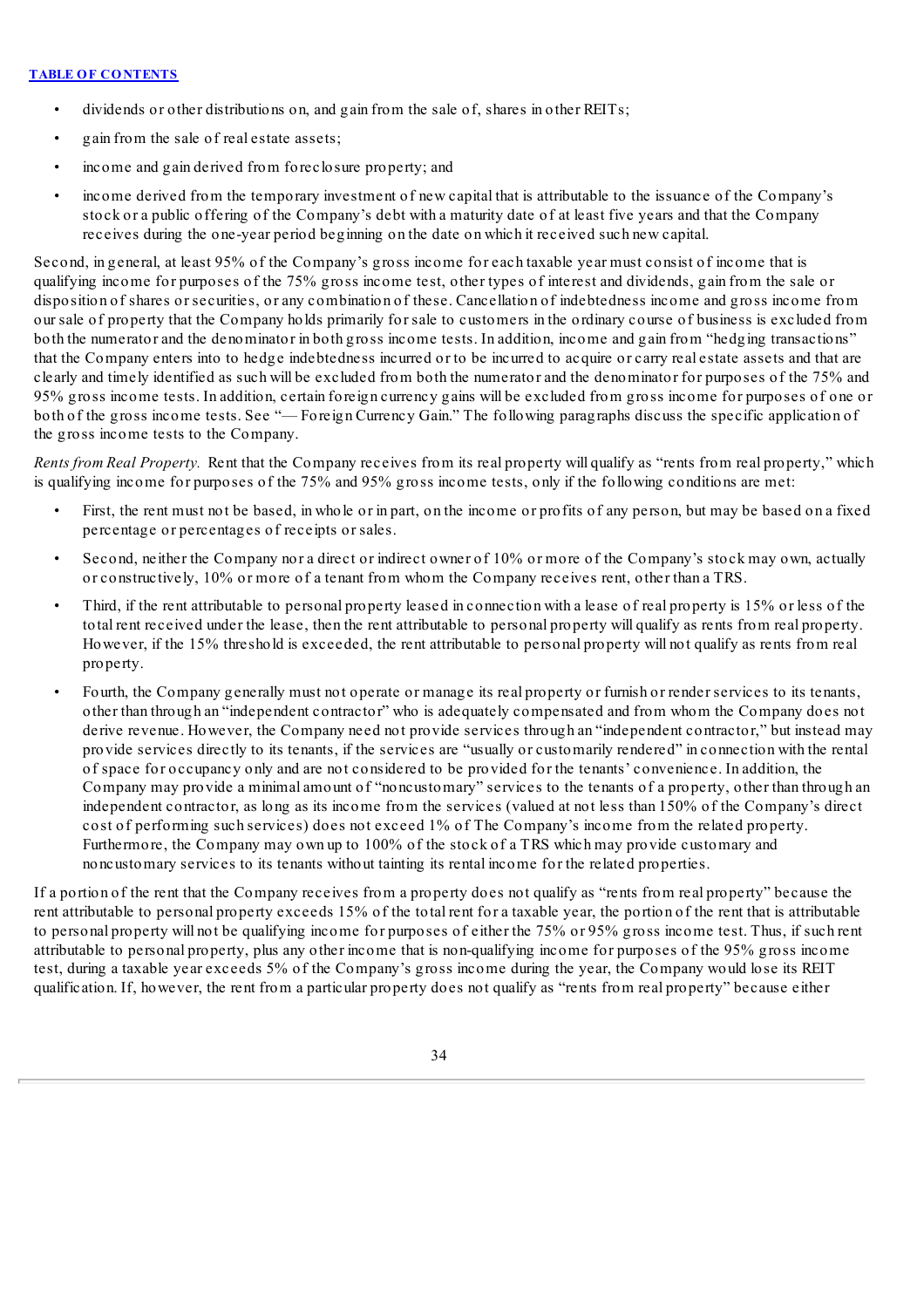(1) the rent is considered based on the income or profits of the related tenant, (2) the tenant either is a related party tenant or fails to qualify for the exceptions to the related party tenant rule for qualifying TRSs or (3) the Company furnishes noncustomary services to the tenants of the property, or manages or operates the property, other than through a qualifying independent contractor or a TRS, none of the rent from that property would qualify as "rents from real property."

*Interest.* The term "*interest*" generally does not include any amount received or accrued, directly or indirectly, if the determination of such amount depends in whole or in part on the income or profits of any person. However, interest generally includes the following:

- an amount that is based on a fixed percentage or percentages of receipts or sales; and
- an amount that is based on the income or profits of a debtor, as long as the debtor derives substantially all of its income from the real property securing the debt from leasing substantially all of its interest in the property, and only to the extent that the amounts received by the debtor would be qualifying "rents from real property" if received directly by a REIT.

If a loan contains a provision that entitles a REIT to a percentage of the borrower's gain upon the sale of the real property securing the loan or a percentage of the appreciation in the property's value as of a specific date, income attributable to that loan provision will be treated as gain from the sale of the property securing the loan, which generally is qualifying income for purposes of both gross income tests.

Interest income constitutes qualifying mortgage interest for purposes of the 75% gross income test to the extent that the obligation is secured by a mortgage on real property. If we receive interest income with respect to a mortgage loan that is secured by both real property and other property, and the highest principal amount of the loan outstanding during a taxable year exceeds the fair market value of the real property on the date that we acquired or originated the mortgage loan, the interest income will be apportioned between the real property and the other property, and our income from the arrangement will qualify for purposes of the 75% gross income test only to the extent that the interest is allocable to the real property. Even if a loan is not secured by real property or is under secured, the income that it generates may nonetheless qualify for purposes of the 95% gross income test.

To the extent that the terms of a loan provide for contingent interest that is based on the cash proceeds realized upon the sale of the property securing the loan, or a shared appreciation provision, income attributable to the participation feature will be treated as gain from sale of the underlying property, which generally will be qualifying income for purposes of both the 75% and 95% gross income tests, *provided* that the property is not inventory or dealer property in the hands of the borrower or us.

To the extent that we derive interest income from a loan where all or a portion of the amount of interest payable is contingent, such income generally will qualify for purposes of the gross income tests only if it is based upon the gross receipts or sales and not the net income or profits of any person. This limitation does not apply, however, to a mortgage loan where the borrower derives substantially all of its income from the property from the leasing of substantially all of its interest in the property to tenants, to the extent that the rental income derived by the borrower would qualify as rents from real property had it been earned directly by us.

Any amount includible in our gross income with respect to a regular or residual interest in a REMIC generally is treated as interest on an obligation secured by a mortgage on real property. If, however, less than 95% of the assets of a REMIC consists of real estate assets (determined as if we held such assets), we will be treated as receiving directly our proportionate share of the income of the REMIC for purposes of determining the amount that is treated as interest on an obligation secured by a mortgage on real property. The IRS has also issued guidance providing that, among other things, if a REIT holds a regular interest in an "eligible REMIC," or a residual interest in an "eligible REMIC" that informs the REIT that at least 80% of the REMIC's assets constitute real estate assets, then the REIT may treat 80% of the gross income received with respect to the interest in the REMIC as interest on an obligation secured by a mortgage on real property for the purpose of the 75% gross income test. For this purpose, a REMIC is an "eligible REMIC" if: (i) the REMIC has received a guarantee from the Federal National Mortgage Association or the Federal Home Loan Mortgage Corporation that will allow the REMIC to make any principal and interest payments on its regular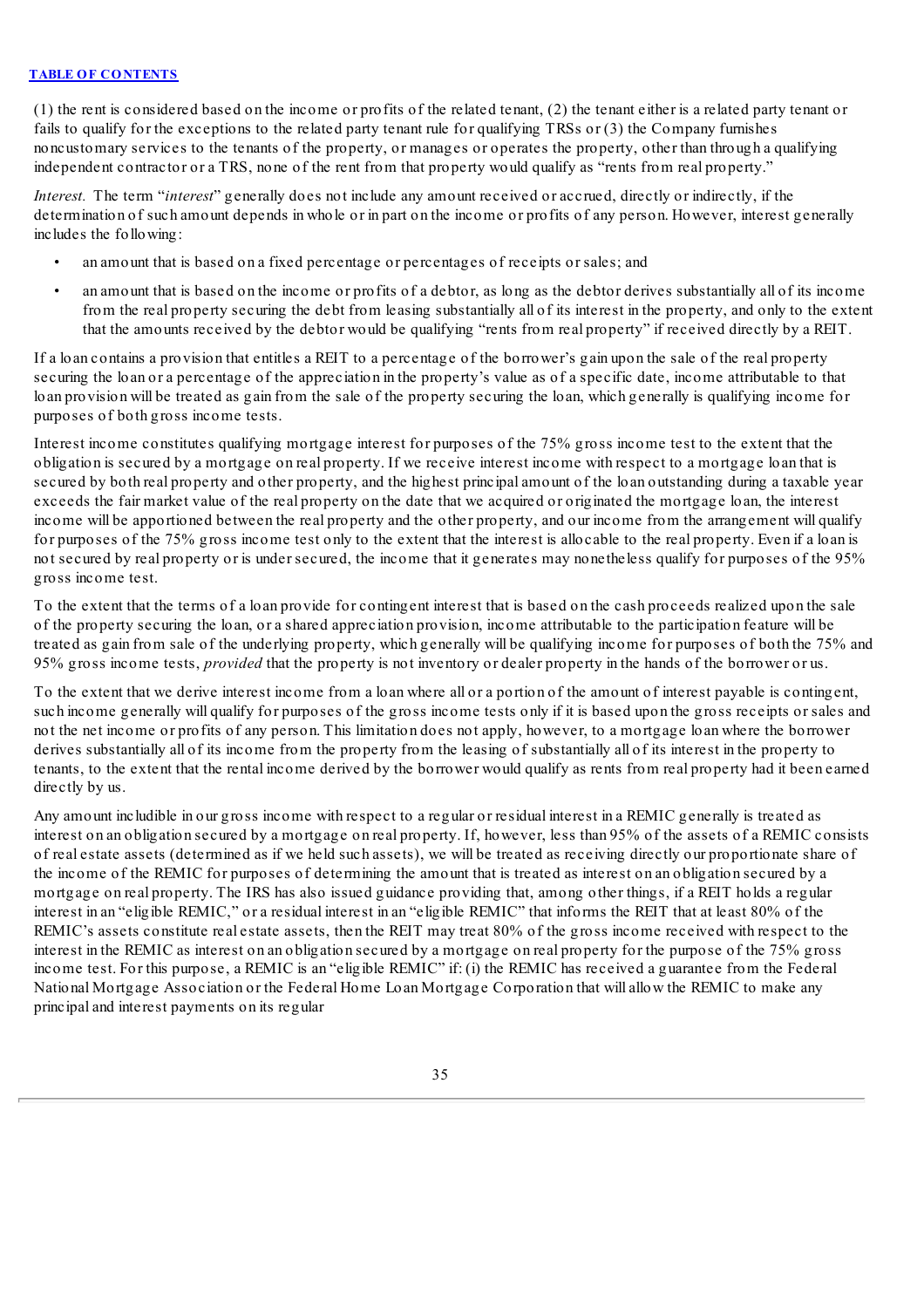and residual interests; and (ii) all of the REMIC's mortgages and pass-through certificates are secured by interests in singlefamily dwellings. If we were to acquire an interest in an "eligible REMIC" less than 95% of the assets of which constitute real estate assets, the IRS guidance described above may generally allow us to treat 80% of the gross income derived from the interest as qualifying income for the purposes of 75% REIT gross income test. Although the portion of the income from such a REMIC interest that does not qualify would likely be qualifying income for the purpose of the 95% REIT gross income test, the remaining 20% of the REMIC interest generally would not qualify as a real estate asset, which could adversely affect our ability to satisfy the REIT asset tests.

Among the assets we hold are certain mezzanine loans secured by equity interests in a pass-through entity that directly or indirectly owns real property, rather than a direct mortgage on the real property. The IRS has issued Revenue Procedure 2003- 65 (the "Revenue Procedure"), which provides a safe harbor pursuant to which a mezzanine loan, if it meets each of the requirements contained in the Revenue Procedure, will be treated by the IRS as a real estate asset for purposes of the REIT asset tests, and interest derived from it will be treated as qualifying mortgage interest for purposes of the 75% gross income test (described above). Although the Revenue Procedure provides a safe harbor on which taxpayers may rely, it does not prescribe rules of substantive tax law. Moreover, the mezzanine loans that we have originated or acquired typically do not meet all of the requirements for reliance on this safe harbor. Hence, there can be no assurance that the IRS will not challenge the qualification of such assets as real estate assets for purposes of the REIT asset tests or the interest generated by these loans as qualifying income under the 75% gross income test (described above). To the extent we make corporate mezzanine loans, such loans will not qualify as real estate assets and interest income with respect to such loans will not be qualifying income for the 75% gross income test (described above).

We believe that the interest, original issue discount, and market discount income that we receive from our mortgage-related securities generally will be qualifying income for purposes of both gross income tests. However, to the extent that we own non-REMIC collateralized mortgage obligations, non-REMIC pay-through bonds and pass-through debt instruments, such as collateralized mortgage obligations or CMOs, or other debt instruments secured by mortgage loans (rather than by real property) or secured by non-real estate assets, or debt securities that are not secured by mortgages on real property or interests in real property, the interest income received with respect to such securities generally will be qualifying income for purposes of the 95% gross income test, but not the 75% gross income test. In addition, the loan amount of a mortgage loan that we own may exceed the value of the real property securing the loan. In that case, a portion of the income from the loan will be qualifying income for purposes of the 95% gross income test, but not the 75% gross income test.

In connection with our legacy special finance business, we may hold certain participation interests, including B-Notes, in mortgage loans and mezzanine loans. B-Notes are interests in underlying loans created by virtue of participations or similar agreements to which the originators of the loans are parties, along with one or more participants. The borrower on the underlying loan is typically not a party to the participation agreement. The performance of this investment depends upon the performance of the underlying loan and, if the underlying borrower defaults, the participant typically has no recourse against the originator of the loan. The originator often retains a senior position in the underlying loan and grants junior participations which absorb losses first in the event of a default by the borrower. We generally expect to treat our participation interests as qualifying real estate assets for purposes of the REIT asset tests described below and interest that we derive from such investments as qualifying mortgage interest for purposes of the 75% gross income test. The appropriate treatment of participation interests for U.S. federal income tax purposes is not entirely certain, however, and no assurance can be given that the IRS will not challenge our treatment of our participation interests. In the event of a determination that such participation interests do not qualify as real estate assets, or that the income that we derive from such participation interests does not qualify as mortgage interest for purposes of the REIT asset and income tests, we could be subject to a penalty tax, or could fail to qualify as a REIT.

Many of the terms of our mortgage loans, mezzanine loans and subordinated mortgage interests and the loans supporting our mortgage-backed securities in connection with our legacy special finance business have been modified and may in the future be modified. Under the Code, if the terms of a loan are modified in a manner

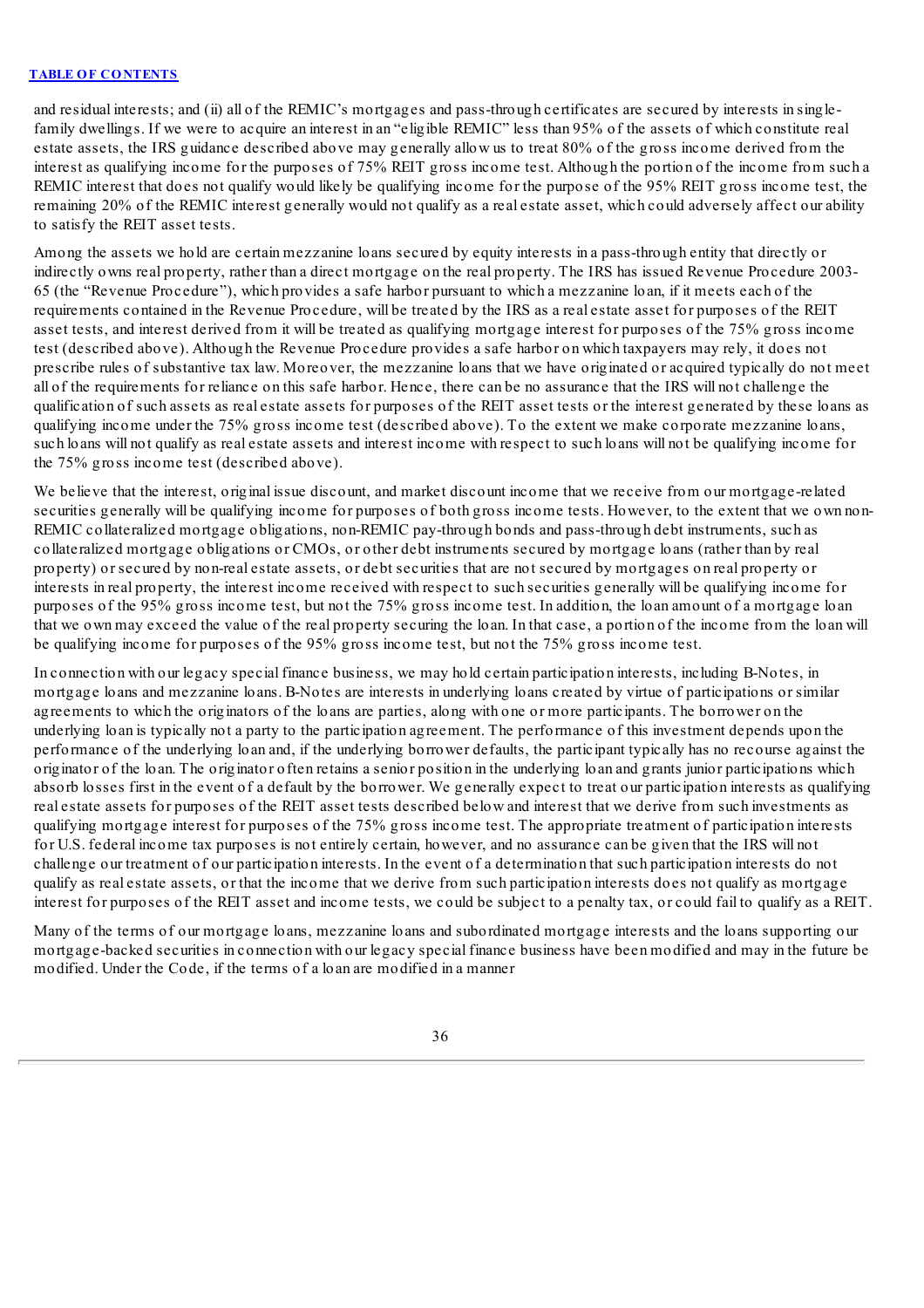constituting a "significant modification," such modification triggers a deemed exchange of the original loan for the modified loan. IRS Revenue Procedure 2011-16 provides a safe harbor pursuant to which the Company will not be required to redetermine the fair market value of the real property securing a loan for purposes of the gross income and asset tests in connection with a loan modification that is: (1) occasioned by a borrower default; or (2) made at a time when the Company reasonably believes that the modification to the loan willsubstantially reduce a significant risk of default on the original loan. No assurance can be provided all of the Company's loan modifications have or will qualify for the safe harbor in Revenue Procedure 2011-16. To the extent the Company significantly modifies loans in a manner that does not qualify for that safe harbor, the Company will be required to redetermine the value of the real property securing the loan at the time it was significantly modified. In determining the value of the real property securing such a loan, the Company generally will not obtain third-party appraisals but rather will rely on internal valuations. No assurance can be provided that the IRS will not successfully challenge the Company's internal valuations. If the terms of the Company's mortgage loans, mezzanine loans and subordinated mortgage interests and loans supporting our mortgage-backed securities are significantly modified in a manner that does not qualify for the safe harbor in Revenue Procedure 2011-16 and the fair market value of the real property securing such loans has decreased significantly, the Company could fail the 75% gross income test, the 75% asset test and/or the 10% value test.

*COD Income.* From time-to-time, the Company and its subsidiaries recognize COD income in connection with repurchasing debt at a discount. COD income is excluded from gross income for purposes of both the 75% and 95% gross income tests.

*Excess Inclusion Income.* If we acquire a residual interest in a REMIC, we may realize excess inclusion income. If we are deemed to have issued debt obligations having two or more maturities, the payments on which correspond to payments on mortgage loans owned by us, such arrangement will be treated as a TMP for U.S. federal income tax purposes. See above "— Taxable Mortgage Pools." If all or a portion of our company is treated as a TMP, our qualification as a REIT generally should not be impaired. However, to the extent that all or a portion of our company is treated as a TMP, or we make investments or enter into financing and securitization transactions that give rise to us being considered to own an interest in one or more TMPs, a portion of our REIT taxable income may be characterized as excess inclusion income and allocated to our stockholders, generally in a manner set forth under the Code and the applicable Treasury regulations. Although no assurance can be provided, we have concluded that our existing financings are not expected to generate excess inclusion income in 2014 or any future year. If a portion of our dividends constitute excess inclusion income, it would likely increase the tax liability of taxexempt stockholders, non-U.S. stockholders and stockholders with net operating losses. We have not reported any excess inclusion income since January 1, 2012. The Treasury Department has issued guidance governing the tax treatment of stockholders of a REIT that owns an interest in a TMP, is also a TMP, or is a holder of a residual interest in a REMIC. Excess inclusion income is an amount, with respect to any calendar quarter, equal to the excess, if any, of (i) income tax allocable to the holder of a residual interest in a REMIC during such calendar quarter over (ii) the sum of amounts allocated to each day in the calendar quarter equal to its ratable portion of the product of (a) the adjusted issue price of the interest at the beginning of the quarter multiplied by (b) 120% of the long term federal rate (determined on the basis of compounding at the close of each calendar quarter and properly adjusted for the length of such quarter). Our excess inclusion income would be allocated among our stockholders that hold our common stock in record name in proportion to dividends paid to such stockholders. A stockholder's share of any excess inclusion income:

- could not be offset by net operating losses of a stockholder;
- in the case of a stockholder who is a REIT, a RIC, a common trust fund or other pass-through entity, would be considered excess inclusion income of such entity and such entity will be subject to tax at the highest corporate rate on any excess inclusion income allocated to their owners that are disqualified organizations;
- would be subject to tax as unrelated business taxable income to a tax-exempt holder;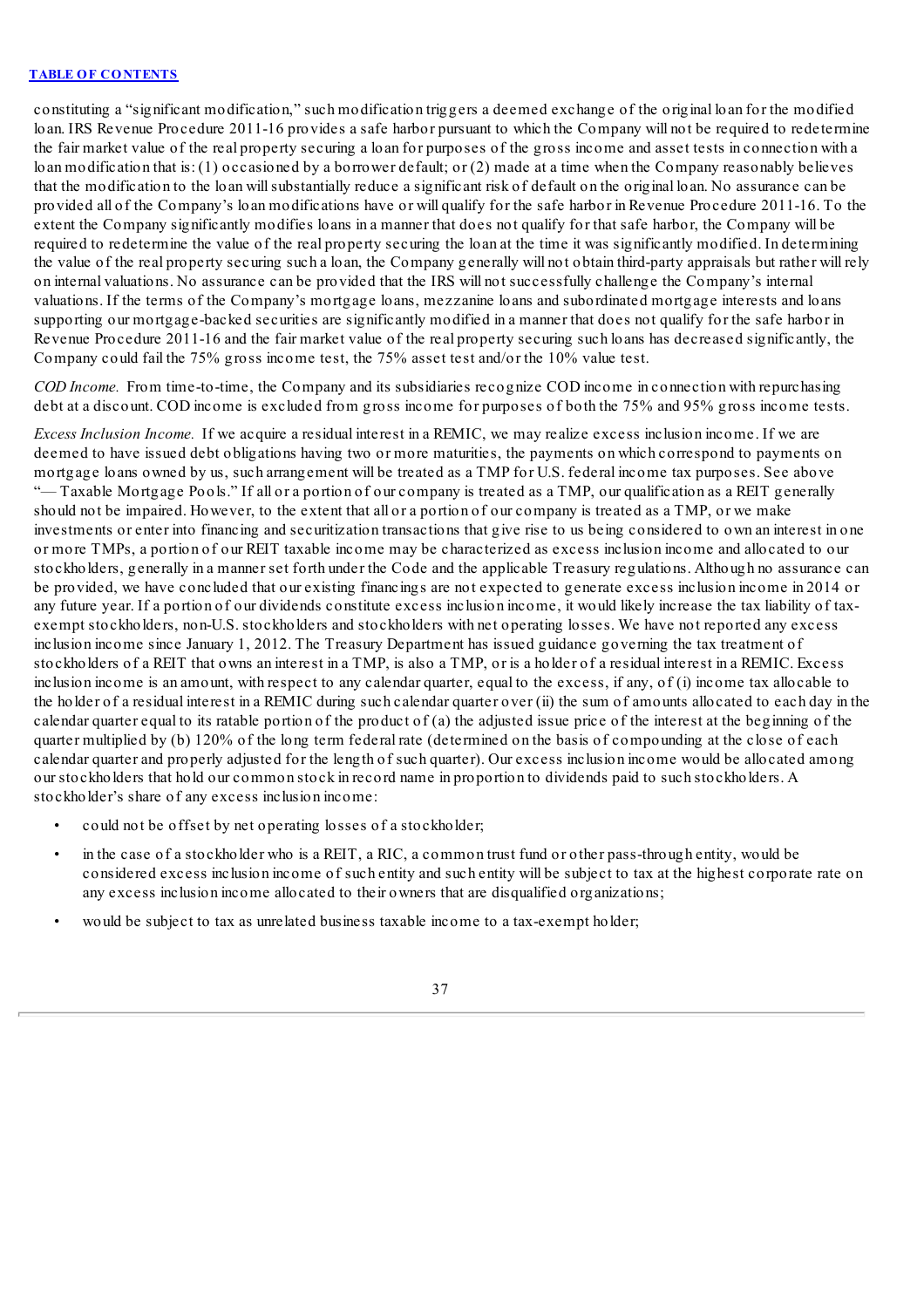- would be subject to the application of the U.S. federal income tax withholding (without reduction pursuant to any otherwise applicable income tax treaty) with respect to amounts allocable to non-U.S. stockholders; and
- would be taxable (at the highest corporate tax rates) to us, rather than our stockholders, to the extent allocable to our common stock held in record name by disqualified organizations (generally, tax-exempt entities not subject to unrelated business income tax, including governmental organizations). Nominees or other broker/dealers who hold our common stock on behalf of disqualified organizations are subject to this tax on the portion of our excess inclusion income allocable to common stock held on behalf of disqualified organizations.

The manner in which excess inclusion income would be allocated among shares of different classes of stock is not clear under current law. Tax-exempt investors, RIC or REIT investors, foreign investors and taxpayers with net operating losses should carefully consider the tax considerations described above and are urged to consult their tax advisors.

*Prohibited Transactions.* A REIT will incur a 100% tax on the net income (including foreign currency gain) derived from any sale or other disposition of property, other than foreclosure property, that the REIT holds primarily for sale to customers in the ordinary course of a trade or business. We believe that none of our properties are held primarily for sale to customers and that a sale of any of our properties will not be in the ordinary course of our business. Whether a REIT holds a property "primarily for sale to customers in the ordinary course of a trade or business" depends, however, on the facts and circumstances in effect from time to time, including those related to a particular property. A safe harbor to the characterization of the sale of property by a REIT as a prohibited transaction and the 100% prohibited transactions tax is available if the following requirements are met:

- the REIT has held the property for not less than two years;
- the aggregate expenditures made by the REIT, or any partner of the REIT, during the two-year period preceding the date of the sale that are includable in the basis of the property do not exceed 30% of the selling price of the property;
- either (1) during the year in question, the REIT did not make more than seven sales of property other than foreclosure property or sales to which Section 1033 of the Code applies, (2) the aggregate adjusted basis of allsuch properties sold by the REIT during the year did not exceed 10% of the aggregate basis of all of the assets of the REIT at the beginning of the year or (3) the aggregate fair market value of allsuch properties sold by the REIT during the year did not exceed 10% of the aggregate fair market value of all of the assets of the REIT at the beginning of the year;
- in the case of property not acquired through foreclosure or lease termination, the REIT has held the property for at least two years for the production of rental income; and
- if the REIT has made more than seven sales of non-foreclosure property during the taxable year, substantially all of the marketing and development expenditures with respect to the property were made through an independent contractor from whom the REIT derives no income.

We will attempt to comply with the terms of the safe-harbor provisions in the U.S. federal income tax laws prescribing when a property sale will not be characterized as a prohibited transaction. We cannot make any assurances, however, that we can comply with the safe-harbor provisions or that we will avoid owning property that may be characterized as property that we hold "primarily for sale to customers in the ordinary course of a trade or business." The 100% tax will not apply to gains from the sale of property that is held through a TRS or other taxable corporation, although such income will be taxed to the corporation at regular corporate income tax rates. If we decide to acquire properties opportunistically to restore in anticipation of immediate resale, we will need to conduct that activity through a TRS to avoid the prohibited transactions tax. No assurance can be given, however, that the IRS will respect the transaction by which any such properties are contributed to a TRS and even if the contribution transaction is respected, a TRS may incur a significant tax liability as a result of any such sales.

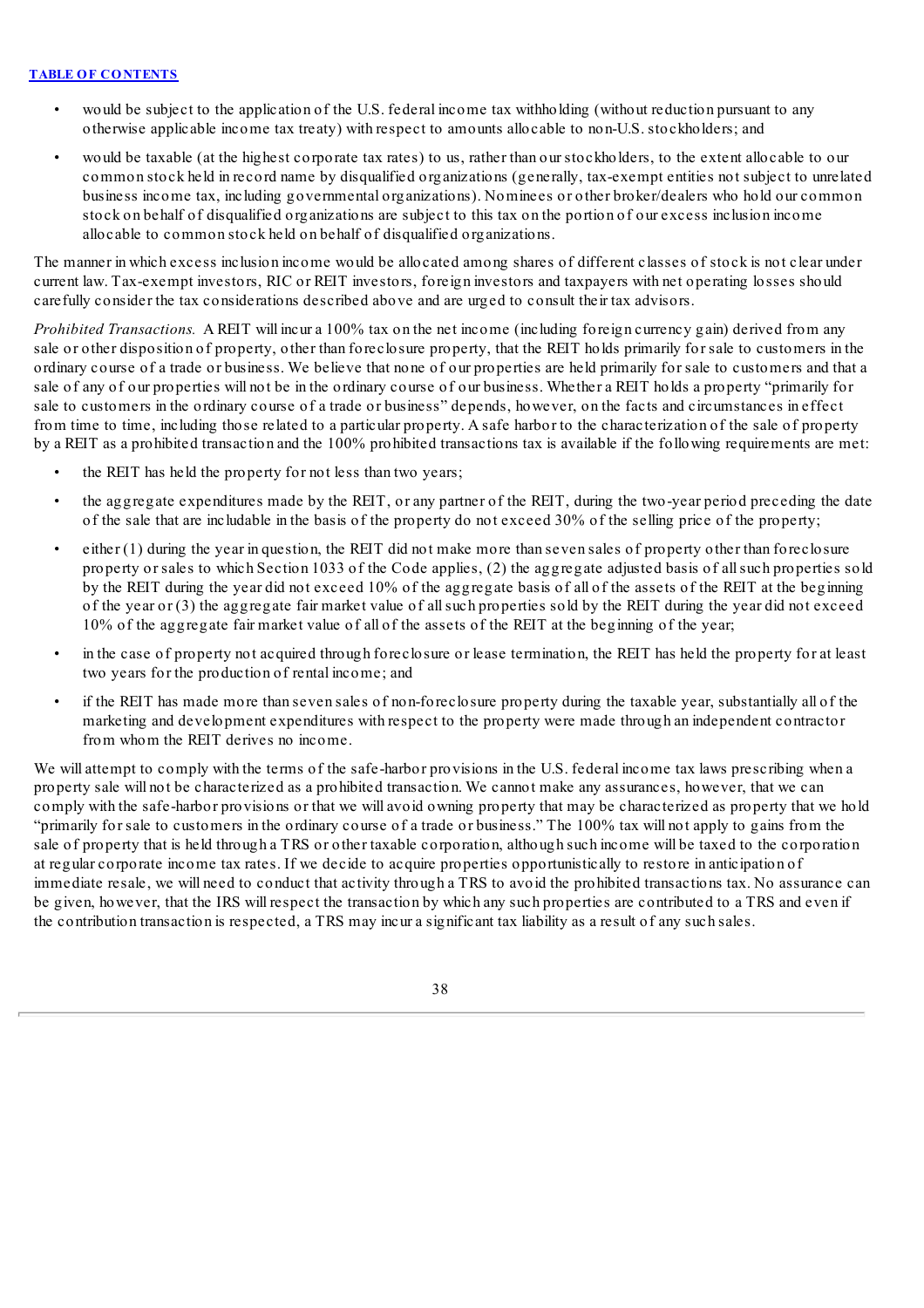We have received opinions from tax counsel other than Morgan, Lewis & Bockius LLP that (i) the sale of certain non-core properties from one of our joint venture portfolios should not be treated as a "prohibited transaction" or treated as being held primarily for sale to customers in the ordinary course of business and (ii) the sale of certain securities used to defease certain mortgages in such portfolio will not be treated as a "prohibited transaction" or treated as being held primarily for sale to customers in the ordinary course of business. Opinions of counsel are not binding on the IRS, and no assurance can be given that the IRS will not successfully challenge the conclusions set forth in such opinions. In addition, these opinions are based on various assumptions and conditioned upon fact-based representations and covenants made by our management. No assurance can be given that the IRS would not assert that such opinions are not correct. If the IRS were to successfully challenge these opinions regarding these transactions, we could be subject to a substantial prohibited transactions tax.

*Dividends.* The Company's share of any dividends received from any corporation (including any TRS, but excluding any REIT) in which we own an equity interest will qualify for purposes of the 95% gross income test but not for purposes of the 75% gross income test. The Company's share of any dividends received from any other REIT, including our private REITS, in which we own an equity interest, if any, will be qualifying income for purposes of both gross income tests.

*Fee Income.* We receive various fees in connection with our operations. The fees will be qualifying income for purposes of both the 75% and 95% gross income tests if they are received in consideration for entering into an agreement to make a loan secured by real property and the fees are not determined by income and profits. Other fees are not qualifying income for purposes of either gross income test. We currently earn certain management fees through TRSs, and any fees earned by TRSs are not included for purposes of the gross income tests.

*Foreclosure Property.* The Company will be subject to tax at the maximum corporate rate on any income from foreclosure property, which includes certain foreign currency gains and related deductions, other than income that otherwise would be qualifying income for purposes of the 75% gross income test, less expenses directly connected with the production of that income. However, gross income from foreclosure property will qualify under the 75% and 95% gross income tests. Foreclosure property is any real property, including interests in real property, and any personal property incident to such real property:

- that is acquired by a REIT as the result of the REIT having bid on such property at foreclosure, or having otherwise reduced such property to ownership or possession by agreement or process of law, after there was a default or default was imminent on a lease of such property or on indebtedness that such property secured;
- for which the related loan was acquired by the REIT at a time when the default was not imminent or anticipated; and
- for which the REIT makes a proper election to treat the property as foreclosure property.

A REIT will not be considered to have foreclosed on a property where the REIT takes control of the property as a mortgageein-possession and cannot receive any profit or sustain any loss except as a creditor of the mortgagor. Property generally ceases to be foreclosure property at the end of the third taxable year (or, with respect to qualified health care property, the second taxable year) following the taxable year in which the REIT acquired the property, or longer if an extension is granted by the Secretary of the Treasury. However, this grace period terminates and foreclosure property ceases to be foreclosure property on the first day:

- on which a lease is entered into for the property that, by its terms, will give rise to income that does not qualify for purposes of the 75% gross income test, or any amount is received or accrued, directly or indirectly, pursuant to a lease entered into on or after such day that will give rise to income that does not qualify for purposes of the 75% gross income test;
- on which any construction takes place on the property, other than completion of a building or any other improvement, where more than 10% of the construction was completed before default became imminent; or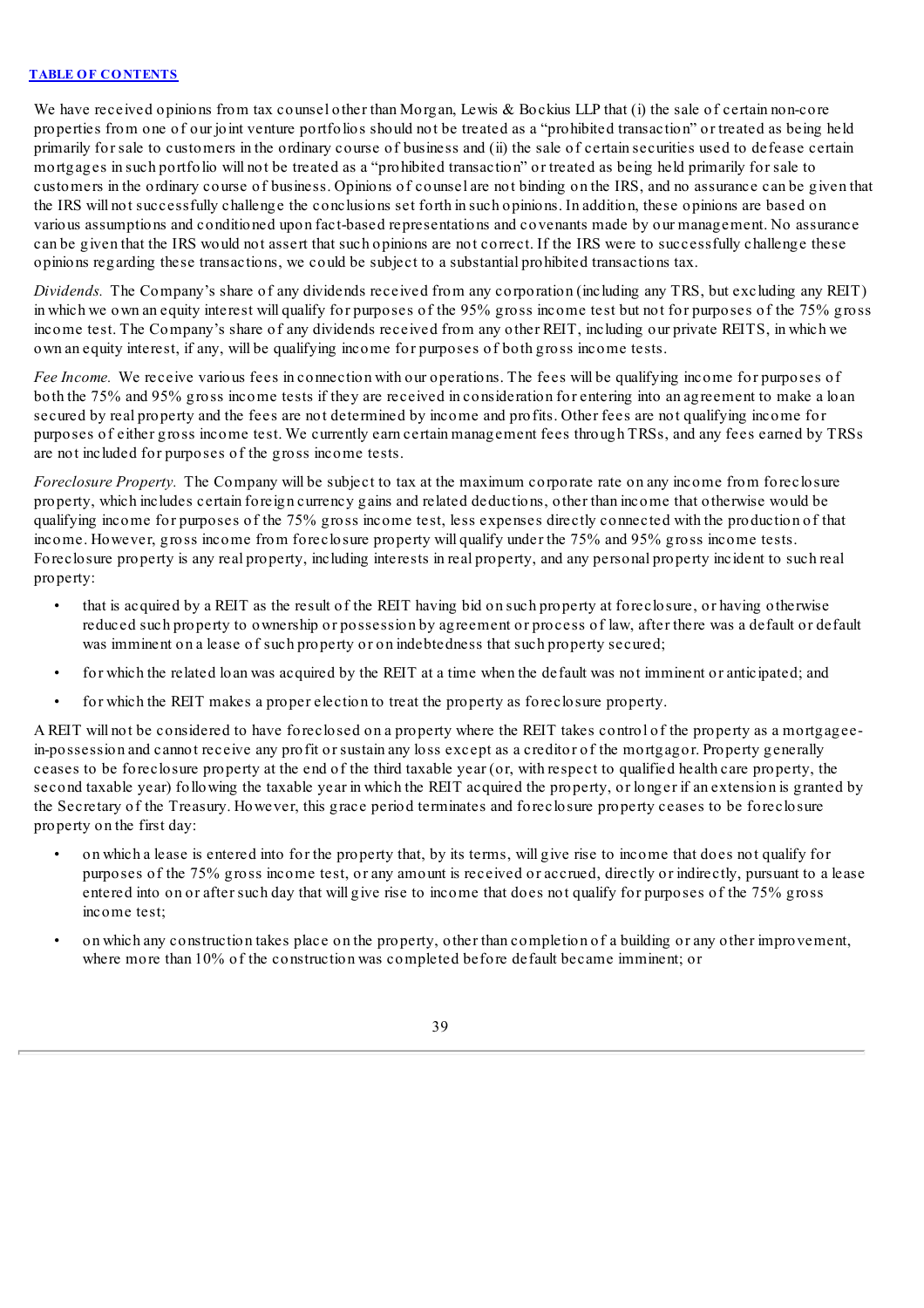• which is more than 90 days after the day on which the REIT acquired the property and the property is used in a trade or business which is conducted by the REIT, other than through an independent contractor from whom the REIT itself does not derive or receive any income.

*Hedging Transactions.* From time to time, the Company or the Operating Partnership may enter into hedging transactions with respect to one or more of our assets or liabilities. Our hedging activities may include entering into interest rate swaps, caps, and floors, options to purchase such items, and futures and forward contracts. Income and gain from "hedging transactions" will be excluded from gross income for purposes of both the 75% and 95% gross income tests provided we satisfy the identification requirements discussed below. A "hedging transaction" means either  $(1)$  any transaction entered into in the normal course of the Company's or the Operating Partnership's trade or business primarily to manage the risk of interest rate, price changes, or currency fluctuations with respect to borrowings made or to be made, or ordinary obligations incurred or to be incurred, to acquire or carry real estate assets and (2) any transaction entered into primarily to manage the risk of currency fluctuations with respect to any item of income or gain that would be qualifying income under the 75% or 95% gross income test (or any property which generates such income or gain). We are required to clearly identify any such hedging transaction before the close of the day on which it was acquired, originated, or entered into and to satisfy other identification requirements. We intend to continue to structure any hedging transactions in a manner that does not jeopardize the Company's qualification as a REIT.

*Foreign Currency Gain.* To the extent that we hold or acquire foreign investments, such investments may generate foreign currency gains and losses. These foreign currency gains will be excluded from gross income for purposes of one or both of the gross income tests. "Real estate foreign exchange gain" will be excluded from gross income for purposes of the 75% and 95% gross income tests. Real estate foreign exchange gain generally includes foreign currency gain attributable to any item of income or gain that is qualifying income for purposes of the 75% gross income test, foreign currency gain attributable to the acquisition or ownership of (or becoming or being the obligor under) obligations secured by mortgages on real property or an interest in real property and certain foreign currency gain attributable to certain "qualified business units" of a REIT. "Passive foreign exchange gain" will be excluded from gross income for purposes of the 95% gross income test. Passive foreign exchange gain generally includes real estate foreign exchange gain as described above, and also includes foreign currency gain attributable to any item of income or gain that is qualifying income for purposes of the 95% gross income test and foreign currency gain attributable to the acquisition or ownership of (or becoming or being the obligor under) obligations. These exclusions for real estate foreign exchange gain and passive foreign exchange gain do not apply to any certain foreign currency gain derived from dealing, or engaging in substantial and regular trading, in securities. Such gain is treated as non-qualifying income for purposes of both the 75% and 95% gross income tests.

*Failure to Satisfy Gross Income Tests.* If the Company fails to satisfy one or both of the gross income tests for any taxable year, the Company nevertheless may qualify as a REIT for that year if it qualifies for relief under certain provisions of the U.S. federal income tax laws. Those relief provisions are available if:

- the Company's failure to meet those tests is due to reasonable cause and not to willful neglect; and
- following such failure for any taxable year, the Company files a schedule of the sources of its income in accordance with regulations prescribed by the Secretary of the U.S. Treasury.

We cannot predict, however, whether in all circumstances the Company would qualify for the relief provisions. In addition, as discussed above in "— Taxation of the Company," even if the relief provisions apply, the Company would incur a 100% tax on the gross income attributable to the greater of the amount by which it fails the 75% gross income test or the 95% gross income test multiplied, in either case, by a fraction intended to reflect the Company's profitability.

We have received opinions from tax counsel other than Morgan, Lewis & Bockius LLP regarding the tax treatment of certain transactions for federal income tax purposes, including the treatment of such transactions for purposes of the REIT qualification rules, which conclude that such tax transactions should be consistent with our continued status as a REIT. Opinions of counsel are not binding on the IRS, and no assurance can be given that the IRS will not successfully challenge the conclusions set forth in such opinions. In addition, these opinions are based on various assumptions and conditioned upon fact based representations and covenants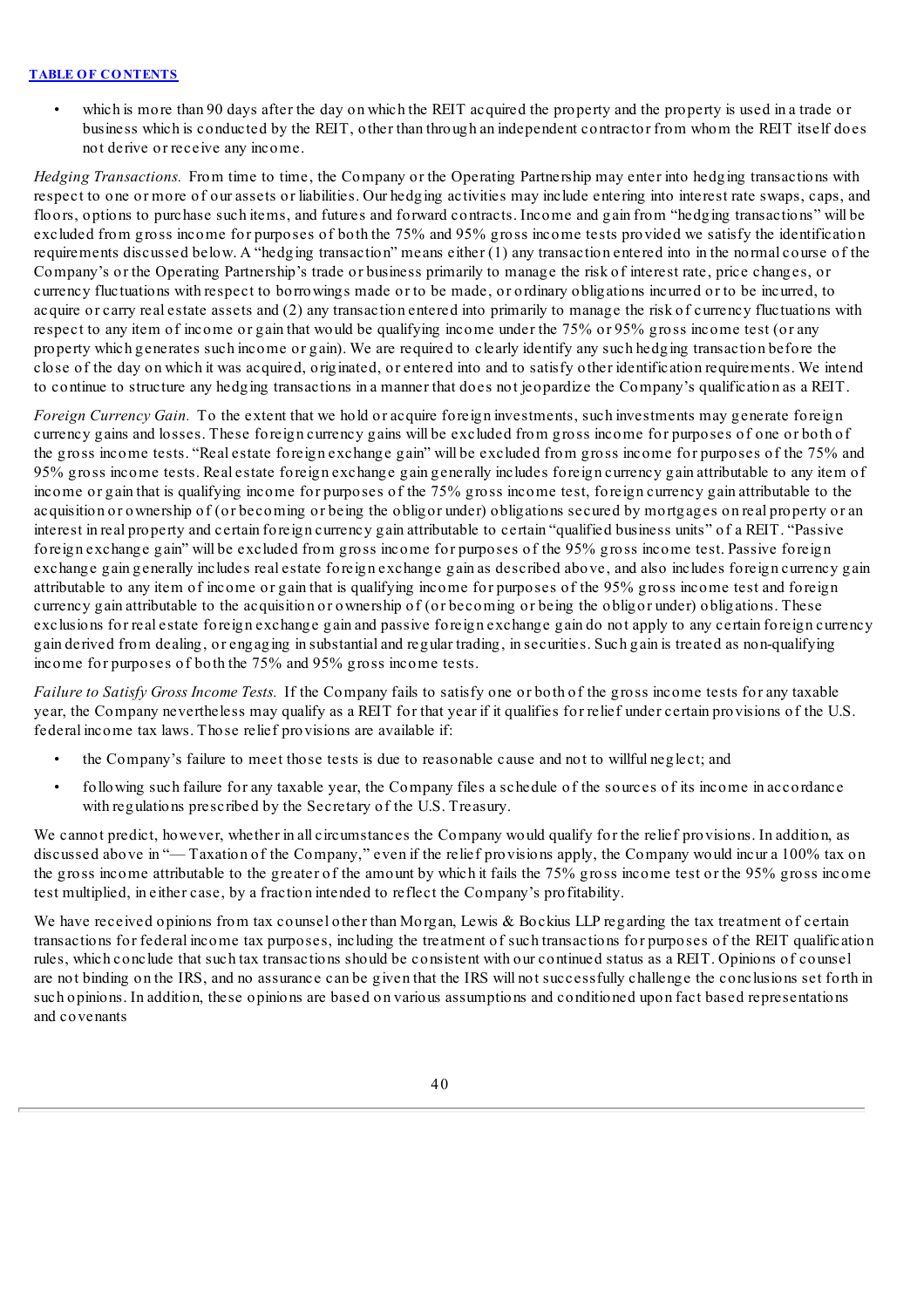made by us. No assurance can be given that the IRS would not assert that such opinions are not correct. If the IRS were to successfully challenge these opinions, our private REITs may be treated as failing one or more of the income and asset tests required for REIT qualification. Even if our private REITs were treated as failing to satisfy one of those requirements, we believe that our private REITs would maintain their status as REITs because they would have "reasonable cause" for any REIT qualification failures, but they may have to pay a penalty tax.

### *Asset Tests*

To qualify as a REIT, the Company also must satisfy the following asset tests at the end of each quarter of each taxable year. First, at least 75% of the value of the Company's total assets must consist of:

- cash or cash items, including certain receivables, certain money market funds and, in certain circumstances, foreign currencies;
- government securities;
- interests in real property, including leaseholds and options to acquire real property and leaseholds;
- interests in mortgage loans secured by real property;
- stock in other REITs;
- investments in stock or debt instruments during the one-year period following the Company's receipt of new capital that it raises through equity offerings or public offerings of debt with at least a five-year term; and
- regular or residual interests in a REMIC (however, if less than 95% of the assets of a REMIC consists of assets that are qualifying real estate-related assets under the U.S. federal income tax laws, determined as if we held such assets, we will be treated as holding directly our proportionate share of the assets of such REMIC).

Second, of the Company's investments not included in the 75% asset class, the value of the Company's interest in any one issuer's securities may not exceed 5% of the value of the Company's total assets, or the 5% asset test.

Third, of the Company's investments not included in the 75% asset class, the Company may not own more than 10% of the voting power of any one issuer's outstanding securities or 10% of the value of any one issuer's outstanding securities, or the 10% vote test or 10% value test, respectively.

Fourth, no more than 25% of the value of the Company's total assets may consist of the securities of one or more TRSs.

For purposes of the 5% asset test, the 10% vote test and the 10% value test, the term "securities" does not include shares in another REIT, equity or debt securities of a qualified REIT subsidiary or TRS, mortgage loans that constitute real estate assets, or equity interests in a partnership. The term "securities," however, generally includes debt securities issued by a partnership or another REIT, except that for purposes of the 10% value test, the term "securities" does not include:

- "Straight debt" securities, which is defined as a written unconditional promise to pay on demand or on a specified date a sum certain in money if (1) the debt is not convertible, directly or indirectly, into equity, and (2) the interest rate and interest payment dates are not contingent on profits, the borrower's discretion, or similar factors. "Straight debt" securities do not include any securities issued by a partnership or a corporation in which the Company or any controlled TRS (i.e., a TRS in which the Company owns directly or indirectly more than 50% of the voting power or value of the stock) hold non-"straight debt" securities that have an aggregate value of more than 1% of the issuer's outstanding securities. However, "straight debt" securities include debt subject to the following contingencies:
	- a contingency relating to the time of payment of interest or principal, as long as either (1) there is no change to the effective yield of the debt obligation, other than a change to the annual yield that does not exceed the greater of  $0.25\%$  or  $5\%$  of the annual yield, or  $(2)$  neither the
		- 41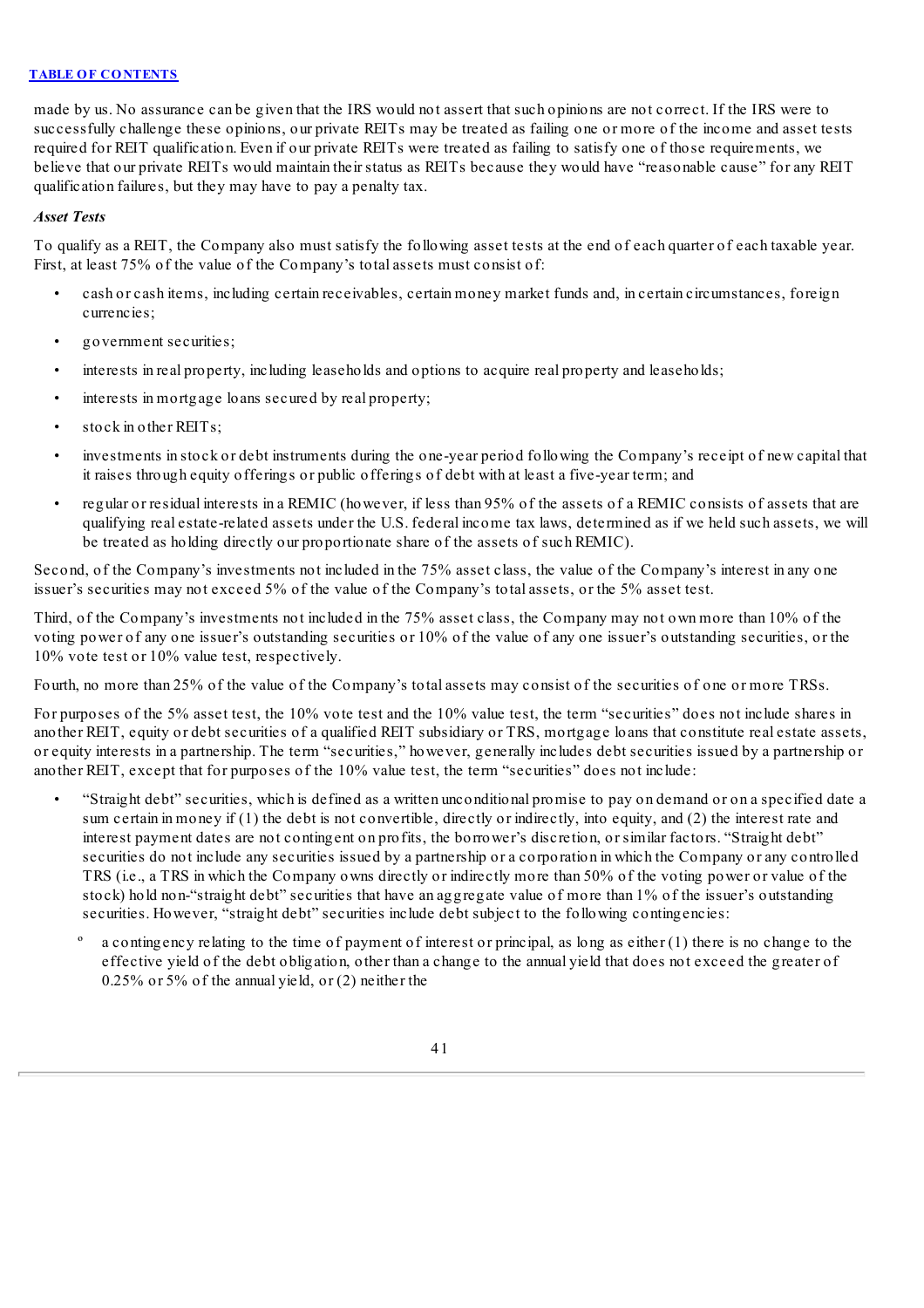aggregate issue price nor the aggregate face amount of the issuer's debt obligations held by the Company exceeds \$1 million and no more than 12 months of unaccrued interest on the debt obligations can be required to be prepaid; and

- º a contingency relating to the time or amount of payment upon a default or prepayment of a debt obligation, as long as the contingency is consistent with customary commercial practice;
- Any loan to an individual or an estate;
- Any "section 467 rental agreement," other than an agreement with a related party tenant;
- Any obligation to pay "rents from real property";
- Certain securities issued by governmental entities;
- Any security issued by a REIT;
- Any debt instrument issued by an entity treated as a partnership for U.S. federal income tax purposes in which the Company is a partner to the extent of its proportionate interest in the equity and debt securities of the partnership; and
- Any debt instrument issued by an entity treated as a partnership for U.S. federal income tax purposes not described in the preceding bullet points if at least 75% of the partnership's gross income, excluding income from prohibited transactions, is qualifying income for purposes of the 75% gross income test described above in "— Gross Income Tests<sup>"</sup>

For purposes of the 10% value test, the Company's proportionate share of the assets of a partnership is its proportionate interest in any securities issued by the partnership, without regard to the securities described in the last two bullet points above.

We will monitor the status of our assets for purposes of the various asset tests and will manage our portfolio in order to comply at all times with such tests. However, we cannot assure you that we will not inadvertently fail to comply with such tests. If the Company fails to satisfy the asset tests at the end of a calendar quarter, the Company will not lose its REIT qualification if:

- the Company satisfied the asset tests at the end of the preceding calendar quarter; and
- the discrepancy between the value of the Company's assets and the asset test requirements arose from changes in the market values of the Company's assets and was not wholly or partly caused by the acquisition of one or more nonqualifying assets.

If the Company did not satisfy the condition described in the second item, above, the Company still could avoid disqualification by eliminating any discrepancy within 30 days after the close of the calendar quarter in which it arose.

If the Company violates the 5% asset test, the 10% vote test or the 10% value test described above, the Company will not lose its REIT qualification if (1) the failure is *de minimis* (up to the lesser of 1% of its assets or \$10 million) and (2) the Company disposes of assets causing the failure or otherwise complies with the asset tests within six months after the last day of the quarter in which it identifies such failure. In the event of a failure of any of the asset tests (other than *de minimis* failures described in the preceding sentence), as long as the failure was due to reasonable cause and not to willful neglect, the Company will not lose its REIT qualification if the Company (1) disposes of assets causing the failure or otherwise complies with the asset tests within six months after the last day of the quarter in which it identifies the failure, (2) files a description of each asset causing the failure with the IRS and (3) pays a tax equal to the greater of \$50,000 or 35% of the net income from the assets causing the failure during the period in which the Company failed to satisfy the asset tests.

See the discussion above under "— Gross Income Tests — Failure to Satisfy Gross Income Tests" for a discussion of an opinion we received from other tax counsel that also impacts our satisfaction of the REIT asset tests and our ability to qualify for relief from asset test failures as described above.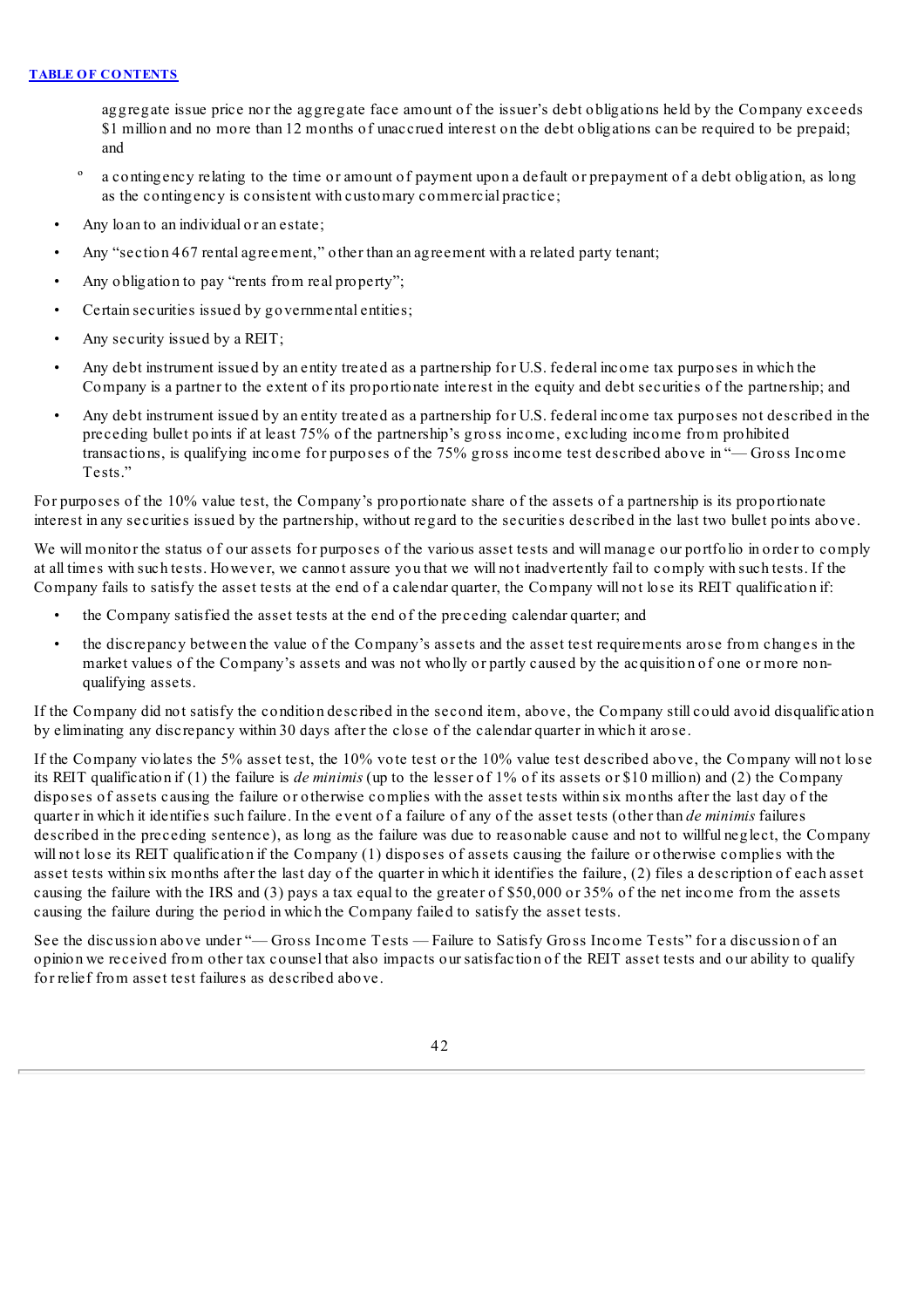The Company believes that its holdings of securities and other assets comply with the foregoing asset tests, and the Company intends to monitor compliance on an ongoing basis. However, independent appraisals have not been obtained to support the Company's conclusions as to the value of its assets or the value of any particular security or securities. Moreover, values of some assets, including instruments issued in CDO transactions, may not be susceptible to a precise determination, and values are subject to change in the future. Furthermore, the proper classification of an instrument as debt or equity for U.S. federal income tax purposes may be uncertain in some circumstances, which could affect the application of the asset tests. As described above, Revenue Procedure 2003-65 provides a safe harbor pursuant to which certain mezzanine loans secured by a first priority security interest in ownership interests in a partnership or limited liability company will be treated as qualifying assets for purposes of the 75% asset test (and therefore, are not subject to the 5% asset test and the 10% vote or value test). See "— Gross Income Tests." Although the Company's mezzanine loans typically do not qualify for that safe harbor, the Company believes our mezzanine loans should be treated as qualifying assets for the 75% asset test or should be excluded from the definition of securities for purposes of the 10% vote or value test. The Company believes that the stock it owns in the private REITs will be qualifying assets for purposes of the 75% asset test. If a REIT in which the Company owns stock fails to qualify as a REIT in any year, however, the stock in such REIT will not be a qualifying asset for purposes of the 75% asset test. Instead, the Company would be subject to the 5% asset test, the 10% vote or value test and the 25% securities test described above with respect to its investment in such a disqualified REIT. Consequently, if a REIT in which the Company owns stock fails to qualify as a REIT, the Company could fail one or more of the asset tests described above.

*Sale Leaseback Transactions.* A portion of our investments may be in the form of sale leaseback transactions. We intend to treat these transactions as true leases for U.S. federal income tax purposes. However, depending on the terms of any specific transaction, the IRS might take the position that the transaction is not a true lease but is more properly treated in some other manner. If such recharacterization were successful, we would not be entitled to claim the depreciation deductions available to an owner of the property. In addition, the recharacterization of one or more of these transactions might cause the Company to fail to satisfy the asset tests or the income tests described above and such failure could result in the Company failing to qualify as a REIT. Alternatively, the amount or timing of income inclusion or the loss of depreciation deductions resulting from the recharacterization might cause the Company to fail to meet the distribution requirement described below for one or more taxable years absent the availability of the deficiency dividend procedure or might result in a larger portion of the Company's dividends being treated as ordinary income to its stockholders.

# *Distribution Requirements*

Each year, the Company must distribute dividends, other than capital gain dividends and deemed distributions of retained capital gain, to its stockholders in an aggregate amount at least equal to the sum of:

- 90% of its "REIT taxable income," computed without regard to the dividends paid deduction and its net capital gain or loss, and
- 90% of its after-tax net income, if any, from foreclosure property, minus
- the sum of certain items of non-cash income.

The Company must pay such distributions in the taxable year to which they relate, or in the following taxable year if either (1) the Company declares the distribution before it timely files its U.S. federal income tax return for the year and pays the distribution on or before the first regular dividend payment date after such declaration or (2) the Company declares the distribution in October, November or December of the taxable year, payable to stockholders of record on a specified day in any such month, and the Company actually pays the dividend before the end of January of the following year. The distributions under clause (1) are taxable to the stockholders in the year in which paid, and the distributions in clause (2) are treated as paid on December  $31<sup>st</sup>$ of the prior taxable year. In both instances, these distributions relate to the Company's prior taxable year for purposes of the 90% distribution requirement.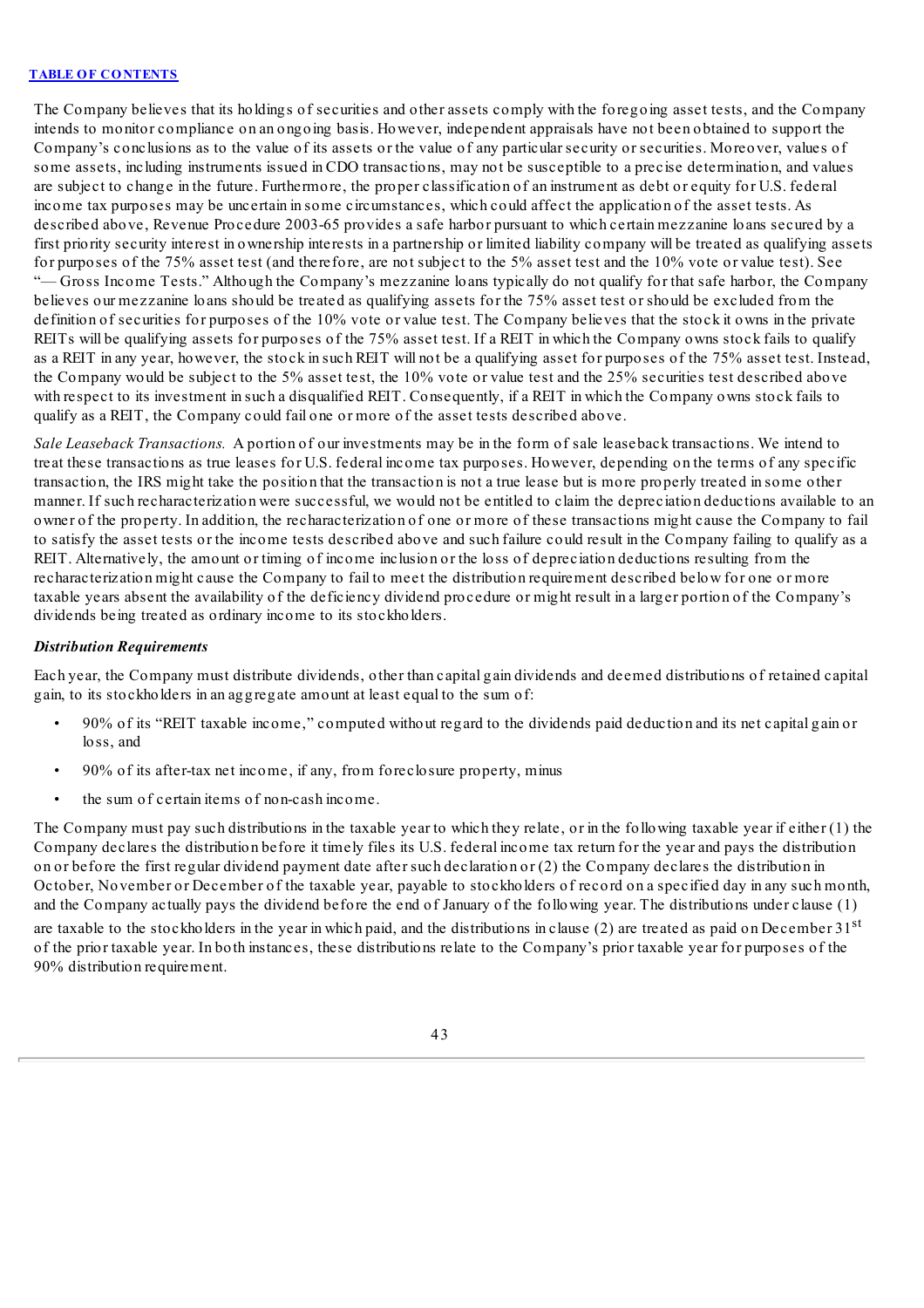The Company will pay U.S. federal income tax on taxable income, including net capital gain that it does not distribute to stockholders. Furthermore, if the Company fails to distribute during a calendar year, or by the end of January following the calendar year in the case of distributions with declaration and record dates falling in the last three months of the calendar year, at least the sum of:

- 85% of its REIT ordinary income for such year,
- 95% of its REIT capital gain net income for such year, and
- any undistributed taxable income from prior periods,

the Company will incur a 4% nondeductible excise tax on the excess of such required distribution over the sum of (a) the amounts it actually distributes and (b) the amounts it retains and upon which it pays income tax at the corporate level.

The Company may elect to retain and pay income tax on the net long-term capital gain it receives in a taxable year. If the Company so elects, it will be treated as having distributed any such retained amount for purposes of the 4% nondeductible excise tax described above. The Company intends to make timely distributions sufficient to satisfy the annual distribution requirements and to avoid corporate income tax and the 4% nondeductible excise tax.

It is possible that, from time to time, the Company may experience timing differences between the actual receipt of income and actual payment of deductible expenses and the inclusion of that income and deduction of such expenses in arriving at its REIT taxable income. For example, the Company may not deduct recognized capital losses from its "REIT taxable income." Further, it is possible that, from time to time, the Company may be allocated a share of net capital gain attributable to the sale of depreciated property that exceeds its allocable share of cash attributable to that sale. As a result of the foregoing, the Company may have less cash than is necessary to distribute taxable income sufficient to avoid corporate income tax and the excise tax imposed on certain undistributed income or even to meet the 90% distribution requirement. In such a situation, we may need to borrow funds or, if possible, the Company may need to pay taxable dividends of its capital stock or debt securities.

The Company may satisfy the 90% distribution test with taxable distributions of its stock or debt securities. The IRS has issued private letter rulings to other REITs treating certain distributions that are paid partly in cash and partly in stock as dividends that would satisfy the REIT annual distribution requirement and qualify for the dividends paid deduction for U.S. federal income tax purposes. Those rulings may be relied upon only by taxpayers whom they were issued, but the Company could request a similar ruling from the IRS. In addition, the IRS previously issued a revenue procedure authorizing publicly traded REITs to make elective cash/stock dividends, but that revenue procedure is no longer in effect. Accordingly, it is unclear whether and to what extent the Company will be able to make taxable dividends payable in cash and stock. The Company has no current intention to make a taxable dividend payable in its stock.

Under certain circumstances, the Company may be able to correct a failure to meet the distribution requirement for a year by paying "deficiency dividends" to its stockholders in a later year. The Company may include such deficiency dividends in its deduction for dividends paid for the earlier year. Although the Company may be able to avoid income tax on amounts distributed as deficiency dividends, it will be required to pay interest to the IRS based upon the amount of any deduction it takes for deficiency dividends.

Following the sale of the collateral manager agreements in March 2013, we continue to own the Retained CDO Interests, which could continue to generate taxable income for us despite the fact that we will not receive cash distributions on our equity and subordinated note holdings from the Retained CDO Interests until overcollateralization tests are met, if at all. Additionally, following the sale of the collateral manager agreements, we do not control or have influence over the factors that most directly affect the overcollateralization and interest coverage tests of the respective Retained CDO Interests. Should these Retained CDO Interests continue to generate taxable income with no corresponding receipt of cash flow, our taxable income would continue to be recognized on each underlying investment in the relevant CDO. We would continue to be required to distribute 90% of our REIT taxable income (determined without regard to the dividends paid deduction and excluding net capital gain) from these transactions to continue to qualify as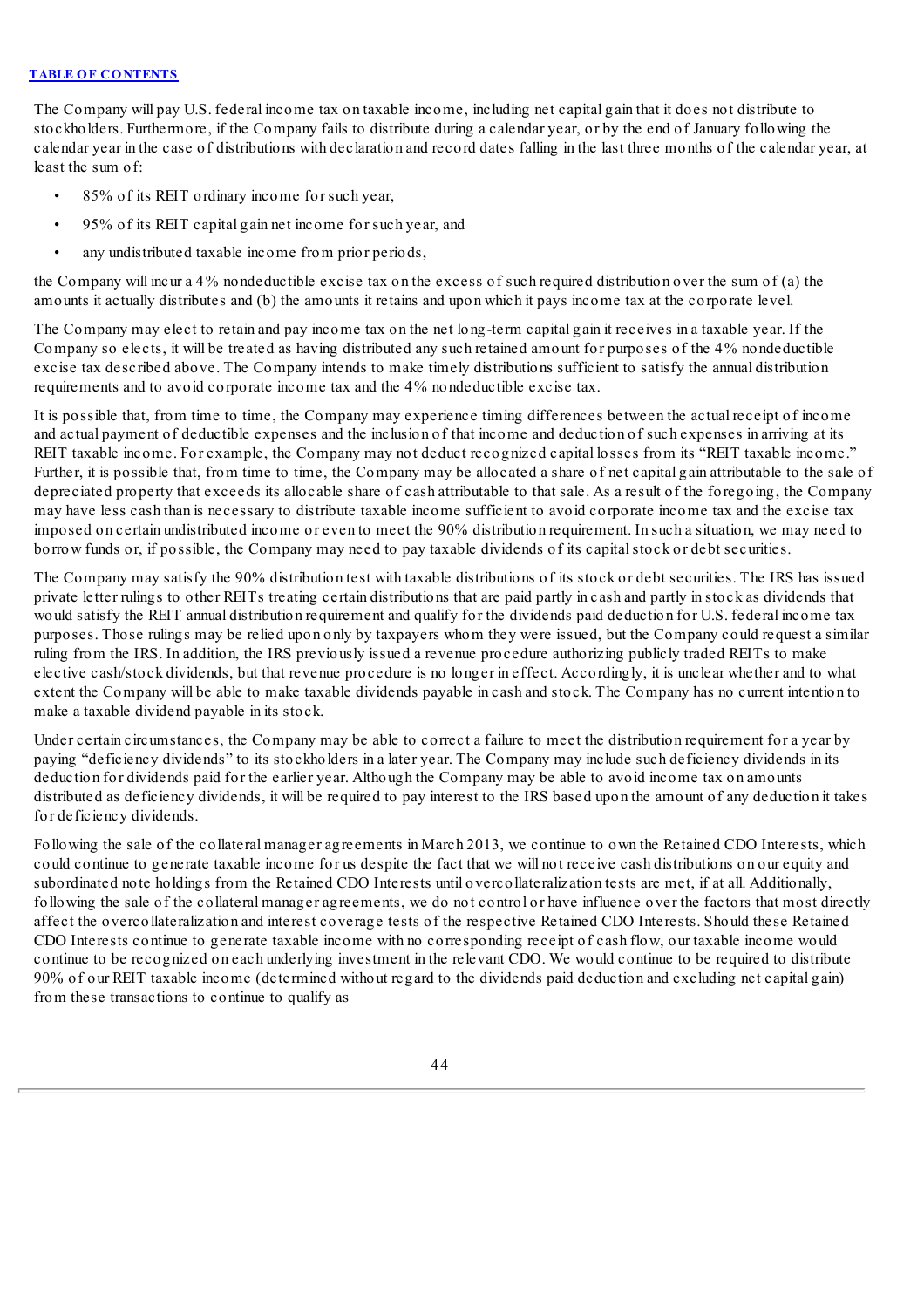a REIT, despite the fact that we may not receive cash distributions on our equity and subordinated note holdings from the Retained CDO Interests.

# *Recordkeeping Requirements*

The Company must maintain certain records in order to qualify as a REIT. In addition, to avoid a monetary penalty, the Company must request on an annual basis information from its stockholders designed to disclose the actual ownership of its outstanding stock. The Company intends to comply with these requirements.

# *Failure to Qualify*

If the Company fails to satisfy one or more requirements for REIT qualification, other than the gross income tests and the asset tests, the Company could avoid disqualification if its failure is due to reasonable cause and not to willful neglect and it pays a penalty of \$50,000 for each such failure. In addition, there are relief provisions for a failure of the gross income tests and asset tests, as described in "— Gross Income Tests" and "— Asset Tests."

If the Company failed to qualify as a REIT in any taxable year and did not qualify for certain statutory relief provisions, the Company would be subject to U.S. federal income tax and any applicable alternative minimum tax on its taxable income at regular corporate rates. In calculating the Company's taxable income in a year in which it fails to qualify as a REIT, the Company would not be able to deduct amounts paid out to stockholders. In addition, the Company would not be required to distribute any amounts to stockholders in that year. In such event, to the extent of the Company's current and accumulated earnings and profits, distributions to stockholders generally would be taxable as ordinary income. Subject to certain limitations of the U.S. federal income tax laws, corporate stockholders may be eligible for the dividends received deduction and stockholders taxed at individual rates may be eligible for the reduced U.S. federal income tax rate of up to 20% on such dividends. Unless the Company qualified for relief under specific statutory provisions, it also would be disqualified from taxation as a REIT for the four taxable years following the year during which it ceased to qualify as a REIT. We cannot predict whether in all circumstances the Company would qualify for such statutory relief.

# **Taxation of Holders of Securities**

### *Taxation of Taxable U.S. Stockholders*

A "U.S. stockholder" is a beneficial owner of our stock and that for U.S. federal income tax purposes is:

- an individual citizen or resident of the United States:
- a corporation (or other entity treated as a corporation for U.S. federal income tax purposes) created or organized under the laws of the United States, any state thereof or the District of Columbia;
- an estate, the income of which is subject to U.S. federal income tax regardless of its source; or
- a trust, if (i) a U.S. court can exercise primary supervision over the administration of the trust and one or more U.S. persons have the authority to control allsubstantial decisions of the trust, or (ii) it has a valid election in place to be treated as a U.S. person.

If a partnership, or an entity or arrangement treated as a partnership for U.S. federal income tax purposes, is a beneficial owner of our stock, the treatment of a partner in the partnership will generally depend on the status of the partner and the activities of the partnership. If you are a partner in a partnership holding shares of our stock, you should consult your tax advisor regarding the consequences of the purchase, ownership and disposition of the shares of our stock by the partnership.

As long as the Company qualifies as a REIT, a taxable U.S. stockholder must generally take into account as ordinary income distributions made out of the Company's current or accumulated earnings and profits that it does not designate as capital gain dividends or retained long-term capital gain. A U.S. stockholder will not qualify for the dividends received deduction generally available to corporations. In addition, dividends paid to a U.S. stockholder generally will not qualify for the 20% tax rate for "qualified dividend income." The maximum tax rate for qualified dividend income received by U.S. stockholders taxed at individual rates is 20%. The maximum tax rate on qualified dividend income is lower than the maximum tax rate on ordinary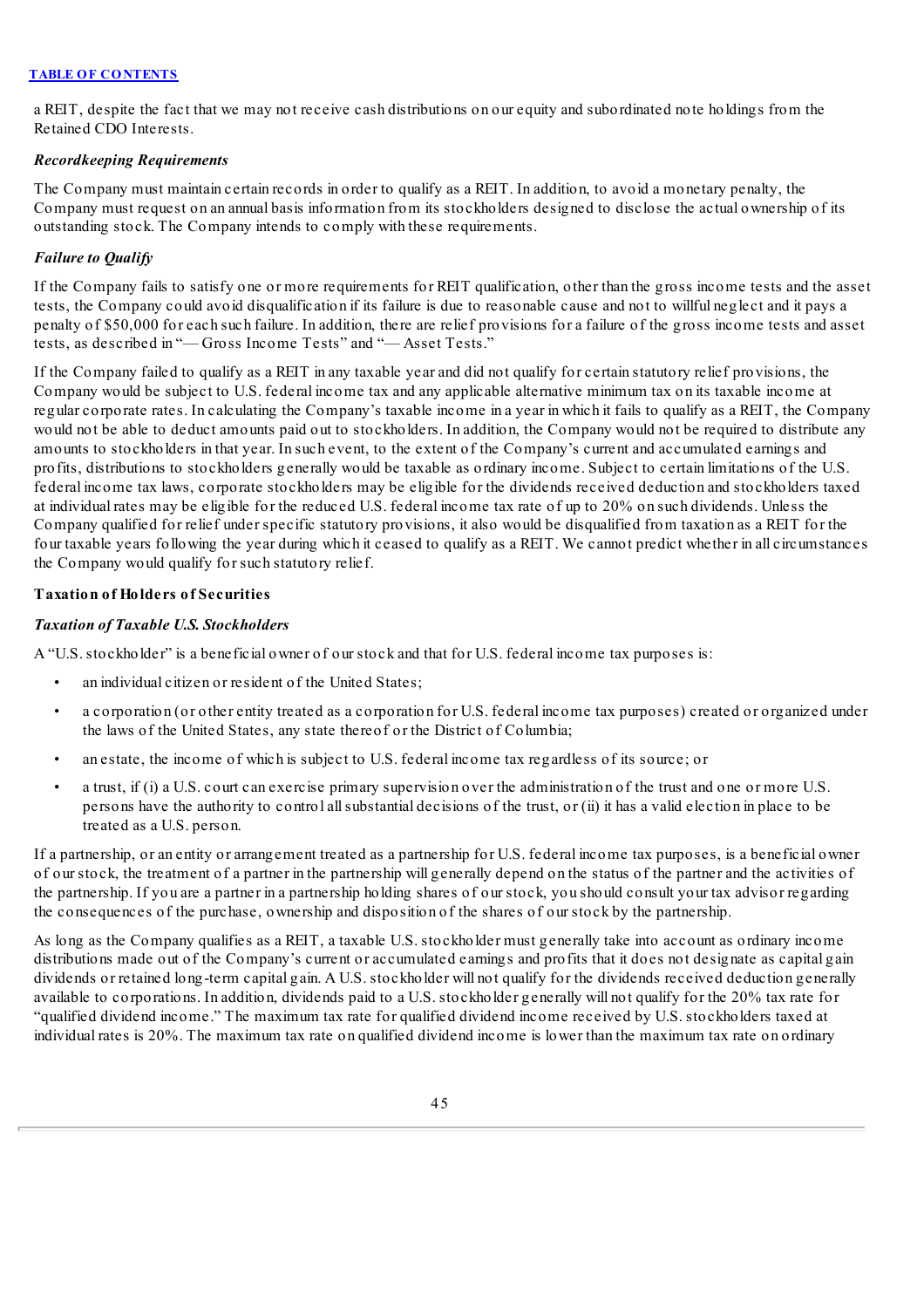income, which is 39.6%. Qualified dividend income generally includes dividends paid by domestic C corporations and certain qualified foreign corporations to U.S. stockholders that are taxed at individual rates. Because the Company is not generally subject to U.S. federal income tax on the portion of its REIT taxable income distributed to its stockholders (see "— Taxation of the Company" above), the Company's dividends generally will not be eligible for the 20% rate on qualified dividend income. As a result, the Company's ordinary REIT dividends will be taxed at the higher tax rate applicable to ordinary income. However, the 20% tax rate for qualified dividend income will apply to the Company's ordinary REIT dividends (1) attributable to dividends received by the Company from non REIT corporations, such as its TRSs, and (2) to the extent attributable to income upon which the Company has paid corporate income tax (e.g., to the extent that the Company distributes less than 100% of its taxable income). In general, to qualify for the reduced tax rate on qualified dividend income, a stockholder must hold stock for more than 60 days during the 121-day period beginning on the date that is 60 days before the date on which the stock becomes ex-dividend. Individuals, trusts and estates whose income exceeds certain thresholds are also subject to a 3.8% Medicare tax on dividends received from the Company.

A U.S. stockholder generally will take into account as long-term capital gain any distributions that the Company designates as capital gain dividends without regard to the period for which the U.S. stockholder has held common stock. The Company generally will designate its capital gain dividends as either 20% or 25% rate distributions. See "— Capital Gains and Losses." A corporate U.S. stockholder, however, may be required to treat up to 20% of certain capital gain dividends as ordinary income.

The Company may elect to retain and pay income tax on the net long-term capital gain that it receives in a taxable year. In that case, to the extent that the Company designates such amount in a timely notice to such stockholder, a U.S. stockholder would be taxed on its proportionate share of the Company's undistributed long-term capital gain. The U.S. stockholder would receive a credit for its proportionate share of the tax the Company paid. The U.S. stockholder would increase the basis in its stock by the amount of its proportionate share of the Company's undistributed long-term capital gain, minus its share of the tax it paid.

A U.S. stockholder will not incur tax on a distribution in excess of the Company's current and accumulated earnings and profits if the distribution does not exceed the adjusted basis of the U.S. stockholder's stock. Instead, the distribution will reduce the adjusted basis of such stock. A U.S. stockholder will recognize a distribution in excess of both the Company's current and accumulated earnings and profits and the U.S. stockholder's adjusted basis in his or her stock as long-term capital gain, or shortterm capital gain if the shares of stock have been held for one year or less, assuming the shares of stock are a capital asset in the hands of the U.S. stockholder.

U.S. stockholders may not include in their individual income tax returns any of the Company's net operating losses or capital losses. Instead, these losses are generally carried over by us for potential offset against our future income. Taxable distributions from the Company and gain from the disposition of shares of stock will not be treated as passive activity income and, therefore, stockholders generally will not be able to apply any "passive activity losses," such as losses from certain types of limited partnerships in which the U.S. stockholder is a limited partner, against such income. In addition, taxable distributions from the Company and gain from the disposition of shares of stock generally will be treated as investment income for purposes of the investment interest limitations. The Company will notify U.S. stockholders after the close of our taxable year as to the portions of the distributions attributable to that year that constitute ordinary income, return of capital and capital gain.

*Taxation of U.S. Stockholders on the Disposition of Shares of Stock.* A U.S. stockholder who is not a dealer in securities must generally treat any gain or loss realized upon a taxable disposition of shares of common stock as long-term capital gain or loss if the U.S. stockholder has held stock for more than one year and otherwise as short-term capital gain or loss. In general, a U.S. stockholder will realize gain or loss in an amount equal to the difference between the sum of the fair market value of any property and the amount of cash received in such disposition and the U.S. stockholder's adjusted tax basis. A stockholder's adjusted tax basis generally will equal the U.S. stockholder's acquisition cost, increased by the excess of net capital gains deemed distributed to the U.S. stockholder (discussed above) less tax deemed paid on such gains and reduced by any returns of capital. However, a U.S. stockholder must treat any loss upon a sale or exchange of stock

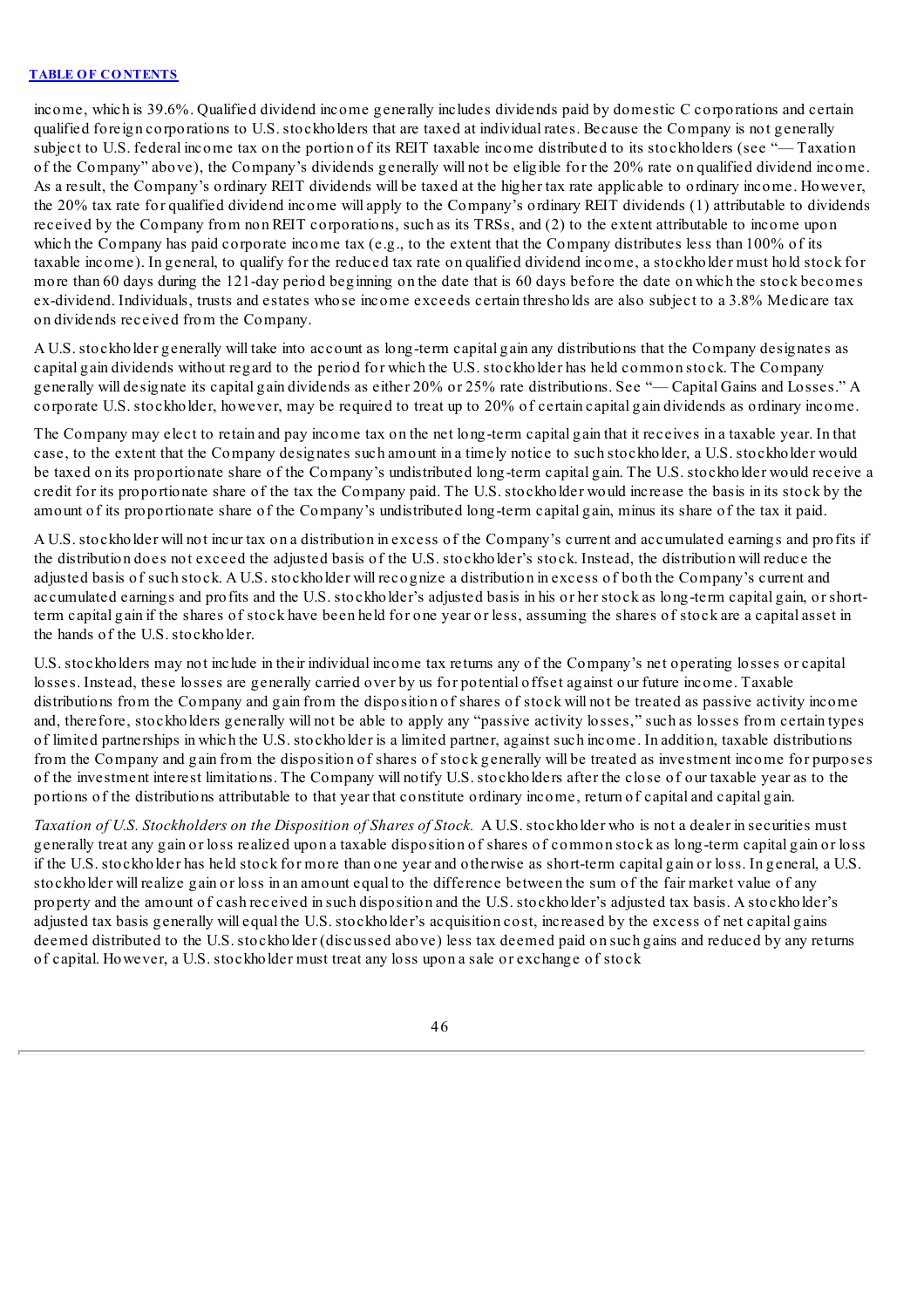held by such stockholder for six months or less as a long-term capital loss to the extent of capital gain dividends and any other actual or deemed distributions from the Company that such U.S. stockholder treats as long-term capital gain. All or a portion of any loss that a U.S. stockholder realizes upon a taxable disposition of shares of stock may be disallowed if the U.S. stockholder purchases other shares of stock within 30 days before or after the disposition.

*Capital Gains and Losses.* A taxpayer generally must hold a capital asset for more than one year for gain or loss derived from its sale or exchange to be treated as long-term capital gain or loss. The highest marginal individual income tax rate is 39.6%. The maximum tax rate on long-term capital gain applicable to taxpayers taxed at individual rates is 20% for sales and exchanges of assets held for more than one year. The maximum tax rate on long-term capital gain from the sale or exchange of "Section 1250 property," or depreciable real property, is 25%, which applies to the lesser of the total amount of the gain or the accumulated depreciation on the Section 1250 property. Individuals, trusts and estates whose income exceeds certain thresholds are also subject to a 3.8% Medicare tax on gain from the sale of stock.

With respect to distributions that the Company designates as capital gain dividends and any retained capital gain that the Company is deemed to distribute, the Company generally may designate whether such a distribution is taxable to U.S. stockholders taxed at individual rates currently at a 20% or 25% rate. Thus, the tax rate differential between capital gain and ordinary income for those taxpayers may be significant. In addition, the characterization of income as capital gain or ordinary income may affect the deductibility of capital losses. A non-corporate taxpayer may deduct capital losses not offset by capital gains against its ordinary income only up to a maximum annual amount of \$3,000. A non-corporate taxpayer may carry forward unused capital losses indefinitely. A corporate taxpayer must pay tax on its net capital gain at ordinary corporate rates. A corporate taxpayer may deduct capital losses only to the extent of capital gains, with unused losses being carried back three years and forward five years.

*Medicare Tax*. Certain individuals, trusts and estates whose income exceeds certain thresholds are subject to a 3.8% Medicare tax on some or all of their "net investment income," which generally will include, among other items, dividends, interest, and capital gain distributions (including capital gains realized on the sale or exchange of shares of our securities). U.S. holders of our securities should consult their tax advisors regarding the applicability of this tax in respect of their ownership of our securities.

### *Taxation of Tax-Exempt Stockholders*

Tax-exempt entities, including qualified employee pension and profit sharing trusts and individual retirement accounts, generally are exempt from U.S. federal income taxation. However, they are subject to taxation on their unrelated business taxable income, or UBTI. Although many investments in real estate generate UBTI, the IRS has issued a ruling that dividend distributions from a REIT to an exempt employee pension trust do not constitute UBTI so long as the exempt employee pension trust does not otherwise use the shares of the REIT in an unrelated trade or business of the pension trust. Based on that ruling, amounts that the Company distributes to tax-exempt stockholders generally should not constitute UBTI. However, if a tax-exempt stockholder were to finance (or be deemed to finance) its acquisition of stock with debt, a portion of the income that it receives from the Company would constitute UBTI pursuant to the "debt-financed property" rules. Moreover, social clubs, voluntary employee benefit associations, supplemental unemployment benefit trusts and qualified group legalservices plans that are exempt from taxation under special provisions of the U.S. federal income tax laws are subject to different UBTI rules, which generally will require them to characterize distributions that they receive from the Company as UBTI. Finally, in certain circumstances, a qualified employee pension or profit sharing trust that owns more than 10% of the Company capitalstock must treat a percentage of the dividends that it receives from the Company as UBTI. Such percentage is equal to the gross income the Company derives from an unrelated trade or business, determined as if the Company were a pension trust, divided by the Company's total gross income for the year in which it pays the dividends. That rule applies to a pension trust holding more than 10% of the Company's capital stock only if:

• the percentage of the Company's dividends that the tax-exempt trust must treat as UBTI is at least 5%;

47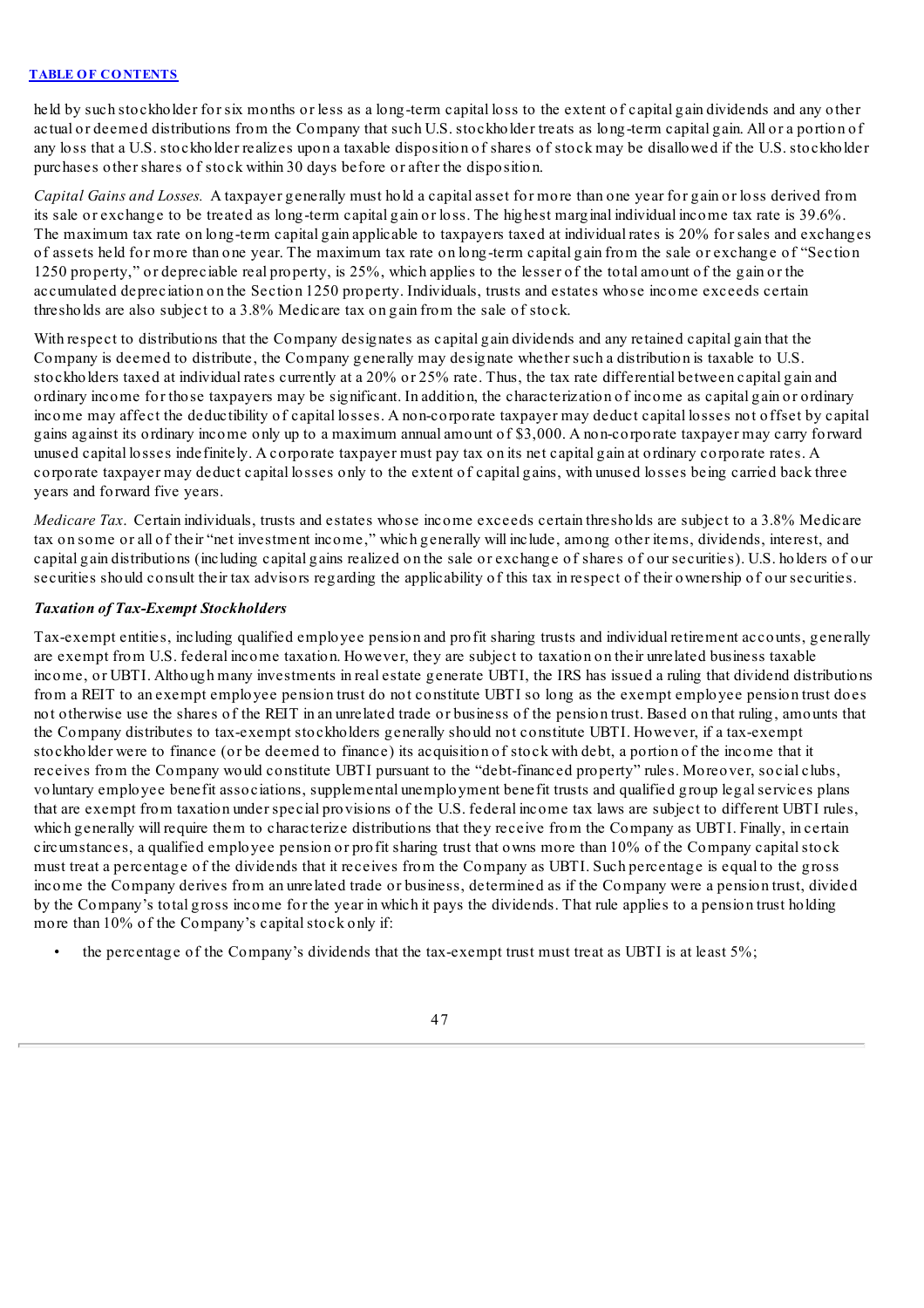- the Company qualifies as a REIT by reason of the modification of the rule requiring that no more than 50% of our capital stock be owned by five or fewer individuals that allows the beneficiaries of the pension trust to be treated as holding the Company capitalstock in proportion to their actuarial interests in the pension trust; and
- either:
	- º one pension trust owns more than 25% of the value of the Company capitalstock; or
	- a group of pension trusts individually holding more than 10% of the value of the Company capital stock collectively owns more than 50% of the value of the Company capital stock.

Certain restrictions on ownership and transfer of the Company stock generally should prevent a tax-exempt entity from owning more than 10% of the value of the Company stock, generally should prevent the Company from becoming a pension trust and generally should prevent a pension trust from having to treat any of the dividends received from the Company as UBTI.

Tax-exempt U.S. stockholders are urged to consult their own tax advisors regarding the U.S. federal, state, local and foreign tax consequences of owning our stock.

# *Taxation of Non-U.S. Stockholders*

The term "non-U.S. stockholder" means a beneficial owner of our stock, as applicable (other than a partnership or entity that is treated as a partnership for U.S. federal income tax purposes or a tax-exempt entity), that is not a U.S. stockholder. The rules governing U.S. federal income taxation of nonresident alien individuals, foreign corporations, foreign partnerships, and other foreign stockholders are complex. This section is only a summary of such rules. Special rules may apply to certain non-U.S. stockholders such as "controlled foreign corporations" and "passive foreign investment companies." **We urge non-U.S.** stockholders to consult their own tax advisors to determine the impact of federal, state, and local income tax laws on **the purchase, ownership and sale of stock, including any reporting requirements.**

A non-U.S. stockholder that receives a distribution that is not attributable to gain from the Company's sale or exchange of a U.S. real property interest (a "USRPI") and that the Company does not designate as a capital gain dividend or retained capital gain will recognize ordinary income to the extent that the Company pays such distribution out of its current or accumulated earnings and profits. A withholding tax equal to 30% of the gross amount of the distribution ordinarily will apply to such distribution unless an applicable tax treaty reduces or eliminates the tax. However, if a distribution is treated as effectively connected with the non-U.S. stockholder's conduct of a U.S. trade or business, the non-U.S. stockholder generally will be subject to U.S. federal income tax on the distribution at graduated rates, in the same manner as U.S. stockholders are taxed with respect to such distribution, and a non-U.S. stockholder that is a corporation also may be subject to the 30% branch profits tax with respect to that distribution. The Company plans to withhold U.S. income tax at the rate of 30% on the gross amount of any such distribution paid to a non-U.S. stockholder unless either:

- a lower treaty rate applies and the non-U.S. stockholder files an IRS Form W-8BEN evidencing eligibility for that reduced rate with the Company;
- the non-U.S. stockholder files an IRS Form W-8ECI with the Company claiming that the distribution is effectively connected income; or
- the distribution is treated as attributable to a sale of a USRPI under FIRPTA (discussed below).

A non-U.S. stockholder will not incur tax on a distribution in excess of the Company's current and accumulated earnings and profits if the excess portion of such distribution does not exceed the adjusted basis of its stock. Instead, the excess portion of such distribution will reduce the adjusted basis of such stock. A non-U.S. stockholder will be subject to tax on such a distribution to the extent it exceeds the adjusted basis of its stock, if the non-U.S. stockholder otherwise would be subject to tax on gain from the sale or disposition of its stock, as described below. The Company must withhold 10% of any distribution that exceeds its current and accumulated earnings and profits. Consequently, although the Company intends to withhold at a rate of 30% on the entire amount of any distribution, to the extent that it does not do so, it will withhold at a rate of 10% on any portion of a distribution not subject to withholding at a rate of 30%. Because the Company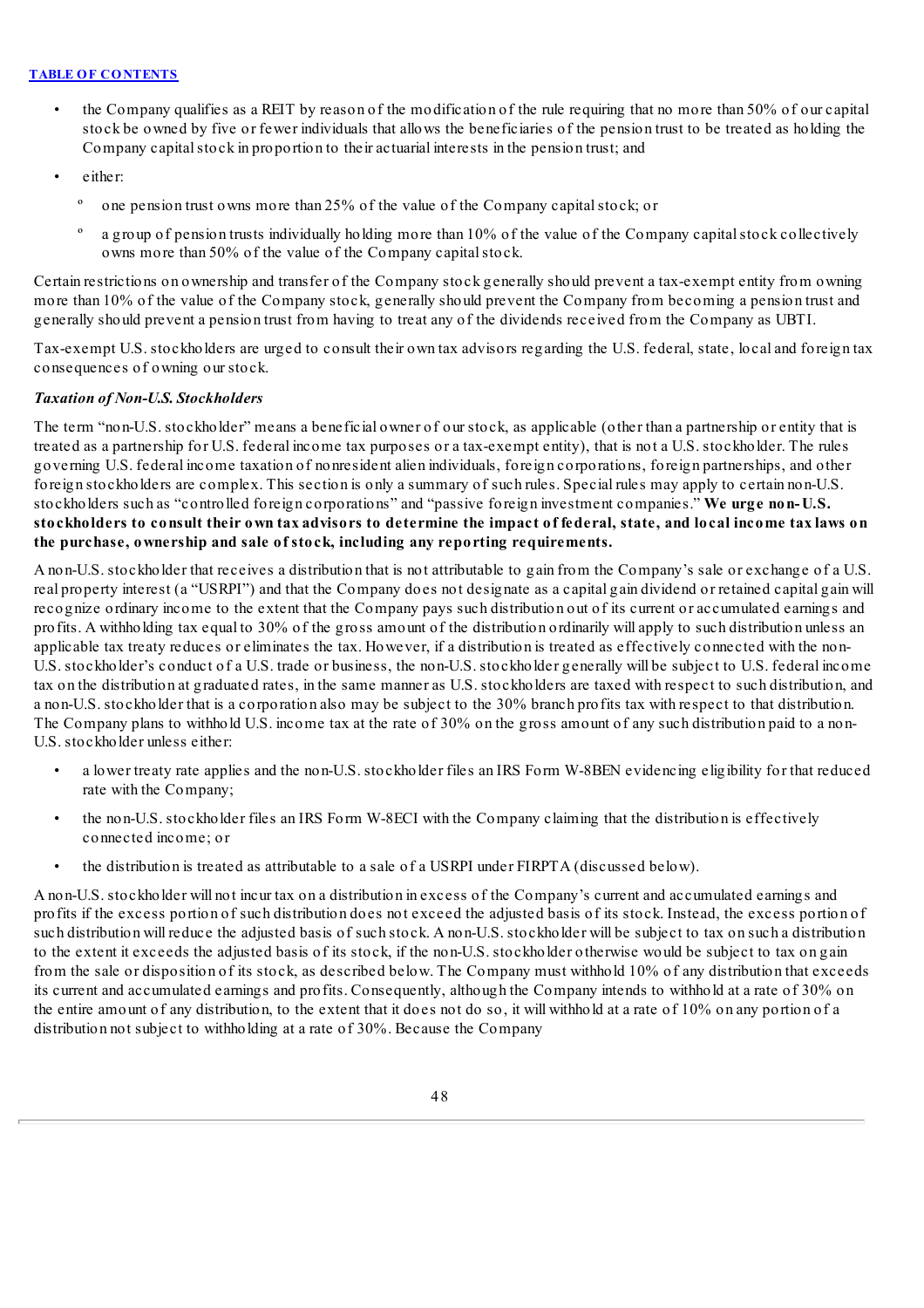generally cannot determine at the time it makes a distribution whether the distribution will exceed its current and accumulated earnings and profits, the Company normally will withhold tax on the entire amount of any distribution at the same rate as it would withhold on a dividend. However, a non-U.S. stockholder may claim a refund of amounts that the Company withholds if the Company later determines that a distribution in fact exceeded its current and accumulated earnings and profits.

For any year in which the Company qualifies as a REIT, a non-U.S. stockholder may incur tax on distributions that are attributable to gain from our sale or exchange of a USRPI under the Foreign Investment in Real Property Act of 1980 ("FIRPTA"). The term USRPI includes certain interests in real property and stock in corporations at least 50% of whose assets consist of interests in real property. Under FIRPTA, a non-U.S. stockholder is taxed on distributions attributable to gain from sales of USRPIs as if such gain were effectively connected with a U.S. business of the non-U.S. stockholder. A non-U.S. stockholder thus would be taxed on such a distribution at the normal capital gains rates applicable to U.S. stockholders, subject to applicable alternative minimum tax and a special alternative minimum tax in the case of a nonresident alien individual. A non-U.S. corporation that is a stockholder not entitled to treaty relief or exemption also may be subject to the 30% branch profits tax on such a distribution. The Company would be required to withhold 35% of any distribution that it could designate as a capital gain dividend. A non-U.S. stockholder may receive a credit against its tax liability for the amount the Company withholds.

However, if common stock is regularly traded on an established securities market in the United States, capital gain distributions on common stock that are attributable to the Company's sale of a USRPI will be treated as ordinary dividends rather than as gain from the sale of a USRPI, as long as the non-U.S. stockholder did not own more than 5% of common stock at any time during the one-year period preceding the distribution. As a result, non-U.S. stockholders generally will be subject to withholding tax on such capital gain distributions in the same manner as they are subject to withholding tax on ordinary dividends. We believe that common stock is regularly traded on an established securities market in the United States. If common stock is not regularly traded on an established securities market in the United States or the non-U.S. stockholder owned more than 5% of common stock at any time during the one-year period preceding the distribution, capital gain distributions that are attributable to the Company's sale of USRPIs will be subject to tax under FIRPTA, as described in the preceding paragraph. Moreover, if a non-U.S. stockholder disposes of stock during the 30-day period preceding a dividend payment, and such non-U.S. stockholder (or a person related to such non-U.S. stockholder) acquires or enters into a contract or option to acquire stock within 61 days of the first day of the 30-day period described above, and any portion of such dividend payment would, but for the disposition, be treated as a USRPI capital gain to such non-U.S. stockholder, then such non-U.S. stockholder shall be treated as having USRPI capital gain in an amount that, but for the disposition, would have been treated as USRPI capital gain.

Although the law is not clear on the matter, it appears that amounts the Company designates as retained capital gains in respect of stock held by U.S. stockholders generally should be treated with respect to non-U.S. stockholders in the same manner as actual distributions by it of capital gain dividends. Under this approach, a non-U.S. stockholder would be able to offset as a credit against its U.S. federal income tax liability resulting from its proportionate share of the tax paid by the Company on such retained capital gains, and to receive from the IRS a refund to the extent the non-U.S. stockholder's proportionate share of such tax paid by the Company exceeds its actual U.S. federal income tax liability, provided that the non-U.S. stockholder furnishes required information to the IRS on a timely basis.

Non-U.S. stockholders could incur tax under FIRPTA with respect to gain realized upon a disposition of shares of stock if the Company is a United States real property holding corporation during a specified testing period. If at least 50% of a REIT's assets are USRPIs, then the REIT will be a United States real property holding corporation. We believe that the Company is a United States real property holding corporation based on its investment strategy. However, even if the Company is a United States real property holding corporation, a non-U.S. stockholder generally would not incur tax under FIRPTA on gain from the sale of stock if the Company is a "domestically controlled qualified investment entity." A "domestically controlled qualified investment entity" includes a REIT in which, at all times during a specified testing period, less than 50% in value of its shares are held directly or indirectly by non-U.S. stockholders. We believe we are, and we expect to continue to be, a domestically controlled REIT and, therefore, the sale of our stock should not be subject to

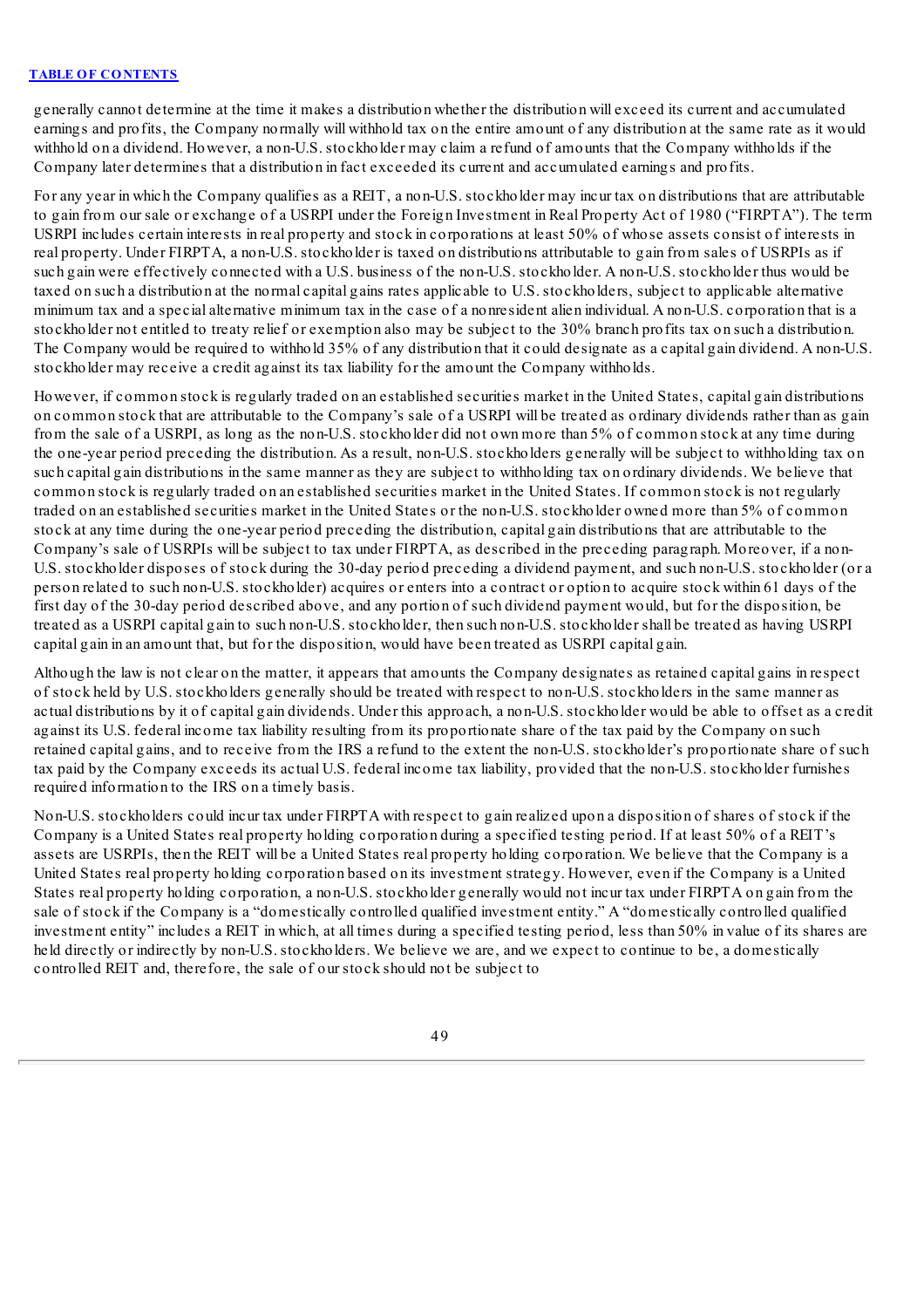taxation under FIRPTA. However, because our common stock is widely held, we cannot assure our investors that we are or will remain a domestically controlled REIT.

In addition, if common stock continues to be regularly traded on an established securities market, another exception to the tax under FIRPTA will be available with respect to common stock, even if the Company does not qualify as a domestically controlled qualified investment entity at the time the non-U.S. stockholder sells common stock. Under that exception, the gain from such a sale by such a non-U.S. stockholder will not be subject to tax under FIRPTA if (1) common stock is treated as being regularly traded under applicable Treasury regulations on an established securities market and (2) the non-U.S. stockholder owned, actually or constructively, 5% or less of common stock at all times during a specified testing period. As noted above, we believe that common stock is regularly traded on an established securities market.

If the gain on the sale of stock were taxed under FIRPTA, a non-U.S. stockholder would be taxed on that gain in the same manner as U.S. stockholders, subject to applicable alternative minimum tax and a special alternative minimum tax in the case of nonresident alien individuals, and the purchaser of stock could be required to withhold 10% of the purchase price and remit such amount to the IRS. Furthermore, a non-U.S. stockholder generally will incur tax on gain not subject to FIRPTA if (1) the gain is effectively connected with the non-U.S. stockholder's U.S. trade or business, in which case the non-U.S. stockholder will be subject to the same treatment as U.S. stockholders with respect to such gain or (2) the non-U.S. stockholder is a nonresident alien individual who was present in the United States for 183 days or more during the taxable year and has a "tax home" in the United States, in which case the non-U.S. stockholder will incur a 30% tax on his or her capital gains.

# **Taxation of Non-U.S. Debtholders**

This section summarizes the taxation of non-U.S. debtholders. This discussion deals only with certain U.S. federal income tax consequences to a non-U.S. debtholder that acquires fixed rate debt securities issued by us without original issue discount in their initial offering and at their issue price. For these purposes, a non-U.S. debtholder is a holder of our debt securities, other than a person that is, for U.S. federal income tax purposes:

- an individual who is a citizen or resident of the United States;
- a corporation (including an entity treated as a corporation for U.S. federal income tax purposes) created or organized in or under the laws of the United States or of a political subdivision thereof;
- a partnership, or any entity treated as a partnership for U.S. federal income tax purposes;
- an estate, the income of which is includable in gross income for U.S. federal income tax purposes regardless of its source; or
- any trust if  $(1)$  a U.S. court is able to exercise primary supervision over the administration of such trust and one or more U.S. persons have the authority to control all substantial decisions of the trust or  $(2)$  it has a valid election in place to be treated as a U.S. person.

If a partnership, including for this purpose any entity treated as a partnership for U.S. federal income tax purposes, holds debt securities issued by us, the tax treatment of a partner in the partnership will generally depend upon the status of the partner and the activities of the partnership. An investor that is a partnership and the partners in such partnership should consult their tax advisors about the U.S. federal income tax consequences of the acquisition, ownership and disposition of our debt securities.

*Interest*. A payment of interest on a debt security to a non-U.S. debtholder will generally not be subject to U.S. taxation, provided that:

- (i) such interest is not effectively connected with the conduct of a trade or business in the United States by the non-U.S. debtholder;
- (ii) such non-U.S. debtholder does not actually or constructively own 10% or more of the total combined voting power of all classes of our stock entitled to vote;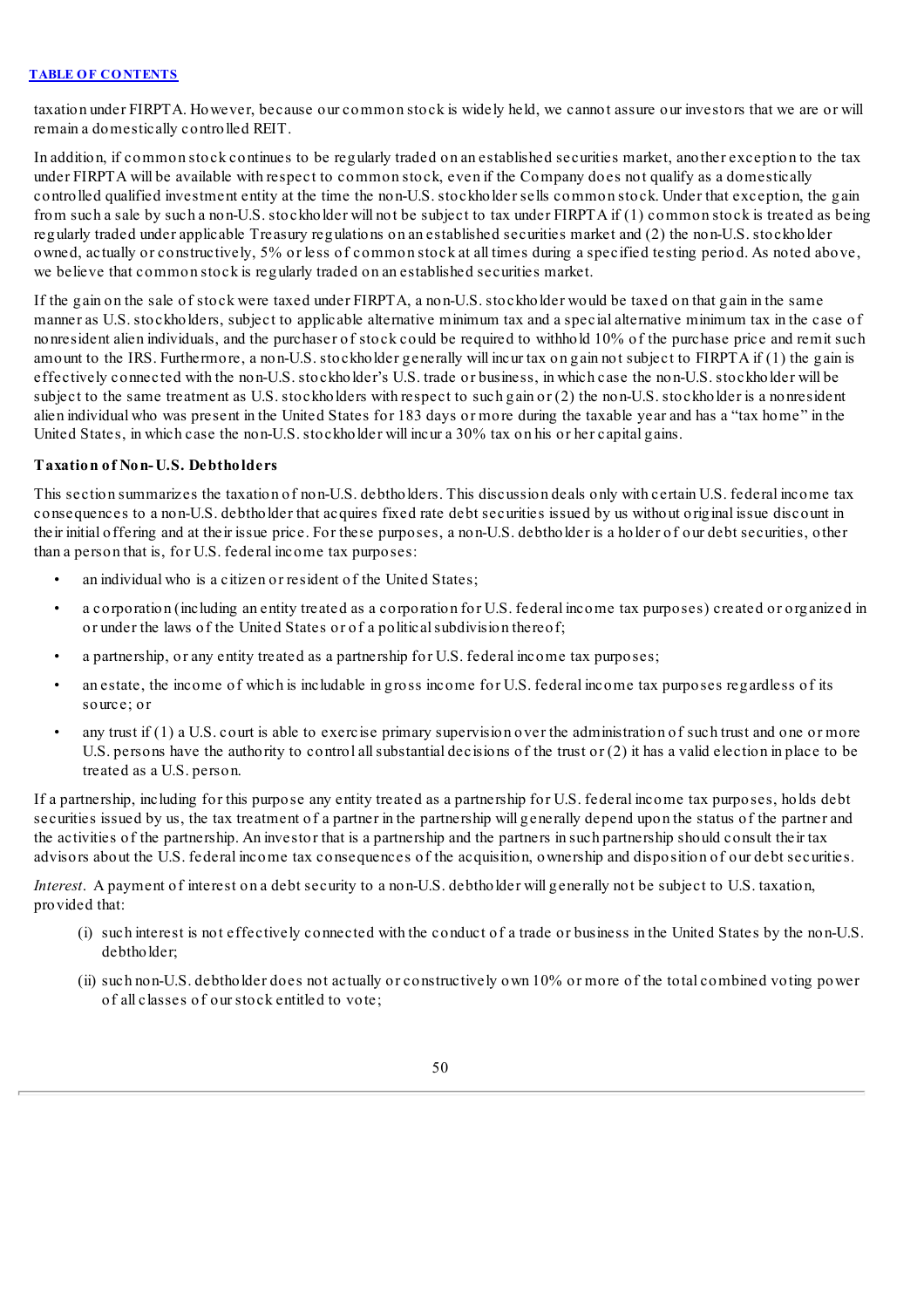- (iii)such non-U.S. debtholder is not a controlled foreign corporation directly or indirectly related to us through stock ownership;
- (iv)such non-U.S. debtholder is not a bank whose receipt of interest on the debt securities is described in section  $881(c)(3)(A)$  of the Code;
- (v) either (A) such non-U.S. debtholder provides its name and address, and certifies on IRS Form W-8BEN (or a substantially similar form), under penalties of perjury, that it is not a U.S. person or (B) a securities clearing organization or certain other financial institutions holding the debt security on behalf of the non-U.S. debtholder certifies on IRS Form W-8IMY, under penalties of perjury, that such certification has been received by it and furnishes us or our paying agent with a copy thereof; and
- (vi)we or our paying agent do not have actual knowledge or reason to know that the beneficial owner of the debt security is a U.S. person.

If all of the foregoing requirements are not met, payments of interest on a debt security generally will be subject to U.S. withholding tax at the rate 30%, unless reduced or eliminated by treaty, subject to the discussion below under "—U.S. Trade or Business."

*Sale, Exchange, Retirement or Other Disposition of a Debt Security*. Gain from the sale of a debt security generally will be taxable in the United States to a non-U.S. debtholder only in two cases: (1) if the non-U.S. debtholder's investment in our debt securities is effectively connected with a U.S. trade or business conducted by such non-U.S. holder, such gain will be subject to tax in the manner described below under "— U.S. Trade or Business," or (2) if the non-U.S. holder is a nonresident alien individual who was present in the United States for 183 days or more during the taxable year and has a "tax home" in the United States, the nonresident alien individual will be subject to a 30% tax on the individual's capital gain.

*U.S. Trade or Business*. In cases where interest in respect of, or gain from the sale of, our debt securities is, or is treated as, effectively connected with the non-U.S. holder's conduct of a U.S. trade or business, the non-U.S. holder generally will be subject to U.S. federal income tax at graduated rates, in the same manner as domestic holders of debt securities are taxed with respect to such interest or gain. Such income must generally be reported on a U.S. income tax return filed by or on behalf of the non-U.S. holder. The income may also be subject to the 30% branch profits tax in the case of a non-U.S. holder that is a corporation.

### *Backup Withholding and Information Reporting*

We will report to our stockholders and to the IRS the amount of distributions we pay during each calendar year, and the amount of tax we withhold, if any. Under the backup withholding rules, a stockholder may be subject to backup withholding at a rate of 28% with respect to our distributions. Certain holders including, among others, corporations, financial institutions and certain tax-exempt organizations, are generally not subject to backup withholding. In addition, backup withholding will not apply to any U.S. stockholder that provides a socialsecurity or other taxpayer identification number in the prescribed manner unless:

- the IRS notifies us or our paying agent that the taxpayer identification number provided is incorrect;
- the U.S. stockholder fails to report interest and dividend payments received on the holder's tax return and the IRS notifies us or our paying agent that backup withholding is required; or
- the U.S. stockholder fails to certify under penalty of perjury that backup withholding does not apply to the holder.

A U.S. stockholder who does not provide us or our paying agent with his or her correct taxpayer identification number may be subject to penalties imposed by the IRS. If backup withholding does apply to any U.S. stockholder, that stockholder may request a refund of the amounts withheld or use the amounts withheld as a credit against the stockholder's U.S. federal income tax liability as long as the U.S. stockholder provides the required information to the IRS. U.S. stockholders should consult their tax advisors as to their qualification for exemption from backup withholding and the procedures for obtaining the exemption. In addition, we may be required to withhold a portion of capital gain distributions to any stockholders who fail to certify their nonforeign status to us.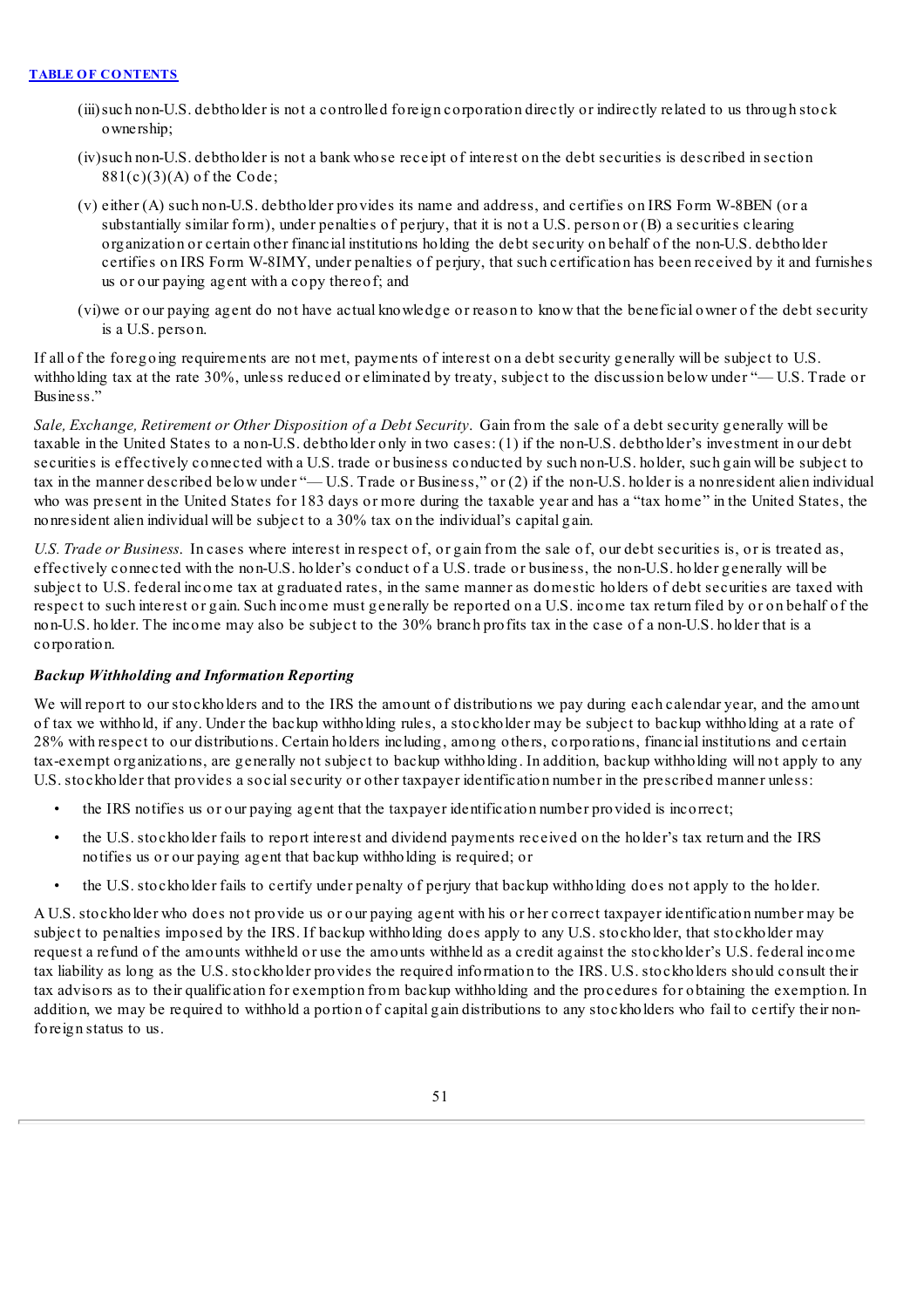Backup withholding will generally not apply to payments of dividends made by us or our paying agents, in their capacities as such, to a non-U.S. stockholder provided that the non-U.S. stockholder furnishes to us or our paying agent the required certification as to its non-U.S. status, such as providing a valid IRS Form W-8BEN or W-8ECI, or certain other requirements are met. Notwithstanding the foregoing, backup withholding may apply if either we or our paying agent has actual knowledge, or reason to know, that the stockholder is a U.S. person that is not an exempt recipient. Payments of the net proceeds from a disposition or a redemption effected outside the U.S. by a non-U.S. stockholder made by or through a foreign office of a broker generally will not be subject to information reporting or backup withholding. However, information reporting (but not backup withholding) generally will apply to such a payment if the broker has certain connections with the U.S. unless the broker has documentary evidence in its records that the beneficial owner is a non-U.S. stockholder and specified conditions are met or an exemption is otherwise established. Payment of the net proceeds from a disposition by a non-U.S. stockholder of our stock made by or through the U.S. office of a broker is generally subject to information reporting and backup withholding unless the non-U.S. stockholder certifies under penalties of perjury that it is not a U.S. person and satisfies certain other requirements, or otherwise establishes an exemption from information reporting and backup withholding.

Backup withholding is not an additional tax. Any amounts withheld under the backup withholding rules may be refunded or credited against the stockholder's U.S. federal income tax liability if certain required information is furnished to the IRS. Stockholders should consult their own tax advisors regarding application of backup withholding to them and the availability of, and procedure for obtaining an exemption from, backup withholding.

Beginning after June 30, 2014, a U.S. withholding tax at a 30% rate will be imposed on dividends and interest paid to certain non-U.S. holders of our securities if certain disclosure requirements related to U.S. accounts or ownership are not satisfied. In addition, if those disclosure requirements are not satisfied, a U.S. withholding tax at a 30% rate will be imposed, for payments received after December 31, 2016, on proceeds from the sale of our securities by U.S. holders who own our securities through foreign accounts or foreign intermediaries. In addition, we may be required to withhold a portion of capital gain distributions to any U.S. stockholders who fail to certify their non-foreign status to us. If payment of withholding taxes is required, non-U.S. holders that are otherwise eligible for an exemption from, or reduction of, U.S. withholding taxes with respect of such dividends or interest will be required to seek a refund from the IRS to obtain the benefit or such exemption or reduction. We will not pay any additional amounts in respect of any amounts withheld.

# **Tax Aspects of the Company's Investments in the Operating Partnership and Subsidiary Partnerships**

The following discussion summarizes certain U.S. federal income tax considerations applicable to the Company's direct or indirect investments in the Operating Partnership and any subsidiary partnerships or limited liability companies that the Company forms or acquires (each individually a "Partnership" and, collectively, the "Partnerships"). The discussion does not cover state or local tax laws or any federal tax laws other than income tax laws.

# *Classification as Partnerships*

The Company will be entitled to include in its income its distributive share of each Partnership's income and to deduct its distributive share of each Partnership's losses only if such Partnership is classified for U.S. federal income tax purposes as a partnership (or an entity that is disregarded for U.S. federal income tax purposes if the entity is treated as having only one owner or member for U.S. federal income tax purposes) rather than as a corporation or an association taxable as a corporation. An unincorporated entity with at least two owners or members will be classified as a partnership, rather than as a corporation, for U.S. federal income tax purposes if it:

- is treated as a partnership under the Treasury regulations relating to entity classification (the "check-the-box regulations"); and
- is not a "public ly-traded partnership."

Under the check-the-box regulations, an unincorporated entity with at least two owners or members may elect to be classified either as an association taxable as a corporation or as a partnership. If such an entity fails to make an election, it generally will be treated as a partnership (or an entity that is disregarded for U.S. federal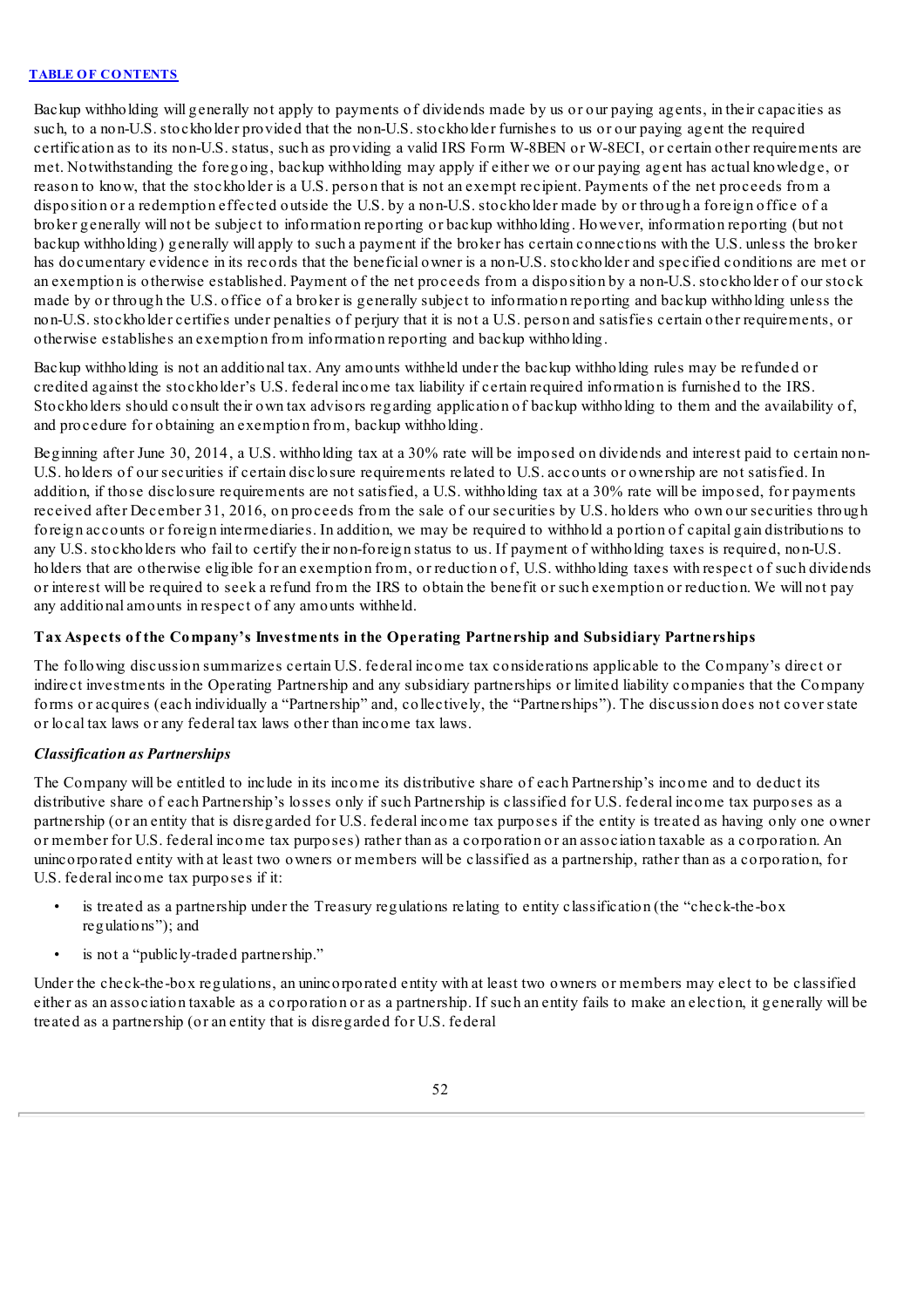income tax purposes if the entity is treated as having only one owner or member for U.S. federal income tax purposes) for U.S. federal income tax purposes. The Operating Partnership intends to continue to be classified as a partnership for U.S. federal income tax purposes and will not elect to be treated as an association taxable as a corporation under the check-the-box regulations.

A publicly-traded partnership is a partnership whose interests are traded on an established securities market or are readily tradable on a secondary market or the substantial equivalent thereof. A publicly-traded partnership will not, however, be treated as a corporation for any taxable year if, for each taxable year beginning after December 31, 1987 in which it was classified as a publicly-traded partnership, 90% or more of the partnership's gross income for such year consists of certain passive-type income, including real property rents, gains from the sale or other disposition of real property, interest, and dividends, or the "90% passive income exception." Treasury regulations provide limited safe harbors from the definition of a publicly-traded partnership. Pursuant to one of those safe harbors, referred to as the "private placement exclusion," interests in a partnership will not be treated as readily tradable on a secondary market or the substantial equivalent thereof if (1) all interests in the partnership were issued in a transaction or transactions that were not required to be registered under the Securities Act of 1933, as amended, and (2) the partnership does not have more than 100 partners at any time during the partnership's taxable year. In determining the number of partners in a partnership, a person owning an interest in a partnership, grantor trust, or S corporation that owns an interest in the partnership is treated as a partner in such partnership only if (1) substantially all of the value of the owner's interest in the entity is attributable to the entity's direct or indirect interest in the partnership and (2) a principal purpose of the use of the entity is to permit the partnership to satisfy the 100-partner limitation. The Company believes that the Operating Partnership and any other partnership in which it owns an interest qualify for the private placement exception.

The Company has not requested, and does not intend to request, a ruling from the IRS that the Operating Partnership will be classified as a partnership for U.S. federal income tax purposes. If for any reason the Operating Partnership were taxable as a corporation, rather than as a partnership, for U.S. federal income tax purposes, the Company likely would not be able to qualify as a REIT unless it qualified for certain relief provisions. See "— Gross Income Tests" and "— Asset Tests." In addition, any change in a Partnership's status for tax purposes might be treated as a taxable event, in which case the Company might incur tax liability without any related cash distribution. See "— Distribution Requirements." Further, items of income and deduction of such Partnership would not pass through to its partners, and its partners would be treated as stockholders for tax purposes. Consequently, such Partnership would be required to pay income tax at corporate rates on its net income, and distributions to its partners would constitute dividends that would not be deductible in computing such Partnership's taxable income.

# *Income Taxation of the Partnerships and their Partners*

A partnership is not a taxable entity for U.S. federal income tax purposes. Rather, the Company is required to take into account its allocable share of each Partnership's income, gains, losses, deductions, and credits for any taxable year of such Partnership ending within or with its taxable year, without regard to whether the Company has received or will receive any distribution from such Partnership.

*Partnership Allocations.* Although a partnership agreement generally will determine the allocation of income and losses among partners, such allocations will be disregarded for tax purposes if they do not comply with the provisions of the U.S. federal income tax laws governing partnership allocations. If an allocation is not recognized for U.S. federal income tax purposes, the item subject to the allocation will be reallocated in accordance with the partners' interests in the partnership, which will be determined by taking into account all of the facts and circumstances relating to the economic arrangement of the partners with respect to such item. Each Partnership's allocations of taxable income, gain, and loss are intended to comply with the requirements of the U.S. federal income tax laws governing partnership allocations.

*Tax Allocations With Respect to Partnership Properties.* Income, gain, loss, and deduction attributable to appreciated or depreciated property that is contributed to a partnership in exchange for an interest in the partnership must be allocated in a manner such that the contributing partner is charged with, or benefits from, respectively, the unrealized gain or unrealized loss associated with the property at the time of the contribution. The amount of the unrealized gain or unrealized loss, or "built-in gain" or "built-in loss," is generally equal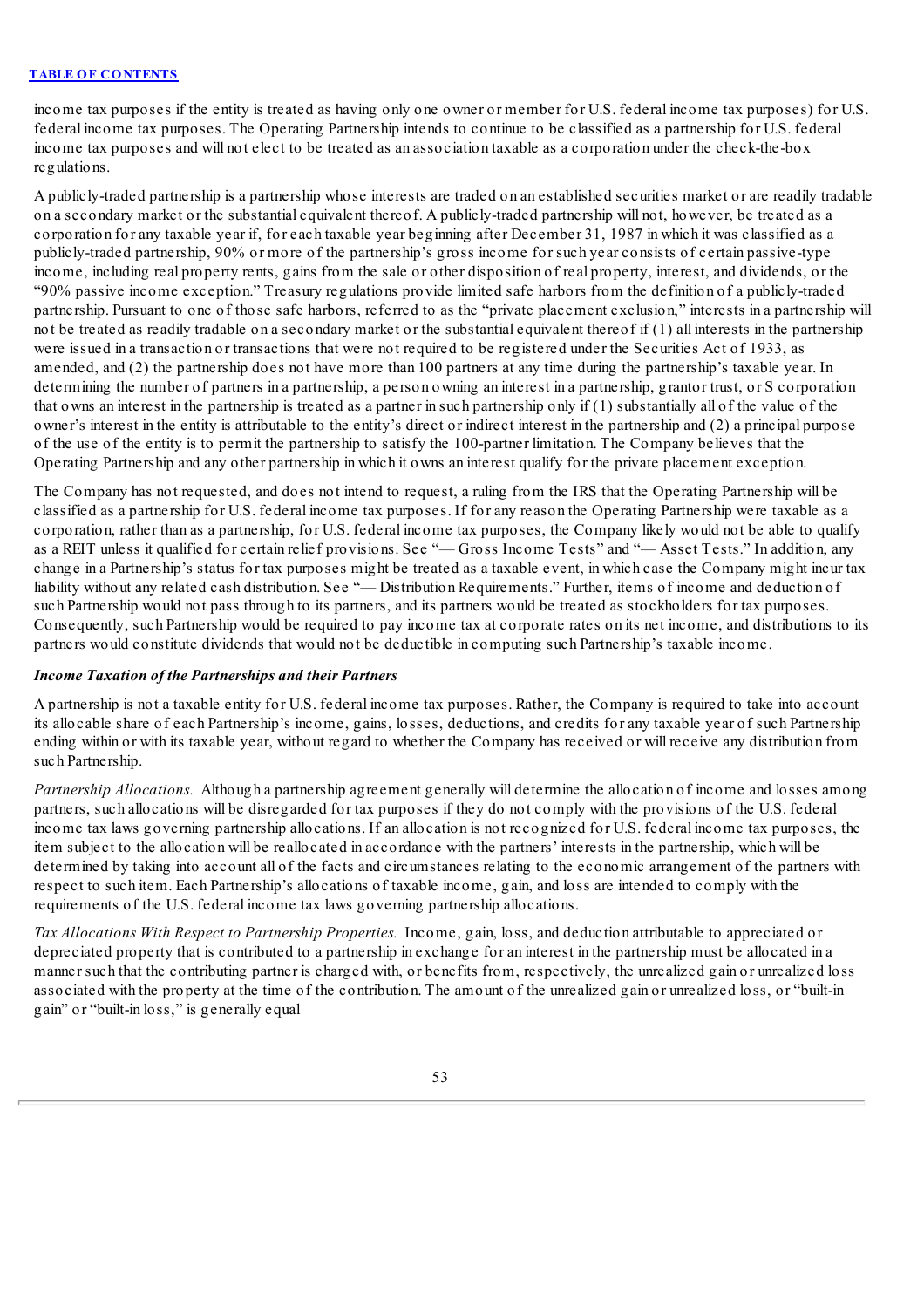to the difference between the fair market value of the contributed property at the time of contribution and the adjusted tax basis of such property at the time of contribution, or a "book-tax difference." Any property purchased for cash initially will have an adjusted tax basis equal to its fair market value, resulting in no book-tax difference.

Allocations with respect to book-tax differences are solely for U.S. federal income tax purposes and do not affect the book capital accounts or other economic or legal arrangements among the partners. The U.S. Treasury Department has issued regulations requiring partnerships to use a "reasonable method" for allocating items with respect to which there is a book-tax difference and outlining several reasonable allocation methods. Under certain available methods, the carryover basis of contributed properties in the hands of the Operating Partnership (1) could cause the Company to be allocated lower amounts of depreciation deductions for tax purposes than would be allocated to it if all contributed properties were to have a tax basis equal to their fair market value at the time of the contribution and (2) in the event of a sale of such properties, could cause the Company to be allocated taxable gain in excess of the economic or book gain allocated to it as a result of such sale, with a corresponding benefit to the contributing partners. An allocation described in (2) above might cause the Company to recognize taxable income in excess of cash proceeds in the event of a sale or other disposition of property, which might adversely affect its ability to comply with the REIT distribution requirements and may result in a greater portion of its distributions being taxed as dividends.

*Basis in Partnership Interest.* Our adjusted tax basis in our partnership interest in our operating partnership generally is equal to:

- the amount of cash and the basis of any other property contributed by us to our operating partnership;
- increased by our allocable share of our operating partnership's income and our allocable share of indebtedness of our operating partnership; and
- reduced, but not below zero, by our allocable share of our operating partnership's loss and the amount of cash distributed to us, and by constructive distributions resulting from a reduction in our share of indebtedness of our operating partnership.

If the allocation of our distributive share of our operating partnership's loss would reduce the adjusted tax basis of our partnership interest below zero, the recognition of such loss will be deferred untilsuch time as the recognition of such loss would not reduce our adjusted tax basis below zero. To the extent that our operating partnership's distributions, or any decrease in our share of the indebtedness of our operating partnership, which is considered a constructive cash distribution to the partners, reduce our adjusted tax basis below zero, such distributions will constitute taxable income to us. Such distributions and constructive distributions normally will be characterized as long-term capital gain.

*Sale of a Partnership's Property.* Generally, any gain realized by a Partnership on the sale of property held by the Partnership for more than one year will be long-term capital gain, except for any portion of such gain that is treated as depreciation or cost recovery recapture. Under Section 704 $(c)$  of the Code, any gain or loss recognized by a Partnership on the disposition of contributed properties will be allocated first to the partners of the Partnership who contributed such properties to the extent of their built-in gain or loss on those properties for U.S. federal income tax purposes. The partners' built-in gain or loss on such contributed properties will equal the difference between the partners' proportionate share of the book value of those properties and the partners' tax basis allocable to those properties at the time of the contribution as reduced for any decrease in the "booktax difference." See "— Income Taxation of the Partnerships and their Partners — Tax Allocations With Respect to Partnership Properties." Any remaining gain or loss recognized by the Partnership on the disposition of the contributed properties, and any gain or loss recognized by the Partnership on the disposition of the other properties, will be allocated among the partners in accordance with their respective percentage interests in the Partnership.

The Company's share of any gain realized by a Partnership on the sale of any property held by the Partnership as inventory or other property held primarily for sale to customers in the ordinary course of the Partnership's trade or business will be treated as income from a prohibited transaction that is subject to a 100% prohibited transactions tax. Such prohibited transaction income also may have an adverse effect upon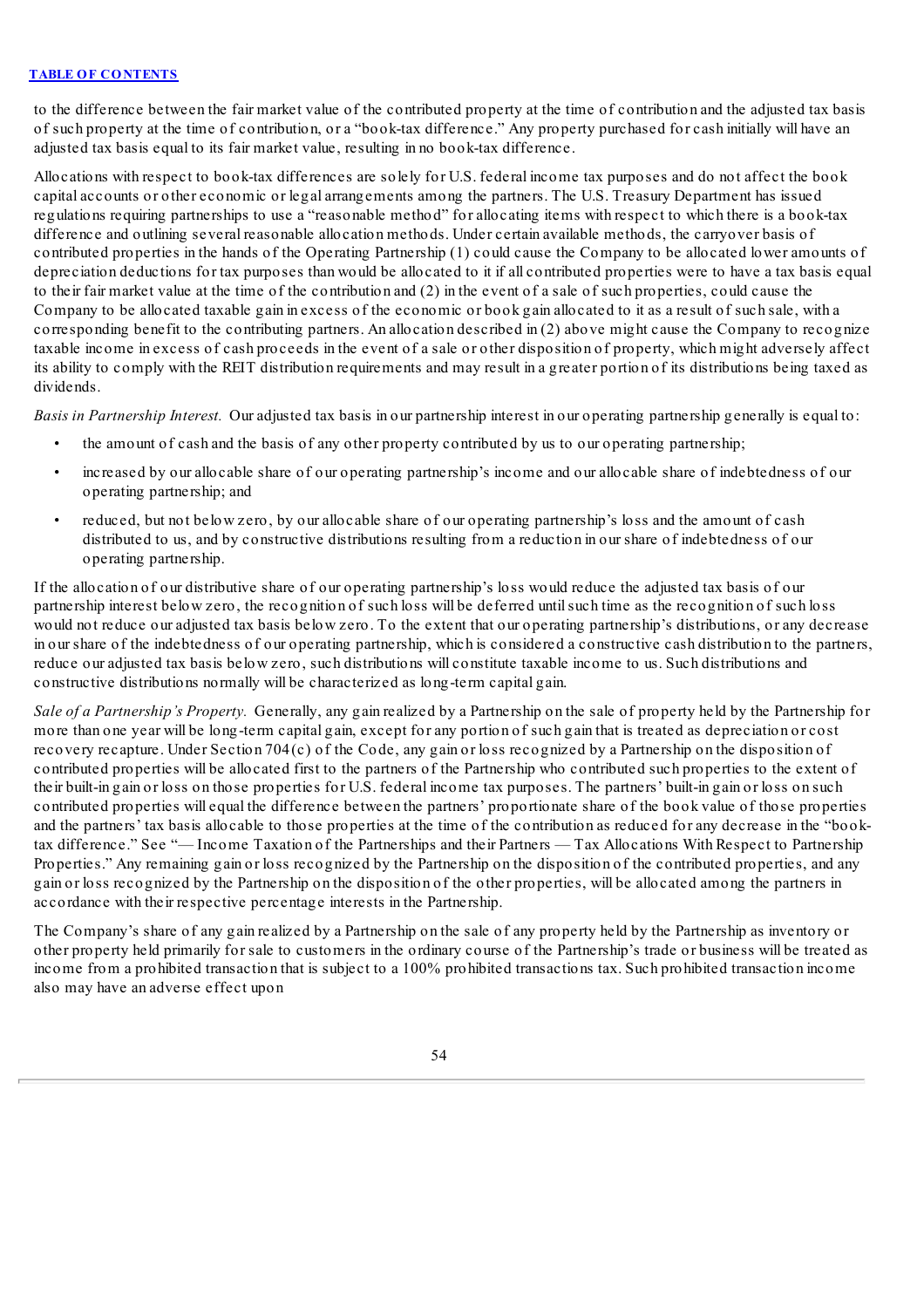The Company's ability to satisfy the income tests for REIT status. See "— Gross Income Tests." the Company does not presently intend to acquire or hold or to allow any Partnership to acquire or hold any property that represents inventory or other property held primarily for sale to customers in the ordinary course of its or such Partnership's trade or business.

## **Other Tax Considerations**

## *Legislative or Other Actions Af ecting REITs*

The present U.S. federal income tax treatment of REITs may be modified, possibly with retroactive effect, by legislative, judicial or administrative action at any time. The REIT rules are constantly under review by persons involved in the legislative process and by the IRS and the U.S. Treasury Department which may result in statutory changes as well as revisions to regulations and interpretations. Additionally, several of the tax considerations described herein are currently under review and are subject to change. Prospective stockholders are urged to consult with their own tax advisors regarding the effect of potential changes to the federal tax laws on an investment in stock or debt securities.

### *State and Local Taxes*

The Company and/or you may be subject to taxation by various states and localities, including those in which it or a stockholder transacts business, owns property or resides. The state and local tax treatment may differ from the U.S. federal income tax treatment described above. Consequently, you should consult your own tax advisors regarding the effect of state and local tax laws upon an investment in common stock, preferred stock or debt securities.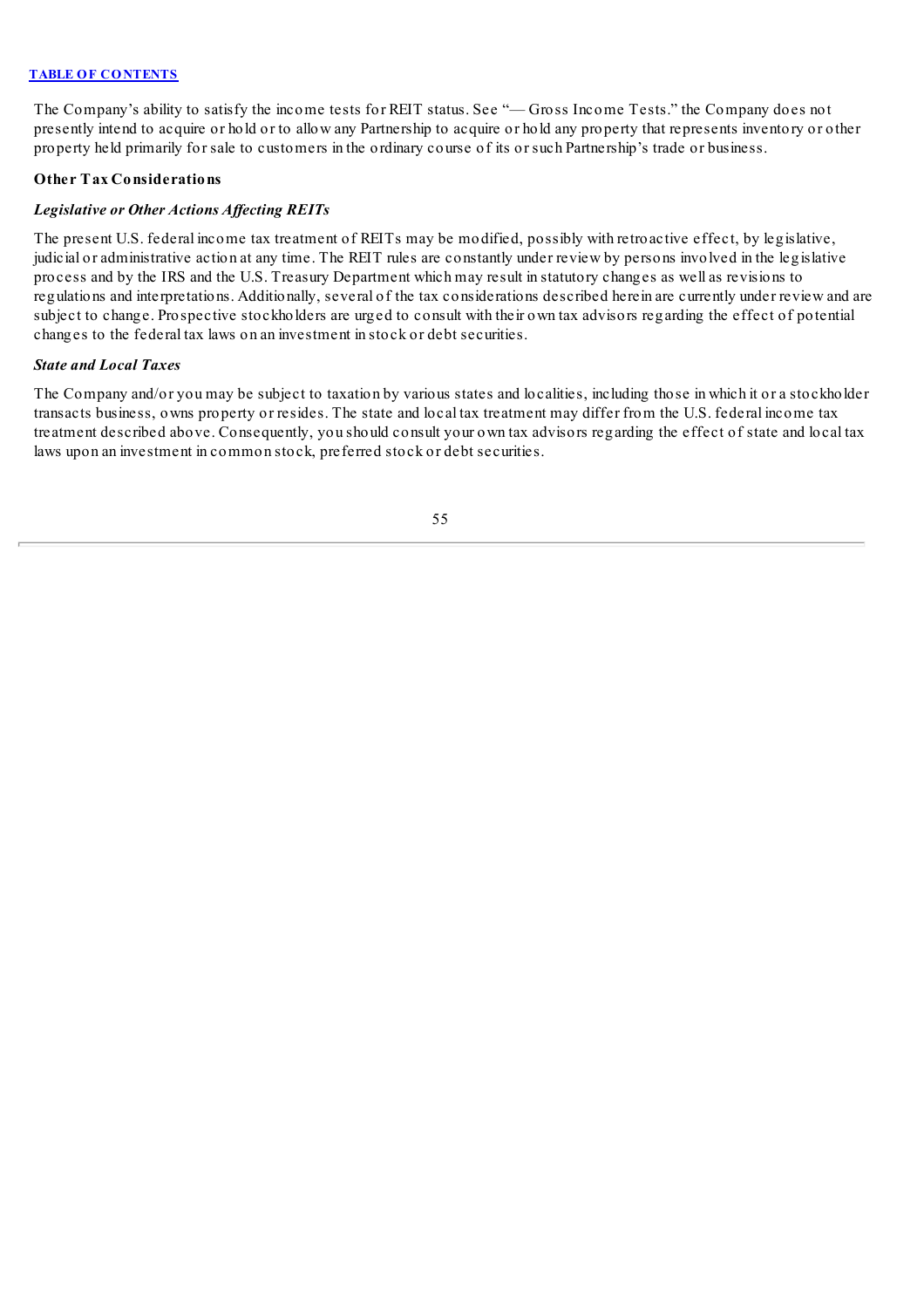# **PLAN OF DISTRIBUTION**

We may sell the securities being offered by use of this prospectus and an applicable prospectus supplement in one or more transactions, including without limitation:

- directly to purchasers;
- through agents;
- to or through underwriters or dealers; or
- through a combination of these methods.

A distribution of the securities offered by this prospectus may also be effected through the issuance of derivative securities, including without limitation, warrants, exchangeable securities, forward delivery contracts and the writing of options.

In addition, the manner in which we may sellsome or all of the securities covered by this prospectus includes, without limitation, through:

- a block trade in which a broker-dealer will attempt to sell as agent, but may position or resell a portion of the block, as principal, in order to facilitate the transaction;
- purchases by a broker-dealer, as principal, and resale by the broker-dealer for its account;
- ordinary brokerage transactions and transactions in which a broker solicits purchasers;
- sales "at the market" to or through a market maker or into an existing trading market, or an exchange or otherwise, for such shares; or
- privately negotiated transactions.

A prospectus supplement with respect to each series of securities willstate the terms of the offering of the securities, including:

- the terms of the offering;
- the name or names of any underwriters or agents and the amounts of securities underwritten or purchased by each of them, if any;
- the public offering price or purchase price of the securities and the net proceeds to be received by us from the sale;
- any delayed delivery arrangements;
- any initial public offering price;
- any underwriting discounts or agency fees and other items constituting underwriters' or agents' compensation;
- any discounts or concessions allowed or reallowed or paid to dealers; and
- any securities exchange on which the securities may be listed.

The offer and sale of the securities described in this prospectus by us, the underwriters or the third parties described above may be effected from time to time in one or more transactions, including privately negotiated transactions, either:

- at a fixed price or prices, which may be changed;
- at market prices prevailing at the time of sale;
- at prices related to the prevailing market prices; or
- at negotiated prices.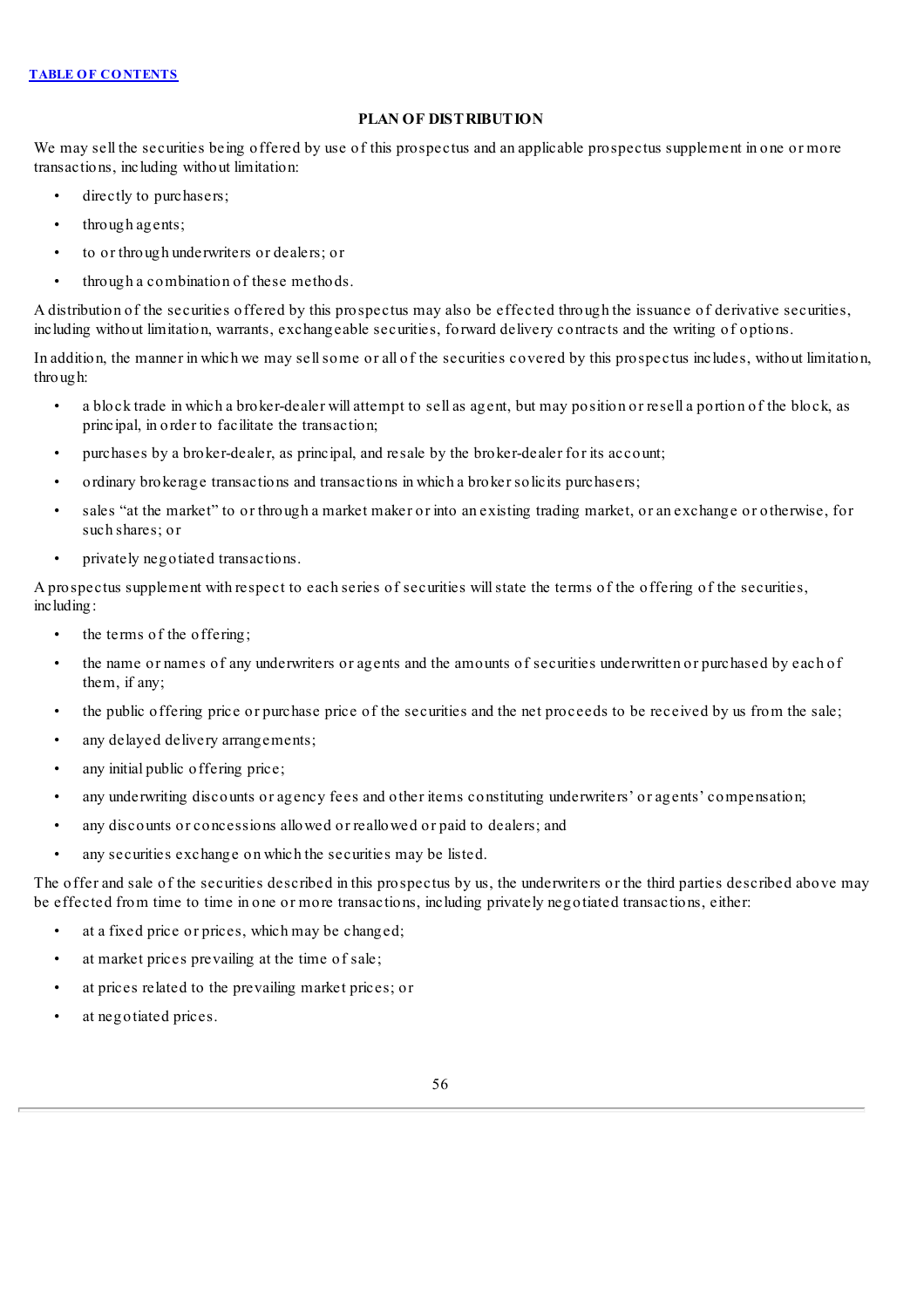#### **General**

Any public offering price and any discounts, commissions, concessions or other items constituting compensation allowed or reallowed or paid to underwriters, dealers, agents or remarketing firms may be changed from time to time. Underwriters, dealers, agents and remarketing firms that participate in the distribution of the offered securities may be "underwriters" as defined in the Securities Act. Any discounts or commissions they receive from us and any profits they receive on the resale of the offered securities may be treated as underwriting discounts and commissions under the Securities Act. We will identify any underwriters, agents or dealers and describe their commissions, fees or discounts in the applicable prospectus supplement or pricing supplement, as the case may be.

### **Underwriters and Agents**

If underwriters are used in a sale, they will acquire the offered securities for their own account. The underwriters may resell the offered securities in one or more transactions, including negotiated transactions. These sales may be made at a fixed public offering price or prices, which may be changed, at market prices prevailing at the time of the sale, at prices related to such prevailing market price or at negotiated prices. We may offer the securities to the public through an underwriting syndicate or through a single underwriter. The underwriters in any particular offering will be mentioned in the applicable prospectus supplement or pricing supplement, as the case may be.

Unless otherwise specified in connection with any particular offering of securities, the obligations of the underwriters to purchase the offered securities will be subject to certain conditions contained in an underwriting agreement that we will enter into with the underwriters at the time of the sale to them.

The underwriters will be obligated to purchase all of the securities of the series offered if any of the securities are purchased, unless otherwise specified in connection with any particular offering of securities. Any initial public offering price and any discounts or concessions allowed, reallowed or paid to dealers may be changed from time to time.

We may designate agents to sell the offered securities. Unless otherwise specified in connection with any particular offering of securities, the agents will agree to use their best efforts to solicit purchases for the period of their appointment. We may also sell the offered securities to one or more remarketing firms, acting as principals for their own accounts or as agents for us. These firms will remarket the offered securities upon purchasing them in accordance with a redemption or repayment pursuant to the terms of the offered securities. A prospectus supplement or pricing supplement, as the case may be, will identify any remarketing firm and will describe the terms of its agreement, if any, with us and its compensation.

In connection with offerings made through underwriters or agents, we may enter into agreements with such underwriters or agents pursuant to which we receive our outstanding securities in consideration for the securities being offered to the public for cash. In connection with these arrangements, the underwriters or agents may also sellsecurities covered by this prospectus to hedge their positions in these outstanding securities, including in short sale transactions. If so, the underwriters or agents may use the securities received from us under these arrangements to close out any related open borrowings of securities.

### **Dealers**

We may sell the offered securities to dealers as principals. We may negotiate and pay dealers' commissions, discounts or concessions for their services. The dealer may then resellsuch securities to the public either at varying prices to be determined by the dealer or at a fixed offering price agreed to with us at the time of resale. Dealers engaged by us may allow other dealers to participate in resales.

### **Direct Sales**

We may choose to sell the offered securities directly. In this case, no underwriters or agents would be involved.

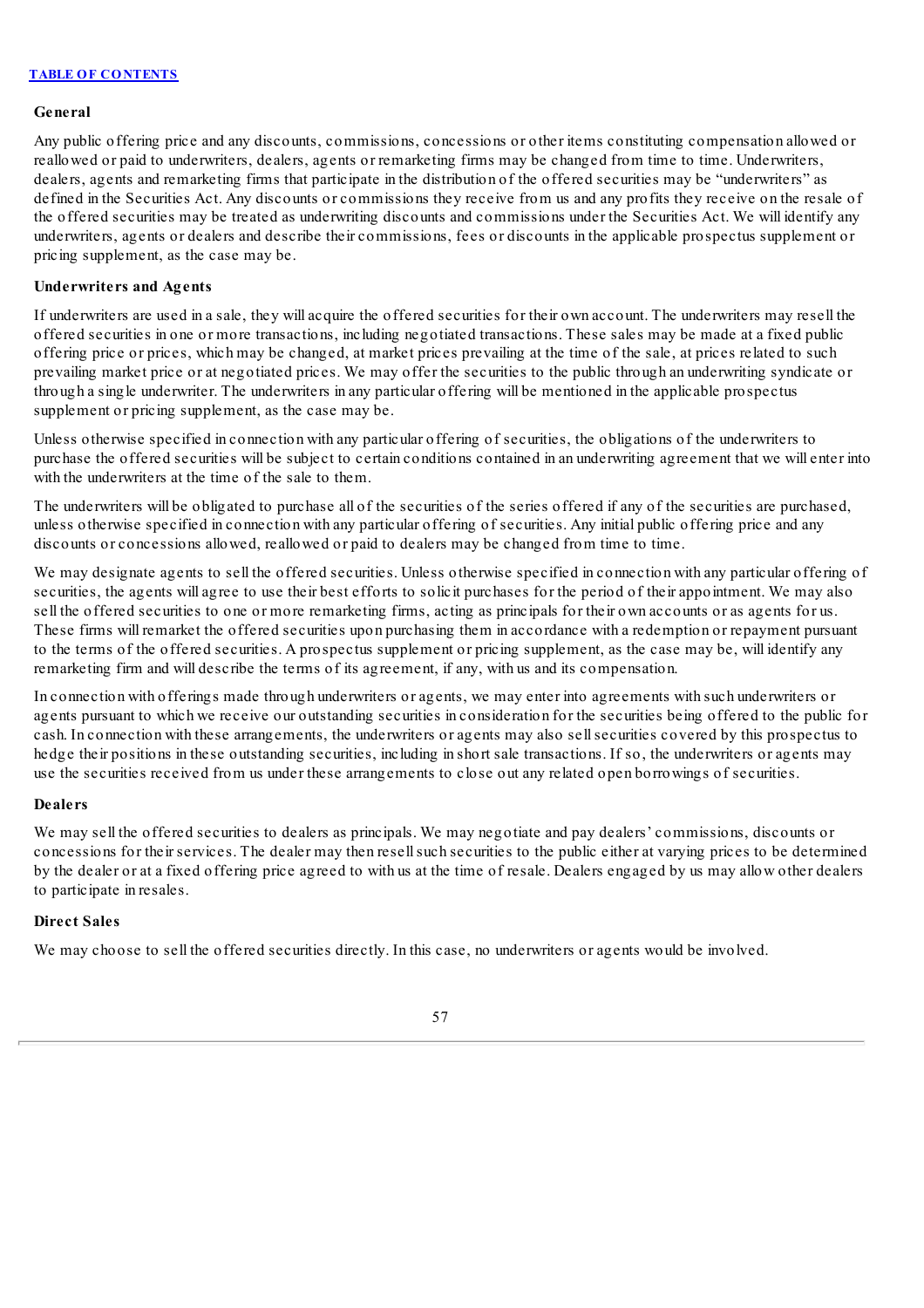#### **Institutional Purchasers**

We may authorize agents, dealers or underwriters to solicit certain institutional investors to purchase offered securities on a delayed delivery basis pursuant to delayed delivery contracts providing for payment and delivery on a specified future date. The applicable prospectus supplement or pricing supplement, as the case may be will provide the details of any such arrangement, including the offering price and commissions payable on the solicitations.

We will enter into such delayed contracts only with institutional purchasers that we approve. These institutions may include commercial and savings banks, insurance companies, pension funds, investment companies and educational and charitable institutions.

### **Indemnification; Other Relationships**

We may have agreements with agents, underwriters, dealers and remarketing firms to indemnify them against certain civil liabilities, including liabilities under the Securities Act. Agents, underwriters, dealers and remarketing firms, and their affiliates, may engage in transactions with, or perform services for, us in the ordinary course of business. This includes commercial banking and investment banking transactions.

#### **Market Making, Stabilization and Other Transactions**

There is currently no market for any of the offered securities other than our common stock, which is listed on the NYSE under the symbol "GPT." If the offered securities are traded after their initial issuance, they may trade at a discount from their initial offering price, depending upon prevailing interest rates, the market for similar securities and other factors. While it is possible that an underwriter could inform us that it intended to make a market in the offered securities, such underwriter would not be obligated to do so, and any such market making could be discontinued at any time without notice. Therefore, no assurance can be given as to whether an active trading market will develop for the offered securities. We have no current plans for listing of the debt securities, preferred stock or warrants on any securities exchange or on the National Association of Securities Dealers, Inc. automated quotation system; any such listing with respect to any particular debt securities, preferred stock or warrants will be described in the applicable prospectus supplement or pricing supplement, as the case may be.

In connection with any offering, the underwriters may purchase and sellshares of common stock in the open market. These transactions may include short sales, syndicate covering transactions and stabilizing transactions. Short sales involve syndicate sales of common stock in excess of the number of shares to be purchased by the underwriters in the offering, which creates a syndicate short position. "Covered" short sales are sales of shares made in an amount up to the number of shares represented by the underwriters' over-allotment option. In determining the source of shares to close out the covered syndicate short position, the underwriters will consider, among other things, the price of shares available for purchase in the open market as compared to the price at which they may purchase shares through the over-allotment option. Transactions to close out the covered syndicate short involve either purchases of the common stock in the open market after the distribution has been completed or the exercise of the over-allotment option. The underwriters may also make "naked" short sales of shares in excess of the over-allotment option. The underwriters must close out any naked short position by purchasing shares of common stock in the open market. A naked short position is more likely to be created if the underwriters are concerned that there may be downward pressure on the price of the shares in the open market after pricing that could adversely affect investors who purchase in the offering. Stabilizing transactions consist of bids for or purchases of shares in the open market while the offering is in progress for the purpose of pegging, fixing or maintaining the price of the securities.

In connection with any offering, the underwriters may also engage in penalty bids. Penalty bids permit the underwriters to reclaim a selling concession from a syndicate member when the securities originally sold by the syndicate member are purchased in a syndicate covering transaction to cover syndicate short positions. Stabilizing transactions, syndicate covering transactions and penalty bids may cause the price of the securities to be higher than it would be in the absence of the transactions. The underwriters may, if they commence these transactions, discontinue them at any time.

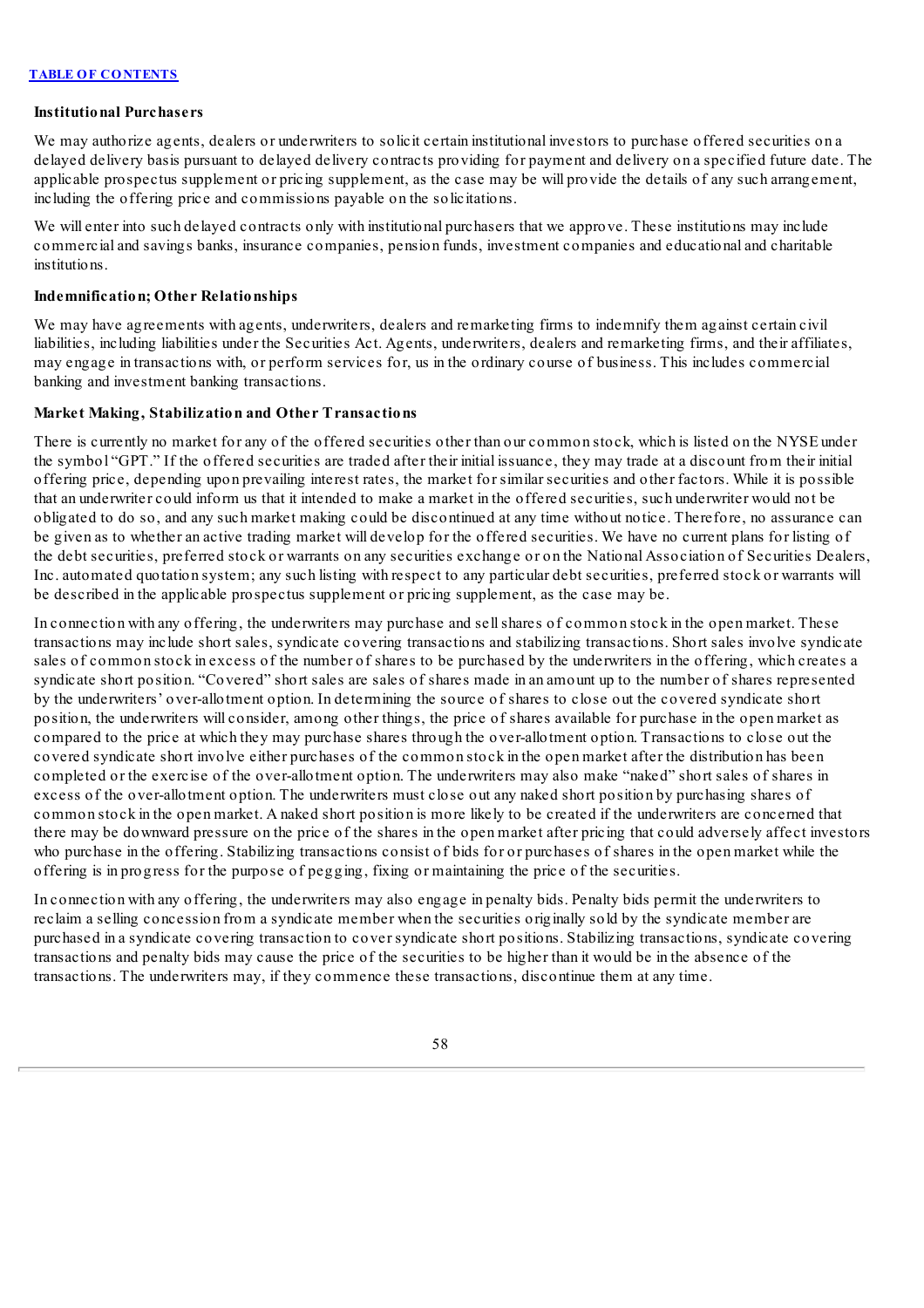# **VALIDITY OF SECURITIES**

Unless otherwise indicated in the applicable prospectus supplement, the validity of the securities offered by this prospectus will be passed upon for us by Venable LLP, Baltimore, Maryland.

## **EXPERTS**

The consolidated financial statements of Gramercy Property Trust Inc. appearing in Gramercy Property Trust Inc.'s Annual Report (Form 10-K) for the year ended December 31, 2013 including schedule appearing therein, and the effectiveness of Gramercy Property Trust Inc.'s internal control over financial reporting as of December 31, 2013 have been audited by Ernst & Young LLP, independent registered public accounting firm, as set forth in their reports thereon, included therein, and incorporated herein by reference. Such consolidated financialstatements are incorporated herein by reference in reliance upon such reports given on the authority of such firm as experts in accounting and auditing.

The consolidated financial statements of GPT GIG BOA Portfolio Holdings LLC, appearing in Gramercy Property Trust Inc.'s Annual Report (Form 10-K, as amended by Form 10-K/A) for the year ended December 31, 2013, have been audited by Ernst & Young LLP, independent registered public accounting firm, as set forth in their reports thereon, included therein, and incorporated herein by reference. Such consolidated financialstatements are incorporated herein by reference in reliance upon such reports given on the authority of such firm as experts in accounting and auditing.

59